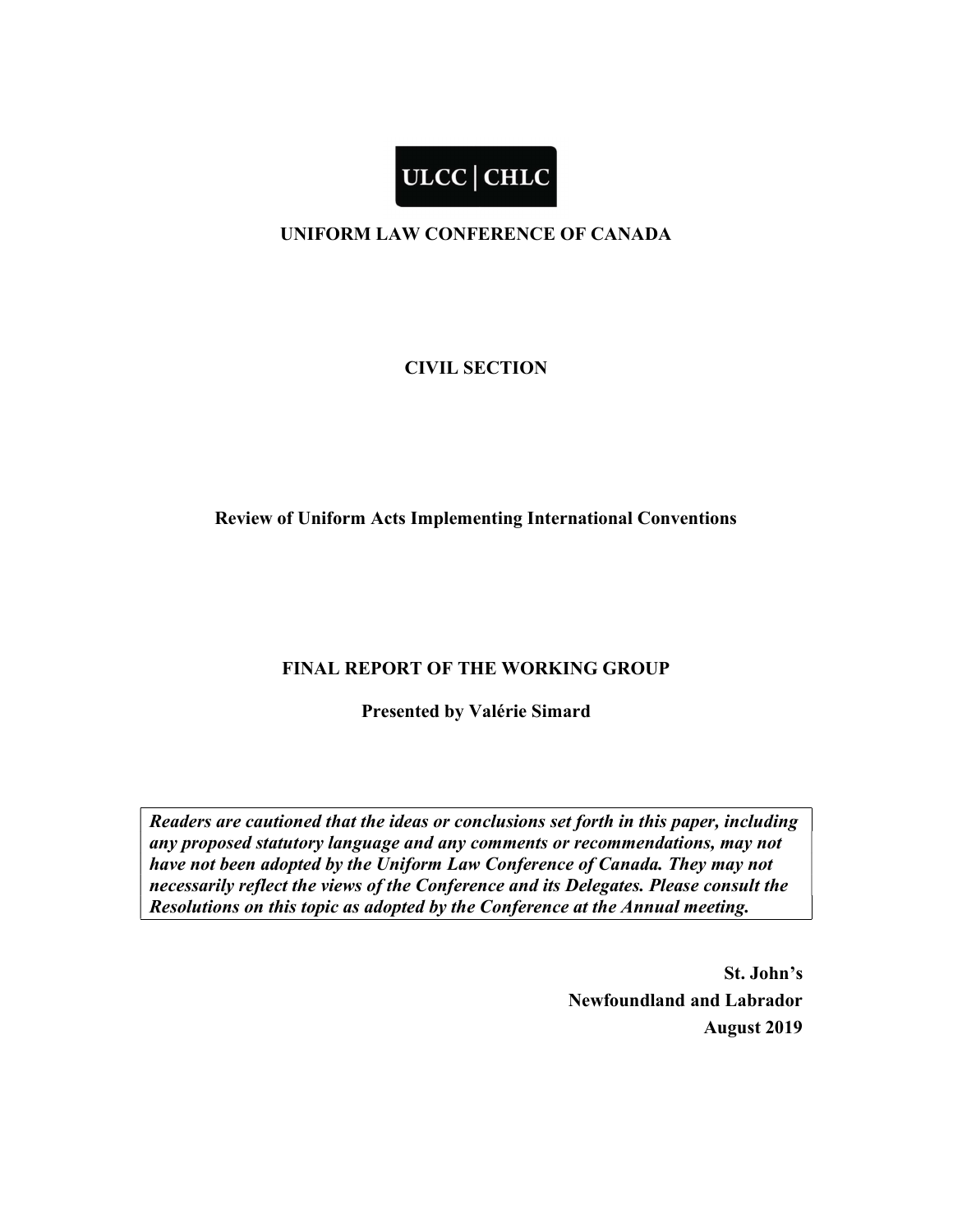This document is a publication of the Uniform Law Conference of Canada. For more information, please contact info@ulcc-chlc.ca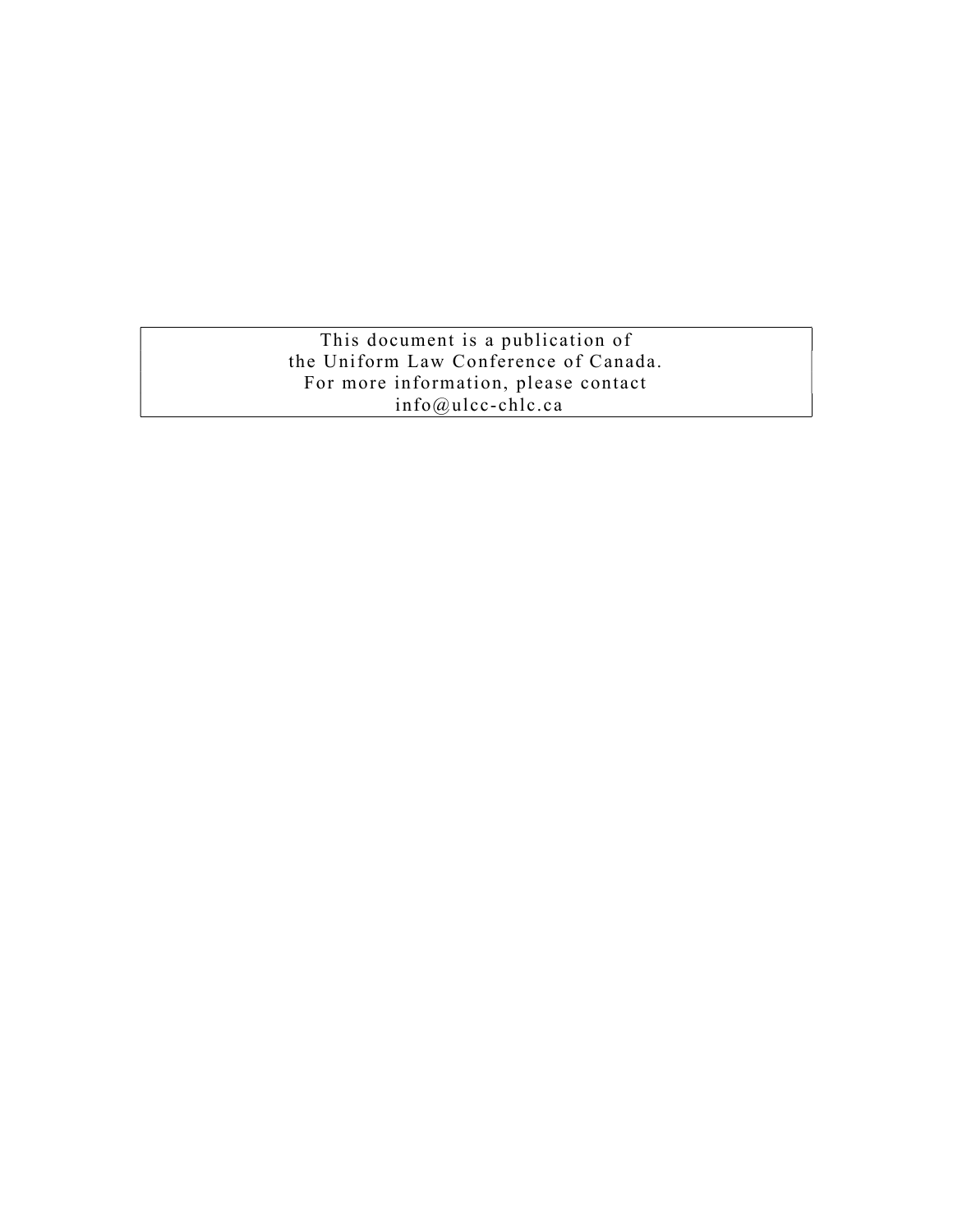#### Final Report of the Working Group

#### August 2019

[1] The Uniform Law Conference of Canada adopted the Principles for Drafting Uniform Legislation Giving Force of Law to an International Convention in 2014. The Principles apply to the drafting of uniform legislation to implement international conventions on private international law matters by giving them force of law. In 2018, the Advisory Committee on Program Development and Management approved the establishment of a working group to amend certain uniform acts adopted by the ULCC before 2014 to ensure their conformity with the Principles. The working group presented a Progress Report to the Conference at its August 2018 meeting and the Conference resolved that the working group continue its work in accordance with the recommendations contained in the Report and report back to the Conference at its 2019 meeting.

[2] The working group is chaired by Valérie Simard, Justice Canada – Constitutional, Administrative and International Law Section (CAILS) and is composed of:

- Emmanuelle Jacques (Justice Canada CAILS)
- Russell Getz (British Columbia Ministry of Justice)
- Sarah Dafoe (Alberta Ministry of Justice and Solicitor General)
- Peter Lown (Alberta Past President of the Alberta Law Reform Institute)
- Darcy McGovern (Saskatchewan Ministry of Justice and Attorney General)
- John Lee (Ontario Ministry of the Attorney General)
- Frédérique Sabourin (Québec Ministère de la Justice)

[3] The working group met 12 times by conference call between September 2018 and May 2019 and reviewed seven uniform acts that have been adopted by the Conference but not yet implemented by all jurisdictions in Canada.

[4] In addition to reviewing the uniform acts, the working group prepared the Guidelines for Drafting Uniform Legislation Giving Force of Law to an International Convention (annex 1) which complement the Principles by providing uniform provisions and comments that reflect the recommendations set out in the Principles. The working group believes that the Guidelines could be a useful reference tool for future working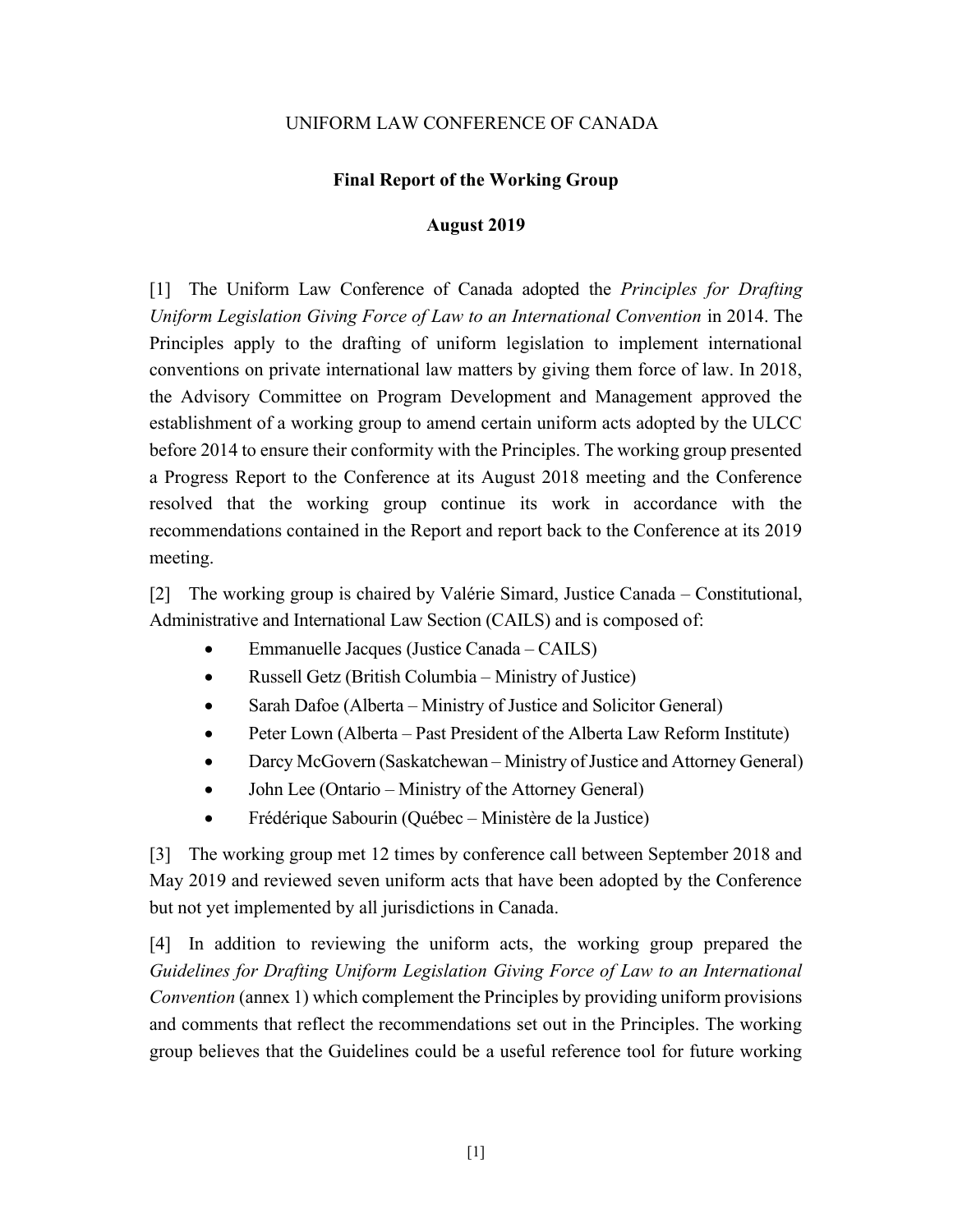#### REVIEW OF UNIFORM ACTS IMPLEMENTING INTERNATIONAL CONVENTIONS

groups preparing uniform acts to implement international conventions by giving them force of law.

[5] From its review of the uniform acts, the working group prepared the following seven uniform acts:

- Uniform Act to Implement the Convention on the Law Applicable to Trusts and on their Recognition (Annex 2)
- Uniform Act to Implement Conventions on International Sales (Annex 3)
- Uniform Act to Implement the Convention on Jurisdiction, Applicable Law, Recognition, Enforcement and Co-operation in Respect of Parental Responsibility and Measures for the Protection of Children (Annex 4)
- Uniform Act to Implement the Convention on the International Protection of Adults (Annex 5)
- Uniform Act to Implement the United Nations Convention on the Assignment of Receivables in International Trade (Annex 6)
- Uniform Act to Implement the Convention on Choice of Court Agreements (Annex 7)
- Uniform Act to Implement the United Nations Convention on the Use of Electronic Communications in International Contracts (Annex 8)

[6] A subcommittee of the working group composed of Emmanuelle Jacques, Frédérique Sabourin and Valérie Simard prepared the French versions of the seven uniform acts including a French version of the Uniform Act to Implement the Convention on the Law Applicable to Trusts and on their Recognition that did not have a corresponding French version in its original form.

[7] The title of each annexed uniform act was prepared in accordance with Principle 1, which provides that the title of the uniform act should contain the name of the convention and indicate that it is implemented by the act.

[8] Each uniform act includes an introductory comment that indicates that the act was prepared in accordance with the Principles and Guidelines. The comment also includes a short description of the scope and purpose of each convention.

[9] Principle 3 recommends against a purpose provision and so the purpose provisions present in the Uniform Assignment of Receivables in International Trade Act (2007) and the Uniform Hague Convention on Choice of Court Agreements Act (2010) were not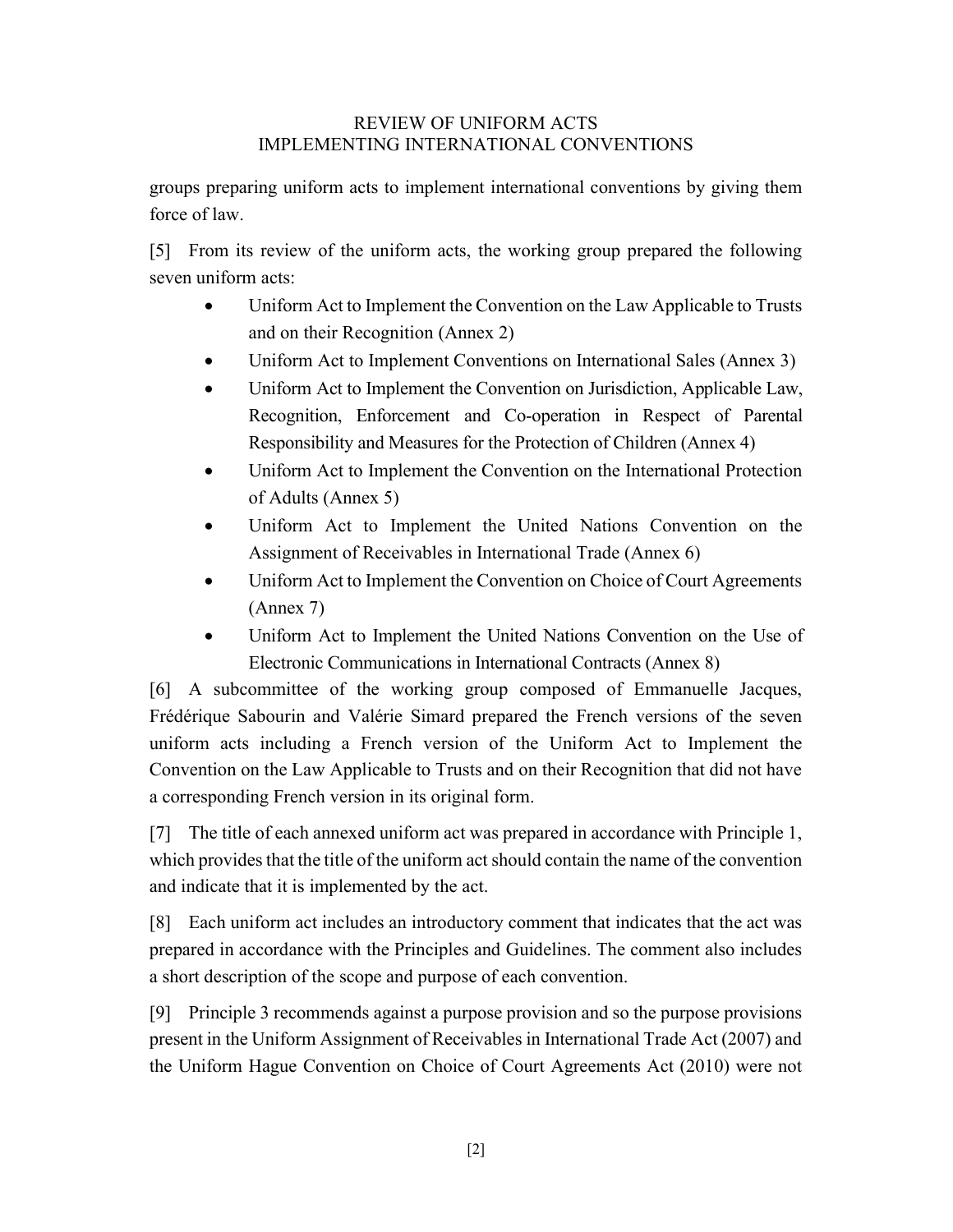reproduced in the uniform acts. The other original uniform acts did not include a purpose provision.

[10] The definition of the term "convention" present in the original uniform acts was not reproduced in six of the uniform acts in accordance with Principle 4. Definitions were needed in the International Sales Conventions Act that implements several international instruments and so the definitions included in the Uniform International Sales Conventions Act (1998) were reproduced in the revised act.

[11] The original uniform acts include a provision stipulating that the minister of a named department of a province or territory shall request the Government of Canada to make a declaration or reservation. This provision was omitted in the uniform acts in accordance with Principle 8. As such, the definition of "declaration" contained in the original uniform acts was not needed in the annexed uniform acts. Declarations and reservations that could be made by Canada under the conventions on behalf of implementing jurisdictions are described in the comments to the uniform acts. This includes a description of the article that allows states to identify by declaration the territorial units to which the conventions apply.

[12] In accordance with Principle 8, some of the uniform acts include a bracketed provision related to declarations or reservations.<sup>1</sup> Jurisdictions can include them in their implementing acts if Canada makes declarations or reservations on their behalf under these conventions. The provision is accompanied by a comment setting out what jurisdictions should consider in deciding whether to adopt the provision.

[13] Regarding the Uniform Act to Implement the Convention on Jurisdiction, Applicable Law, Recognition, Enforcement and Co-operation in Respect of Parental Responsibility and Measures for the Protection of Children more specifically, language transposing the reservations of article 55 of the Convention was included in the Uniform Act at the request of the Coordinating Committee of Senior Officials (CCSO) (Family Justice). The working group that drafted the original Uniform Act in 2001 had recommended against making this reservation. However, the analysis of implications of implementing

<sup>&</sup>lt;sup>1</sup> Uniform Act to Implement the Convention on the Law Applicable to Trusts and on their Recognition, the Uniform Act to Implement the United Nations Convention on the Assignment of Receivables in International Trade, Uniform Act to Implement the Convention on Jurisdiction, Applicable Law, Recognition, Enforcement and Co-operation in Respect of Parental Responsibility and Measures for the Protection of Children, Uniform Act to Implement the Convention on Choice of Court Agreements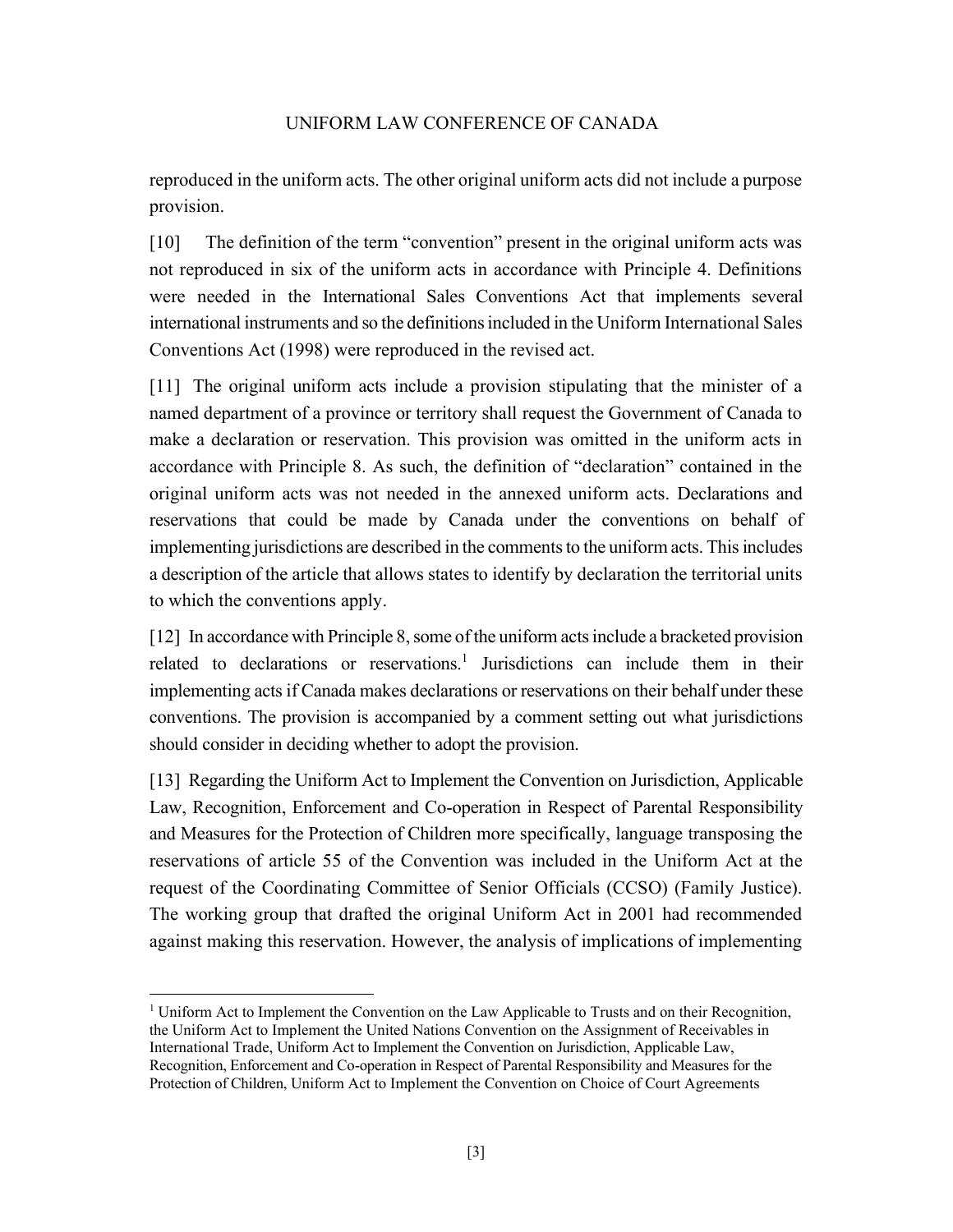#### REVIEW OF UNIFORM ACTS IMPLEMENTING INTERNATIONAL CONVENTIONS

this Convention have continued since then at the federal, provincial and territorial levels and it appears that some jurisdictions may be interested in requesting that this reservation be made for them.

[14] The Principles do not recommend a provision requiring good faith interpretation of a uniform act. Consequently, the good faith interpretation provision included in the Uniform International Sales Conventions Act (1998) was not reproduced in the revised act.

[15] Principle 5 provides that if necessary, the uniform act may include a rule of interpretation establishing equivalence between the terminology of the act and the terminology of the convention. Such rules were present in several of the original uniform acts but they were not replicated in the revised acts as the working group was of the opinion that they were not necessary.

[16] The Uniform Act to Implement the Convention on the Law Applicable to Trusts and on their Recognition includes a provision that establishes an equivalency between the word "trust" in the Convention and "fiducie" in the French version of the act. The provision was necessary as the term "trust" appears in both the French and English versions of the Convention and the term "fiducie" rather than "trust" is the term generally used in French in Canada to designate a trust.

[17] Principle 5 also provides that a uniform act can include a rule of interpretation allowing reference to international materials on the convention implemented by the act. The annexed uniform acts replicate the rules of interpretation of the original uniform act with the exception of the Uniform Act to Implement Conventions on International Sales. For this act, the reference includes a direct reference to the appropriate materials rather than the indirect reference provided in the original uniform act. A provision referring to international materials was included in the Uniform Act to Implement the Convention on the Law Applicable to Trusts and on their Recognition. The original uniform act did not include such reference as it predates the Conference's practice of including such provisions. The comment accompanying the provision is uniform in all of the annexed uniform acts, with necessary adjustments with respect to references to the materials.

[18] Principle 6 provides that, if necessary, a uniform act may contain a rule providing for the precedence of provisions of the uniform act and the convention it implements over other acts of the Legislative Assembly. Principle 6 also emphasizes that the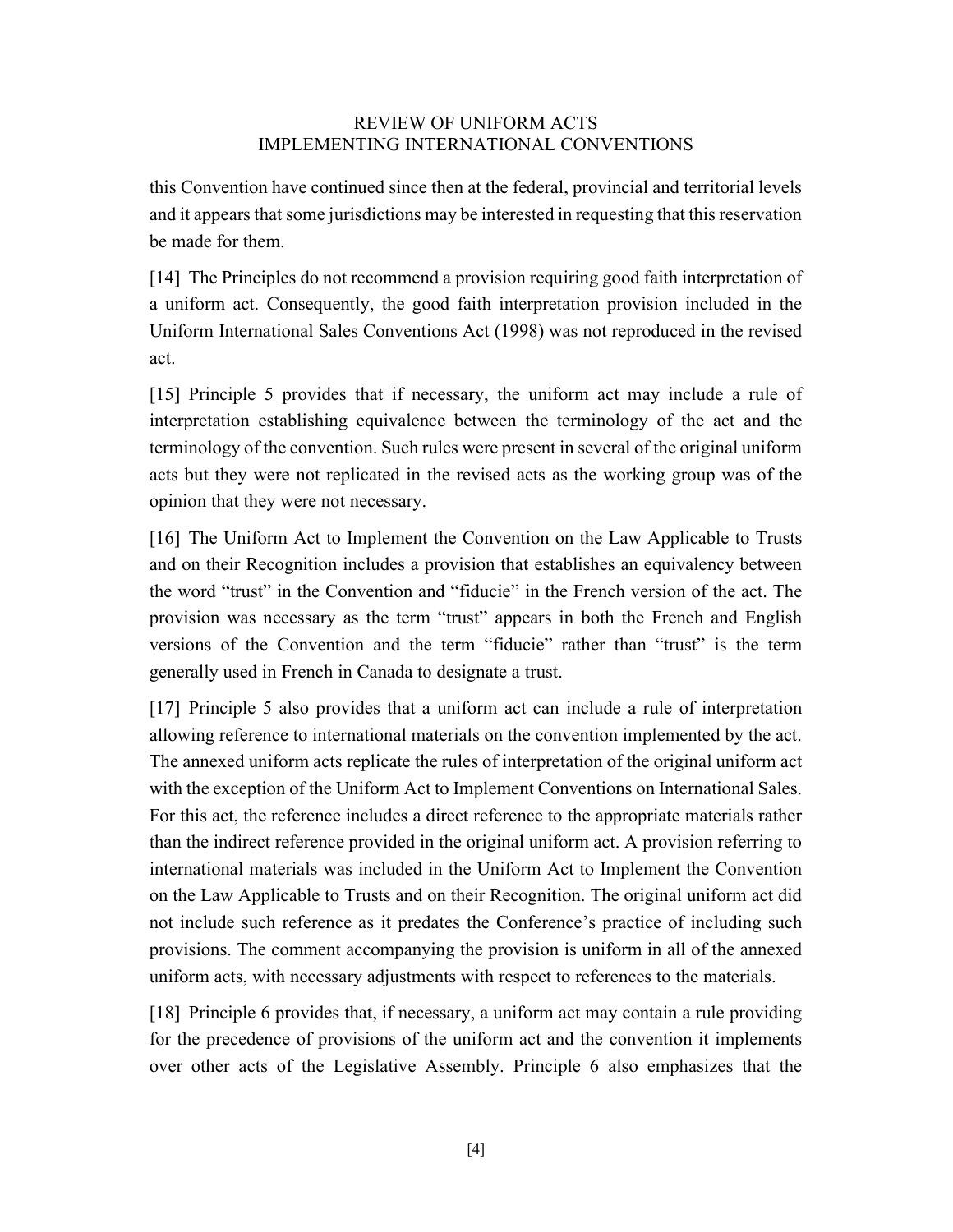precedence rule should be as precise as possible and identify the legislative provisions over which the act has precedence. The comment to Principle 6 further stresses that the use of a broad precedence rule should be avoided. The comment to the precedence provisions included in the uniform acts restates Principle 6.

[19] As it reviewed the seven original uniform acts, the working group noted that, with the exception of the Uniform International Trusts Act (Hague Convention) (1989), each uniform act contained a provision setting out a broad precedence rule. Since the group's mandate was not to question the substantive decisions made when the original acts were prepared, a provision setting out such a rule was included in each uniform act with the exception of the uniform act mentioned above. However, the working group amended the language of some of the provisions to ensure that the provision is uniform among the acts. The working group noted that in some of the original uniform acts, the precedence provision explicitly gave precedence to both the act and the convention implemented by the act over any other acts in case of inconsistency, while others simply gave precedence to the act without referring to the convention. The working group was of the view that it was sufficient to simply refer to the act in the precedence provision because, by giving force of law to the convention, the act includes the convention and so the precedence rule would apply to conflicts between the conventions and any other acts. As such, the precedence provisions in the uniform acts do not include a reference to the conventions they implement.

[20] The uniform acts conform with Principle 7, which provides that uniform acts should give force of law to the conventions they implement. Each uniform act includes a force of law provision providing the two options set out in Principle 7. In addition, the comment accompanying the provision reflects the comment accompanying Principle 7, which explains the force of law provision and provides guidance to implementing jurisdictions with respect to the options.

[21] Principle 9 provides that a uniform act may include a provision identifying responsible authorities. The working group ensured that this provision is included in the uniform acts if it was included in the original ones and used the uniform provision provided in Principle 9 (with a minor edit in French). A comment explaining how such authorities are designated accompanies the provision.

[22] Principle 10 provides that uniform acts can include a provision to allow jurisdictions to designate courts where required by the conventions they implement. The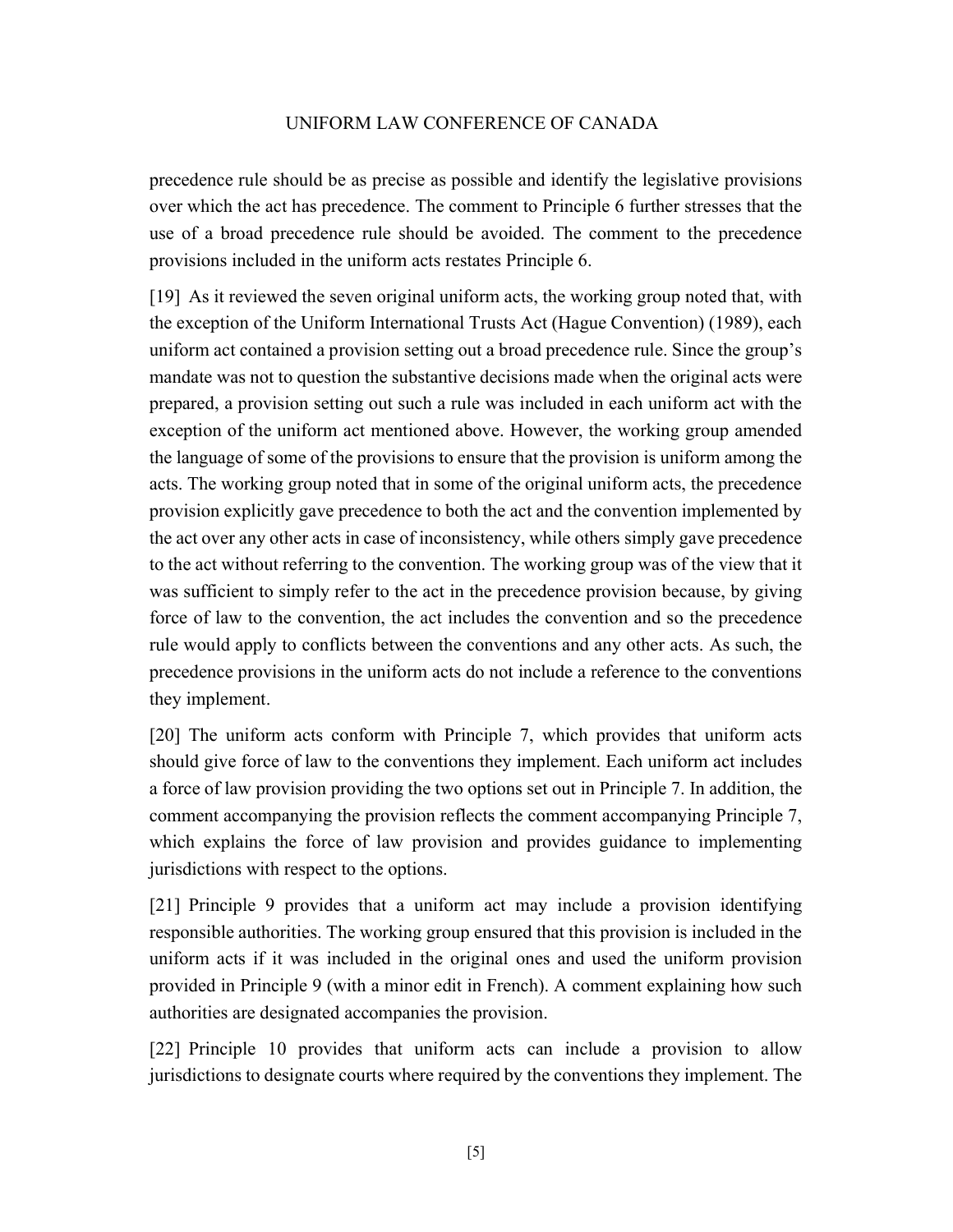#### REVIEW OF UNIFORM ACTS IMPLEMENTING INTERNATIONAL CONVENTIONS

uniform acts do not include such a provision, as it was not required by the conventions. The Guidelines include a uniform provision that could be included, if needed, in a future uniform act.

[23] Principle 11 provides that uniform acts may include a provision to allow jurisdictions to identify a minister responsible for the administration of the act and provides a uniform provision. Although a few of original uniform acts do not contain this provision, the provision is included in brackets in all of the uniform acts.

[24] Principle 12 allows uniform acts to include regulation-making powers and provides that it should be clearly expressed and no broader than necessary. The working group noted that the regulation-making powers provisions in the original uniform acts were not uniform among the acts. In consultation with federal drafters, the working group prepared a uniform provision and inserted it into the Guidelines and into a uniform act if the corresponding original uniform act provided for regulation-making powers.

[25] Principle 13 provides that where appropriate, uniform acts may include a provision specifying whether the crown, government or state is bound by the act and provides a uniform provision. This uniform provision was replicated in the annexed uniform acts when their corresponding original uniform act included a provision on the matter. The working group noticed that the comment to the Uniform International Sales Conventions Act (1998) implied that governments in jurisdictions to which the conventions implemented by the act apply could chose unilaterally not to be bound by the Act and thus by the conventions. The working group did not transfer this comment to the Uniform Act to Implement Conventions on International Sales as it is not accurate: the Conventions would also apply to governments in implementing jurisdictions. If the uniform act is amended in the future to include other conventions related to international sales and these conventions allow government not to be bound by them, the comment will have to be reviewed.

[26] Provisions requiring the publication by the Minister of a notice in a Gazette or similar publication of the entry into force of a convention that were included in the original uniform acts were omitted from the annexed uniform acts as the Principles do not include such provisions.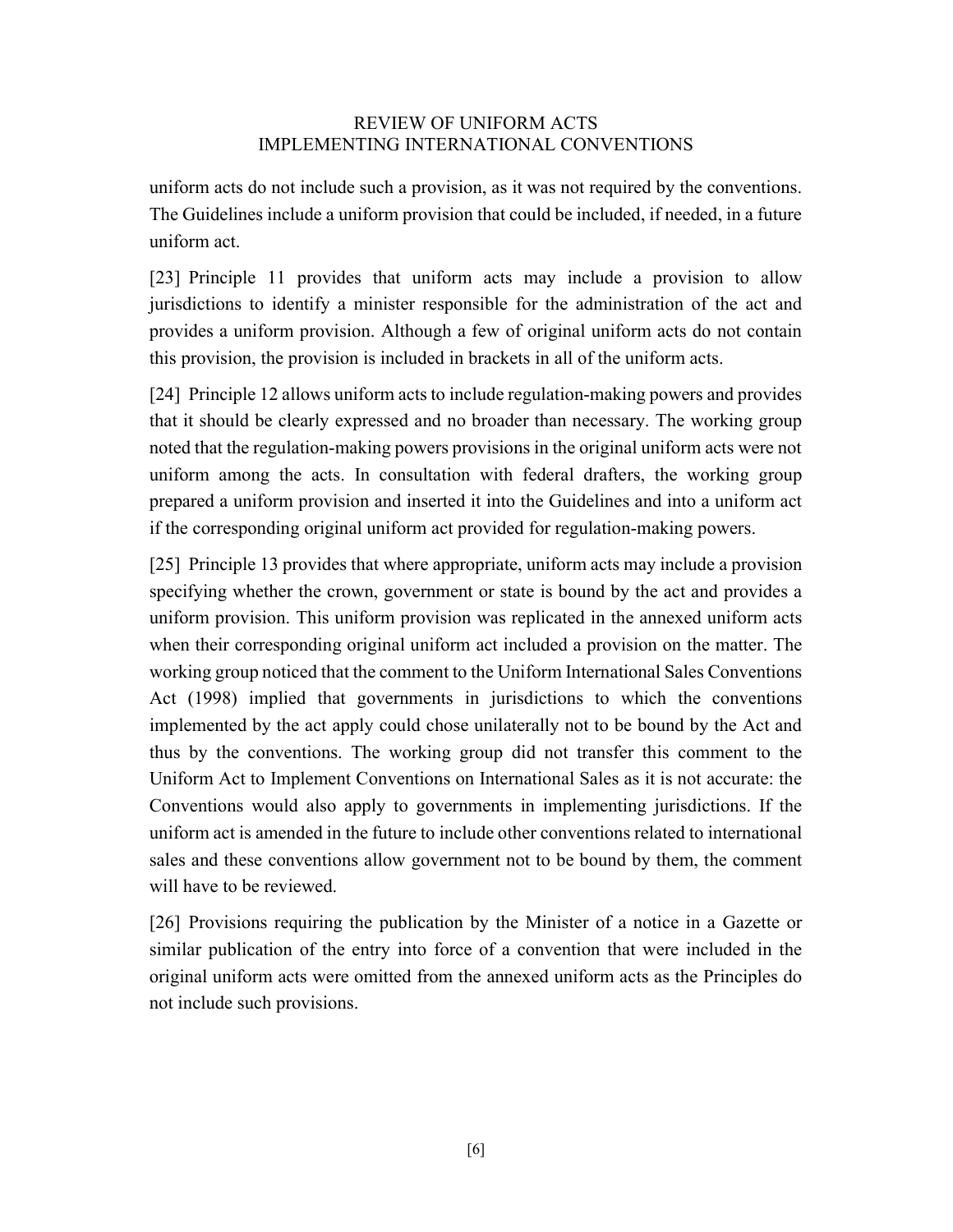[27] Principle 16 sets out three options for the commencement provision. These options were provided in the uniform acts along with a comment reflecting the comment accompanying Principle 16.

[28] The working group recommends the seven uniform acts annexed to this report to the Conference for adoption.

[29] The working group further recommends the annexed Guidelines to the Conference.

[30] The working group further recommends that the following corresponding nonamended uniform acts (original acts) be withdrawn by the Conference:

- Uniform International Trusts Act (Hague Convention) (1989)
- Uniform International Sales Conventions Act (1998)
- Uniform Parental Responsibility and Measures for the Protection Of Children (Hague Convention) Implementation Act (2001)
- Uniform International Protection of Adults (Hague Convention) Implementation Act (2001)
- Uniform Assignment of Receivables in International Trade Act (2007)
- Uniform Hague Convention on Choice of Court Agreements Act (2010)
- Uniform Electronic Communications Convention Act (2011)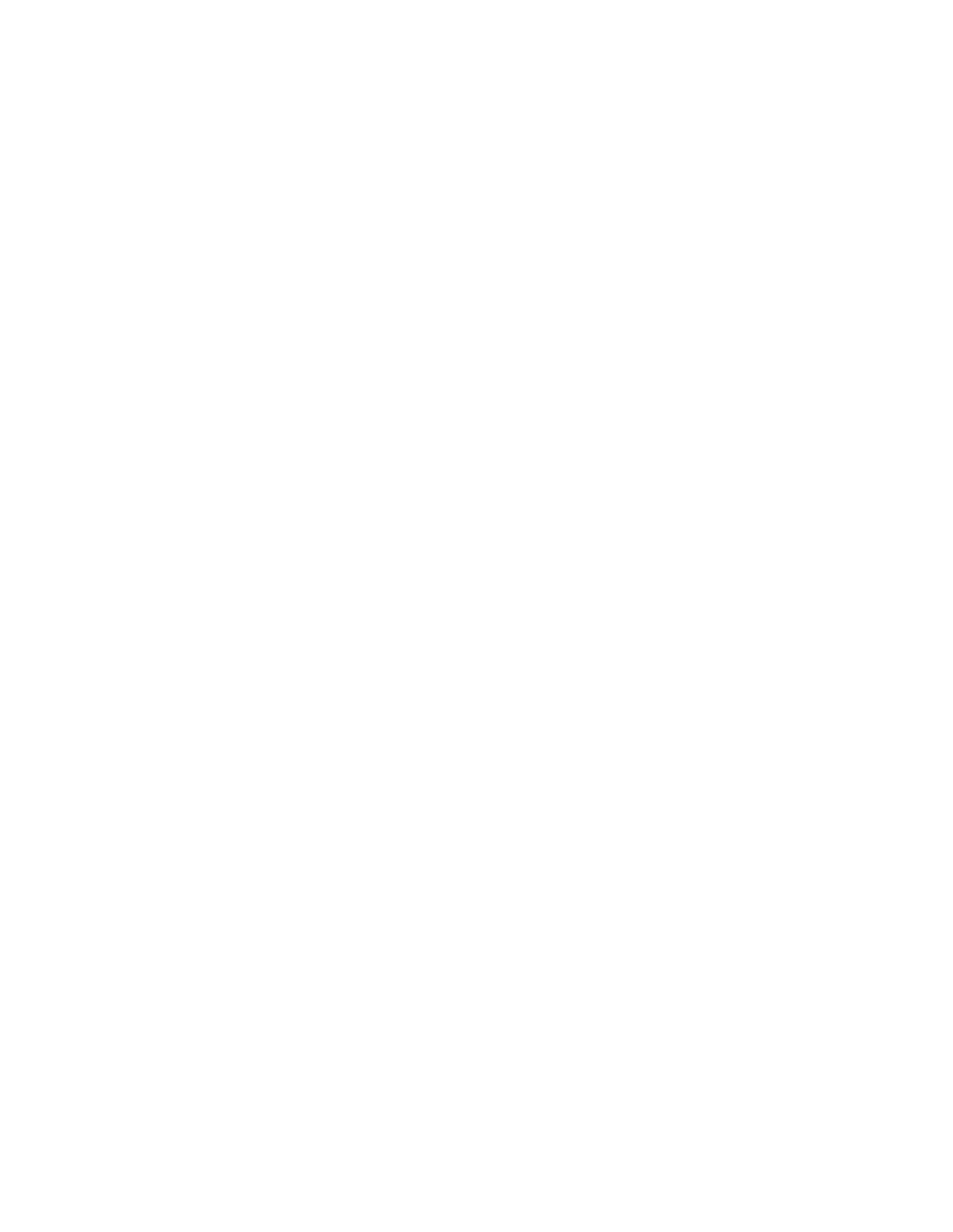#### Annex 1

# Guidelines for Drafting Uniform Legislation Giving Force of Law to an International Convention (2019)

#### Uniform Act to Implement the *[title of Convention] [(insert year of adoption by ULCC)]*

Comment: In 2018, the ULCC tasked a Working Group to review uniform acts adopted by the ULCC in light of the *Principles for Drafting Uniform Legislation Giving Force of* Law to an International Convention which were adopted by the ULCC in 2014. The Working Group prepared these Guidelines which complement the Principles by providing uniform provisions and comments that reflect the recommendations set out in the Principles. Working groups preparing uniform acts to implement international conventions should refer to the Guidelines and the Principles to assist them in this task.

The title of the uniform act should include the name of the convention and where needed, the name of the organization under which the convention was adopted and the date at which it was adopted or at which it entered into force internationally. Such information would be needed if including only the name of the convention in the title could lead to confusion.<sup>2</sup> The title should also contain an indication that the act implements the convention.

The introductory comment of the uniform act should state that it is drafted in accordance with the Principles and the Guidelines. In addition, it should state that the uniform act implements a convention and include a short description the convention's scope and purpose.

The comment should also provide the following explanation if a convention includes an article which allows states to identify by declaration the territorial units to which the convention applies:

Article [#] is a standard provision in private international law conventions. It allows federal states to identify by declaration the territorial units to which the application of the Convention will extend by making a declaration to this effect either upon [signature, ratification, accession, acceptance or approval] or at any time thereafter. Canada will make declarations pursuant to Article  $\left[\frac{\text{# of article}}{\text{# of article}}\right]$ as above] upon the request of provinces and territories that have enacted

<sup>&</sup>lt;sup>2</sup>See Principle 1, Principles for Drafting Uniform Legislation Giving Force of Law to an International Convention.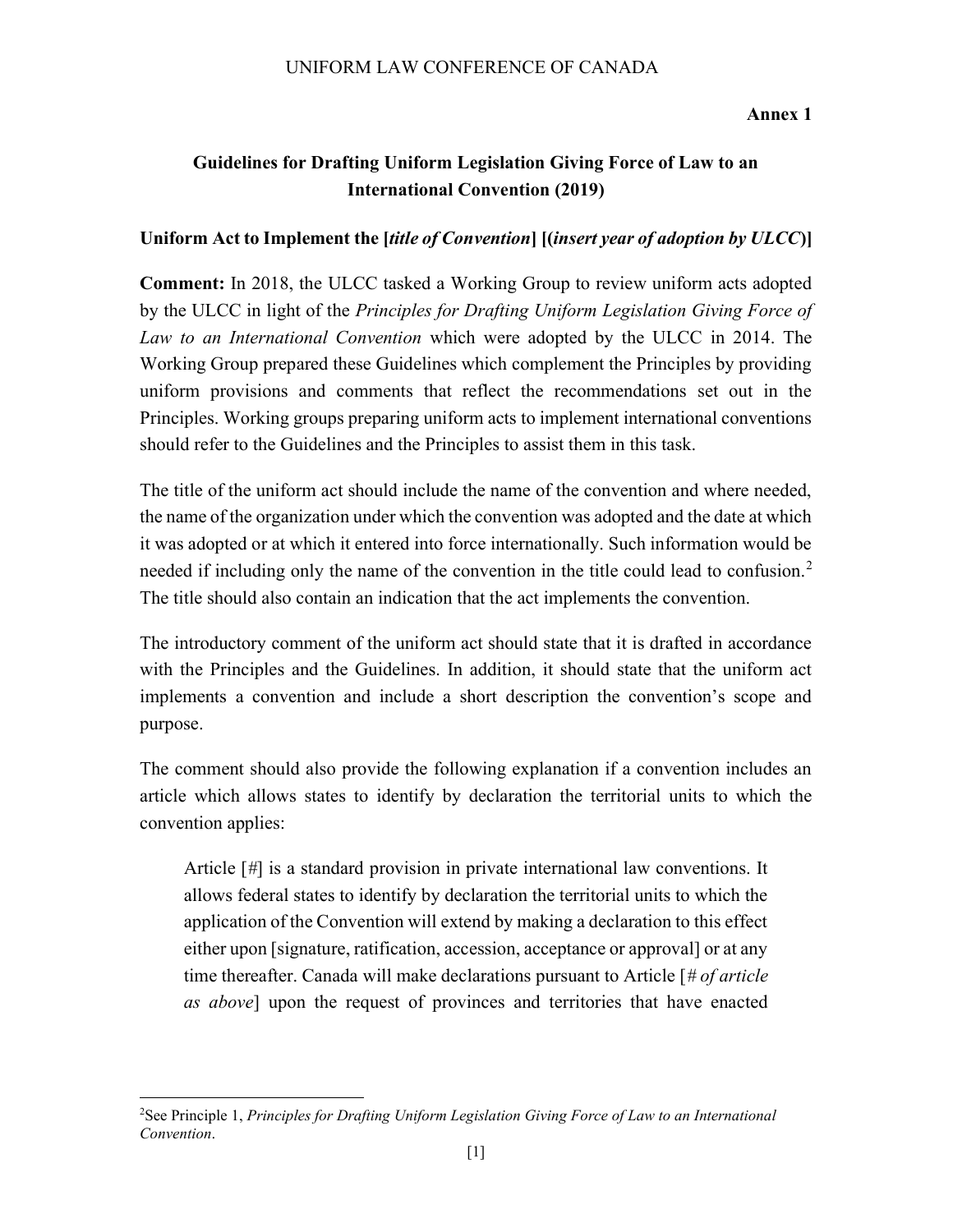implementing legislation. The content of Article [#] is reflected in the force of law provision of the Uniform Act.

If relevant, the comment should provide that an enacting jurisdiction will have to indicate to Justice Canada whether Canada shall make for that jurisdiction any of the declarations and reservations permitted by the convention and state which articles of the convention should be reviewed by jurisdictions for this purpose. The comment should also describe the possible declarations and reservations and, where applicable, include recommendations as to whether jurisdictions should request that they be made. In addition, the comment should state that if a declaration or reservation applicable to a jurisdiction is made in relation to a jurisdiction following the enactment of the jurisdiction's implementing legislation, the jurisdiction may amend its act to reflect the content of such declaration or reservation. Finally, the comment should indicate that any amendment by a jurisdiction of a provision giving effect to a substantive reservation or declaration would have to be coordinated with a subsequent declaration or reservation.

The comment could mention, where applicable, that the convention requires Contracting States to communicate certain information to the treaty depositary or the organization under which the convention was negotiated and that this information must be provided by the enacting jurisdictions to Justice Canada so that it may be communicated accordingly.

Finally, if needed, the comment should explain decisions taken by the drafters of the uniform act.

# [Definitions<sup>3</sup>

# 1. In this Act,

# [insert appropriate definitions, if any]

Comment: Where a uniform act includes this provision, the comment accompanying it should state the following: "The decision to put definitions and rules of interpretation under the same or separate sections depends on the practice of each jurisdiction. They appear in separate sections in this Uniform Act".]

<sup>&</sup>lt;sup>3</sup> See *ibid*. at Principle 4.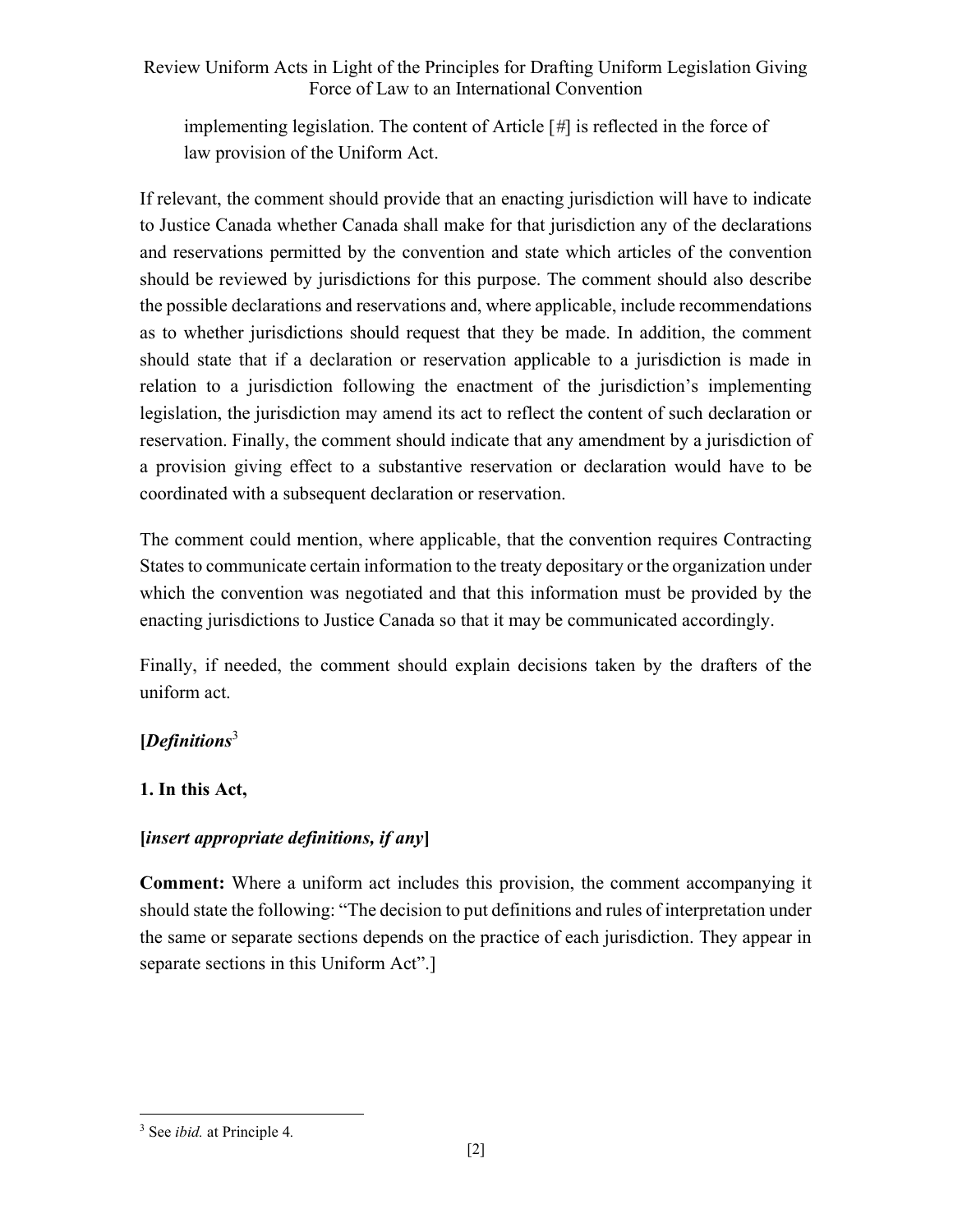# [Interpretation<sup>4</sup>

# 2. In interpreting the Convention, recourse may be had to the […].

Comment: Where a uniform act includes this provision, the comment accompanying it should provide information on supplementary sources of interpretation such as in the following example:

The Explanatory Report was prepared by […] and is available on the Hague Conference on Private International Law website. The purpose of this interpretation rule is to ensure that courts and parties will refer to the material set out in the provision before referring to domestic law to interpret the Convention. This provision is in addition to the treaty interpretation principles codified in Articles 31 and 32 of the Vienna Convention on the Law of Treaties, Can. T.S. 1980 No. 37. The object of permitting judicial recourse to supplementary sources of interpretation is reflected in the observation of Justice La Forest in Thomson v. Thomson, [1994] 3 S.C.R. 551, at pp. 577-578, that

[i]t would be odd if in construing an international treaty to which the legislature has attempted to give effect, the treaty were not interpreted in the manner in which the state parties to the treaty must have intended. Not surprisingly, then, the parties made frequent references to this supplementary means of interpreting the Convention, and I shall also do so. I note that this Court has recently taken this approach to the interpretation of an international treaty in Canada (Attorney General) v. Ward, [1993] 2 S.C.R. 689.

The comment would also provide that "Section [#] is not intended to have the effect of excluding other possible sources of interpretation. It merely indicates the principal source to be used in interpreting the Convention. It is expected that over time other helpful resources will emerge."]

<sup>&</sup>lt;sup>4</sup> See *ibid*. at Principle 5.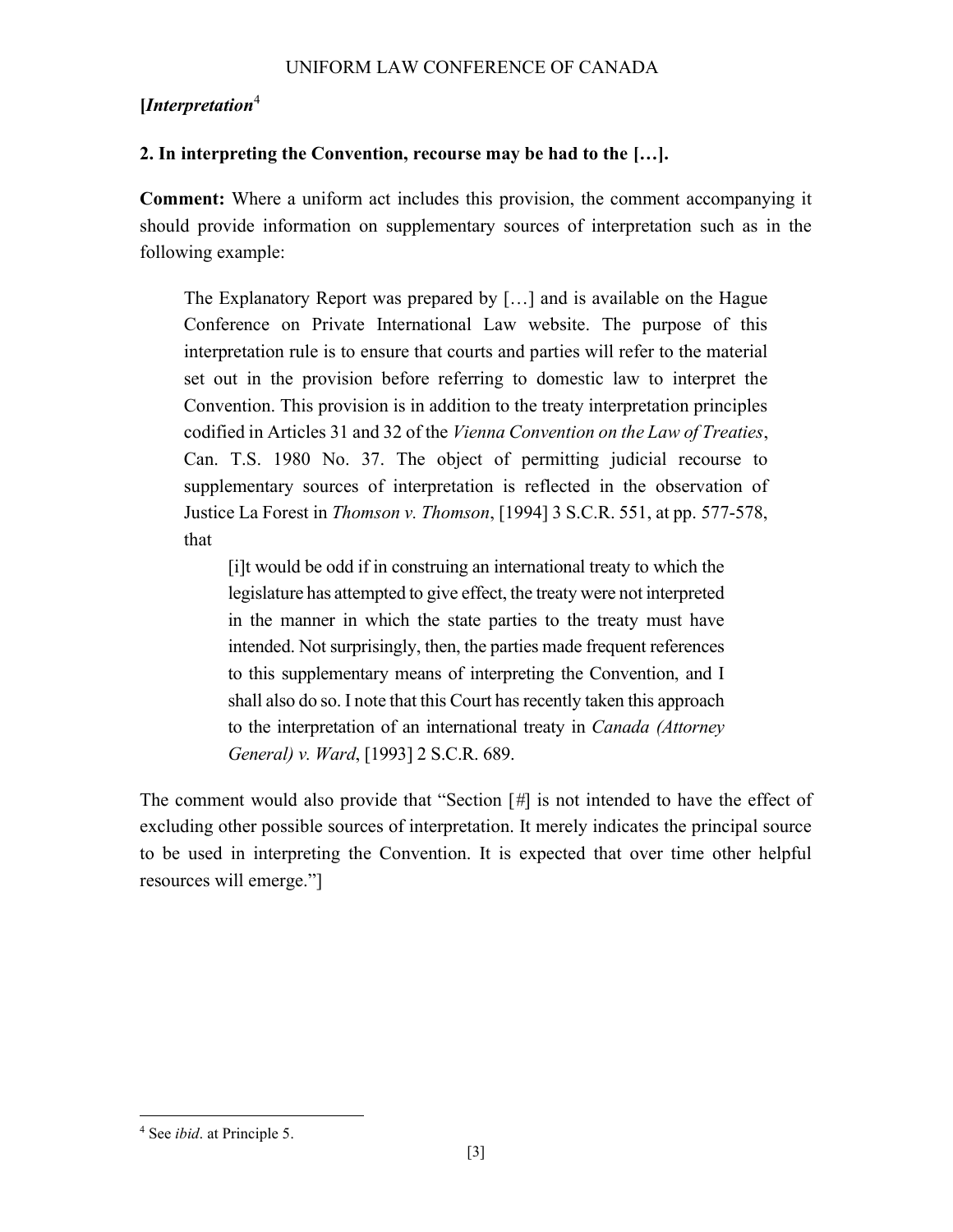# [Inconsistent  $Acts<sup>5</sup>$

# 3. In the event of any inconsistency between this Act and any other Act, this Act prevails to the extent of the inconsistency.

Comment: Where it is determined that this provision should be included in the uniform act, the accompanying comment should state the following:

Legislation that is inconsistent with the act should be identified and amended to the extent of its inconsistency. If necessary, the act may contain the precedence rule set out by this provision; however, such a provision should be avoided as it imposes upon users the burden of determining the extent to which a provision of the act is inconsistent with the provisions of another act of the Legislative Assembly. A precedence rule may also create difficulties in interpreting subsequent acts dealing with the same subject-matter. To avoid internal conflict, enacting jurisdictions should ensure that if an equivalent provision appears in other acts with which this act might potentially be inconsistent, those other acts should be amended to give precedence to this act.]

# Force of law $<sup>6</sup>$ </sup>

# Option A

4. The *little of Convention* set out in the Schedule has force of law in *[jurisdiction]* [mechanism in the Convention for calculating the date from which the [declaration extending the application of the Convention to the jurisdiction/instrument of ratification or accession] has effect internationally] in accordance with Article[s]  $[\#]$  of the Convention.

# Option B

# 4. The *[title of Convention]* set out in the Schedule, has force of law in *[jurisdiction]*.

Comment: Private international law conventions now typically contain a provision which allows federal states to identify by a declaration made either with the deposit of their instrument of ratification, accession, acceptance or approval or subsequently, the territorial units to which the convention is to extend. Where this is the case, if possible option A of force of law provision should set out the mechanism in the convention for calculating the

<sup>&</sup>lt;sup>5</sup> See *ibid*. at Principle 6.

<sup>&</sup>lt;sup>6</sup> See *ibid*. at Principle 7.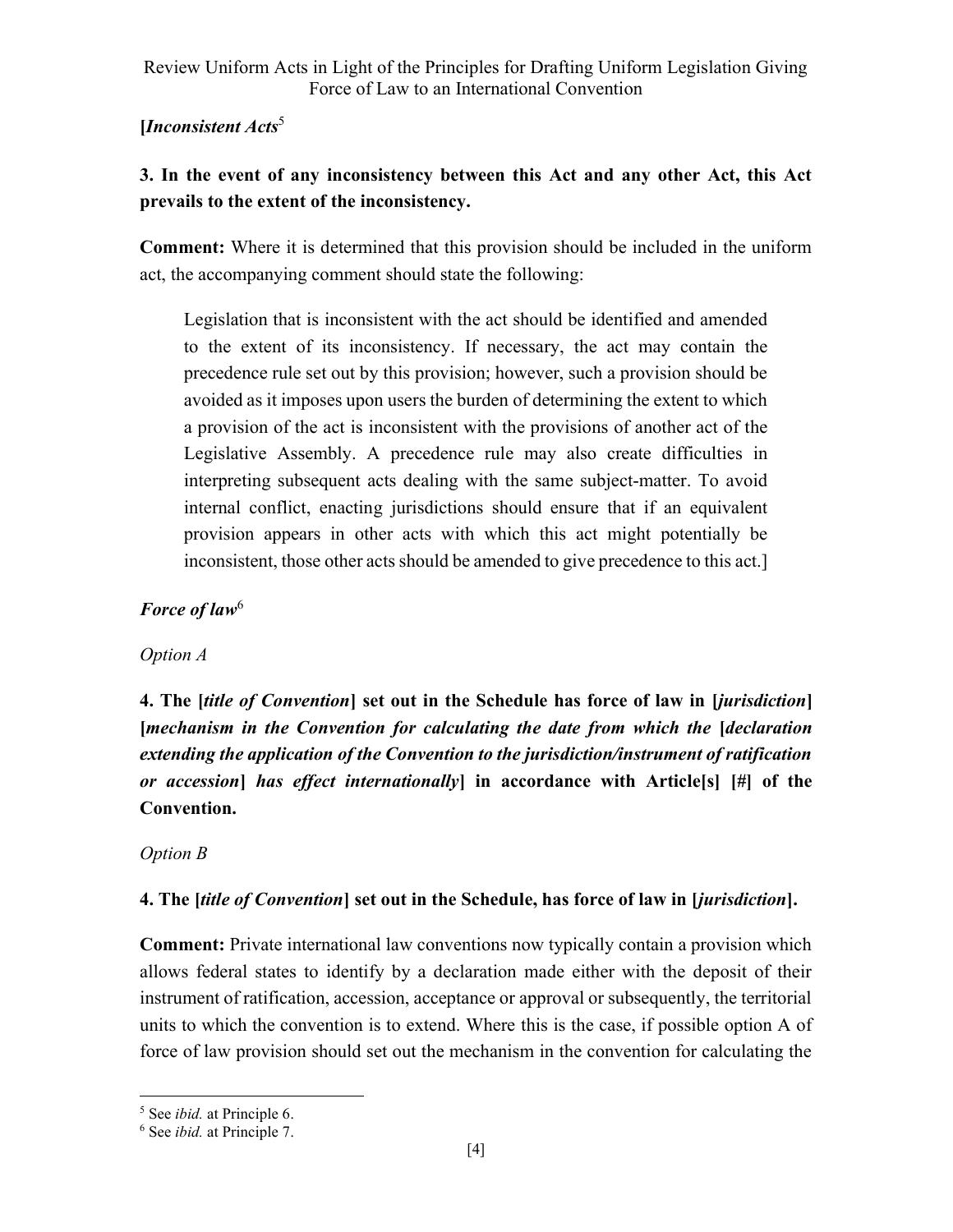date from which the declaration extending the application of the convention to the jurisdiction has effect internationally and refer to the corresponding article<sup>[s]</sup>.

It may not be possible for a jurisdiction to ascertain at the time of enactment, the period after which the declaration would have effect internationally. This would be the case when the mechanism prescribed by the convention sets out different periods depending on the circumstances surrounding the deposit of the declaration. For instance, the period may be different if a declaration is deposited: (1) before the convention enters into force internationally; (2) with a state's instrument of ratification, accession, acceptance or approval; or (3) after the deposit of the latter instrument but before the convention starts applying to the state internationally. Where the period cannot be ascertained at the time of enactment, the shorter form of option A which is set out in the uniform comment below should be selected as the force of law provision.

Where a state does not make such a declaration with the deposit of its instrument of ratification or accession or where the convention does not permit such a declaration, the convention will start applying to all of the state's territorial units when the state's instrument of ratification or accession has effect internationally. In practice, Canada will make such a declaration when it is permitted by the convention. Where it is not, option A should set out the mechanism in the convention for calculating the date from which the instrument of ratification or accession has effect internationally and refer to the corresponding article[s].

The title of the convention is provided in the force of law provision. The place where the convention was concluded as well as the date on which it was concluded may also be provided in the force of law provision if including this information is needed to clarify the convention to which the uniform act gives force of law.

The comment accompanying this provision should state the following:

The force of law provision gives force of law to the entire Convention. Giving force of law only to some articles of the Convention is not recommended as jurisdictions run the risk of omitting to give force of law to matters over which they have jurisdiction. Furthermore, it may be difficult to distinguish or to separate what is of federal or provincial jurisdiction.

The Convention should be annexed to the Uniform Act. Simply referring to an external publication which contains the Convention, such as the website of the international organization which adopted it may not be sufficient to allow a court to take judicial notice of the Convention. The legislation governing evidence of some jurisdictions provides that a court shall take judicial notice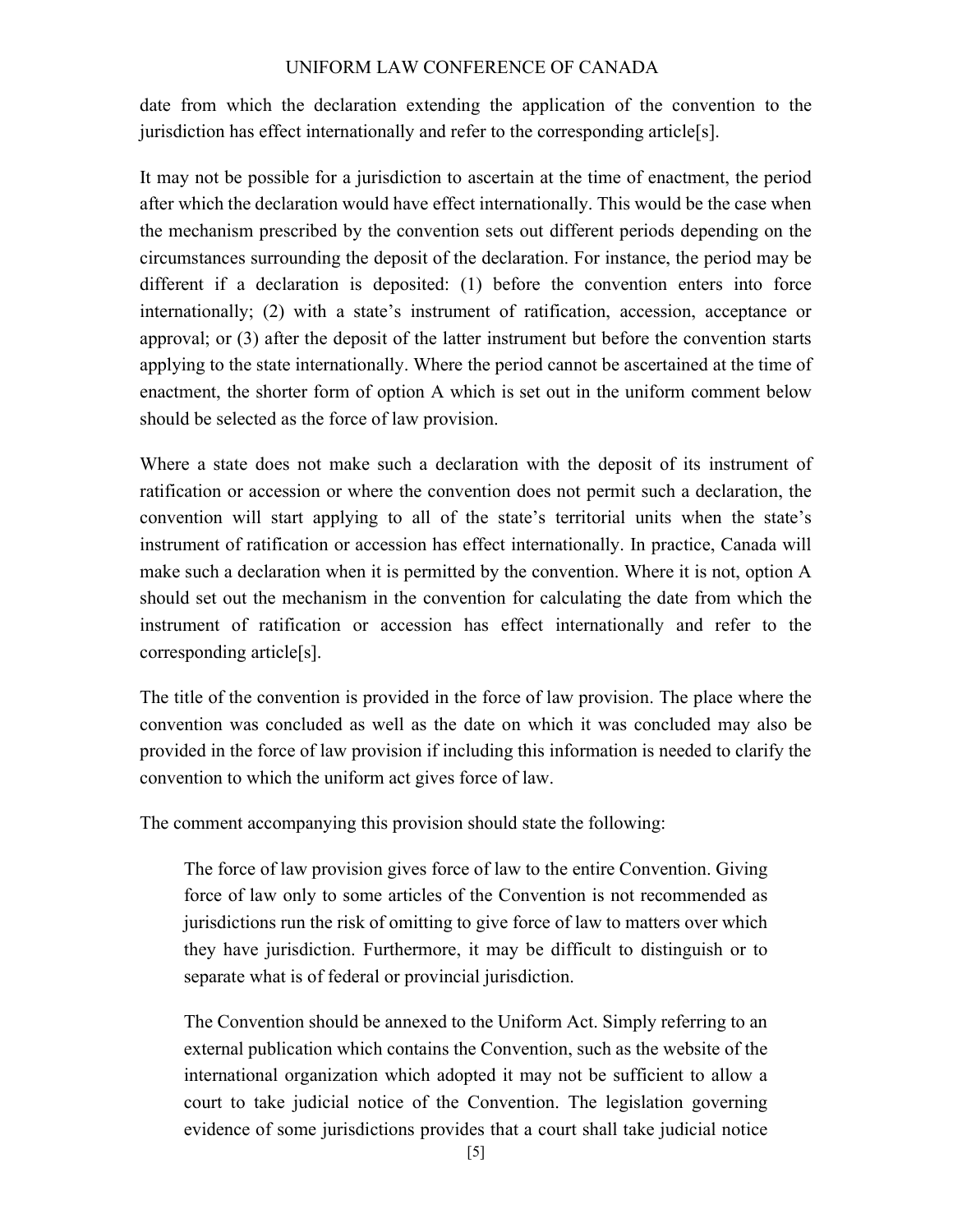of conventions that are printed by the Queen's Printer or the official printer of the jurisdiction in question.

The Uniform Act offers two options with respect to the force of law provision. Each jurisdiction should determine which option is the most appropriate. Because of the short period of time set out in Article [#] between the deposit by Canada of [its instrument of ratification or a declaration extending the application of the Convention to a jurisdiction] and the application of the Convention to the jurisdiction at international law, the time required to take measures necessary to bring the act into force will be relevant in deciding which option to select.

Together, option A of the force of law provision and option A of the commencement provision allow jurisdictions to bring their act into force without giving force of law to the Convention until it applies to their jurisdiction at international law. A jurisdiction may select these options to avoid problems linked to coordinating the day on which the act enters into force with the day on which the Convention applies to it at international law.

Option A is also useful when a jurisdiction has legislation that provides for the repeal of legislation that is not in force within a certain period of time. Option A would thus allow the jurisdiction to bring its implementing act into force to avoid the application of such legislation but the Convention would not have force of law until it applies to the jurisdiction at international law.

Each jurisdiction should ensure that its act is in force when the Convention starts applying to it at international law (see the comment accompanying the commencement provision). Where this has not been possible and the Convention starts applying to the jurisdiction at international law before the act comes into force, option A should not be used as it may raise issues with respect to the retroactive effect of the Convention. In such a case, it would be expected that the act would be brought into force as soon as it had been adopted and so option B would be used.

A jurisdiction selecting option A of both the force of law and the commencement provisions should note that this approach is not entirely transparent: on the face of the act it is not apparent if the Convention has started applying to the jurisdiction at international law. The jurisdiction may wish therefore to provide notice to the public when the Convention starts applying.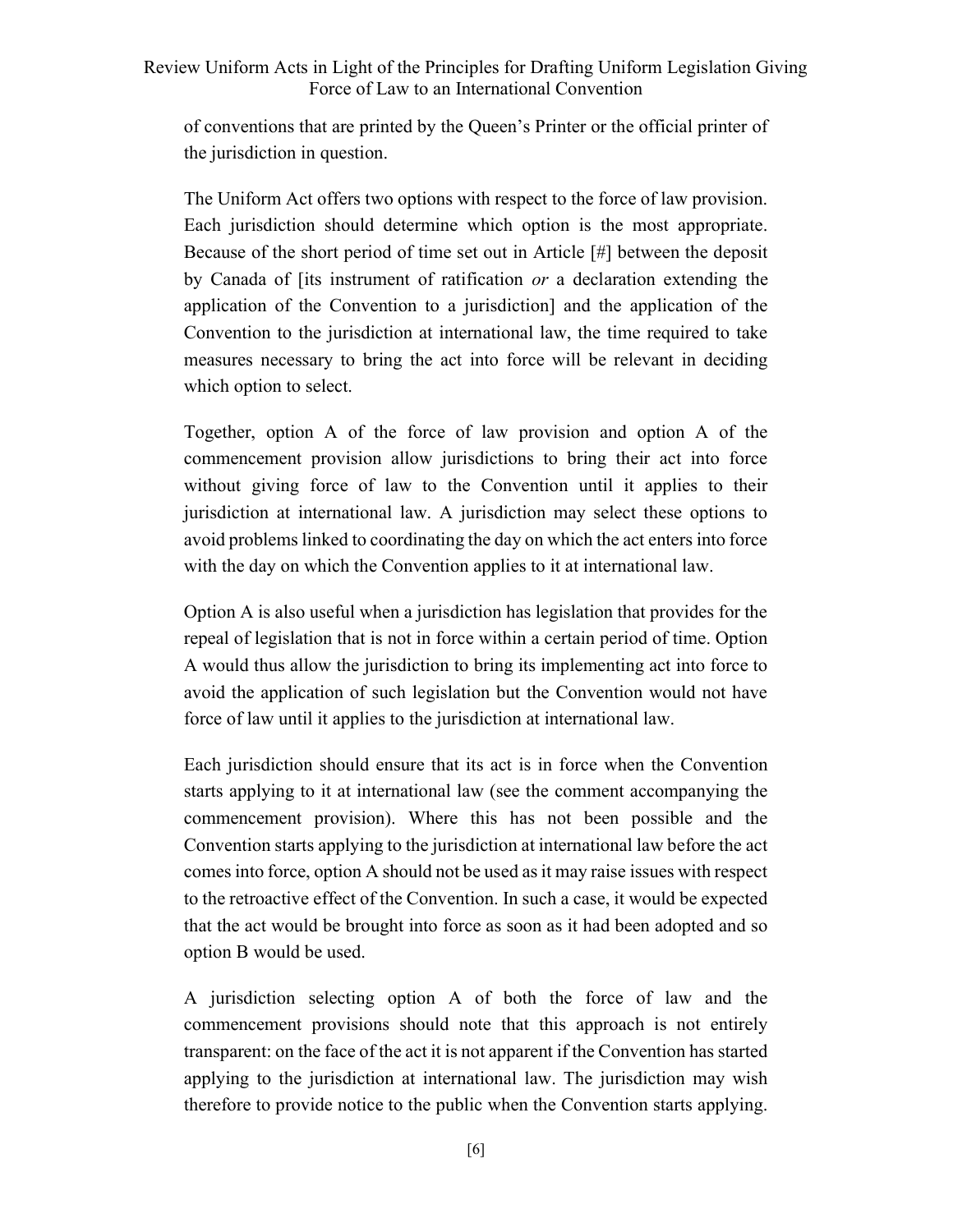This may be done, for instance, by publishing a notice in the jurisdiction's official publication. Ideally the notice would be available indefinitely, so that people would be able to determine the effective date years later. Additionally, according to the jurisdiction's practice, a reference to the date on which the Convention applies could be included in the published version of the act. The publication of the notice in the jurisdiction's official publication or the inclusion of the application date in its act must not be a condition precedent to the application of the Convention.

The wording of option A can be limited to referring to Article [#] of the Convention which prescribes the mechanism for calculating the date on which the Convention starts applying to the jurisdiction internationally:

# The *[title of Convention]* set out in the Schedule has force of law in [jurisdiction] from the date determined in accordance with Article [#] of the Convention.

Option B allows a jurisdiction to give force of law to the Convention from the day on which its act comes into force. Option B may be needed by those jurisdictions where additional steps are necessary such that option A is problematic or where the Convention already applies to the jurisdiction at international law. Paired together, option B of this section and option B or C of the commencement provision ensure that the Convention will not have effect in the jurisdiction by legislation before it applies to the jurisdiction at international law.

Jurisdictions selecting option B must be able to bring their act into force on the day on which the Convention applies to their jurisdiction at international law. They should communicate with Justice Canada to coordinate these events.

# [*Application of Convention*<sup>7</sup>

# 5. Where appropriate, insert provision providing the content of a declaration or reservation made by Canada that is applicable to the enacting jurisdiction.

Comment: Where a uniform act includes this provision, the comment accompanying it should state the following:

<sup>&</sup>lt;sup>7</sup> See *ibid*. at Principle 8.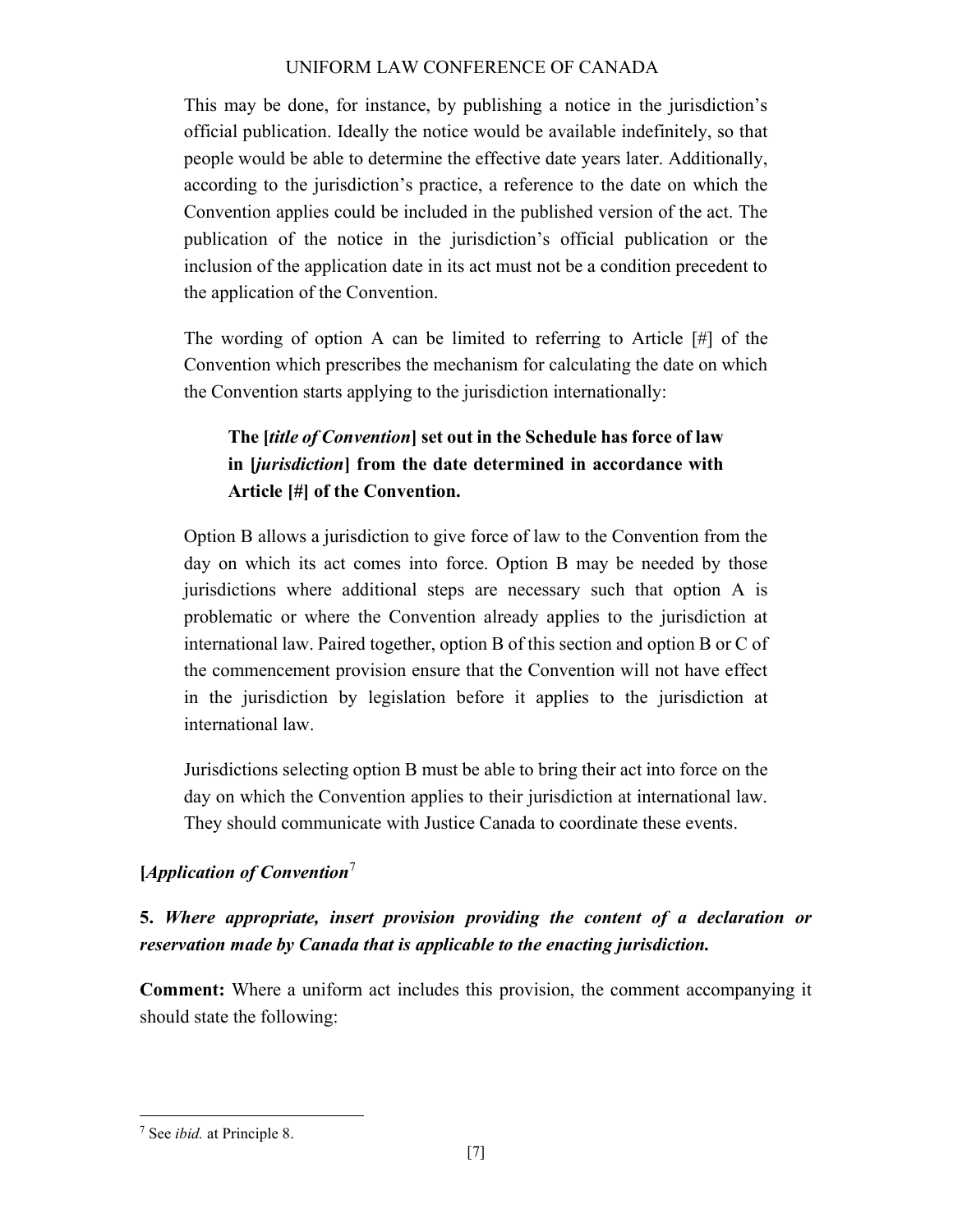The [declaration[s]/reservation[s]] permitted by the Convention [is/are] described in the introductory comment. Giving force of law to the Convention gives force of law to its provision[s] on [declaration[s]/reservation[s]], which will, in many cases, operate to make the [declaration[s]/reservation[s]] made by Canada effective in internal law. Nonetheless, in the interest of transparency, clarity and legal certainty, it might be advisable to reflect [its/their] content in the act, especially if [it/they] narrow or widen the scope of application of the Convention.]

### [Responsible Authority<sup>8</sup>]

6. The [name of authority designated by Canada in consultation with the jurisdiction] is the [responsible authority under the Convention] for [jurisdiction] for the purposes of the Convention.

Comment: Where a uniform act includes this provision, the comment accompanying it should state the following:

In line with Article [#] of the Convention, an enacting jurisdiction will designate or identify the authority that will act as the *[responsible authority* under the Convention] for the purposes of this Convention and Canada will communicate this information to [name of the international body to which the information must be communicated].

The [responsible authority] may be identified in the act. Where the [responsible *authority*] has not been identified by a jurisdiction before it adopts its implementing act or where it is liable to change over time, it may be more appropriate for the jurisdiction to identify it in regulations.

Some jurisdictions may choose not to identify the [*responsible authority*] in their act or regulations where they may have recourse to other mechanisms to assign authority, such as by orders in council or by simple administrative assignment of responsibilities.]

 $[Ca$ art Designation<sup>9</sup>

<sup>&</sup>lt;sup>8</sup> See *ibid*. at Principle 9.

<sup>&</sup>lt;sup>9</sup> See *ibid*.at Principle 10.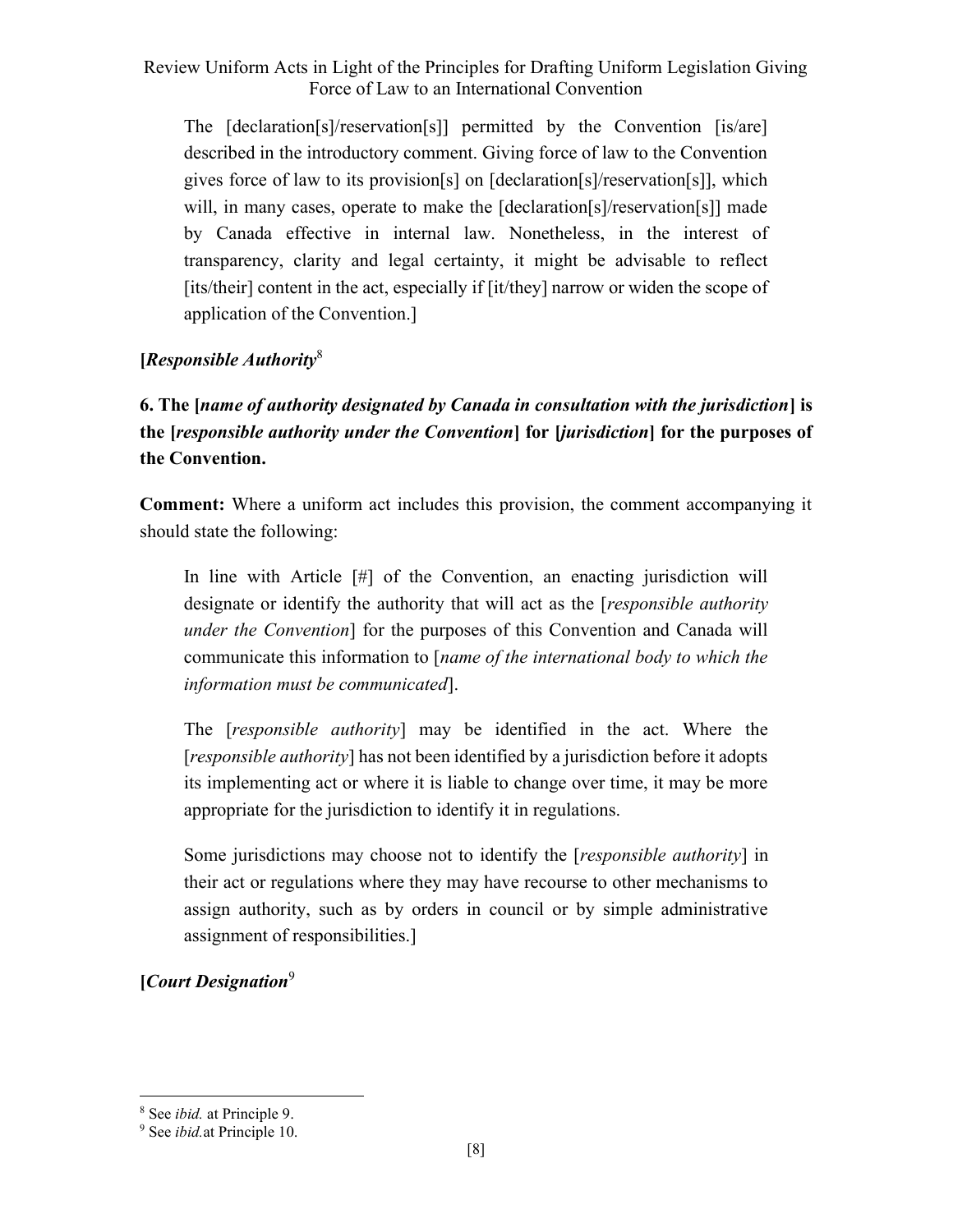# 7. The [name of court] is the competent court for the purposes of Article [Article #] of the Convention.

Comment: A convention may provide for the designation of courts that have responsibilities under the convention. Where a uniform act includes this provision, the comment accompanying it should state the following:

Enacting jurisdictions that designate responsible courts in their jurisdiction must indicate this to Justice Canada so that Canada may communicate this information at the international level by way of [a declaration/notice] to the treaty depository. Jurisdictions must decide whether the designation should be specified in their implementing act or regulations. Jurisdictions should take the following matters into consideration in making this decision:

- Does the designation of a court have the effect of limiting the jurisdiction of other courts in the jurisdiction?
- Was the designation made for a specific purpose such as to enforce foreign arbitral awards?
- Are new functions assigned to the court as a consequence of the designation?
- Would reflecting the designation in the act provide helpful guidance to those seeking to have recourse to the designated court?

An affirmative answer to one or more of these questions may favour including a provision in the act to specify which court has been designated and the purpose of the designation.]

# [Minister Responsible for the Administration of the  $Act^{10}$

# 8. The Minister of [Ministry/Department] is responsible for the administration of this Act.

Comment: Where a uniform act includes this provision, the comment accompanying it should state the following: "Specifying which minister is responsible for the administration of an act in the act depends on the practice of jurisdictions."]

#### [Binding on Crown/Government/State<sup>11</sup>]

# 9. This Act [is/is not] binding on the [Crown/Government/ State [of *jurisdiction*]].

<sup>&</sup>lt;sup>10</sup> See *ibid*. at Principle 11.

 $11$  See *ibid.* at Principle 13.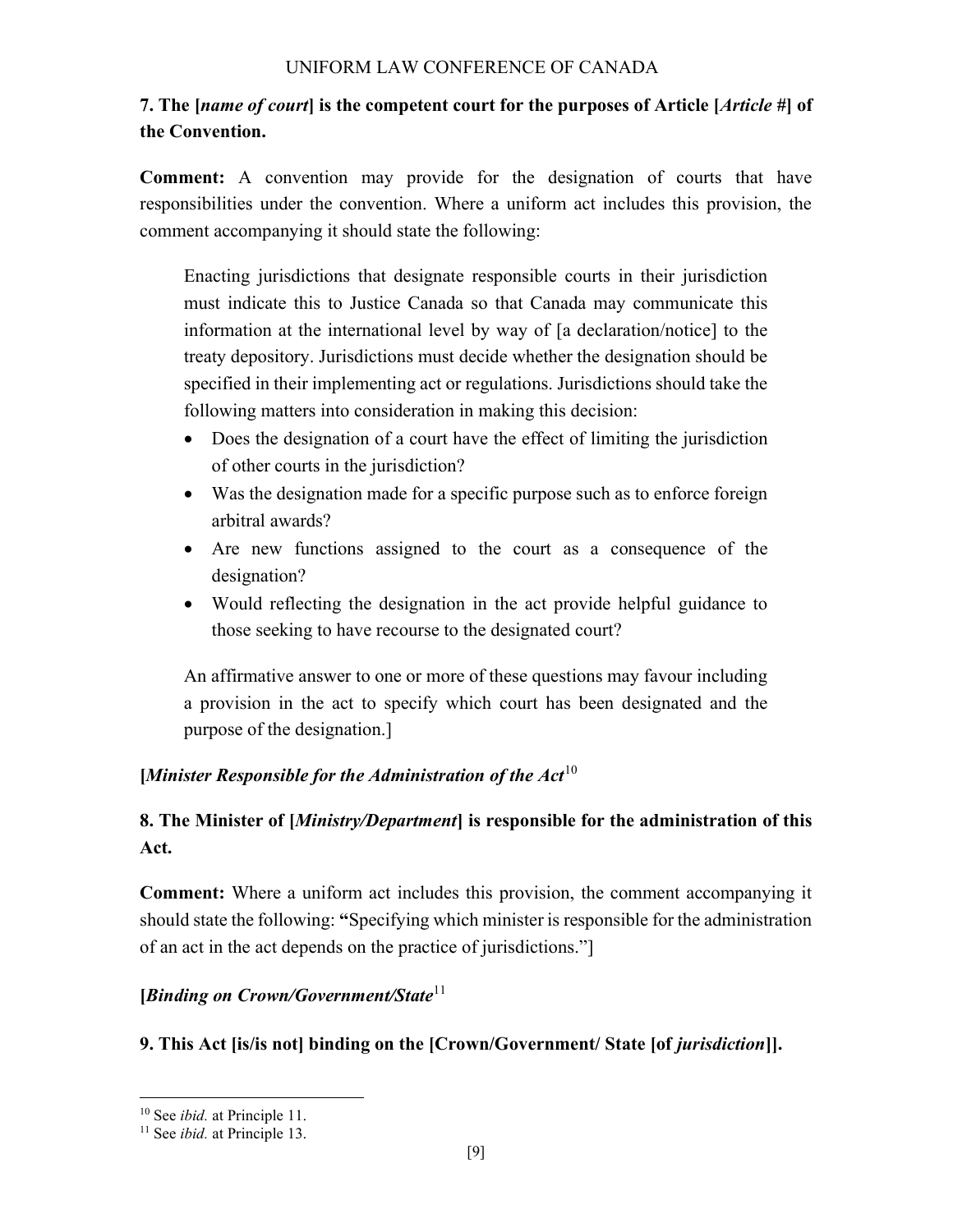Comment: Jurisdictions should consult the relevant interpretation legislation to ascertain the need to specify whether the Crown/Government/State is bound or not bound by acts.

The content of the comment that will be included under this provision in the uniform act will depend on whether the convention is binding on governments. When drafting the uniform act, it should be determined whether the convention which it implements binds governments, and if it does, whether this is clear from the text of the convention. If it is clear that it does and the uniform act gives force of law to the convention, it is not necessary to specify that the convention is binding on the Crown/Government/State. However, in the interest of transparency, it may be desirable to do so in jurisdictions where such provisions are usually included in acts.

### $[Regulations<sup>12</sup>]$

# 10. The [name of regulation-making authority] may make regulations for carrying out the purposes of this Act.

Comment: The comment accompanying this provision in the uniform act should state the following: "Jurisdictions should consider whether regulation-making powers are needed before providing for them in the act. Regulation-making powers should be clearly expressed and should be no broader than is necessary."]

#### $$

Option A – Commencement on assent before the Convention applies to jurisdiction

#### 11. This Act comes into force on [assent/insert the date of assent to this Act].

Option B – Commencement on proclamation on day on which the Convention applies to jurisdiction

# 11. This Act comes into force on [proclamation/ the date or dates to be set by the Government].

Option  $C$  – Commencement on a specified day which is the day on which the Convention applies to jurisdiction

<sup>&</sup>lt;sup>12</sup> See *ibid*. at Principle 12.

<sup>&</sup>lt;sup>13</sup> See *ibid.* at Principle 16.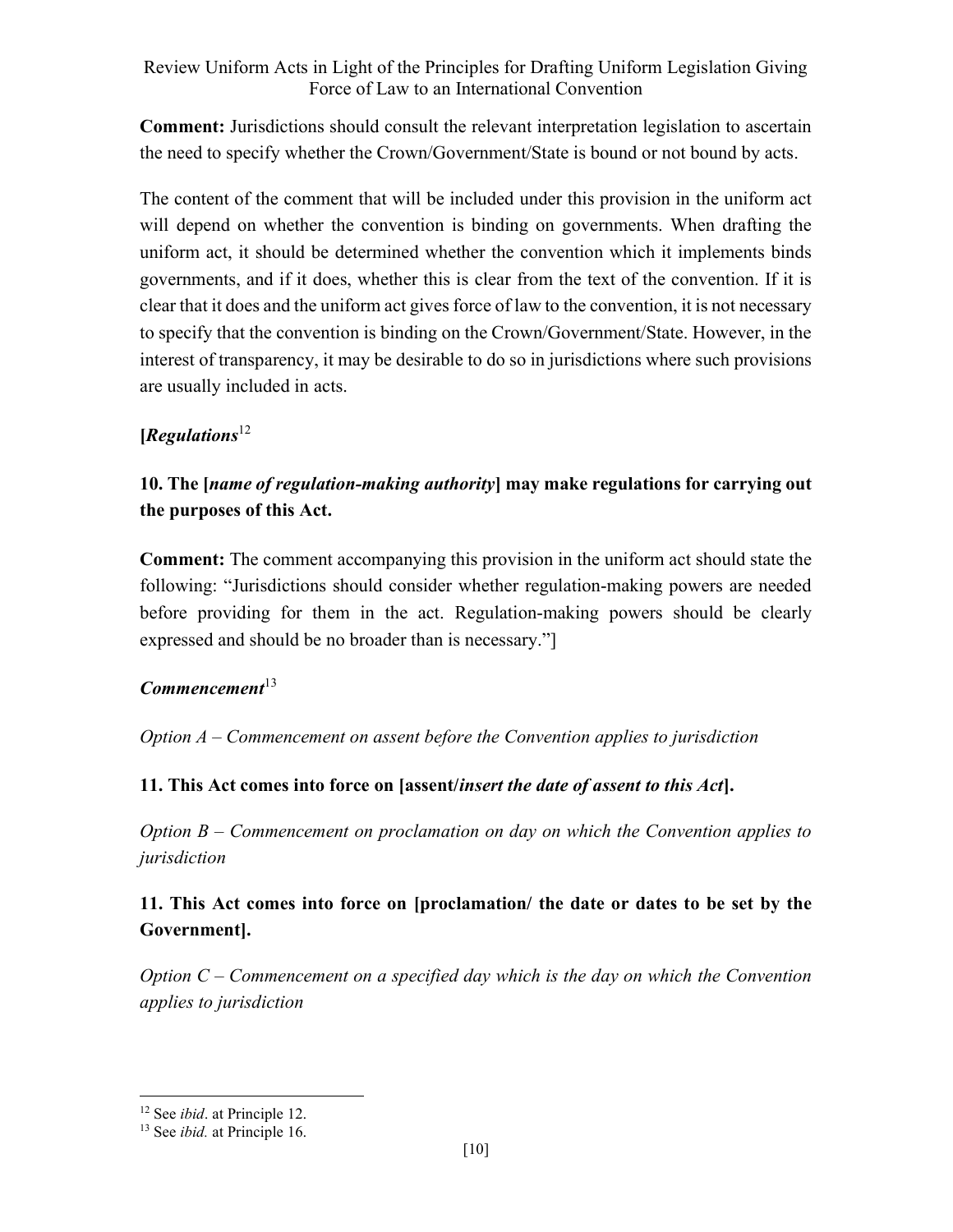# 11. This Act comes into force on [insert day on which the Convention applies to jurisdiction].

Comment: The comment accompanying this provision in the uniform act should state the following:

There is a need to ensure that the Convention has force of law in the implementing jurisdiction when it starts applying to the jurisdiction at international law. The force of law and commencement provisions offer options which help avoid issues linked to coordinating the occurrence of these two events.

Three options are available with respect to the commencement provision in the Uniform Act. The points set out below should be considered by jurisdictions in deciding which option to select.

Option A can be combined with the option A of the force of law provision so that the Convention will only have force of law on the day on which it applies to the jurisdiction at international law.

- Option A combined with option A of the force of law provision avoids the necessity for the federal and provincial or territorial governments to coordinate the application of the Convention to a jurisdiction and the commencement of the act, therefore eliminating the risk that it will not have commenced when the Convention starts applying to a jurisdiction.
- As stated in the comment to the force of law provision, jurisdictions selecting this option should publish the date on which the Convention starts applying to their jurisdiction.

Under option B, the jurisdiction must proclaim its act on the same day that the Convention applies to the jurisdiction at international law.

- When the act commences on proclamation on the date on which the Convention applies to the jurisdiction, option B would be combined with option B of the force of law provision.
- A jurisdiction that adopts this approach faces some risk. If the date on which the Convention will apply to the jurisdiction is not yet known, the jurisdiction must ensure that the proclamation will be issued on the date on which the Convention will start applying once the date is known. Proclaiming the act into force may be difficult to achieve in practice because the time between learning the effective date that the Convention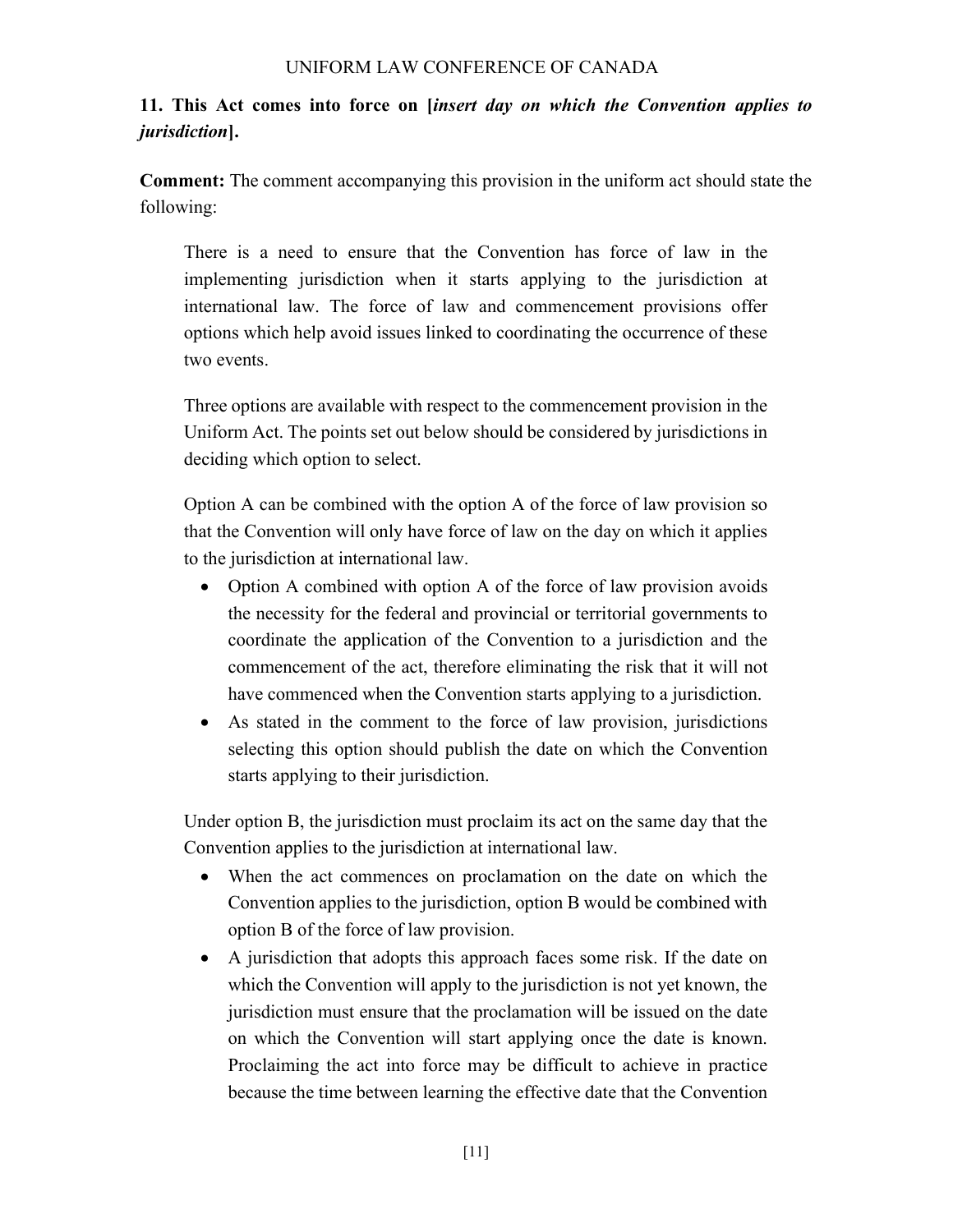> will apply to the jurisdiction and the date itself may be too short to issue a proclamation.

- As stated in the comment to the force of law provision, a jurisdiction may choose option B if additional steps are necessary such that it is problematic to bring the act into force with option A.
- Option B would be combined with option A of the force of law provision if proclamation is issued before the Convention starts applying to the jurisdiction.

Option C allows the act to commence on the day specified in the commencement provision which is the day on which the Convention applies to the jurisdiction at international law.

- This option would be combined with option B of the force of law provision.
- Enacting jurisdictions can select this option if the day on which the Convention will apply to their jurisdiction is known at the time of the adoption of the act.

Schedule *[Insert the full text of the Convention. It is available on the treaty depositary's* website at: ...]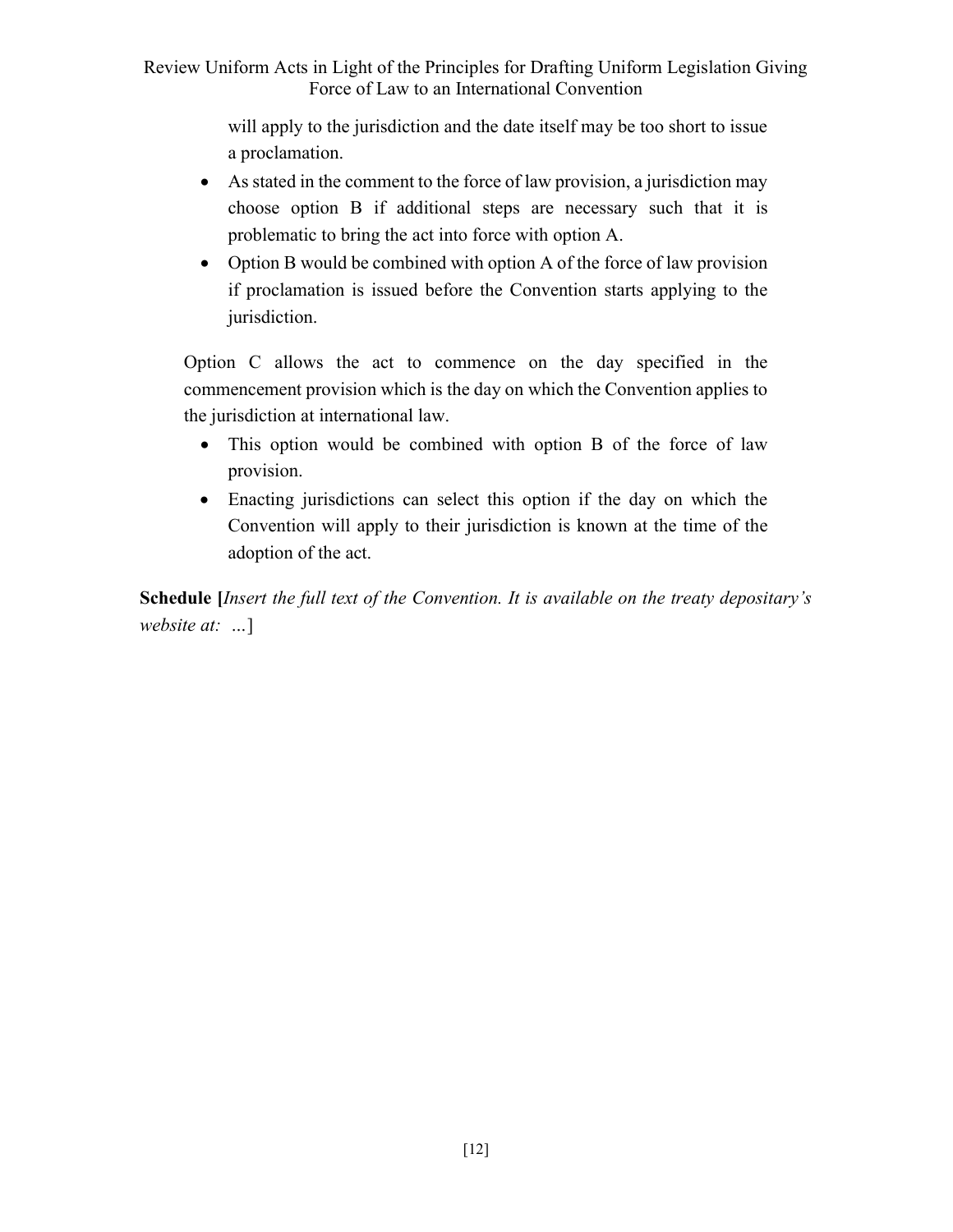Annex 2

# Uniform Act to Implement the Convention on the Law Applicable to Trusts and on their Recognition (2019)

**Comment:** This Uniform Act implements the *Convention on the Law Applicable to Trusts* and on their Recognition, which provides rules to determine the law applicable to trusts, and requires the recognition of foreign trusts by Contracting States. Canada has been a party to this Convention since September 20, 1992.

The present Uniform Act is drafted in accordance with the 2014 *Principles for Drafting* Uniform Legislation Giving Force of Law to an International Convention as well as the Guidelines for Drafting Uniform Legislation Giving Force of Law to an International Convention adopted by the ULCC in [2019]. The Uniform International Trusts Act (Hague Convention) (1989) was withdrawn by the ULCC with the adoption of this Uniform Act.

Canada has been a party to this Convention since September 20, 1992. This Uniform Act is addressed to jurisdictions which have not yet implemented the Convention.

The Convention permits Contracting States to make several reservations and a declaration. Article 29 is a standard provision in private international law conventions. It allows federal states to identify the territorial units to which the application of the Convention will extend by making a declaration to this effect either upon signature, ratification, acceptance, approval or accession or at any time thereafter. Canada will make declarations pursuant to Article 29 upon the request of provinces and territories that have enacted implementing legislation. The content of Article 29 is reflected in the force of law provision of this Uniform Act.

An enacting jurisdiction will have to indicate to Justice of Canada whether Canada shall make for that jurisdiction at the time of the deposit of the Article 29 declaration, any of the reservations permitted by Articles 16, 21 or 22 or the declaration permitted by Article 20 of the Convention. If the Article 20 declaration is deposited by Canada in relation to a jurisdiction following the enactment of the implementing legislation, the jurisdiction may amend its act to reflect the content of the declaration. In addition, any amendment by a jurisdiction of a provision giving effect to a substantive reservation or declaration would have to be coordinated with a subsequent declaration or a withdrawal of the reservation.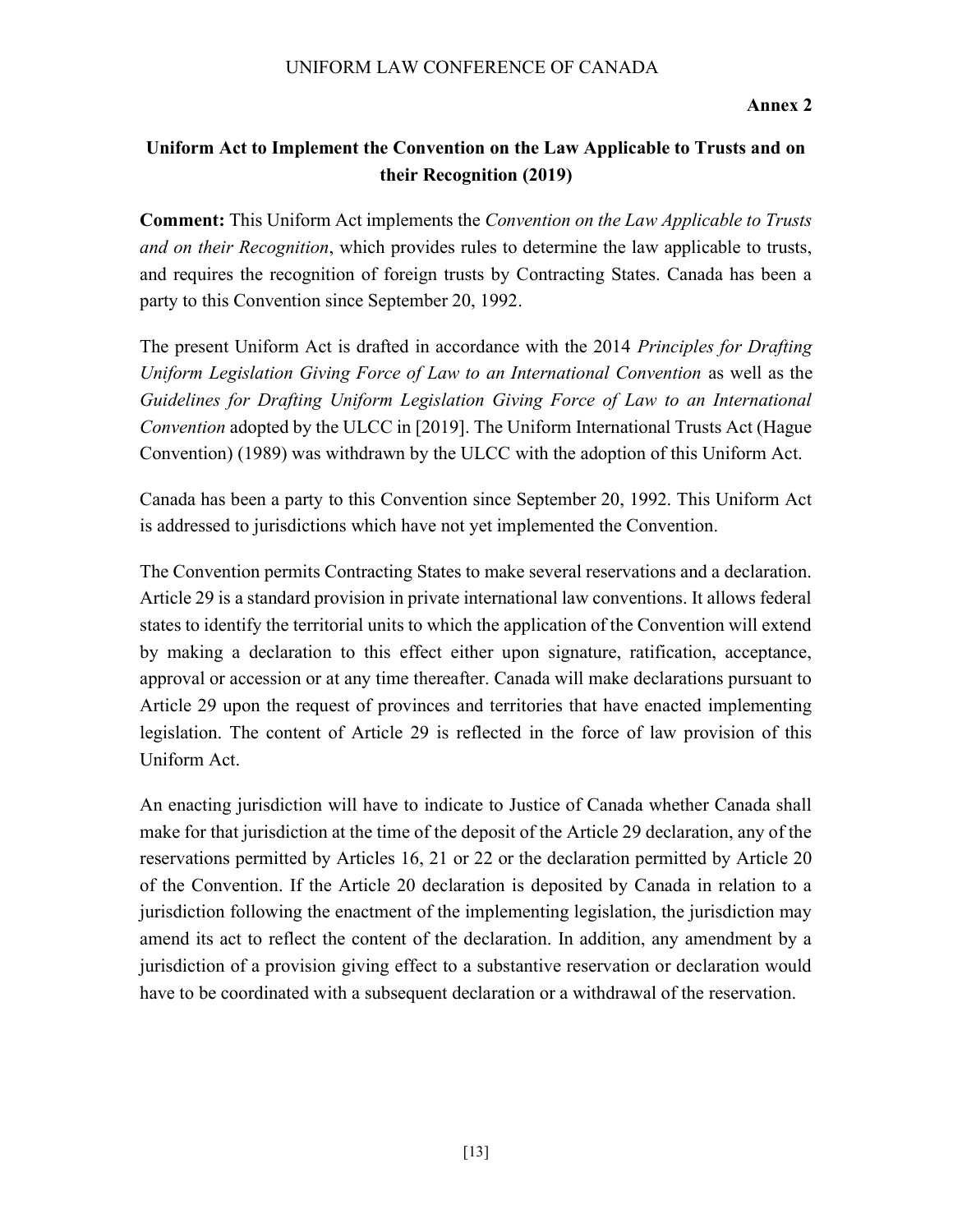# Interpretation

# [1(1) The word "fiducie" used in the French version of this Act has the same meaning as the word "trust" used in the French version of the Convention.]

Comment: Jurisdictions that legislate bilingually will need to examine their law to determine whether the term "fiducie" should appear in the French version of their implementing legislation instead of the term "trust". If the term "fiducie" is not used, this rule of interpretation should be excluded.

# 1(2) In interpreting the Convention, recourse may be had to the Explanatory Report on the 1985 Hague Trusts Convention.

Comment: The Explanatory Report was prepared by Alfred E. von Overbock and is available on the Hague Conference on Private International Law. The purpose of this interpretation rule is to ensure that courts and parties will refer to the material set out in the provision before referring to domestic law to interpret the Convention. This provision is in addition to the treaty interpretation principles codified in Articles 31 and 32 of the Vienna Convention on the Law of Treaties, Can. T.S. 1980 No. 37. The object of permitting judicial recourse to supplementary sources of interpretation is reflected in the observation of Justice La Forest in Thomson v. Thomson, [1994] 3 S.C.R. 551, at pp. 577-578, that

[i]t would be odd if in construing an international treaty to which the legislature has attempted to give effect, the treaty were not interpreted in the manner in which the state parties to the treaty must have intended. Not surprisingly, then, the parties made frequent references to this supplementary means of interpreting the Convention, and I shall also do so. I note that this Court has recently taken this approach to the interpretation of an international treaty in Canada (Attorney General) v. Ward, [1993] 2 S.C.R. 689.

Section 1 is not intended to have the effect of excluding other possible sources of interpretation. It merely indicates the principal source to be used in interpreting the Convention. It is expected that over time other helpful resources will emerge.

# [Inconsistent Acts

# 2. In the event of any inconsistency between this Act and any other Act, this Act prevails to the extent of the inconsistency.]

Comment: Legislation that is inconsistent with the act should be identified and amended to the extent of its inconsistency. If necessary, the act may contain the precedence rule set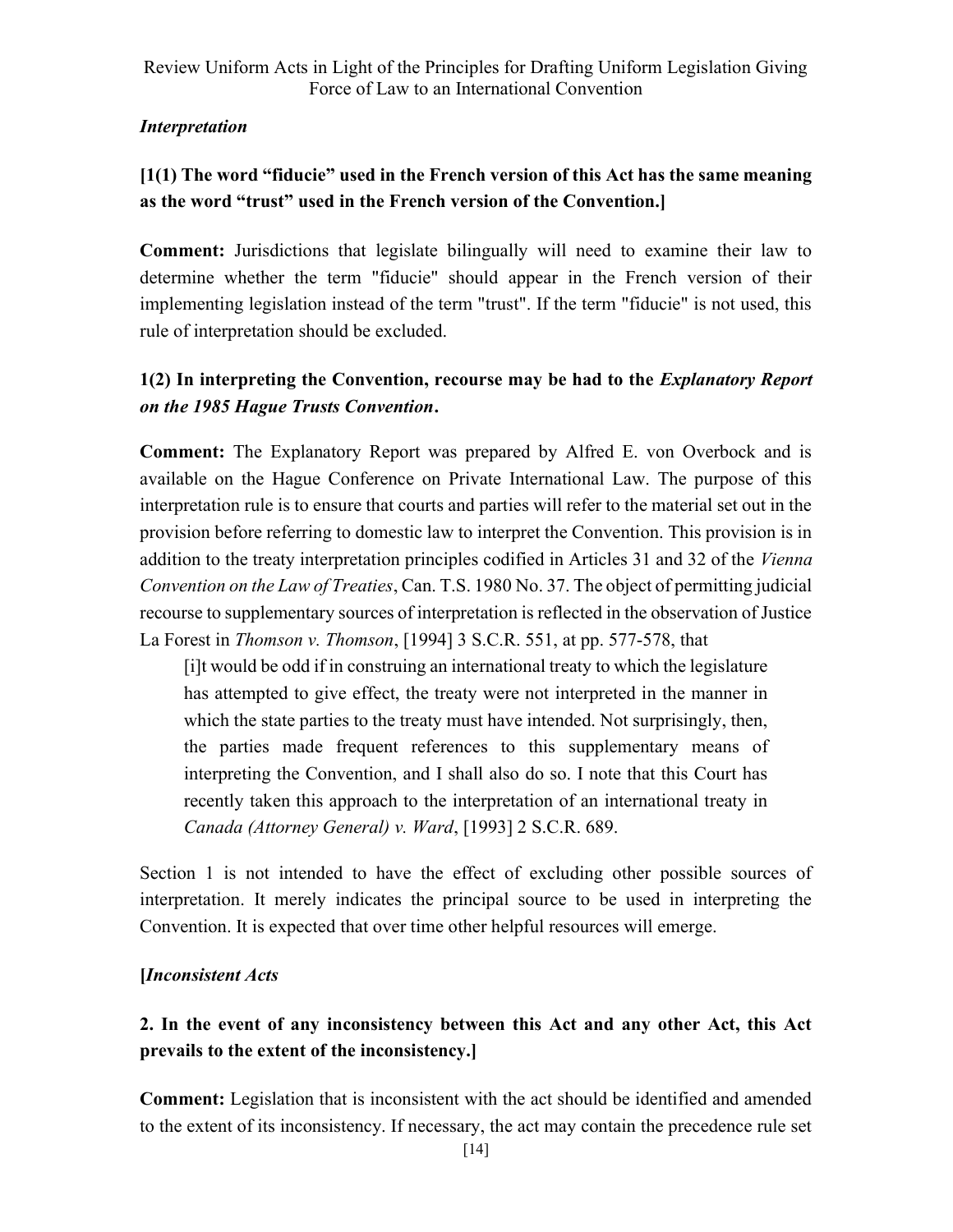out by this provision; however, such a provision should be avoided as it imposes upon users the burden of determining the extent to which a provision of the act is inconsistent with the provisions of another act of the Legislative Assembly. A precedence rule may also create difficulties in interpreting subsequent acts dealing with the same subject-matter. To avoid internal conflict, enacting jurisdictions should ensure that if an equivalent provision appears in other acts with which this act might potentially be inconsistent, those other acts should be amended to give precedence to this act.

### Force of Law

### Option A

3. The Convention on the Law Applicable to Trusts and on their Recognition set out in the Schedule has force of law in *[jurisdiction*] on the first day of the third calendar month after the notification by Canada of a declaration extending the application of the Convention to  $|*justiction*|$  in accordance with subparagraph  $30(2)(c)$  of the Convention.

### Option B

# 3. The Convention on the Law Applicable to Trusts and on their Recognition set out in the Schedule has force of law in [jurisdiction].

Comment: The force of law provision gives force of law to the entire Convention. Giving force of law only to some articles of the Convention is not recommended as jurisdictions run the risk of omitting to give force of law to matters over which they have jurisdiction. Furthermore, it may be difficult to distinguish or to separate what is of federal or provincial jurisdiction.

The Convention should be annexed to the Uniform Act. Simply referring to an external publication which contains the Convention, such as the website of the international organization which adopted it may not be sufficient to allow a court to take judicial notice of the Convention. The legislation governing evidence of some jurisdictions provides that a court shall take judicial notice of conventions that are printed by the Queen's Printer or the official printer of the jurisdiction in question.

The Uniform Act offers two options with respect to the force of law provision. Each jurisdiction should determine which option is the most appropriate. Because of the short period of time set out in subparagraph  $30(2)(c)$  between the deposit by Canada of a declaration extending the application of the Convention to a jurisdiction and the application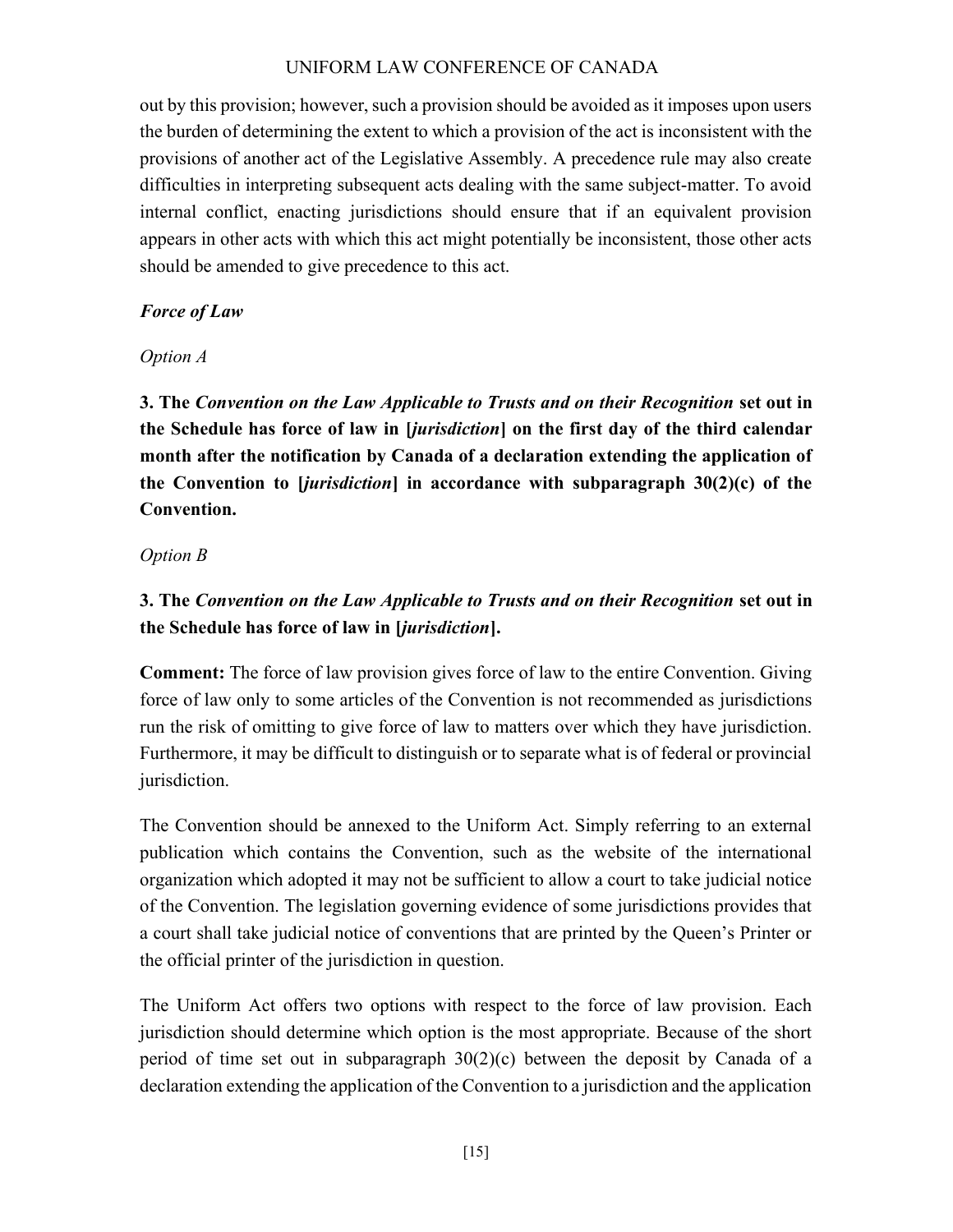of the Convention to the jurisdiction at international law, the time required to take measures necessary to bring the act into force will be relevant in deciding which option to select.

Together, option A of the force of law provision and option A of the commencement provision allow jurisdictions to bring their act into force without giving force of law to the Convention until it applies to their jurisdiction at international law. A jurisdiction may select these options to avoid problems linked to coordinating the day on which the act enters into force with the day on which the Convention applies to it at international law.

Option A is also useful when a jurisdiction has legislation that provides for the repeal of legislation that is not in force within a certain period of time. Option A would thus allow the jurisdiction to bring its implementing act into force to avoid the application of such legislation but the Convention would not have force of law until it applies to the jurisdiction at international law.

Each jurisdiction should ensure that its act is in force when the Convention starts applying to it at international law (see the comment accompanying the commencement provision). Where this has not been possible and the Convention starts applying to the jurisdiction at international law before the act comes into force, option A should not be used as it may raise issues with respect to the retroactive effect of the Convention. In such a case, it would be expected that the act would be brought into force as soon as it had been adopted and so option B would be used.

A jurisdiction selecting option A of both the force of law and the commencement provisions should note that this approach is not entirely transparent: on the face of the act it is not apparent if the Convention has started applying to the jurisdiction at international law. The jurisdiction may wish therefore to provide notice to the public when the Convention starts applying. This may be done, for instance, by publishing a notice in the jurisdiction's official publication. Ideally the notice would be available indefinitely, so that people would be able to determine the effective date years later. Additionally, according to the jurisdiction's practice, a reference to the date on which the Convention applies could be included in the published version of the act. The publication of the notice in the jurisdiction's official publication or the inclusion of the application date in its act must not be a condition precedent to the application of the Convention.

The wording of option A can be limited to referring to subparagraph  $30(2)(c)$  of the Convention which prescribes the mechanism for calculating the date on which the Convention starts applying to the jurisdiction internationally: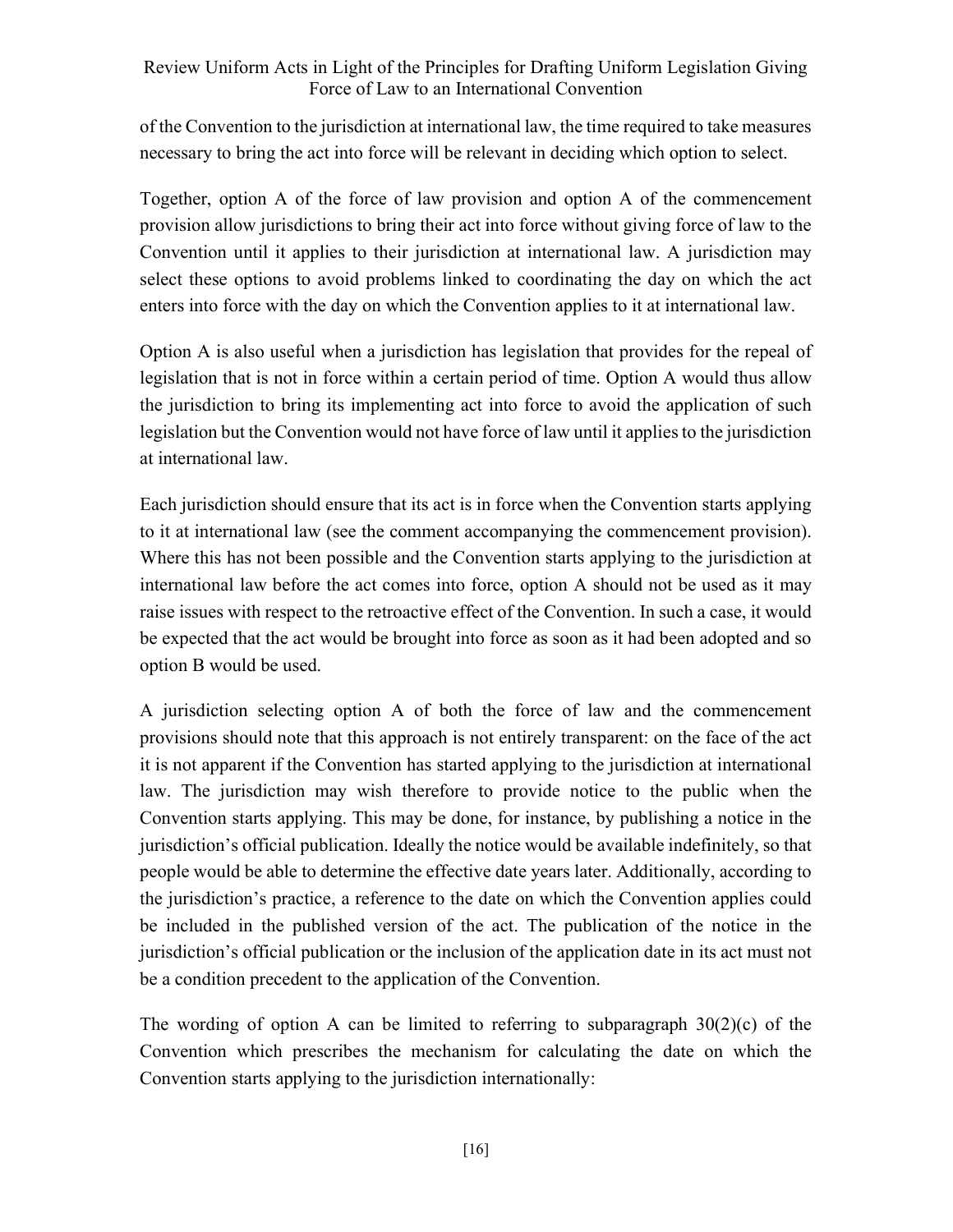The Convention on the Law Applicable to Trusts and on their Recognition set out in the Schedule has force of law in [*jurisdiction*] from the date determined in accordance with subparagraph 30(2)(c) of the Convention.

Option B allows a jurisdiction to give force of law to the Convention from the day on which its act comes into force. Option B may be needed by those jurisdictions where additional steps are necessary such that option A is problematic or where the Convention already applies to the jurisdiction at international law. Paired together, option B of this section and option B or C of the commencement provision ensure that the Convention will not have effect in the jurisdiction by legislation before it applies to the jurisdiction at international law.

Jurisdictions selecting option B must be able to bring their act into force on the day on which the Convention applies to their jurisdiction at international law. They should communicate with Justice Canada to coordinate these events.

# Application of the Convention

4(1). This Act does not apply to conflicts solely between the laws of the provinces and territories of Canada.

[4(2). Paragraph 16(2) of the Convention does not apply in [jurisdiction].

4(3). Chapter III of the Convention applies only to trusts the validity of which is governed by the law of a Contracting State.

4(4). This Act does not apply to trusts created [or declared] before the Convention has force of law in [jurisdiction].

# OR

4(4). Article 22 of the Convention is not to be construed as affecting the law to be applied in relation to anything done or omitted under a trust before the Convention has force of law in [*jurisdiction*].

4(5). The Convention is extended to trusts declared by judicial decisions including constructive trusts and resulting trusts.

4(6). Nothing in this Act is to be construed as requiring that recognition or effect be given to a trust declared by judicial decision in another state or a severable aspect of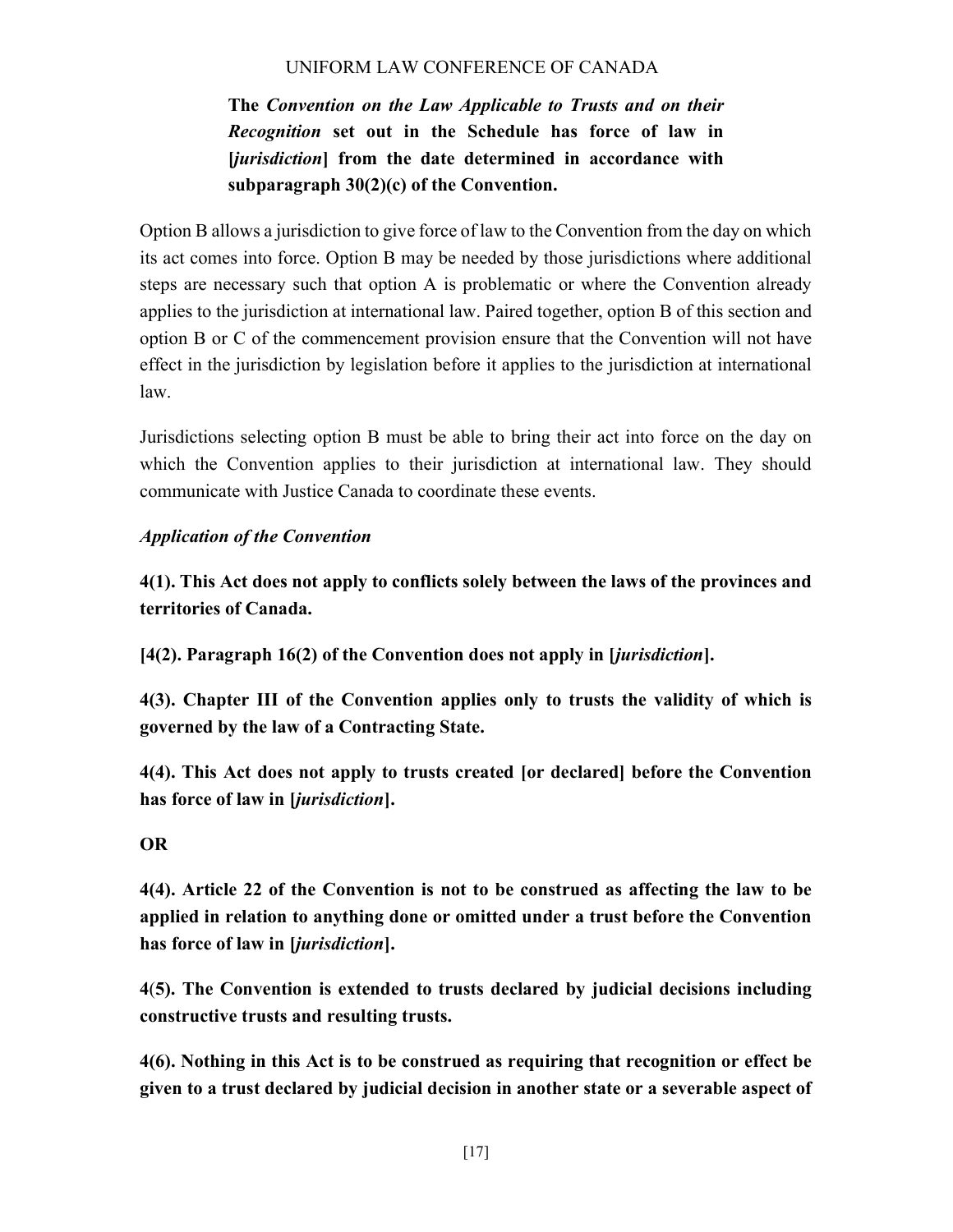# such a trust, if *[the appropriate court in jurisdiction*] is satisfied that there is a substantial reason for refusing to give recognition or effect to the trust or aspect.]

Comment: Subsection 4(1) makes it clear that the Convention does not apply between jurisdictions in Canada that have implemented the Convention and removes the discretion of courts to apply the Convention between jurisdictions in Canada. Article 24 of the Convention provides that "[a] State within which different territorial units have their own rules of law in respect of trusts is not bound to apply the Convention to conflicts solely between the laws of such units."

Giving force of law to the Convention gives force of law to its provisions on declarations and reservations, which will, in many cases, operate to make the declarations or reservations made by Canada effective in internal law. Nonetheless, in the interest of transparency, clarity and legal certainty, it might be advisable to reflect their content in the act, especially a reservation that narrows or widens the scope of application of the Convention.

Subsection (2) refers to the reservation permitted by Article 16, subsection (3) provides the content of a reservation permitted by Article 21, subsection (4) of a reservation permitted by Article 22 and subsection (5) of a declaration permitted by Article 20. Subsection (6) specifies the scope of subsection (5). For a reservation under Article 22, "or declared" should be deleted from subsection (4) if the Convention is not extended under Article 20 to trusts declared by judicial decisions including constructive trusts and resulting trusts. At the time of adoption of this Uniform Act by the ULCC, the reservation provided at subsection (2) applied only to one Canadian jurisdiction and the declaration under subsection (5) applied to all of jurisdictions in which the Convention applies.

# [Minister Responsible for the Administration of the Act

# 5. The Minister of [*Ministry/Department*] is responsible for the administration of this Act.]

Comment: Specifying which minister is responsible for the administration of an act in the act depends on the practice of jurisdictions.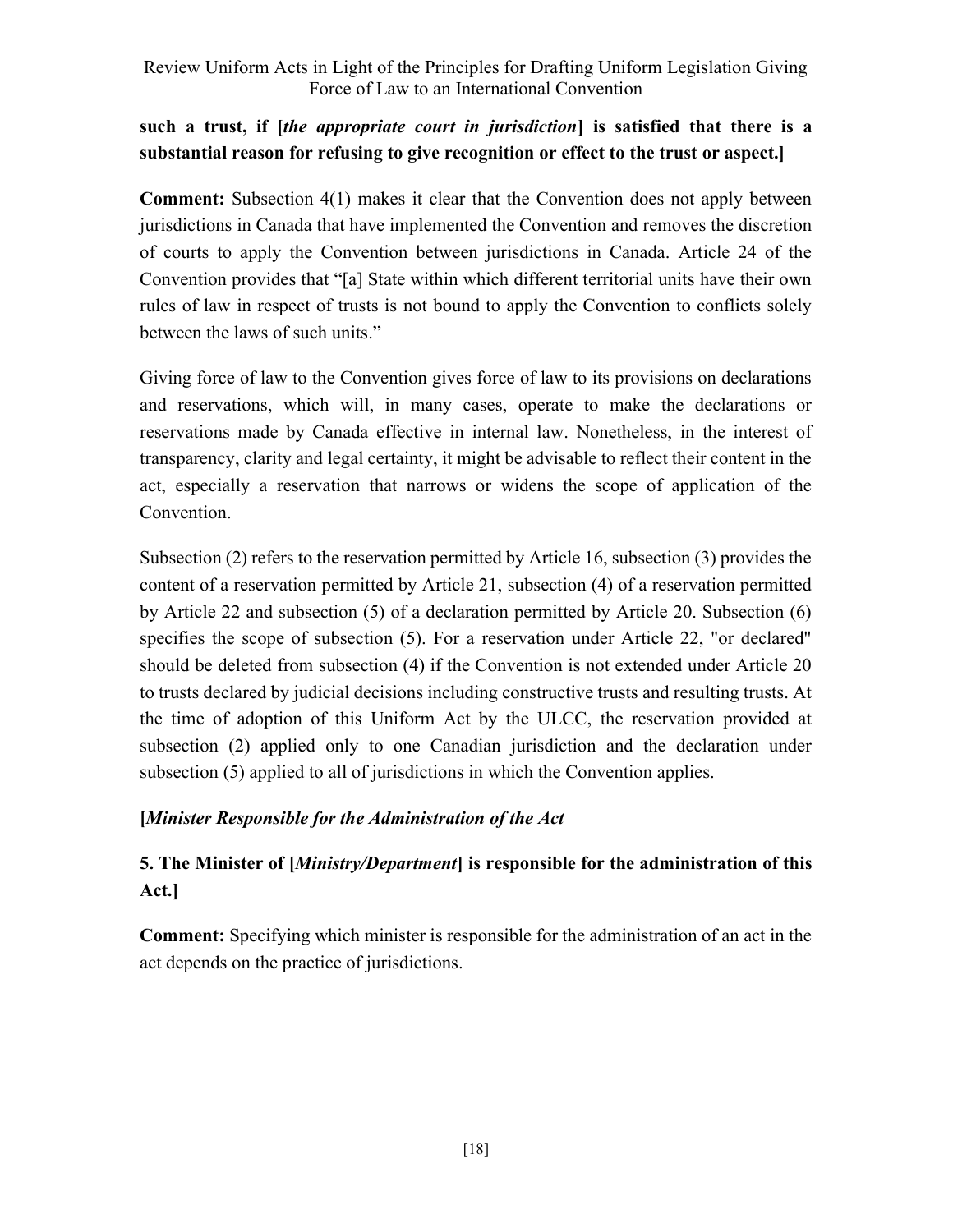#### [Binding on Crown/Government/State

### 6. This Act binds the [Crown/Government/State [of jurisdiction]].

Comment: If a jurisdiction's interpretation legislation already provides that the Crown is bound unless otherwise stated in the particular act, there is no need to include this section.

#### Commencement

Option  $A -$  Commencement on assent before the Convention applies to jurisdiction

### 7. This Act comes into force on [assent / insert the date of assent to this Act].

Option  $B$  – Commencement on proclamation on day on which the Convention applies to jurisdiction

# 7. This Act comes into force on [proclamation / the date or dates to be set by the Government].

Option  $C$  – Commencement on a specified day which is the day on which the Convention applies to jurisdiction

# 7. This Act comes into force on [insert day on which the Convention applies to jurisdiction].

Comment: There is a need to ensure that the Convention has force of law in the implementing jurisdiction when it starts applying to the jurisdiction at international law. The force of law and commencement provisions offer options which help avoid issues linked to coordinating the occurrence of these two events.

Three options are available with respect to the commencement provision in the Uniform Act. The points set out below should be considered by jurisdictions in deciding which option to select.

Option A can be combined with the option A of the force of law provision so that the Convention will only have force of law on the day on which it applies to the jurisdiction at international law.

 Option A combined with option A of the force of law provision avoids the necessity for the federal and provincial or territorial governments to coordinate the application of the Convention to a jurisdiction and the commencement of the act, therefore eliminating the risk that it will not have commenced when the Convention starts applying to a jurisdiction.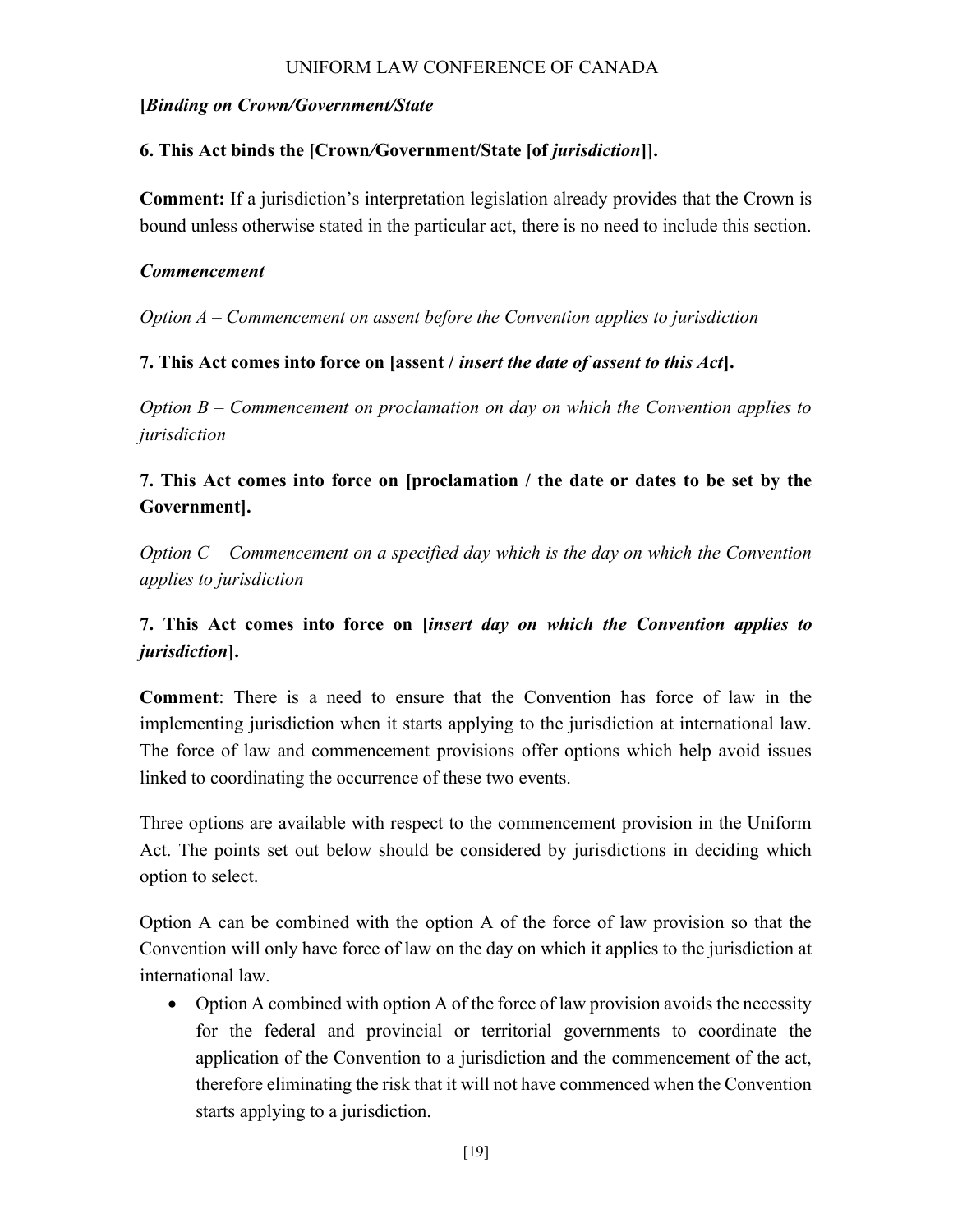As stated in the comment to the force of law provision, jurisdictions selecting this option should publish the date on which the Convention starts applying to their jurisdiction.

Under option B, the jurisdiction must proclaim its act on the same day that the Convention applies to the jurisdiction at international law.

- When the act commences on proclamation on the date on which the Convention applies to the jurisdiction, option B would be combined with option B of the force of law provision.
- A jurisdiction that adopts this approach faces some risk. If the date on which the Convention will apply to the jurisdiction is not yet known, the jurisdiction must ensure that the proclamation will be issued on the date on which the Convention will start applying once the date is known. Proclaiming the act into force may be difficult to achieve in practice because the time between learning the effective date that the Convention will apply to the jurisdiction and the date itself may be too short to issue a proclamation.
- As stated in the comment to the force of law provision, a jurisdiction may choose option B if additional steps are necessary such that it is problematic to bring the act into force with option A.
- Option B would be combined with option A of the force of law provision if proclamation is issued before the Convention starts applying to the jurisdiction.

Option C allows the act to commence on the day specified in the commencement provision which is the day on which the Convention applies to the jurisdiction at international law.

- This option would be combined with option B of the force of law provision.
- Enacting jurisdictions can select this option if the day on which the Convention will apply to their jurisdiction is known at the time of the adoption of the act.

# Schedule: [Insert the full text of the Convention. It is available on the treaty depositary's website at:

https://treatydatabase.overheid.nl/en/Verdrag/Details/000066/000066 Gewaarmerkt 0.p  $df$ ]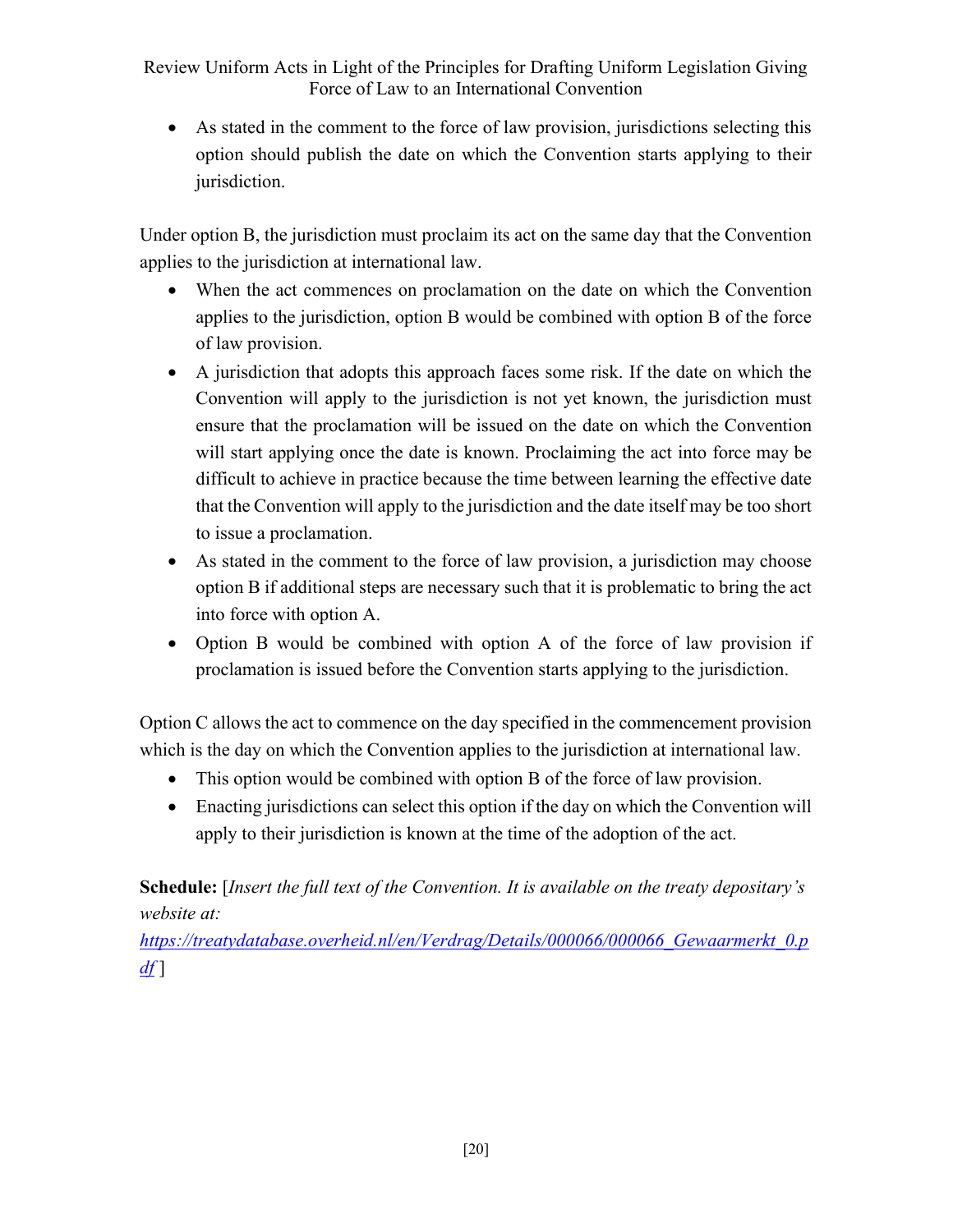#### Annex 3

#### Uniform Act to Implement Conventions on International Sales (2019)

Comment: This Uniform Act implements the Convention on the Limitation Period in the International Sale of Goods and the Convention on the Limitation Period in the International Sale of Goods, as amended by the Protocol amending the Convention on the Limitation Period in the International Sale of Goods. These conventions establish a standard limitation period of four years for the initiation of legal proceedings arising from contracts for the international sale of goods. In the absence of any expression to the contrary by the parties to a sales contract, the conventions apply when the parties have a place of business in Contracting States or when the law of a Contracting State applies either through the applicable rules of private international law or by virtue of the choice of the contractual parties.

The Uniform Act also implements the United Nations Convention on Contracts for the International Sale of Goods. Canada has been party to this Convention since 1991 and it applies throughout the country. This Convention establishes uniform rules for the international sale of goods. The provisions of the Convention deal with the formation of the contract and the rights and obligations of the seller and buyer. The Convention does not govern the validity of the contract or its terms, nor does it deal with the seller's liability outside the contract. As with the unamended and amended Limitation Convention, in the absence of any expression to the contrary by the parties to the sales contract, the Convention applies when the parties have a place of business in Contracting States or when the law of a Contracting State applies either through the applicable rules of private international law or by virtue of the choice of the contractual parties.

Finally, the Uniform Act allows the addition of other conventions related to international sales in the future, such as the Unidroit Convention of 17 February 1983 on Agency in the International Sale of Goods or a possible future convention in relation to sale of services.

The ULCC adopted the Uniform International Sales Conventions Act in 1998. The present act updates that act in accordance with the 2014 Principles for Drafting Uniform Legislation Giving Force of Law to an International Convention as well as the Guidelines for Drafting Uniform Legislation Giving Force of Law to an International Convention (2019). As the act does not bring any substantive changes to the 1998 act, it is addressed at jurisdictions that have not adopted that act. The 1998 act was withdrawn by the ULCC with the adoption of this act.

The wording of Article 31 is the same in both the amended and unamended Limitation Convention. The article is a standard provision in private international law conventions. It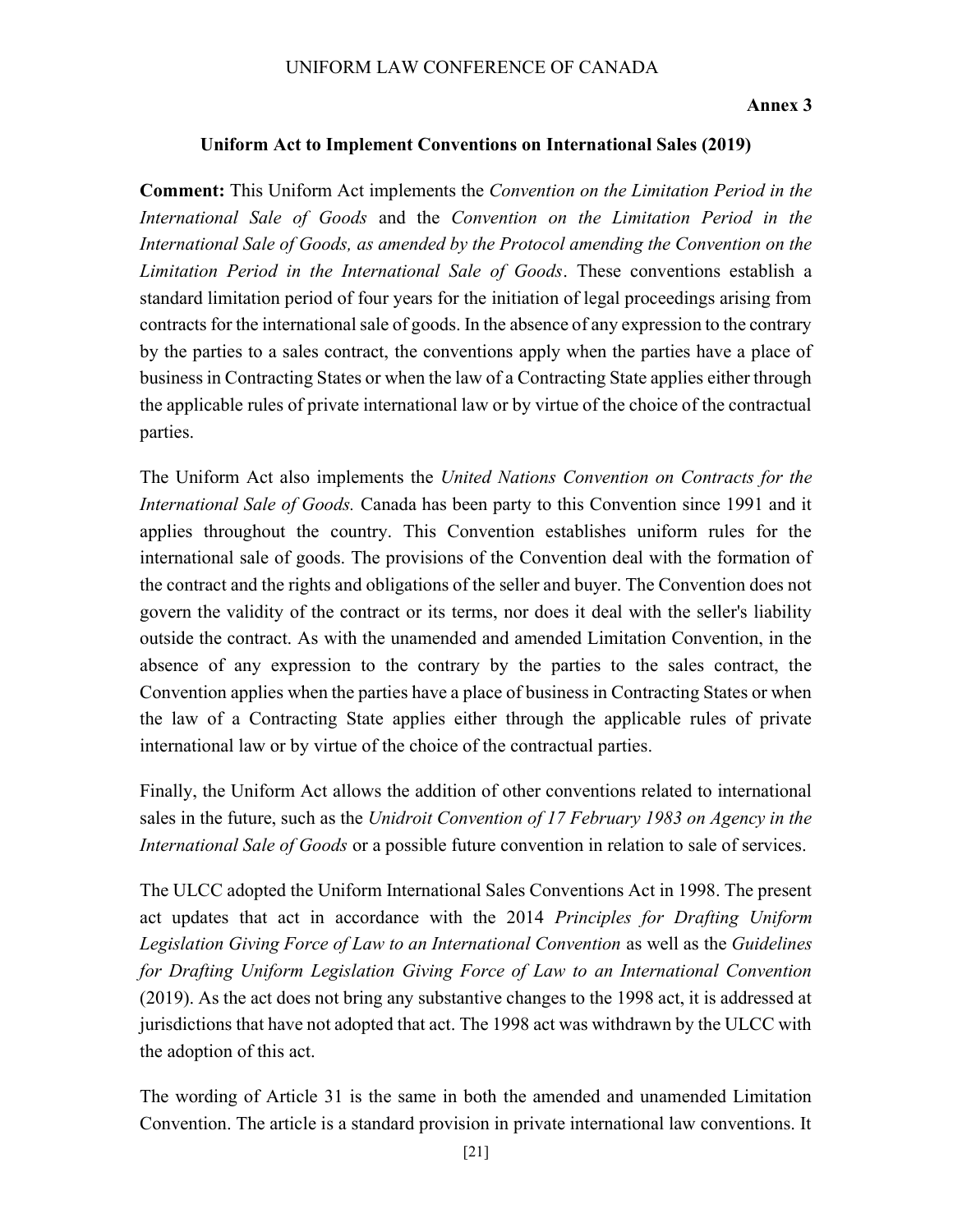allows federal states to identify the territorial units to which the application of the Convention will extend by making a declaration to this effect either upon signature, ratification or accession or at any time thereafter. Canada will make declarations pursuant to Article 31 upon the request of provinces and territories that have enacted implementing legislation. The content of Article 31 is reflected in the force of law provision of this Uniform Act.

#### **Definitions**

1. In this Act,

"Amended Limitation Convention" means the Convention on the Limitation Period in the International Sale of Goods, as amended by the Protocol amending the Convention on the Limitation Period in the International Sale of Goods, the text of which is prepared in accordance with Article XIV of the Protocol and is set out in Schedule 3. (Convention modifiée sur la prescription)

"Limitation Convention" means the Convention on the Limitation Period in the International Sale of Goods, the text of which is set out in Schedule 2. (Convention sur la prescription)

"Protocol" means the Protocol amending the Convention on the Limitation Period in the International Sale of Goods, the text of which is set out in Schedule 4. (Protocole)

"Sales Convention" means the United Nations Convention on Contracts for the International Sale of Goods, the text of which is set out in Schedule 1. (Convention sur la vente)

Comment: The decision to put definitions and rules of interpretation under the same or separate sections depends on the practice of each jurisdiction. They appear in separate sections in this Uniform Act.

The Sales Convention, Limitation Convention and Amended Limitation Convention are set out in the schedule. Simply referring to an external publication which contains the Convention, such as the website of the international organization which adopted it may not be sufficient to allow a court to take judicial notice of the Convention. The legislation governing evidence of some jurisdictions provides that a court shall take judicial notice of conventions that are printed by the Queen's Printer or the official printer of the jurisdiction in question.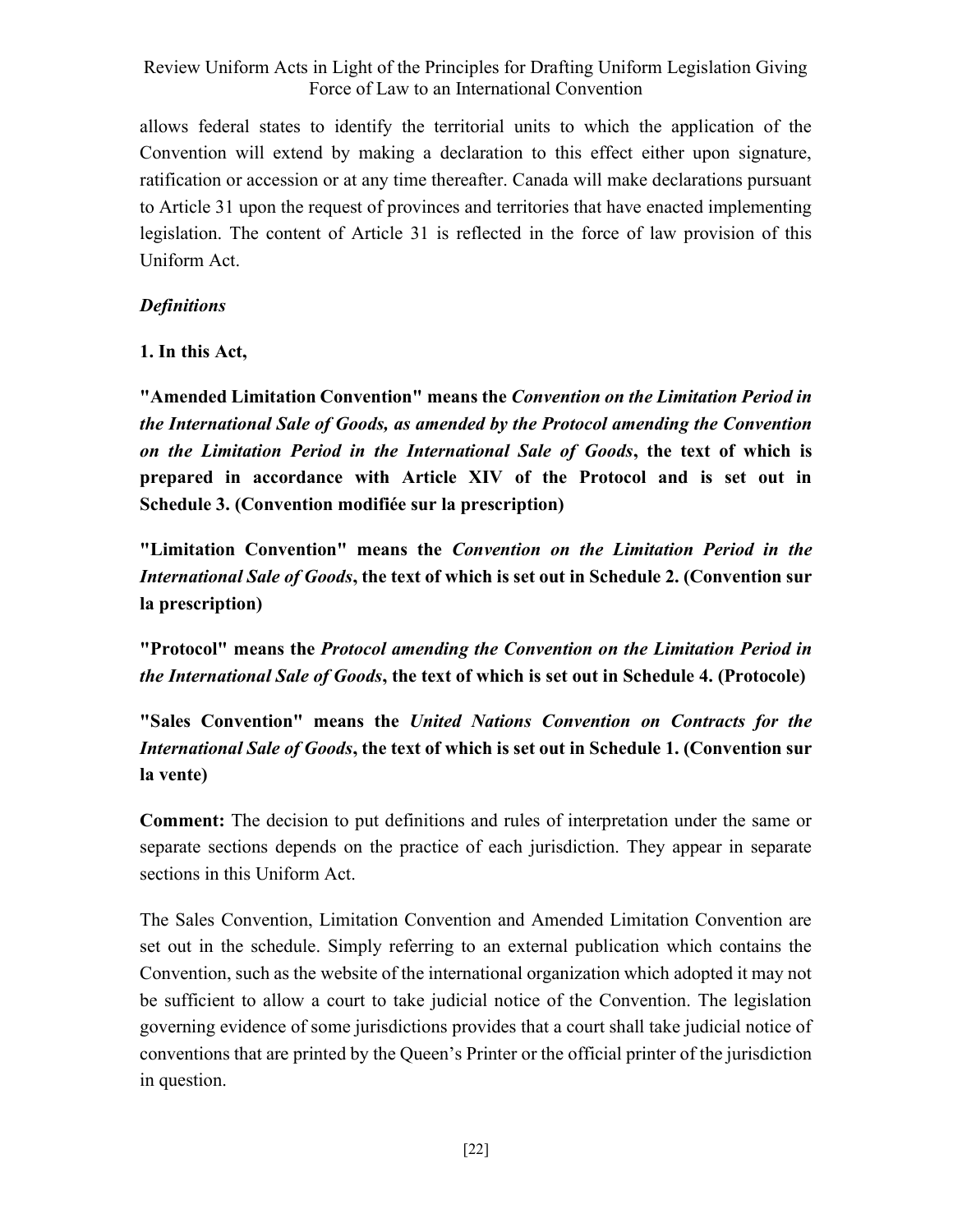The Protocol is set out in the schedule of the Uniform Act and implementing jurisdictions should set it out in the schedule to their implementing act for dissemination purposes. The act does not give the force of law to the Protocol. Canada will accede to the Protocol in order to become a Party to the Amended Limitation Convention and the Limitation Convention.

#### Interpretation

2. In interpreting the Amended Limitation Convention and the Limitation Convention, recourse may be had to:

(a) the Yearbook of the United Nations Commission on International Trade Law, 1972, vol. III, (New York: UN, 1973) (UN Doc. A/CN.9/SER.A/1972);

(b) the Yearbook of the United Nations Commission on International Trade Law, 1972, vol. III, supplement (New York: UN, 1973) (UN Doc. A/CN.9/SER.A/1972/Add.1); and

(c) "Commentary on the Convention on the Limitation Period in the International Sale of Goods" (UN Doc. A/CONF.63/17) in Yearbook of the United Nations Commission on International Trade Law, 1979, vol. X (New York: UN, 1981) (UN Doc. A/CN.9/SER.A/1979).

Comment: The materials referred to in the provision are available on UNCITRAL's website. The purpose of this interpretation rule is to ensure that courts and parties will refer to the material set out in the provision before referring to domestic law to interpret the Conventions. This provision is in addition to the treaty interpretation principles codified in Articles 31 and 32 of the Vienna Convention on the Law of Treaties, Can. T.S. 1980 No. 37. The object of permitting judicial recourse to supplementary sources of interpretation is reflected in the observation of Justice La Forest in *Thomson v. Thomson*, [1994] 3 S.C.R. 551, at pp. 577-578, that

[i]t would be odd if in construing an international treaty to which the legislature has attempted to give effect, the treaty were not interpreted in the manner in which the state parties to the treaty must have intended. Not surprisingly, then, the parties made frequent references to this supplementary means of interpreting the Convention, and I shall also do so. I note that this Court has recently taken this approach to the interpretation of an international treaty in *Canada (Attorney*) General) v. Ward, [1993] 2 S.C.R. 689.

Section 2 is not intended to have the effect of excluding other possible sources of interpretation. It merely indicates the principal source to be used in interpreting the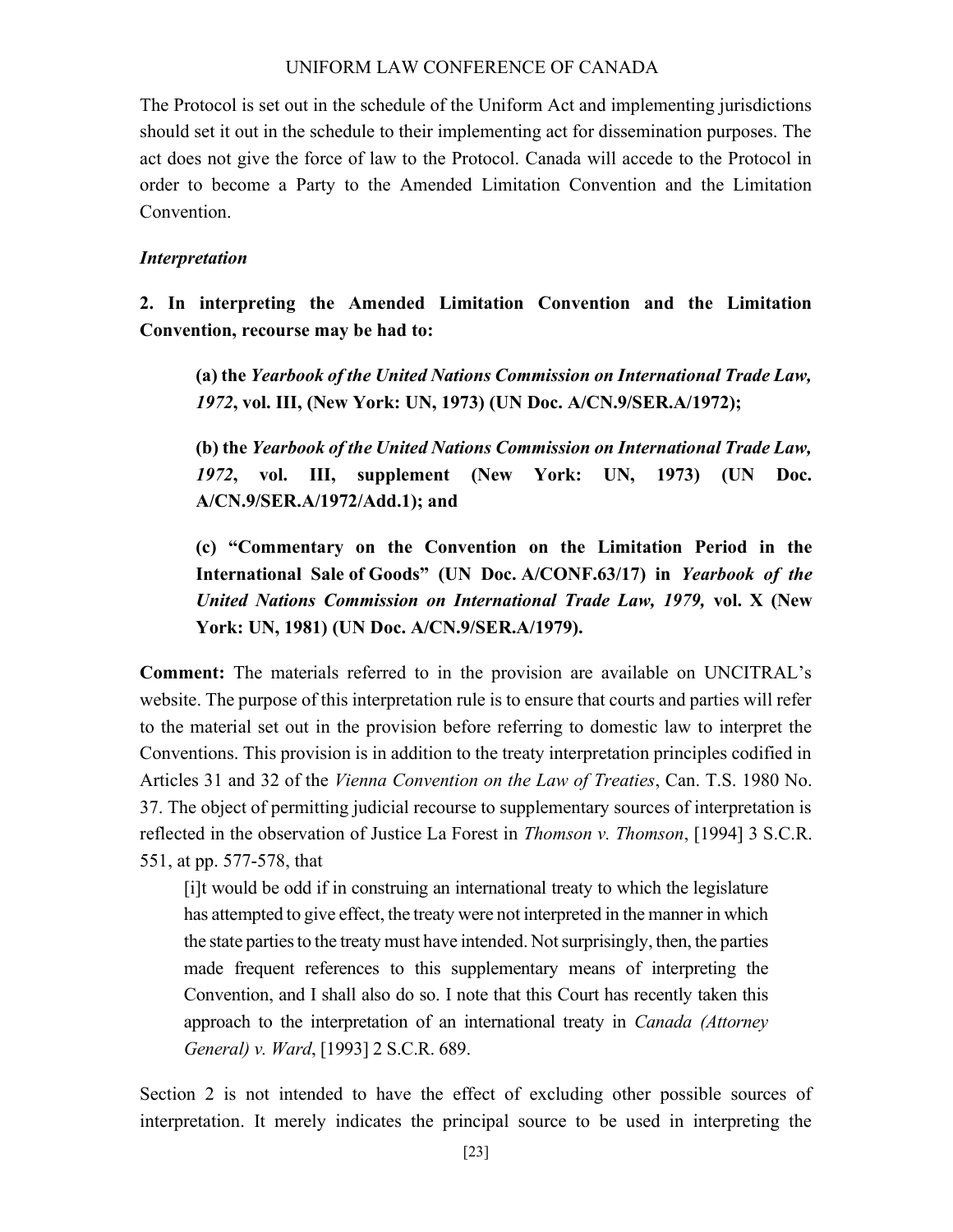Conventions. It is expected that other helpful resources will emerge. In particular, over time UNCITRAL's Case Law on UNCITRAL Texts (CLOUT) will provide a useful source for the evolving jurisprudence on the Conventions from the courts in all Contracting States.

# [Inconsistent Acts

# 3. In the event of any inconsistency between this Act and any other Act, this Act prevails to the extent of the inconsistency.]

Comment: Legislation that is inconsistent with the act should be identified and amended to the extent of its inconsistency. If necessary, the act may contain the precedence rule set out by this provision; however, such a provision should be avoided as it imposes upon users the burden of determining the extent to which a provision of the act is inconsistent with the provisions of another act of the Legislative Assembly. A precedence rule may also create difficulties in interpreting subsequent acts dealing with the same subject-matter. To avoid internal conflict, enacting jurisdictions should ensure that if an equivalent provision appears in other acts with which this act might potentially be inconsistent, those other acts should be amended to give precedence to this act.

# Force of Law

# 4(1) The Sales Convention has force of law in [jurisdiction].

Option A.1 - In cases where Canada has acceded to the Conventions and the Conventions are already applicable to Canada, jurisdictions can enact:

4(2) The Limitation Convention and the Amended Limitation Convention have force of law in [jurisdiction] on the first day of the month following the expiration of six months after the receipt, by the Secretary-General of the United Nations, of a declaration by Canada extending the application of the Convention to [jurisdiction] in accordance with paragraph 40(1) of these Conventions.

Option A.2 - In all other cases, jurisdictions can enact:

4(2) The Limitation Convention and the Amended Limitation Convention have force of law in [jurisdiction] from the date determined in accordance with paragraph 40(1) of these Conventions.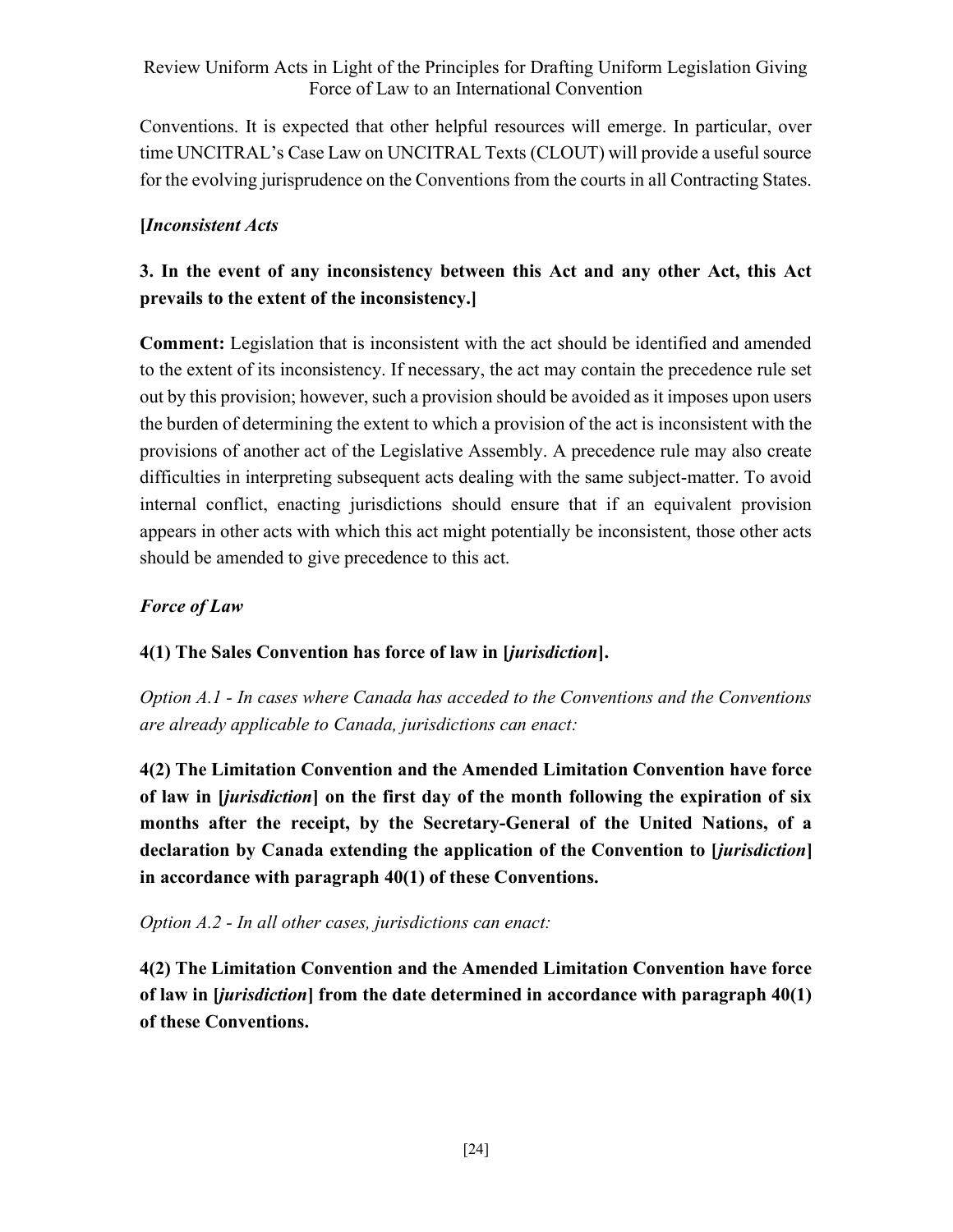#### Option B

# 4(2) The Limitation Convention and the Amended Limitation Convention have force of law in [jurisdiction].

Comment: The force of law provision gives force of law to the Conventions in their entirety. Giving force of law only to some articles of the Conventions is not recommended as jurisdictions run the risk of omitting to give force of law to matters over which they have jurisdiction. Furthermore, it may be difficult to distinguish or to separate what is of federal or provincial jurisdiction.

The Sales Convention already applies internationally to all jurisdictions in Canada. Subsection (1) ensures that it continues to have force of law in jurisdictions which enact this Uniform Act.

Subsection (2) offers two main options with respect to the force of law provision for the Limitation Convention and the Amended Limitation Convention with option A subdivided further into sub-options A.1 and A.2. Each jurisdiction should determine which option is the most appropriate. Because of the short period of time set out in Article 40 between the deposit by Canada of a declaration extending the application of these Conventions to a jurisdiction and the application of the Conventions to the jurisdiction at international law, the time required to take measures necessary to bring the act into force will be relevant in deciding which option to select.

Together, option A of subsection (2) and option A of the commencement provision allow jurisdictions to bring their act into force without giving force of law to both the Limitation Convention and Amended Limitation Convention until these Conventions apply to their jurisdiction at international law. A jurisdiction may select these options to avoid problems linked to coordinating the day on which the act enters into force with the day on which these Conventions apply to it at international law.

Option A is also useful when a jurisdiction has legislation that provides for the repeal of legislation that is not in force within a certain period of time. Option A would thus allow the jurisdiction to bring its implementing act into force to avoid the application of such legislation but the Convention would not have force of law until it applies to the jurisdiction at international law.

Each jurisdiction should ensure that its act is in force when the Limitation Convention and the Amended Limitation Convention start applying to it at international law (see the comment accompanying the commencement provision). Where this has not been possible and the Conventions start applying to the jurisdiction at international law before the act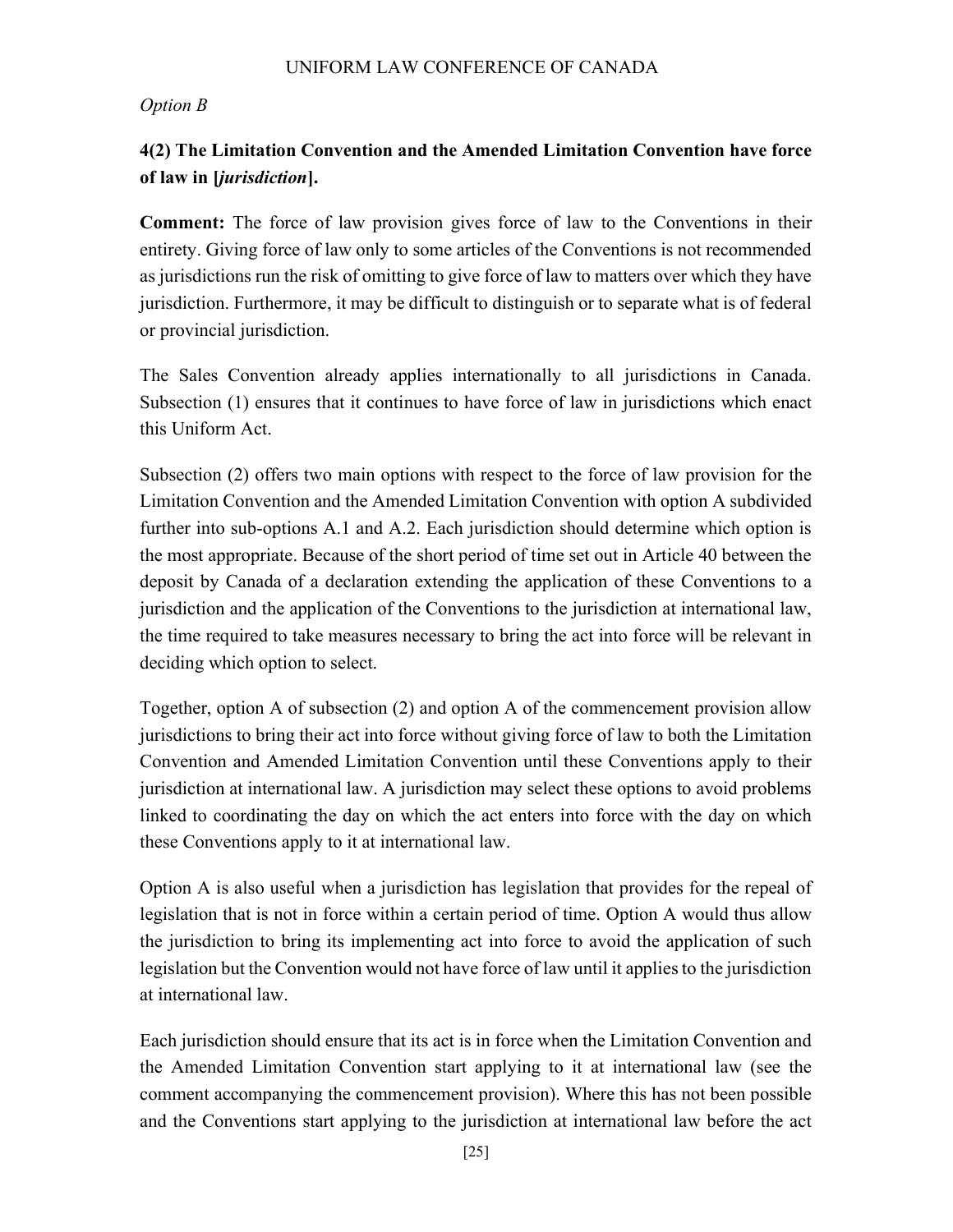comes into force, option A should not be used as it may raise issues with respect to the retroactive effect of the Conventions. In such a case, it would be expected that the act would be brought into force as soon as it had been adopted and so option B would be used.

A jurisdiction selecting options A of both the uniform force of law and commencement provisions should note that this approach is not entirely transparent: on the face of the act it is not apparent if the Limitation Convention and the Amended Limitation Convention have started applying to the jurisdiction at international law. The jurisdiction may wish therefore to provide notice to the public when the Conventions start applying. This may be done, for instance, by publishing a notice in the jurisdiction's official publication. Ideally the notice would be available indefinitely, so that people would be able to determine the effective date years later. Additionally, according to the jurisdiction's practice, a reference to the date on which the Conventions apply could be included in the published version of the act. The publication of the notice in the jurisdiction's official publication or the inclusion of the application date in its act must not be a condition precedent to the application of the Conventions.

Sub-option A.1 reproduces in full the mechanism for calculating the date on which the Conventions would start applying to the jurisdiction internationally. As indicated above, this sub-option can be selected when, at the time of enactment, Canada has acceded to the Conventions and the Conventions are already applicable to Canada (i.e. when the Secretary-General of the United Nations will be receiving the declarations extending the application of the Conventions to the enacting jurisdiction after the Conventions have become applicable to Canada internationally).

Sub-option A.2 refers to paragraph 40(1) of the Conventions. The reader of the Act would need to refer to the text of the Conventions to calculate the date on which the Conventions would start applying to the jurisdiction internationally. Sub-option A.2 would have to be selected by a jurisdiction that enacts its implementing act before the Conventions apply to Canada internationally because the period after which the Conventions would apply to the jurisdiction would not be known at the time of enactment. For a declaration deposited before the Conventions apply to Canada, the period would be six months from the deposit of the declaration if the declaration accompanies Canada's instrument of accession. For a declaration deposited after the instrument of accession but before the Conventions have become applicable to Canada internationally, the time would be the remainder of the six months calculated from the date of deposit of the instrument of accession. For a declaration deposited after the Conventions apply to Canada internationally, the period would be six months from the date of the receipt by the Secretary-General of the United Nations of the declaration.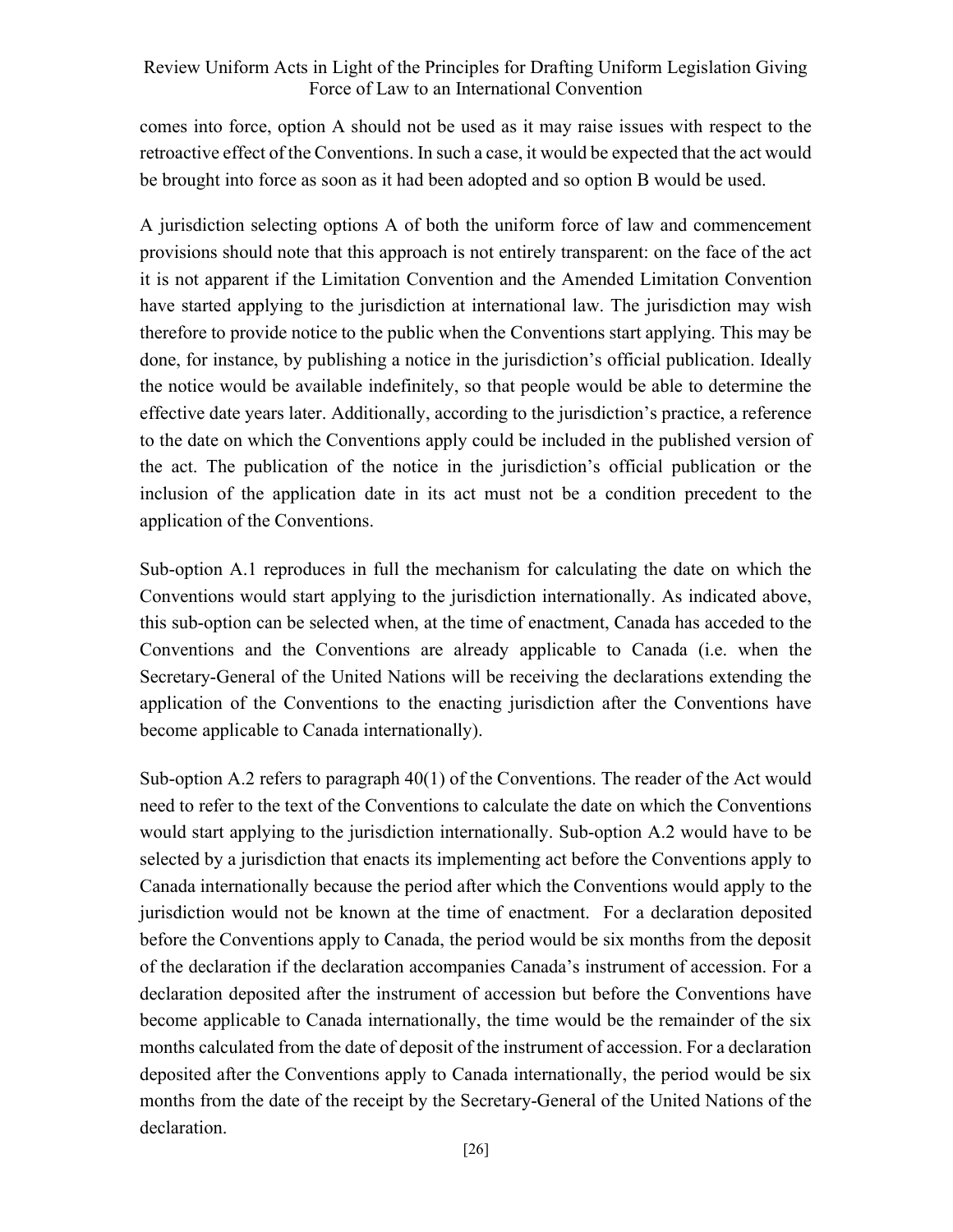Option B allows a jurisdiction to give force of law to both the Limitation Convention and the Amended Limitation Convention from the day on which its act comes into force. Option B may be needed by those jurisdictions where additional steps are necessary such that option A is problematic or where the Conventions already apply to the jurisdiction at international law. Paired together, option B of this section and option B or C of the commencement provision ensure that the Conventions will not have effect in the jurisdiction by legislation before they apply to the jurisdiction at international law.

Jurisdictions selecting option B must be able to bring their act into force on the day on which the Limitation Convention and the Amended Limitation Convention apply to their jurisdiction at international law. They should communicate with Justice Canada to coordinate these events.

### [Which Convention Applies Re Limitation Periods

5(1) The Amended Limitation Convention applies in respect of any State that is a Contracting Party to that Convention.

5(2) The Limitation Convention applies in respect of any State that is a Contracting Party to that Convention and is not a Contracting Party to the Amended Limitation Convention.]

Comment: This provision indicates when the Limitation Convention rather than the Amended Limitation Convention applies. Subsection (1) transcribes part of Article 44 bis of the Amended Limitation Convention and subsection (2) transcribes the rest of Article 44 bis and confirms that Canada did not make a declaration under this Article. Implementing jurisdictions may decide to omit this provision since the Amended Limitation Convention is given force of law by the act and so it is not necessary to restate its articles. However, including this provision could be useful to parties to a contract by making information on the application of the Conventions more readily available to them.

#### [Non-application of Conventions by Parties

#### 6. The parties to a contract may:

(a) exclude the application of a Convention set out in Schedule I, II or III by expressly providing in the contract that the Convention does not apply to the contract; or

(b) otherwise exclude the application of a Convention set out in Schedule I, II or III, or derogate from or vary the effect of any of the Convention's provisions, in accordance with the terms of the Convention.]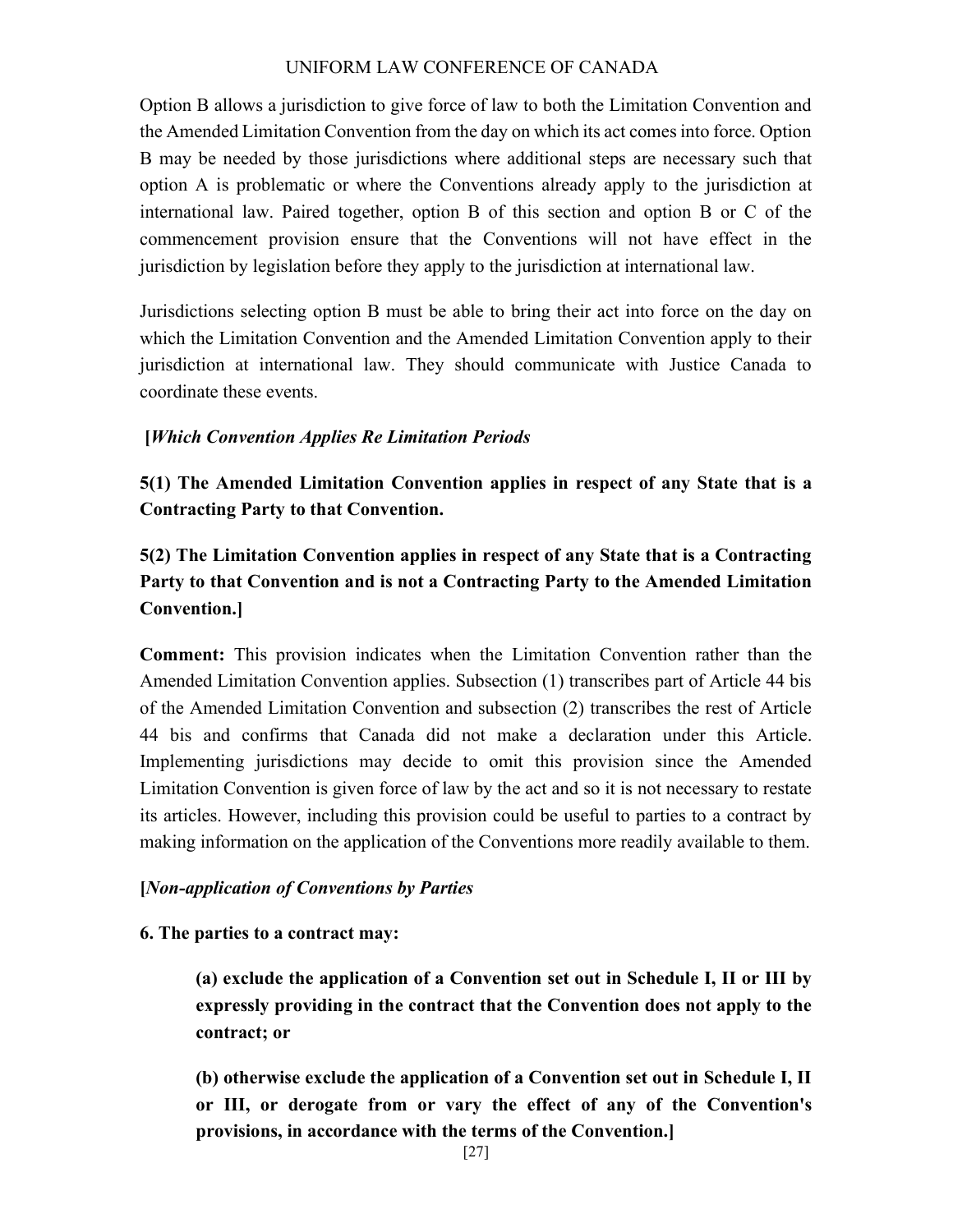Comment: The Limitation Convention, the Amended Limitation Convention and the Sales Convention will automatically apply to contracts for the international sale of goods that fall within their scope of application. However, each Convention also provide that parties may exclude the Convention's application (Article 3 of the Limitation Convention and Amended Limitation Convention and Article 6 of the Sales Convention) or limit the Convention's application (Article 6 of the Sales Convention). These provisions specify that an express exclusion will always result in the non-application of the excluded convention. It also reminds parties that the Conventions provide additional means of limiting their application. Implementing jurisdictions may decide to omit this provision since the Conventions are given force of law and so it is not necessary to restate their articles. However, including this provision could be useful to parties by making information on the application of the Conventions more readily available.

### [Minister Responsible for the Administration of the Act

# 7. The Minister of [*Ministry/Department*] is responsible for the administration of this Act.]

Comment: Specifying which minister is responsible for the administration of an act in the act depends on the practice of jurisdictions.

### [Binding on Crown/Government/State

## 8. This Act is binding on the [Crown/Government/State [of jurisdiction].]

Comment: If a jurisdiction's interpretation legislation already provides that the Crown/Government/State is bound unless otherwise stated in the particular act, there is no need to include this provision.

### [Regulations

# 9. The [name of regulation-making authority] may make regulations for carrying out the purposes of this Act.]

Comment: Jurisdictions should consider whether regulation-making powers are needed before providing for them in the act. Regulation-making powers should be clearly expressed and should be no broader than is necessary.

## [Repeal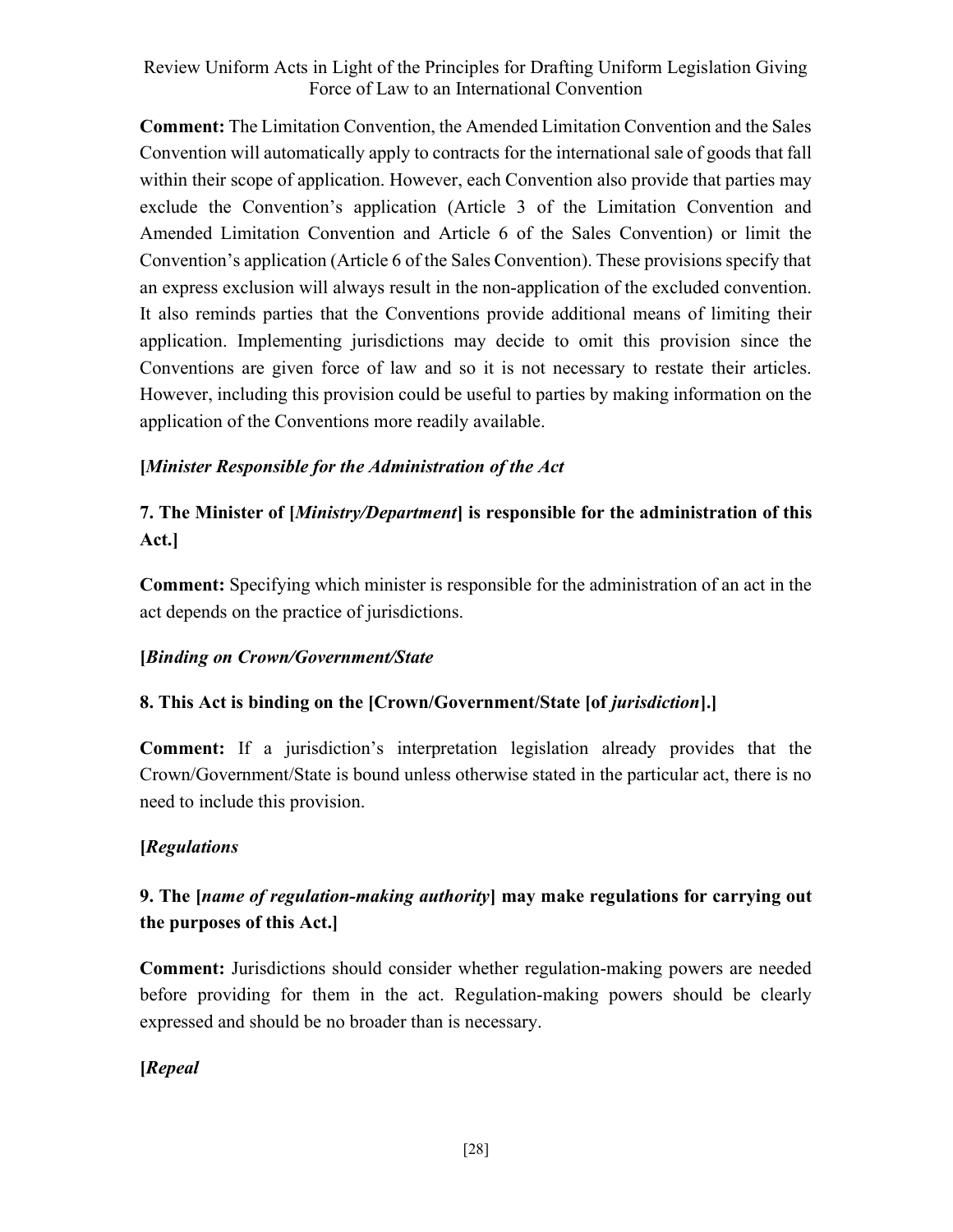# 10. The [provincial or territorial Act that adopted the Uniform International Sale of Goods Act is repealed.

Comment: The Uniform International Sale of Goods Act and the Act to Amend the Uniform Limitation of Actions Act (i.e., a uniform act adopted by the ULCC in 1976 to implement the Convention on the Limitation Period in the International Sale of Goods) are both withdrawn and replaced by this Uniform Act. Jurisdictions may either amend or repeal their legislation adopting the Uniform International Sales of Goods Act depending on the number of modifications required.

### Commencement

Option A – Commencement on assent before the Limitation Convention and Amended Limitation Convention apply to jurisdiction

### 11. This Act comes into force on [assent / insert date of assent to this Act].

Option  $B -$  Commencement on proclamation on the day on which the Limitation Convention and Amended Limitation Convention apply to jurisdiction

# 11. This Act comes into force on [proclamation / the date or dates to be set by the Government].

Option  $C$  – Commencement on a specified day which is the day on which the Limitation Convention and Amended Limitation Convention apply to jurisdiction

# 11. This Act comes into force on [insert day on which the Limitation Convention and Amended Limitation Convention apply to jurisdiction].

Comment: There is a need to ensure that the Limitation Convention and Amended Limitation Convention have force of law in the implementing jurisdiction when they start applying to the jurisdiction at international law. The force of law and commencement provisions offer options which help avoid issues linked to coordinating the occurrence of these two events.

Three options are available with respect to the commencement provision in the Uniform Act. The points set out below should be considered by jurisdictions in deciding which option to select.

Option A can be combined with subsection 4(1) which gives force of law to the Sales Convention and option A of subsection 4(2) which gives force of law to the Limitation Convention and Amended Limitation Convention so that the Sales Convention which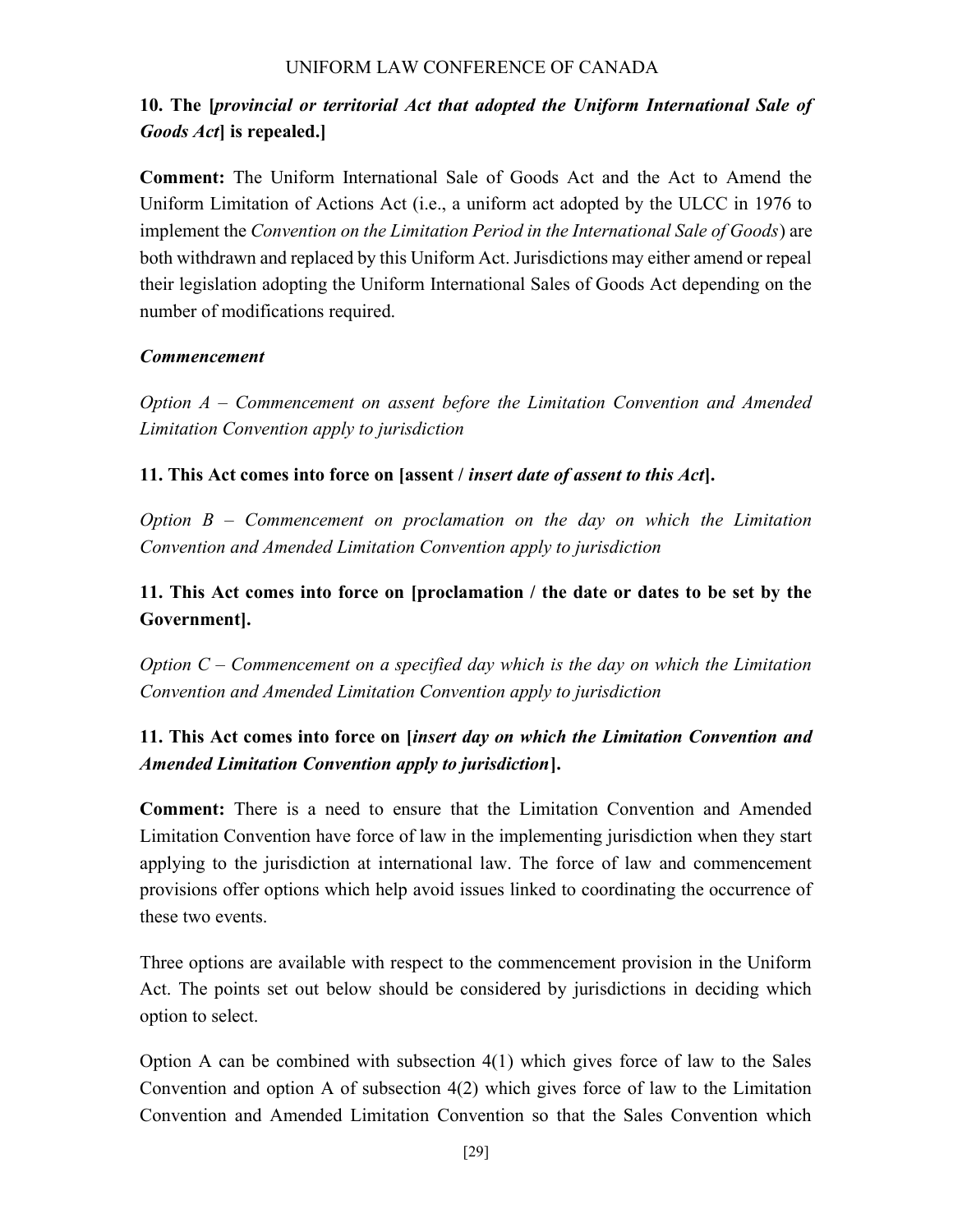already applies throughout Canada will continue to have force of law in the enacting jurisdiction and the Limitation Convention and Amended Limitation Convention will only have force of law on the day on which they apply to the jurisdiction at international law.

- This would avoid the necessity for the federal and provincial or territorial governments to coordinate the application of the Limitation Conventions to a jurisdiction and the commencement of the act, therefore eliminating the risk that it will not have commenced when these Conventions start applying to a jurisdiction.
- As stated in the comment to the force of law provision, jurisdictions selecting this option should publish the date on which the Limitation Convention and Amended Limitation Convention start applying to their jurisdiction.

Under option B, the jurisdiction must proclaim its act on the same day that the Limitation Convention and Amended Limitation Convention apply to the jurisdiction at international law. The Sales Convention continues to apply to the enacting jurisdiction upon proclamation of the act.

- Option B would need to be combined with option B of subsection  $4(2)$  with respect to the Limitation Conventions.
- A jurisdiction that adopts this approach faces some risk. If the date on which the Limitation Convention and Amended Limitation Convention will apply to the jurisdiction is not yet known, the jurisdiction must ensure that the proclamation will be issued on the date on which these Conventions will start applying once the date is known. Proclaiming the act into force may be difficult to achieve in practice because the time between learning the effective date that the Conventions will apply to the jurisdiction and the date itself may be too short to issue a proclamation.
- As stated in the comment to the force of law provision, a jurisdiction may choose option B if additional steps are necessary such that it is problematic to bring the act into force with option A.
- Option B would be combined with option A of subsection 4(2) if proclamation is issued before the Limitation Conventions start applying to the jurisdiction.

Option C allows the act to commence on the day specified in the commencement provision which is the day on which the Limitation Convention and Amended Limitation Convention apply to the jurisdiction at international law.

- This option would be combined with option B of subsection 4(2).
- Enacting jurisdictions can select this option if the day on which the Limitation Convention and Amended Limitation Convention will apply to their jurisdictions is known at the time of the adoption of the act.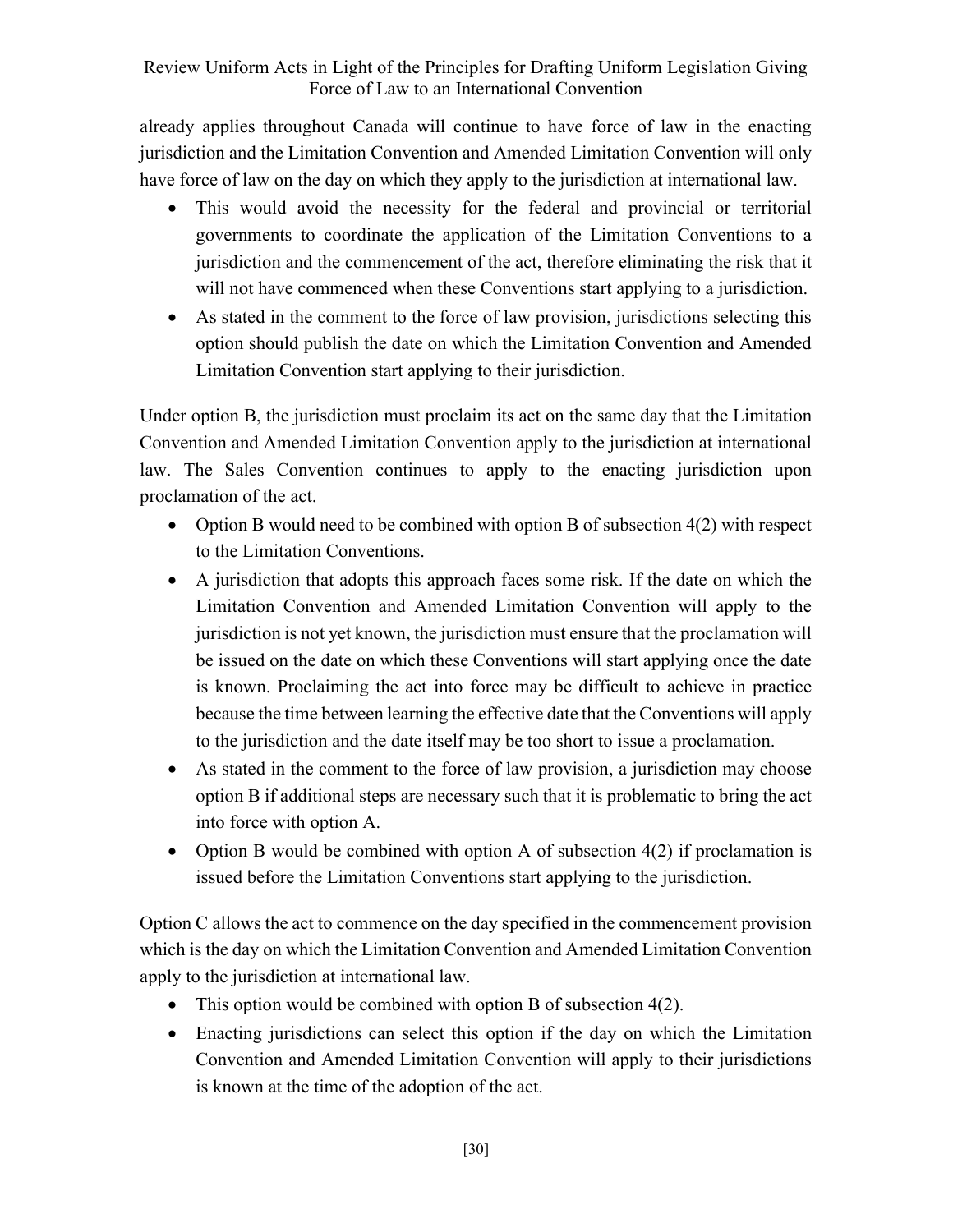Schedule [Insert the full text of each convention and of the protocol. The full texts are available on the treaty depositary's website: https://treaties.un.org/Pages/UNTSOnline.aspx?id=2&clang=\_en]

Convention on the Limitation Period in the International Sale of Goods as amended by the Protocol amending the Convention on the Limitation Period in the International Sale of Goods

Convention on the Limitation Period in the International Sale of Goods

Protocol amending the Convention on the Limitation Period in the International Sale of Goods

United Nations Convention on Contracts for the International Sale of Goods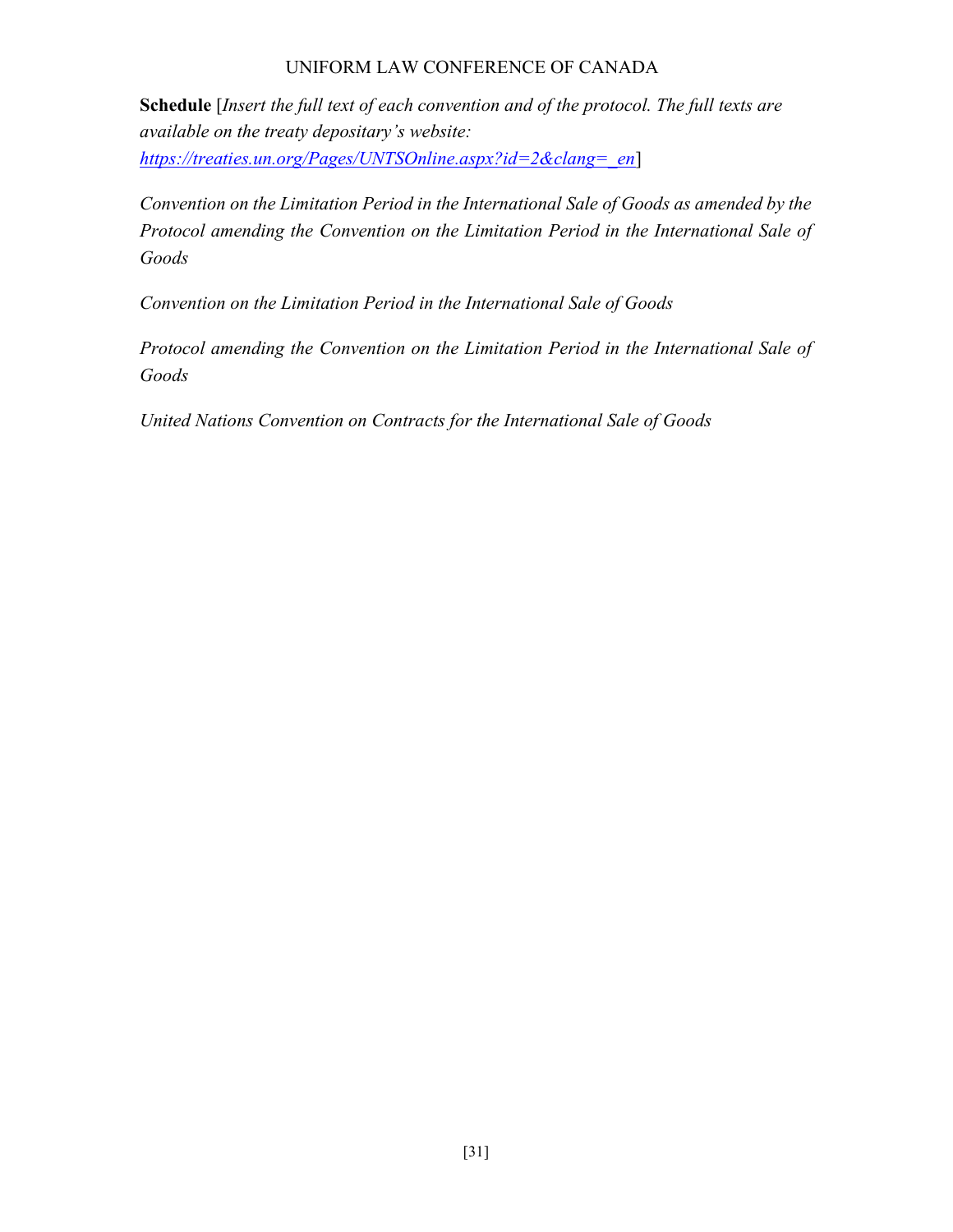Annex 4

### Uniform Act to Implement the Convention on Jurisdiction, Applicable Law, Recognition, Enforcement and Co-operation in Respect of Parental Responsibility and Measures for the Protection of Children (2019)

Comment: This Uniform Act implements the Convention on Jurisdiction, Applicable law, Recognition, Enforcement and Co-operation in Respect of Parental Responsibility and Measures for the Protection of Children which sets rules to protect children involved in cross-border family law and child welfare situations by harmonizing conflict of laws rules applicable to parental responsibility and to child protection measures and establishing a structure for effective co-operation between Contracting States to assist families in these situations.

The present Uniform Act is drafted in accordance with the 2014 *Principles for Drafting* Uniform Legislation Giving Force of Law to an International Convention as well as the Guidelines for Drafting Uniform Legislation Giving Force of Law to an International Convention (2019). The Uniform Act to Implement the Hague Convention on Parental Responsibility and Protection of Children (2001) was withdrawn by the ULCC with the adoption of this Uniform Act.

An enacting jurisdiction will have to indicate to Justice Canada whether Canada shall make for that jurisdiction any of the declarations and reservations permitted by the Convention. Articles 55, 59 and paragraph 34(2) of the Convention should be reviewed for this purpose.

Article 59 is a standard provision in private international law conventions. It allows federal states to identify the territorial units to which the application of the Convention will extend by making a declaration to this effect either upon signature, ratification, acceptance, approval or accession or at any time thereafter. The content of Article 59 is reflected in the force of law provision of this Uniform Act.

Paragraph 34(2) permits Canada to declare, in relation to a particular province or territory, that competent authorities from other Contracting States shall address requests for information relevant to the protection of a child under paragraph 34(1) exclusively to the Central Authority of the province or territory. Since this declaration does not modify the substantive legal scope of the Convention, it is not necessary to reflect its content in the Uniform Act.

Article 55 permits Contracting States to a) reserve the jurisdiction of its authorities to take measures directed to the protection of property of a child situated on its territory, and/or b) reserve the right not to recognise any parental responsibility or measure in so far as it is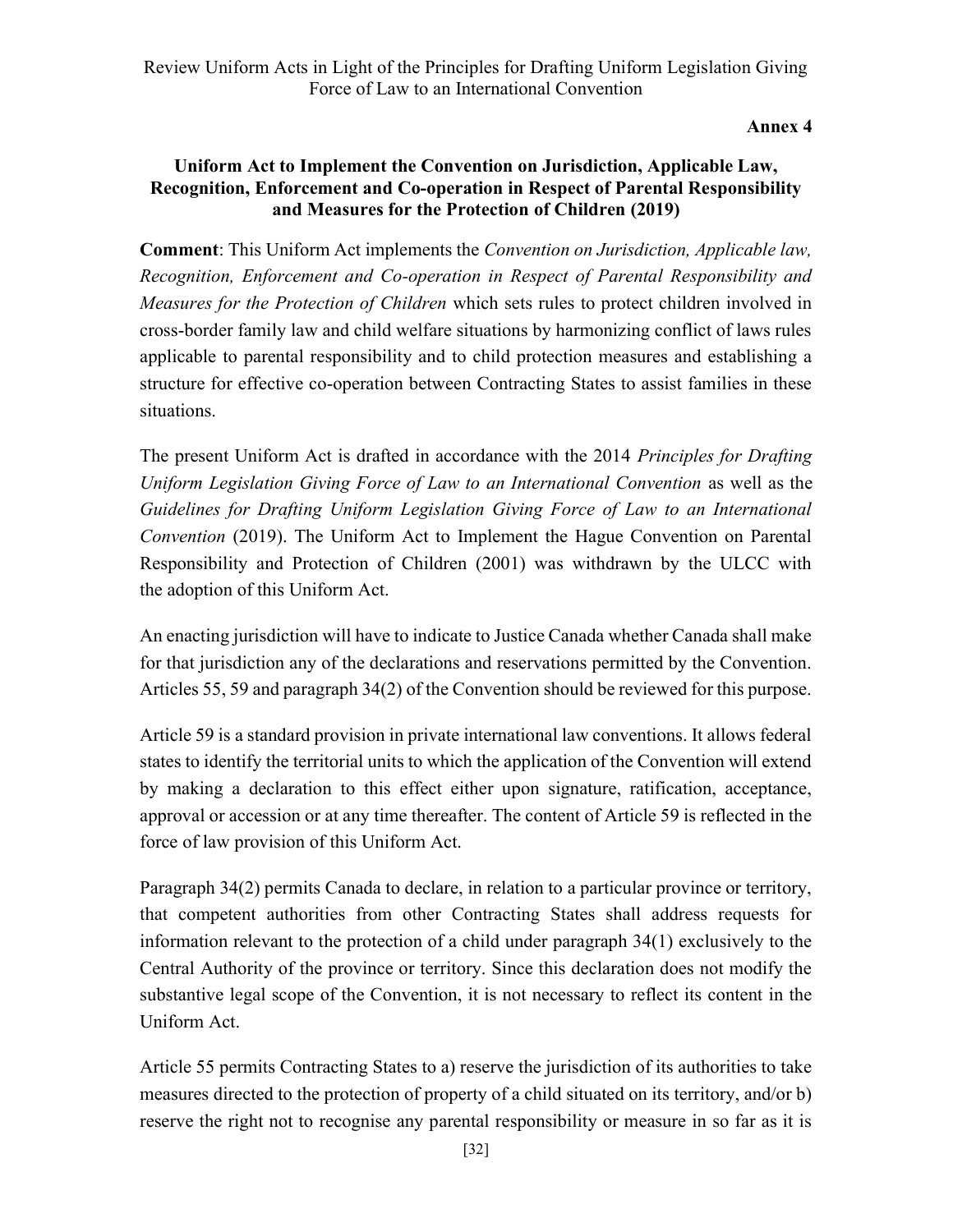incompatible with any measure taken by its authorities in relation to that property. When making either reservation, a Contracting State may limit it to certain categories of property – for example, to personal / movable or real / immovable property. In 2001, the Members of the ULCC Working Group on the Hague Conventions on the Protection of Adults and Children had suggested that jurisdictions should avoid restricting the application of the Convention. However, the analysis of implications of implementing this Convention has continued since then at the federal, provincial and territorial level and some jurisdictions may be interested in requesting that this reservation be made for them. In light of this, at their 2019 meeting, the Coordinating Committee of Senior Officials (Family Justice) formally asked the ULCC Working Group reviewing this Uniform Act to propose language transposing the Article 55 reservation (see articles 4 and 5 below) in the Uniform Act.

The Convention also requires Contracting States to communicate certain specific information to the Permanent Bureau of the Hague Conference on Private International Law (Hague Conference), and this information must be provided by the enacting jurisdictions to Justice Canada so that it may be communicated accordingly. See Articles 29, 40 and 44.

#### Interpretation

## 1. In interpreting the Convention, recourse may be had to the *Explanatory Report on* the 1996 Hague Child Protection Convention.

Comment: The Explanatory Report was prepared by Paul Lagarde and is available on the Hague Conference website. The purpose of this interpretation rule is to ensure that courts and parties will refer to the material set out in the provision before referring to domestic law to interpret the Convention. This provision is in addition to the treaty interpretation principles codified in Articles 31 and 32 of the Vienna Convention on the Law of Treaties, Can. T.S. 1980 No. 37. The object of permitting judicial recourse to supplementary sources of interpretation is reflected in the observation of Justice La Forest in Thomson v. Thomson, [1994] 3 S.C.R. 551, at pp. 577-578, that

[i]t would be odd if in construing an international treaty to which the legislature has attempted to give effect, the treaty were not interpreted in the manner in which the state parties to the treaty must have intended. Not surprisingly, then, the parties made frequent references to this supplementary means of interpreting the Convention, and I shall also do so. I note that this Court has recently taken this approach to the interpretation of an international treaty in *Canada (Attorney* General) v. Ward, [1993] 2 S.C.R. 689.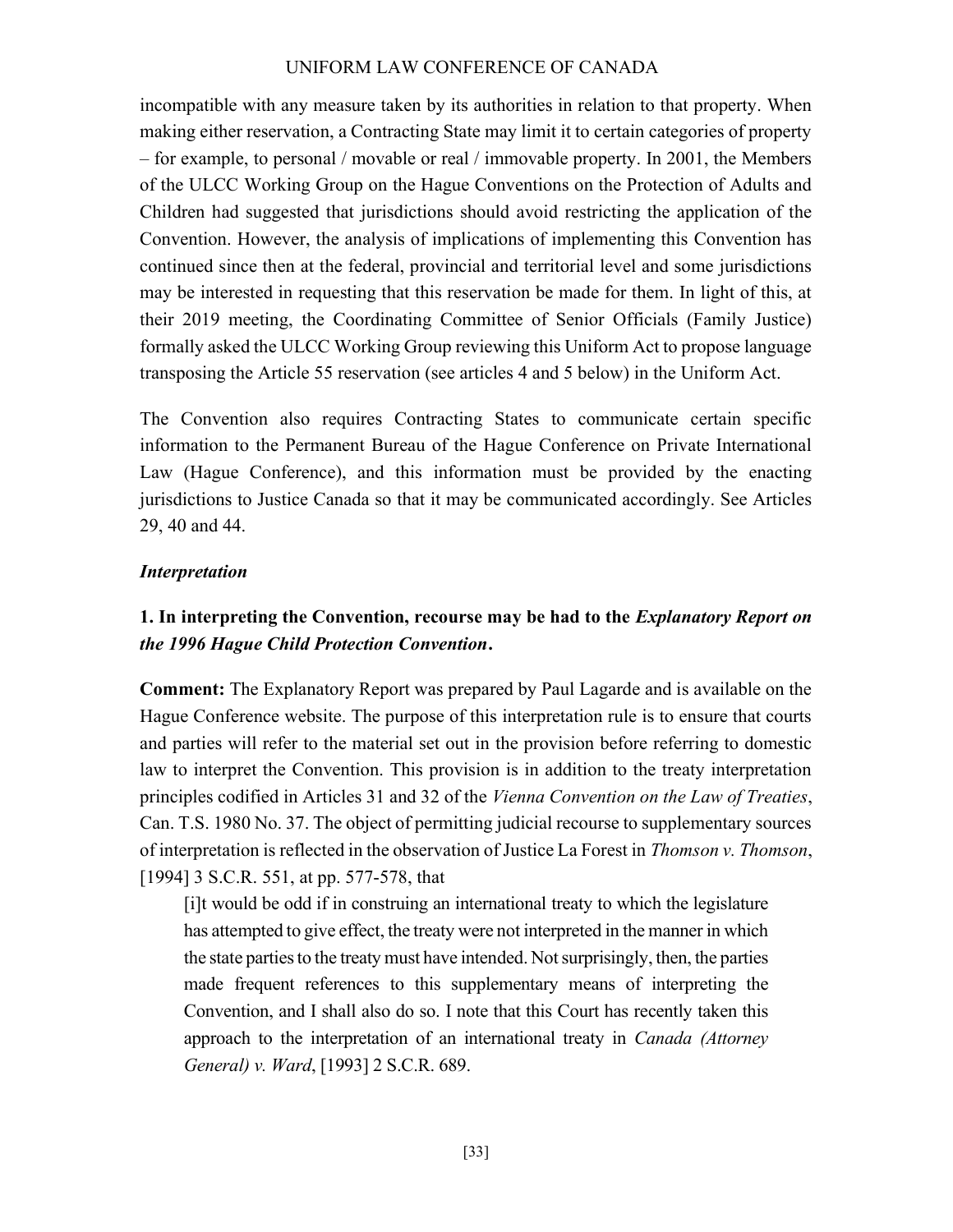Section 1 is not intended to have the effect of excluding other possible sources of interpretation. It merely indicates the principal source to be used in interpreting the Convention. It is expected that over time other helpful resources will emerge.

### [Inconsistent Acts

# 2. In the event of any inconsistency between this Act and any other Act, this Act prevails to the extent of the inconsistency.]

Comment: Legislation that is inconsistent with the act should be identified and amended to the extent of its inconsistency. If necessary, the act may contain the precedence rule set out by this provision; however, such a provision should be avoided as it imposes upon users the burden of determining the extent to which a provision of the act is inconsistent with the provisions of another act of the Legislative Assembly. A precedence rule may also create difficulties in interpreting subsequent acts dealing with the same subject-matter. To avoid internal conflict, enacting jurisdictions should ensure that if an equivalent provision appears in other acts with which this act might potentially be inconsistent, those other acts should be amended to give precedence to this act.

### Force of Law

#### Option A

3. The Convention on Jurisdiction, Applicable Law, Recognition, Enforcement and Cooperation in Respect of Parental Responsibility and Measures for the Protection of Children set out in the Schedule has force of law in [jurisdiction] on the first day of the month following the expiration of three months after the notification by Canada of a declaration extending the application of the Convention to  $[iurisdiction]$  in accordance with subparagraph  $61(2)(c)$  of the Convention.

#### Option B

# 3. The Convention on Jurisdiction, Applicable Law, Recognition, Enforcement and Cooperation in Respect of Parental Responsibility and Measures for the Protection of Children set out in the Schedule, has force of law in [jurisdiction].

Comment: The force of law provision gives force of law to the entire Convention. Giving force of law only to some articles of the Convention is not recommended as jurisdictions run the risk of omitting to give force of law to matters over which they have jurisdiction. Furthermore, it may be difficult to distinguish or to separate what is of federal or provincial jurisdiction.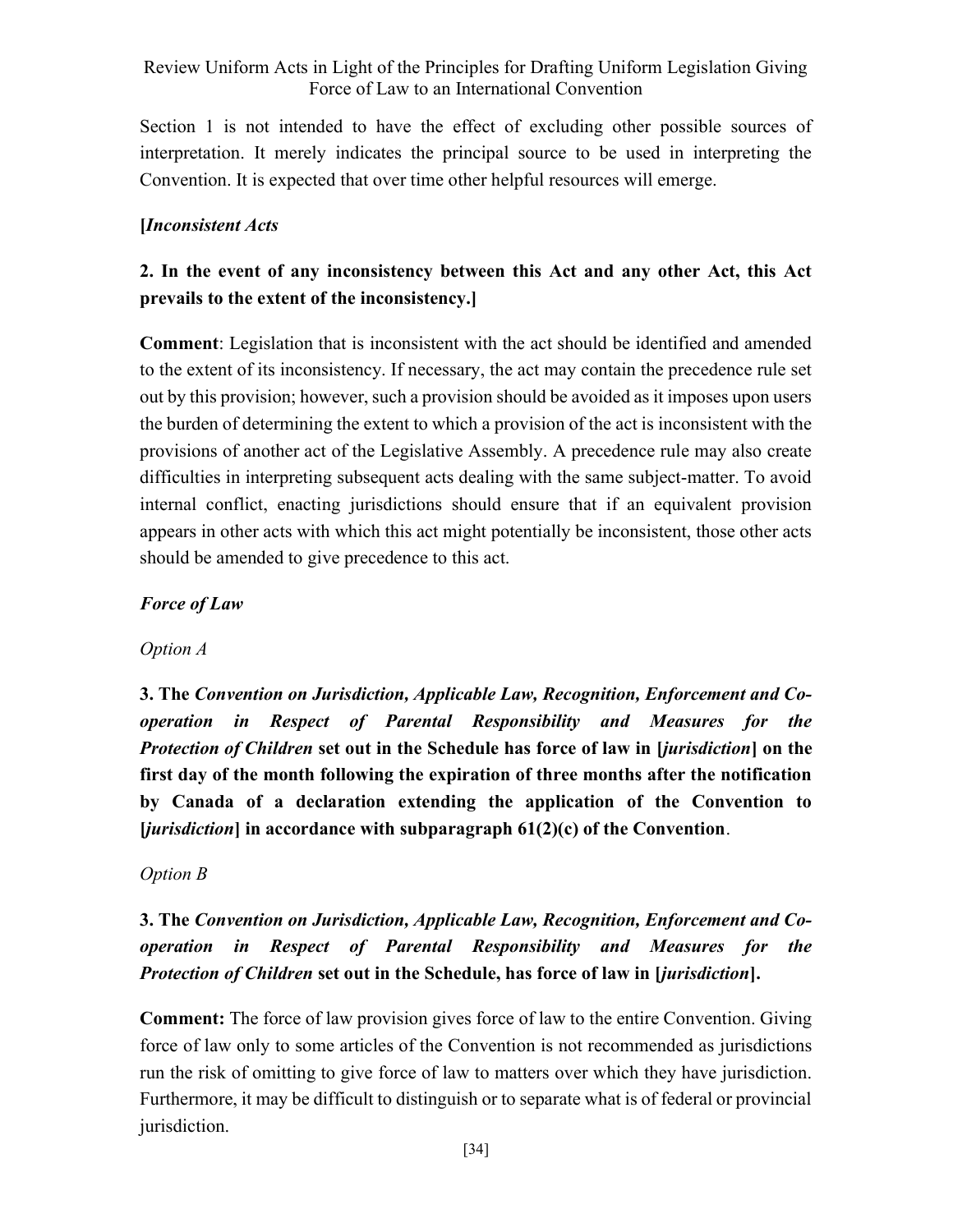The Convention should be annexed to the Uniform Act. Simply referring to an external publication which contains the Convention, such as the website of the international organization which adopted it may not be sufficient to allow a court to take judicial notice of the Convention. The legislation governing evidence of some jurisdictions provides that a court shall take judicial notice of conventions that are printed by the Queen's Printer or the official printer of the jurisdiction in question.

The Uniform Act offers two options with respect to the force of law provision. Each jurisdiction should determine which option is the most appropriate. Because of the short period of time set out in subparagraph  $61(2)(c)$  between the deposit by Canada of a declaration extending the application of the Convention to a jurisdiction and the application of the Convention to the jurisdiction at international law, the time required to take measures necessary to bring the act into force will be relevant in deciding which option to select.

Together, option A of the force of law provision and option A of the commencement provision allow jurisdictions to bring their act into force without giving force of law to the Convention until it applies to their jurisdiction at international law. A jurisdiction may select these options to avoid problems linked to coordinating the day on which the act enters into force with the day on which the Convention applies to it at international law.

Option A is also useful when a jurisdiction has legislation that provides for the repeal of legislation that is not in force within a certain period of time. Option A would thus allow the jurisdiction to bring its implementing act into force to avoid the application of such legislation but the Convention would not have force of law until it applies to the jurisdiction at international law.

Each jurisdiction should ensure that its act is in force when the Convention starts applying to it at international law (see the comment accompanying the commencement provision). Where this has not been possible and the Convention starts applying to the jurisdiction at international law before the act comes into force, option A should not be used as it may raise issues with respect to the retroactive effect of the Convention. In such a case, it would be expected that the act would be brought into force as soon as it had been adopted and so option B would be used.

A jurisdiction selecting option A of both the force of law and the commencement provisions should note that this approach is not entirely transparent: on the face of the act it is not apparent if the Convention has started applying to the jurisdiction at international law. The jurisdiction may wish therefore to provide notice to the public when the Convention starts applying. This may be done, for instance, by publishing a notice in the jurisdiction's official publication. Ideally the notice would be available indefinitely, so that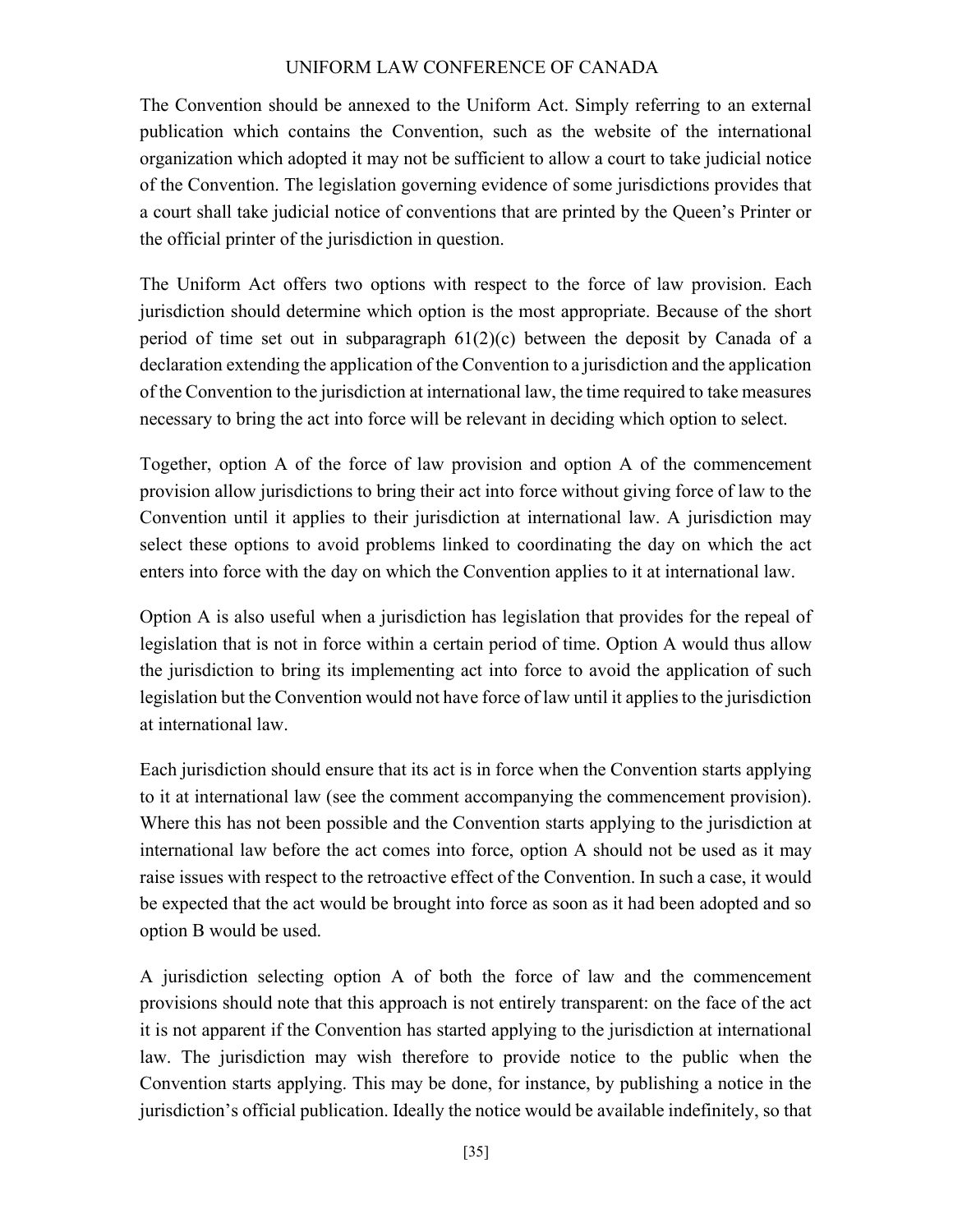people would be able to determine the effective date years later. Additionally, according to the jurisdiction's practice, a reference to the date on which the Convention applies could be included in the published version of the act. The publication of the notice in the jurisdiction's official publication or the inclusion of the application date in its act must not be a condition precedent to the application of the Convention.

The wording of option A can be limited to referring to subparagraph  $61(2)(c)$  of the Convention which prescribes the mechanism for calculating the date on which the Convention starts applying to the jurisdiction internationally:

> The Convention on Jurisdiction, Applicable Law, Recognition, Enforcement and Co-operation in Respect of Parental Responsibility and Measures for the Protection of Children set out in the Schedule has force of law in [jurisdiction] from the date determined in accordance with subparagraph 61(2)(c) of the Convention.

Option B allows a jurisdiction to give force of law to the Convention from the day on which its act comes into force. Option B may be needed by those jurisdictions where additional steps are necessary such that option A is problematic or where the Convention already applies to the jurisdiction at international law. Paired together, option B of this section and option B or C of the commencement provision ensure that the Convention will not have effect in the jurisdiction by legislation before it applies to the jurisdiction at international law.

Jurisdictions selecting option B must be able to bring their act into force on the day on which the Convention applies to their jurisdiction at international law. They should communicate with Justice Canada to coordinate these events.

#### [Jurisdiction of Authorities to Take Measures of Protection of Property

4. Further to subparagraph 55(1)(a) of the Convention, the authorities of [*jurisdiction*] have jurisdiction to take measures directed to the protection of any *category of* property] property of a child situated in its territory.]

#### [Possibility of Non-Recognition in terms of Protection of Property

5. Further to subparagraph 55 (1)(b) of the Convention, the recognition of any parental responsibility or any measure of protection may be refused in [*jurisdiction*] if the responsibility or measure is incompatible with any measure taken by the authorities of *liurisdiction* in relation to the *leategory of property* is property of a child situated in its territory.]

Comment: The declarations and reservations permitted by the Convention are described in the introductory comment. Giving force of law to the Convention gives force of law to its provisions on declarations and reservations, which will, in many cases, operate to make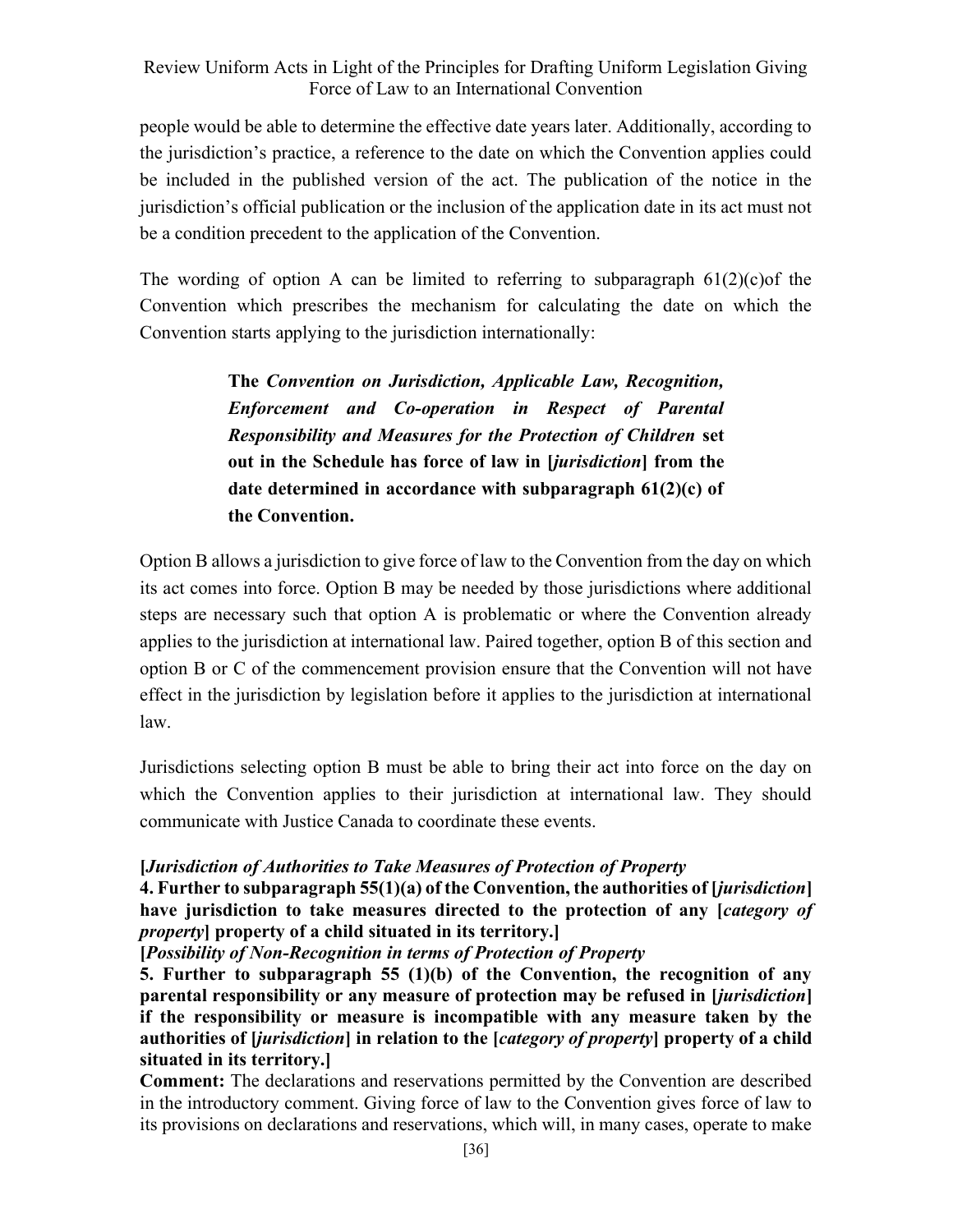the declarations or reservations made by Canada effective in internal law. Nonetheless, in the interest of transparency, clarity and legal certainty, it might be advisable to reflect their content in the act, especially those that narrow or widen the scope of application of the Convention. If Canada withdraws a reservation relating to a jurisdiction after the jurisdiction has adopted its implementing legislation, the jurisdiction will need to amend its legislation accordingly and coordinate the coming into force of the amendments with the effective date of the withdrawal.

Sections 4 and 5 of this act suggest wording to transpose both reservations permitted under Article 55 of the Convention. The terms "category of property" in brackets reflect the fact that a jurisdiction could ask that the reservation be restricted to a certain category of property, such as immovable or real property, in line with paragraph 55 (2) of the Convention.

#### [Central Authority]

# 6. The [name of authority designated by Canada in consultation with the jurisdiction] is the Central Authority for [*jurisdiction*] for the purposes of the Convention.]

Comment: In line with Article 29 of the Convention, an enacting jurisdiction shall designate or identify the authority that will act as the Central Authority for the purposes of the Convention and Canada will communicate this information to the Permanent Bureau of the Hague Conference.

The Central Authority may be identified in the act. Where the Central Authority has not been identified by a jurisdiction before it adopts its implementing act or where it is liable to change over time, it may be more appropriate for the jurisdiction to identify it in regulations.

Some jurisdictions may choose not to identify the Central Authority in their act or regulations where they may have recourse to other mechanisms to assign authority, such as by orders in council or by simple administrative assignment of responsibilities.

The role of the Central Authority to be designated under the Convention by each province or territory is the key to much of the practical operation of the Convention. Its duties are not described in detail in this Uniform Act, because they are set out in the Convention itself.

#### [Minister Responsible for the Administration of the Act

# 7. The Minister of [*Ministry/Department*] is responsible for the administration of this Act.]

Comment: Specifying which minister is responsible for the administration of an act in the act depends on the practice of jurisdictions.

### [Regulations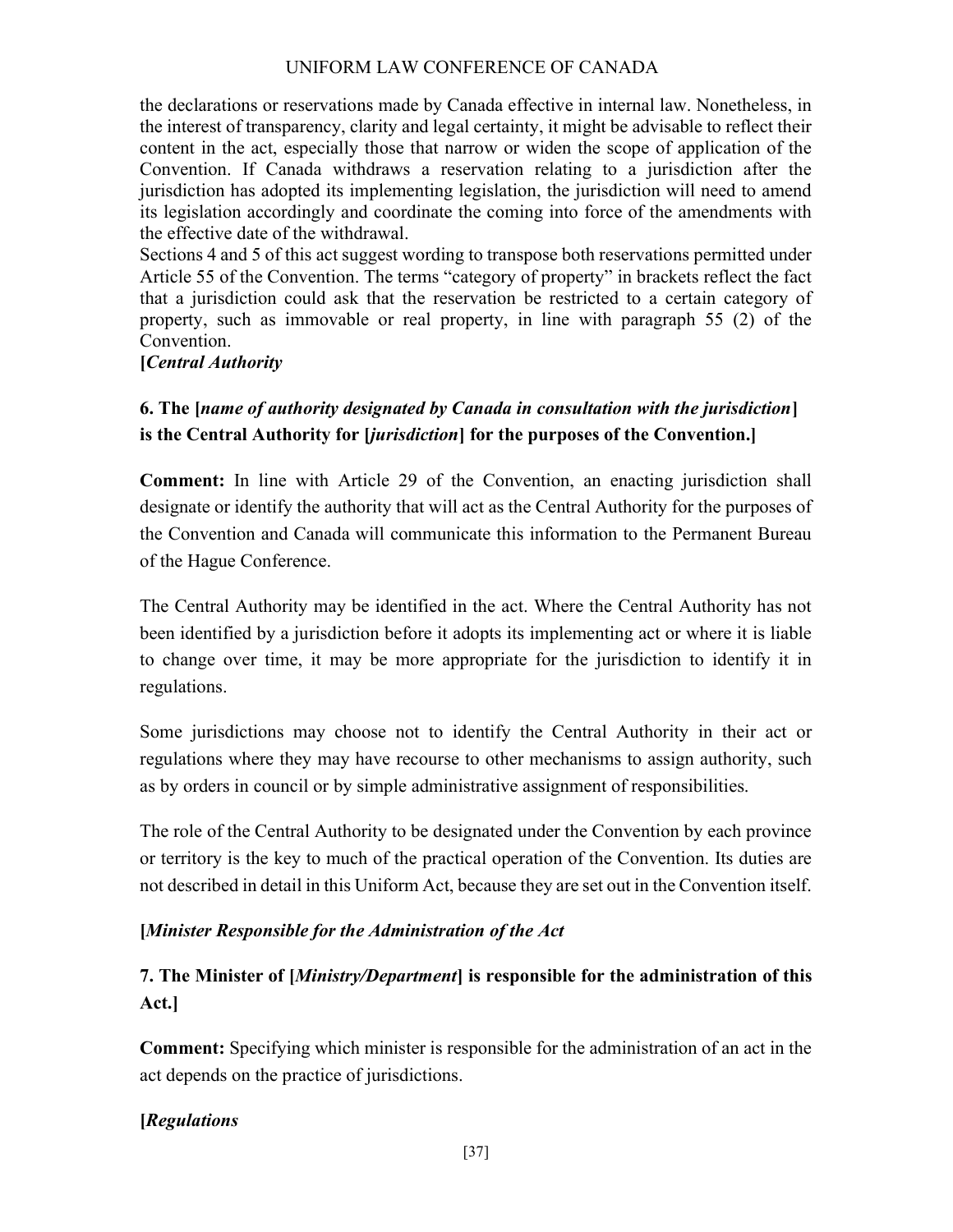# 8. The *[name of regulation-making authority*] may make any regulations for carrying out the purposes of this Act.]

Comment: Jurisdictions should consider whether regulation-making powers are needed before providing for them in the act. Regulations may be thought desirable, or may be necessary under existing law of the enacting jurisdiction, to enable the minister to delegate some duties under the Convention, facilitate communications and make arrangements with public authorities or other bodies to act under the Convention, or to facilitate the operation of the Convention. Regulation-making powers should be clearly expressed and should be no broader than is necessary.

### **Commencement**

Option A – Commencement on assent before the Convention applies to jurisdiction

## 9. This Act comes into force on [assent/insert the date of assent to this Act].

Option  $B -$  Commencement on proclamation on day on which the Convention applies to jurisdiction

# 9. This Act comes into force on [proclamation/ the date or dates to be set by the Government].

Option  $C$  – Commencement on a specified day which is the day on which the Convention applies to jurisdiction

# 9. This Act comes into force on [insert day on which the Convention applies to jurisdiction].

Comment: There is a need to ensure that the Convention has force of law in the implementing jurisdiction when it starts applying to the jurisdiction at international law. The force of law and commencement provisions offer options which help avoid issues linked to coordinating the occurrence of these two events.

Three options are available with respect to the commencement provision in the Uniform Act. The points set out below should be considered by jurisdictions in deciding which option to select.

Option A can be combined with the option A of the force of law provision so that the Convention will only have force of law on the day on which it applies to the jurisdiction at international law.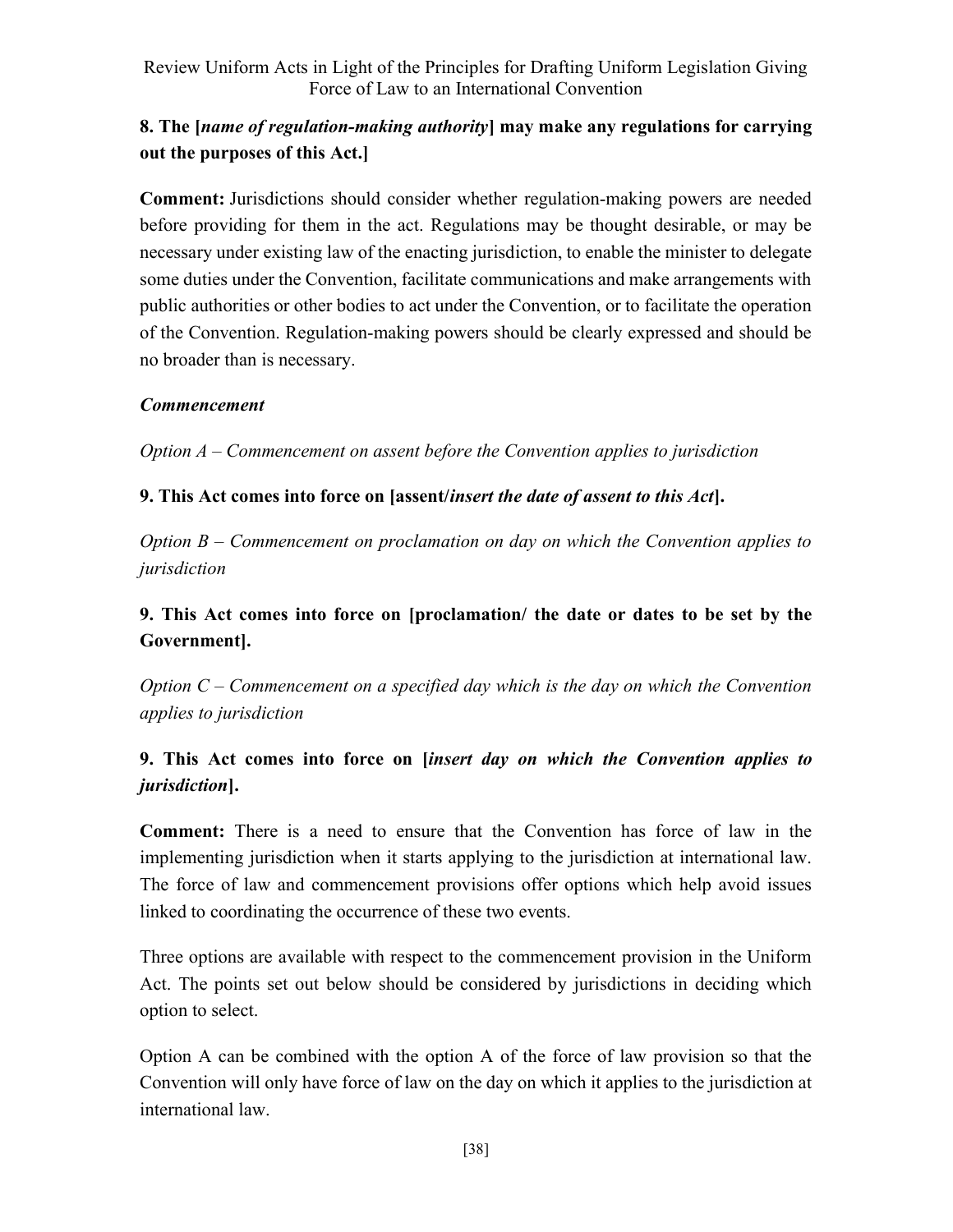- Option A combined with option A of the force of law provision avoids the necessity for the federal and provincial or territorial governments to coordinate the application of the Convention to a jurisdiction and the commencement of the act, therefore eliminating the risk that it will not have commenced when the Convention starts applying to a jurisdiction.
- As stated in the comment to the force of law provision, jurisdictions selecting this option should publish the date on which the Convention starts applying to their jurisdiction.

Under option B, the jurisdiction must proclaim its act on the same day that the Convention applies to the jurisdiction at international law.

- When the act commences on proclamation on the date on which the Convention applies to the jurisdiction, option B would be combined with option B of the force of law provision.
- A jurisdiction that adopts this approach faces some risk. If the date on which the Convention will apply to the jurisdiction is not yet known, the jurisdiction must ensure that the proclamation will be issued on the date on which the Convention will start applying once the date is known. Proclaiming the act into force may be difficult to achieve in practice because the time between learning the effective date that the Convention will apply to the jurisdiction and the date itself may be too short to issue a proclamation.
- As stated in the comment to the force of law provision, a jurisdiction may choose option B if additional steps are necessary such that it is problematic to bring the act into force with option A.
- Option B would be combined with option A of the force of law provision if proclamation is issued before the Convention starts applying to the jurisdiction.

Option C allows the act to commence on the day specified in the commencement provision which is the day on which the Convention applies to the jurisdiction at international law.

- This option would be combined with option B of the force of law provision.
- Enacting jurisdictions can select this option if the day on which the Convention will apply to their jurisdiction is known at the time of the adoption of the act.

# Schedule [Insert the full text of the Convention. It is available on the treaty depositary's website at:

https://treatydatabase.overheid.nl/en/Verdrag/Details/007396/007396 Gewaarmerkt 0.p  $df$ ]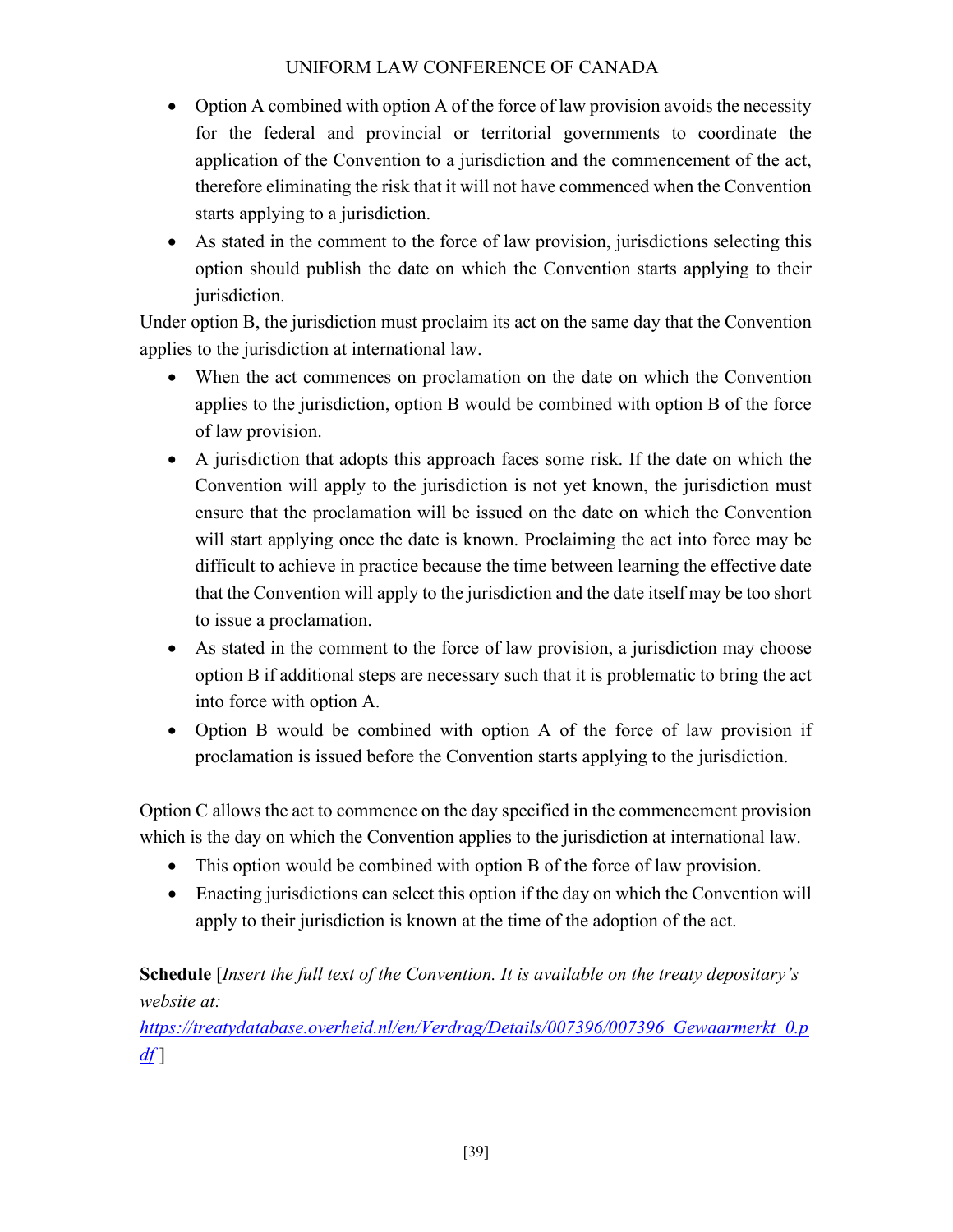Annex 5

### Uniform Act to Implement the Convention on the International Protection of Adults (2019)

Comment: This Uniform Act implements the Convention on the International Protection of Adults, which sets rules to protect incapacitated adults and their property when they are involved in cross-border situations by harmonizing applicable conflict of law rules and establishing a structure for effective co-operation on such cases between Contracting States.

The ULCC adopted the Uniform International Protection of Adults (Hague Convention) Implementation Act in 2001. The present act updates that act in accordance with the 2014 Principles for Drafting Uniform Legislation Giving Force of Law to an International Convention as well as the Guidelines for Drafting Uniform Legislation Giving Force of Law to an International Convention (2019). As the act does not bring any substantive changes to the 2001 act, it is addressed at jurisdictions that have not adopted that act. The 2001 act was withdrawn by the ULCC with the adoption of this act.

An enacting jurisdiction will have to indicate to Justice Canada whether Canada shall make for that jurisdiction the declaration permitted by paragraph 32(2) and Article 55 of the Convention.

Article 55 is a standard provision in private international law conventions. It allows federal states to identify the territorial units to which the application of the Convention will extend by making a declaration to this effect either upon signature, ratification, acceptance, approval or accession or at any time thereafter. The content of Article 55 is reflected in the force of law provision of this Uniform Act.

Paragraph 32(2) permits Canada to declare, in relation to a particular province or territory, that competent authorities from other Contracting States shall address requests for information relevant to the protection of an adult under paragraph 32(1) exclusively to the Central Authority of the province or territory. Since this declaration does not modify the substantive legal scope of the Convention, it is not necessary to reflect its content in the Uniform Act.

The Convention also requires Contracting States to provide certain specific information to the Permanent Bureau of the Hague Conference on Private International Law, and this information must be provided by the enacting jurisdictions to Justice Canada for transmission abroad. See Articles 28, 38 and 42.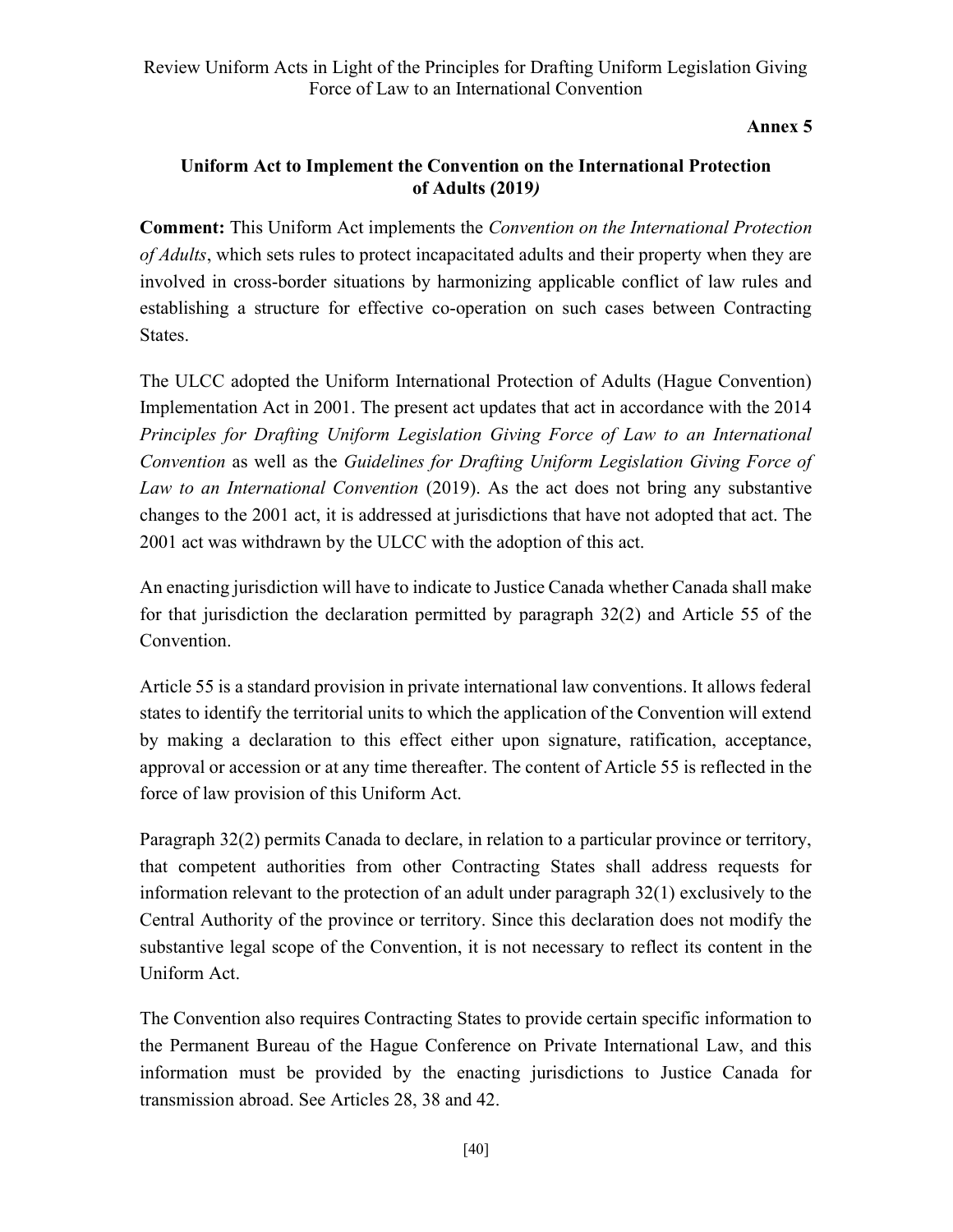### Interpretation

# 1. In interpreting the Convention, recourse may be had to the *Explanatory Report on* the Hague Convention of 13 January 2000 on the International Protection of Adults.

Comment: The Explanatory Report was prepared by Paul Lagarde and is available on the Hague Conference website. The purpose of this interpretation rule is to ensure that courts and parties will refer to the material set out in the provision before referring to domestic law to interpret the Convention. This provision is in addition to the treaty interpretation principles codified in Articles 31 and 32 of the Vienna Convention on the Law of Treaties, Can. T.S. 1980 No. 37. The object of permitting judicial recourse to supplementary sources of interpretation is reflected in the observation of Justice La Forest in Thomson v. Thomson, [1994] 3 S.C.R. 551, at pp. 577-578, that

[i]t would be odd if in construing an international treaty to which the legislature has attempted to give effect, the treaty were not interpreted in the manner in which the state parties to the treaty must have intended. Not surprisingly, then, the parties made frequent references to this supplementary means of interpreting the Convention, and I shall also do so. I note that this Court has recently taken this approach to the interpretation of an international treaty in *Canada (Attorney* General) v. Ward, [1993] 2 S.C.R. 689.

Section 1 is not intended to have the effect of excluding other possible sources of interpretation. It merely indicates the principal source to be used in interpreting the Convention. It is expected that over time other helpful resources will emerge.

### [Inconsistent Acts

# 2. In the event of any inconsistency between this Act and any other Act, this Act prevails to the extent of the inconsistency.]

Comment: Legislation that is inconsistent with the act should be identified and amended to the extent of its inconsistency. If necessary, the act may contain the precedence rule set out by this provision; however, such a provision should be avoided as it imposes upon users the burden of determining the extent to which a provision of the act is inconsistent with the provisions of another act of the Legislative Assembly. A precedence rule may also create difficulties in interpreting subsequent acts dealing with the same subject-matter. To avoid internal conflict, enacting jurisdictions should ensure that if an equivalent provision appears in other acts with which this act might potentially be inconsistent, those other acts should be amended to give precedence to this act.

## Force of law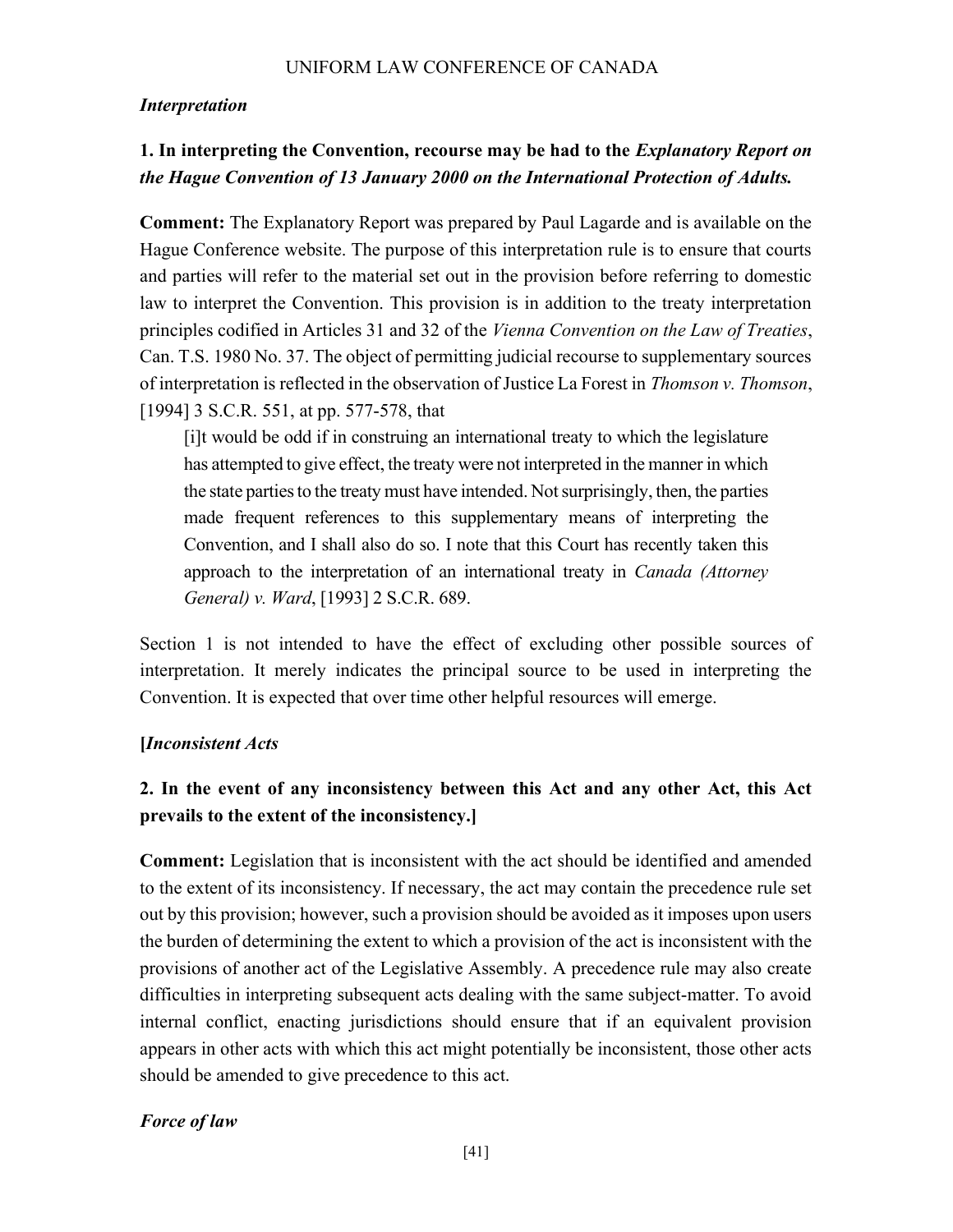# Option A

3. The Convention on the International Protection of Adults set out in the Schedule has the force of law in [jurisdiction] on the first day of the month following the expiration of three month after the notification by Canada of a declaration extending the application of the Convention to [jurisdiction] in accordance with subparagraph 57(2)(c) of the Convention.

# Option B

# 3. The Convention on the International Protection of Adults set out in the Schedule has force of law in [jurisdiction].

Comment: The force of law provision gives force of law to the entire Convention. Giving force of law only to some articles of the Convention is not recommended as jurisdictions run the risk of omitting to give force of law to matters over which they have jurisdiction. Furthermore, it may be difficult to distinguish or to separate what is of federal or provincial jurisdiction.

The Convention should be annexed to the Uniform Act. Simply referring to an external publication which contains the Convention, such as the website of the international organization which adopted it may not be sufficient to allow a court to take judicial notice of the Convention. The legislation governing evidence of some jurisdictions provides that a court shall take judicial notice of conventions that are printed by the Queen's Printer or the official printer of the jurisdiction in question.

The Uniform Act offers two options with respect to the force of law provision. Each jurisdiction should determine which option is the most appropriate. Because of the short period of time set out in subparagraph 57(2)(c) between the deposit by Canada of its a declaration extending the application of the Convention to a jurisdiction and the application of the Convention to the jurisdiction at international law, the time required to take measures necessary to bring the act into force will be relevant in deciding which option to select.

Together, option A of the force of law provision and option A of the commencement provision allow jurisdictions to bring their act into force without giving force of law to the Convention until it applies to their jurisdiction at international law. A jurisdiction may select these options to avoid problems linked to coordinating the day on which the act enters into force with the day on which the Convention applies to it at international law.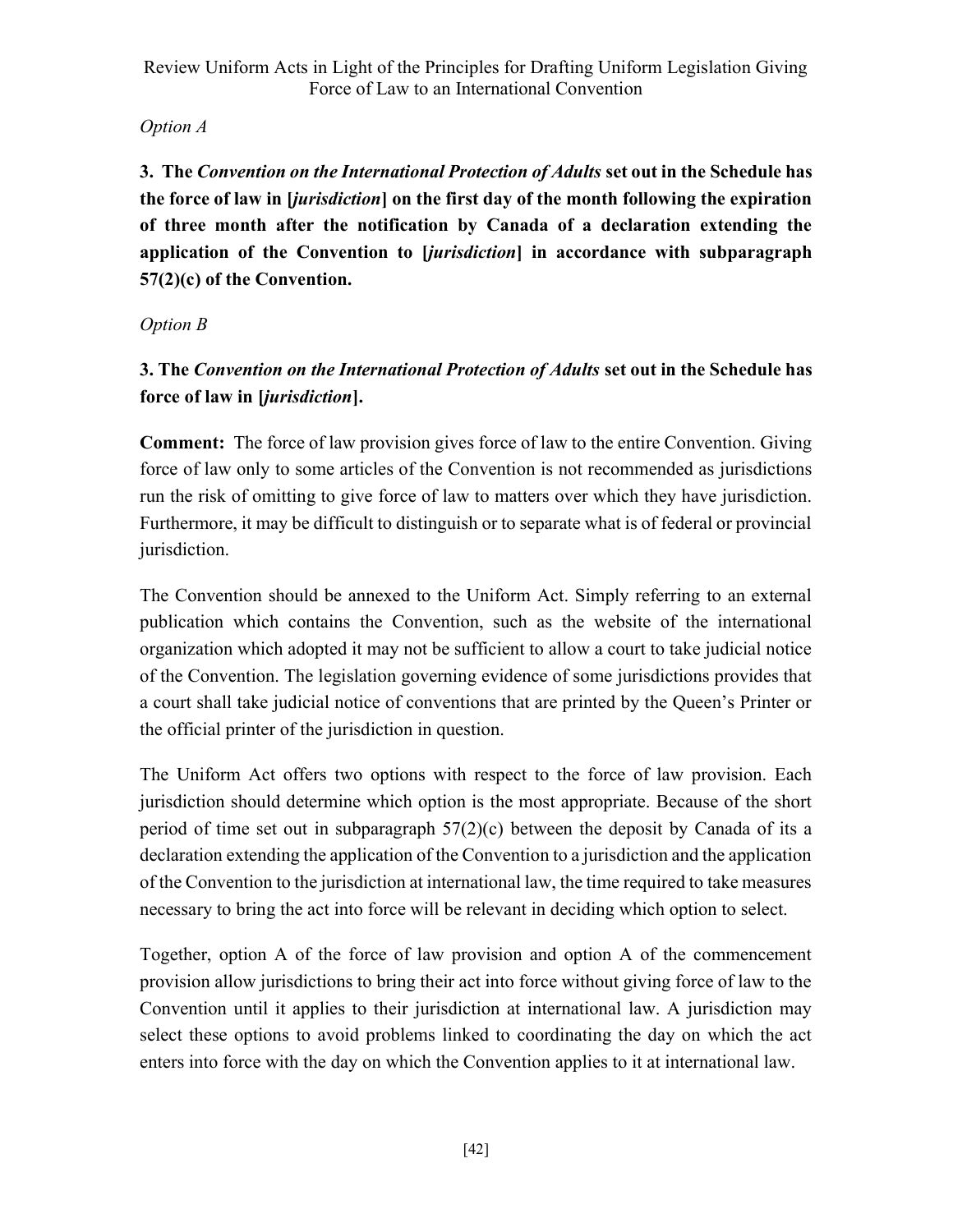Option A is also useful when a jurisdiction has legislation that provides for the repeal of legislation that is not in force within a certain period of time. Option A would thus allow the jurisdiction to bring its implementing act into force to avoid the application of such legislation but the Convention would not have force of law until it applies to the jurisdiction at international law.

Each jurisdiction should ensure that its act is in force when the Convention starts applying to it at international law (see the comment accompanying the commencement provision). Where this has not been possible and the Convention starts applying to the jurisdiction at international law before the act comes into force, option A should not be used as it may raise issues with respect to the retroactive effect of the Convention. In such a case, it would be expected that the act would be brought into force as soon as it had been adopted and so option B would be used.

A jurisdiction selecting option A of both the force of law and the commencement provisions should note that this approach is not entirely transparent: on the face of the act it is not apparent if the Convention has started applying to the jurisdiction at international law. The jurisdiction may wish therefore to provide notice to the public when the Convention starts applying. This may be done, for instance, by publishing a notice in the jurisdiction's official publication. Ideally the notice would be available indefinitely, so that people would be able to determine the effective date years later. Additionally, according to the jurisdiction's practice, a reference to the date on which the Convention applies could be included in the published version of the act. The publication of the notice in the jurisdiction's official publication or the inclusion of the application date in its act must not be a condition precedent to the application of the Convention.

The wording of option A can be limited to referring to subparagraph  $57(2)(c)$  of the Convention which prescribes the mechanism for calculating the date on which the Convention starts applying to the jurisdiction internationally:

> The Convention on the International Protection of Adults set out in the Schedule has force of law in [jurisdiction] from the date determined in accordance with subparagraph 57(2)(c) of the Convention.

Option B allows a jurisdiction to give force of law to the Convention from the day on which its act comes into force. Option B may be needed by those jurisdictions where additional steps are necessary such that option A is problematic or where the Convention already applies to the jurisdiction at international law. Paired together, option B of this section and option B or C of the commencement provision ensure that the Convention will not have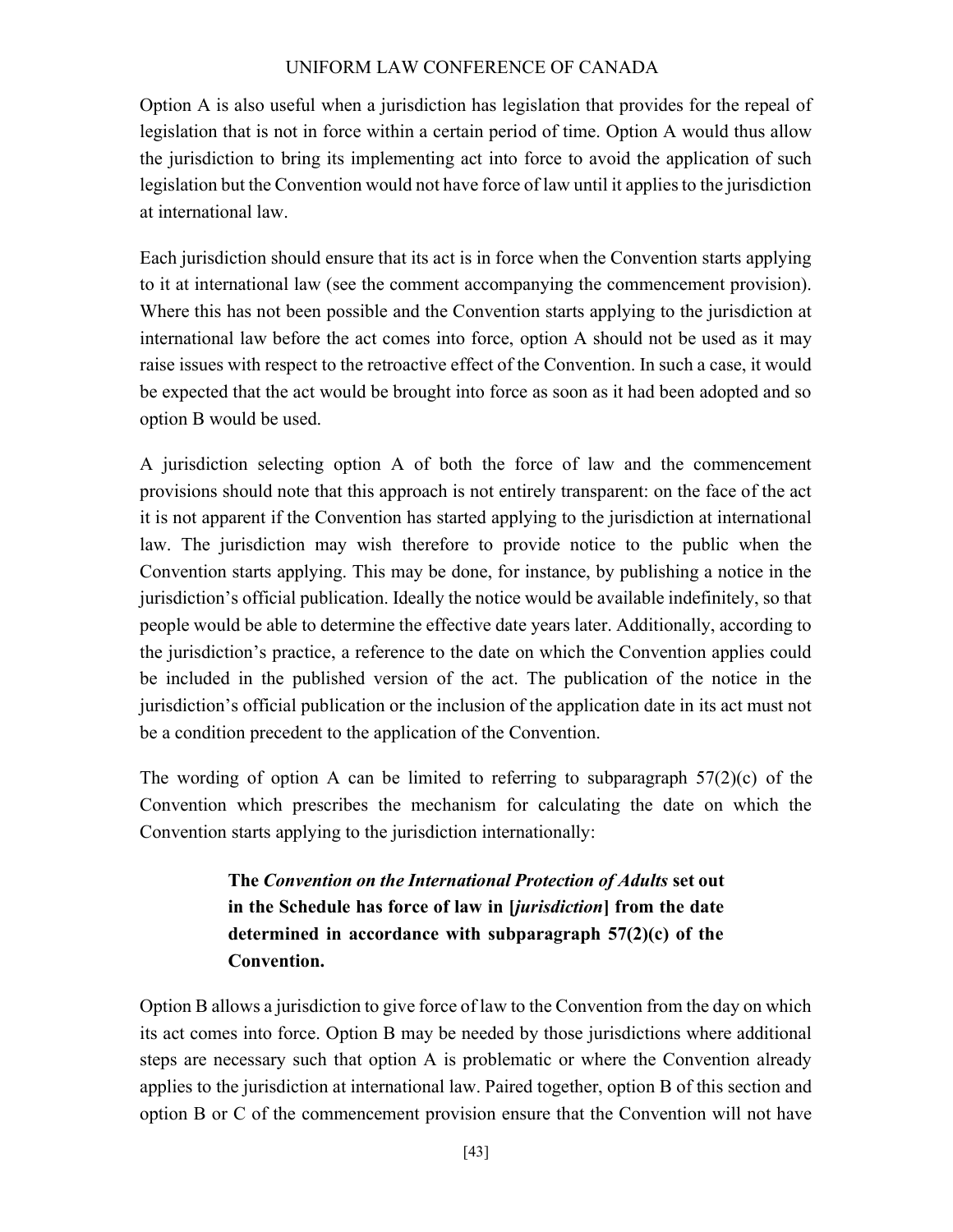effect in the jurisdiction by legislation before it applies to the jurisdiction at international law.

Jurisdictions selecting option B must be able to bring their act into force on the day on which the Convention applies to their jurisdiction at international law. They should communicate with Justice Canada to coordinate these events.

## [Central Authority

# 4. The [name of authority designated by Canada in consultation with the jurisdiction] is the Central Authority for *[jurisdiction]* for the purposes of the Convention.]

Comment: In line with Article 28 of the Convention, an enacting jurisdiction will designate or identify the authority that will act as the Central Authority for the purposes of the Convention and Canada will communicate this information to the Permanent Bureau of the Hague Conference on Private International Law.

The Central Authority may be identified in the act. Where the Central Authority has not been identified by a jurisdiction before it adopts its implementing act or where it is liable to change over time, it may be more appropriate for the jurisdiction to identify it in regulations.

Some jurisdictions may choose not to identify the Central Authority in their act or regulations where they may have recourse to other mechanisms to assign authority, such as by orders in council or by simple administrative assignment of responsibilities.

The role of the Central Authority to be designated under the Convention by each province or territory is the key to much of the practical operation of the Convention. Its duties are not described in detail in this Uniform Act, because they are set out in the Convention itself.

## [Minister Responsible for the Administration of the Act

# 5. The Minister of [*Ministry/Department*] is responsible for the administration of this Act.]

Comment: Specifying which minister is responsible for the administration of an act in the act depends on the practice of jurisdictions.

## [Regulations]

# 6. The [name of regulation-making authority] may make regulations for carrying out the purposes of this Act.]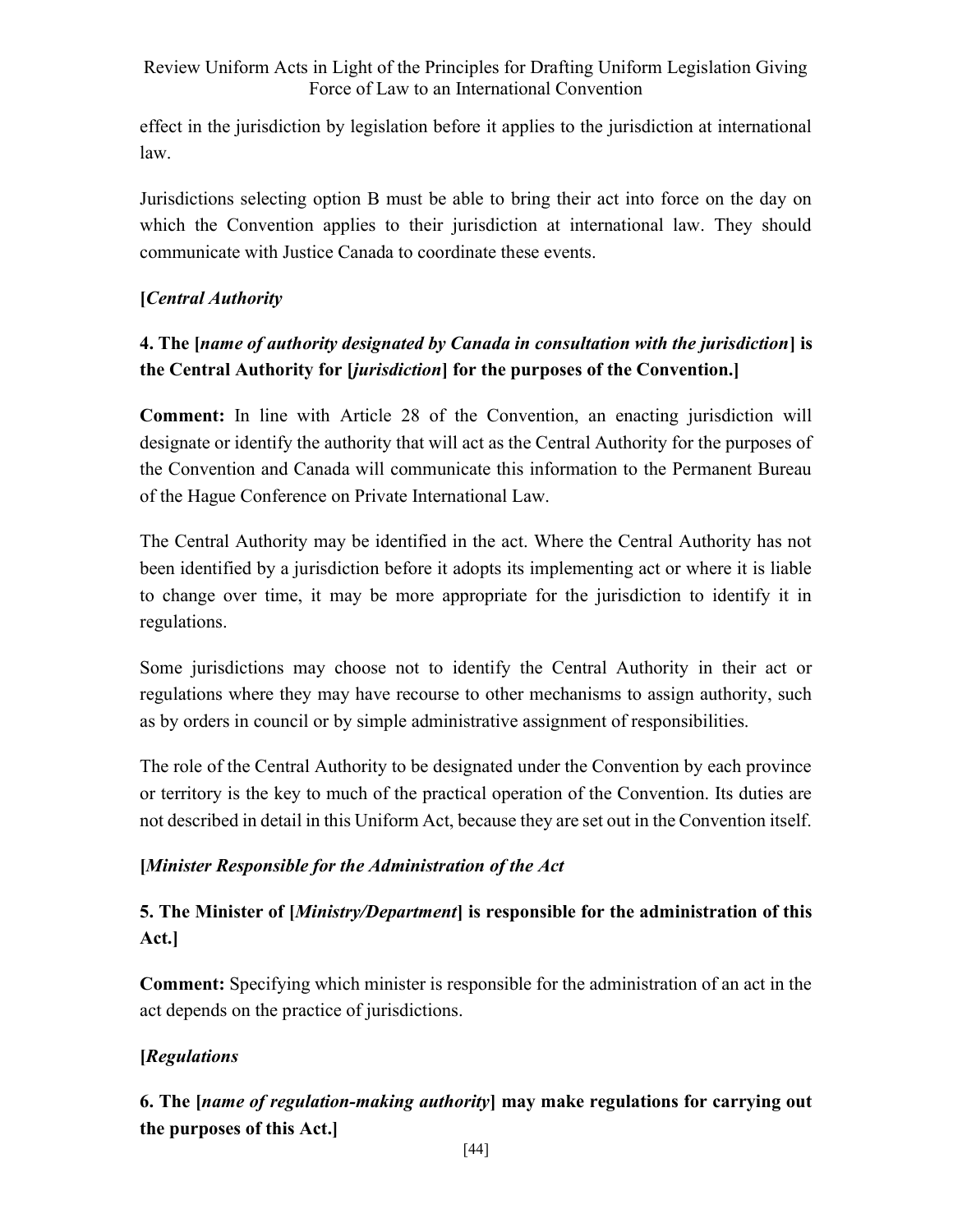Comment: Jurisdictions should consider whether regulation-making powers are needed before providing for them in the act. Regulations may be thought desirable, or may be necessary under existing law of the enacting jurisdiction, to enable the Minister to delegate some duties under the Convention, facilitate communications and make arrangements with public authorities or other bodies to act under the Convention, or to facilitate the operation of the Convention. Regulation-making powers should be clearly expressed and should be no broader than is necessary.

### Commencement

Option A – Commencement on assent before the Convention applies to jurisdiction

### 7. This Act comes into force on [assent / insert the date of assent to this Act].

Option  $B -$  Commencement on proclamation on day on which the Convention applies to jurisdiction

# 7. This Act comes into force on [proclamation / the date or dates to be set by the Government].

Option  $C$  – Commencement on a specified day which is the day on which the Convention applies to jurisdiction

# 7. This Act comes into force on [insert day on which the Convention applies to jurisdiction].

Comment: There is a need to ensure that the Convention has force of law in the implementing jurisdiction when it starts applying to the jurisdiction at international law. The force of law and commencement provisions offer options which help avoid issues linked to coordinating the occurrence of these two events.

Three options are available with respect to the commencement provision in the Uniform Act. The points set out below should be considered by jurisdictions in deciding which option to select.

Option A can be combined with the option A of the force of law provision so that the Convention will only have force of law on the day on which it applies to the jurisdiction at international law.

• Option A combined with option A of the force of law provision avoids the necessity for the federal and provincial or territorial governments to coordinate the application of the Convention to a jurisdiction and the commencement of the act,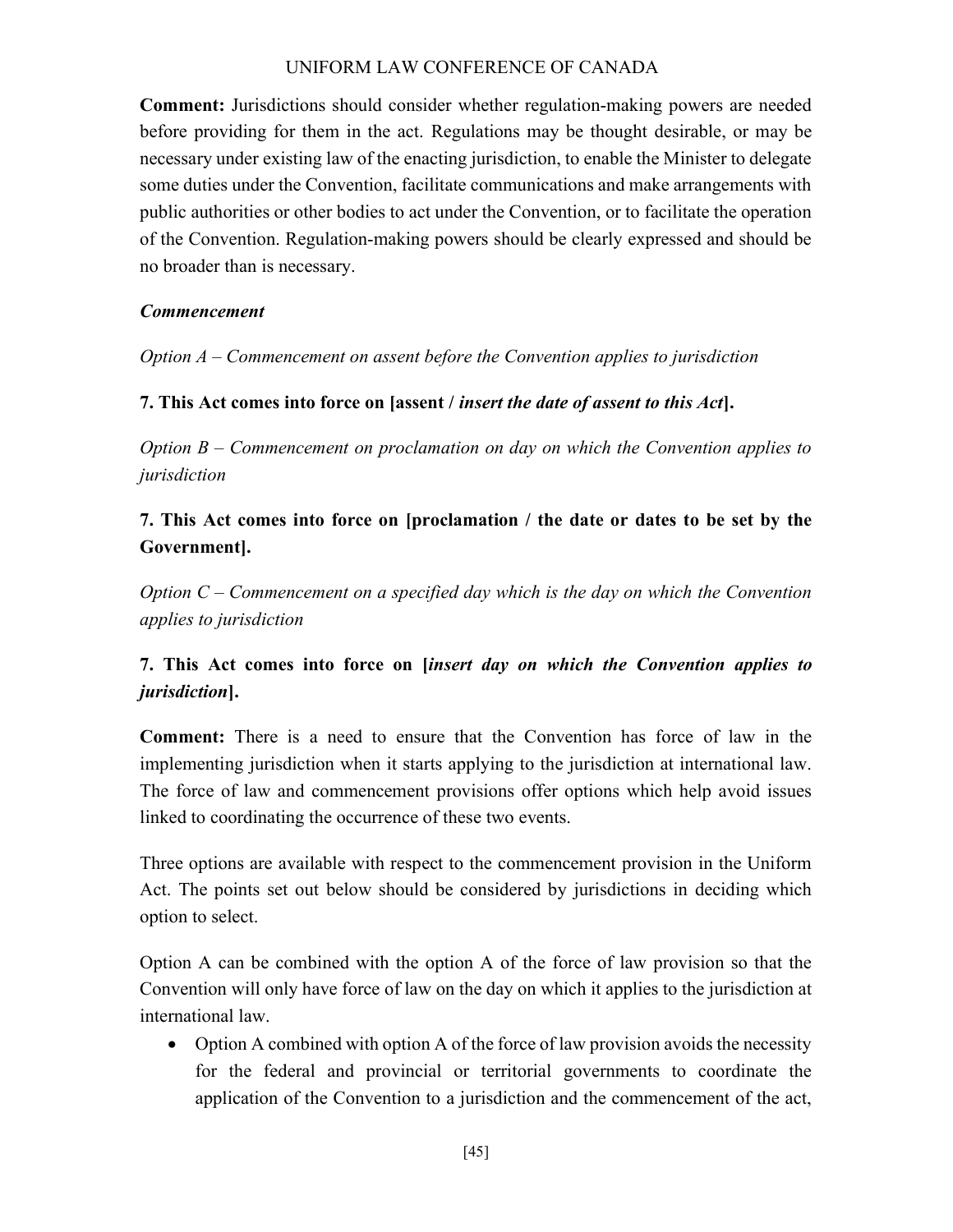therefore eliminating the risk that it will not have commenced when the Convention starts applying to a jurisdiction.

 As stated in the comment to the force of law provision, jurisdictions selecting this option should publish the date on which the Convention starts applying to their jurisdiction.

Under option B, the jurisdiction must proclaim its act on the same day that the Convention applies to the jurisdiction at international law.

- When the act commences on proclamation on the date on which the Convention applies to the jurisdiction, option B would be combined with option B of the force of law provision.
- A jurisdiction that adopts this approach faces some risk. If the date on which the Convention will apply to the jurisdiction is not yet known, the jurisdiction must ensure that the proclamation will be issued on the date on which the Convention will start applying once the date is known. Proclaiming the act into force may be difficult to achieve in practice because the time between learning the effective date that the Convention will apply to the jurisdiction and the date itself may be too short to issue a proclamation.
- As stated in the comment to the force of law provision, a jurisdiction may choose option B if additional steps are necessary such that it is problematic to bring the act into force with option A.
- Option B would be combined with option A of the force of law provision if proclamation is issued before the Convention starts applying to the jurisdiction.

Option C allows the act to commence on the day specified in the commencement provision which is the day on which the Convention applies to the jurisdiction at international law.

- This option would be combined with option B of the force of law provision.
- Enacting jurisdictions can select this option if the day on which the Convention will apply to their jurisdiction is known at the time of the adoption of the act.

Schedule [Insert the full text of the Convention. It is available on the treaty depositary's website at:

https://treatydatabase.overheid.nl/en/Verdrag/Details/009250/009250\_Gewaarmerkt\_0.p  $df$ ]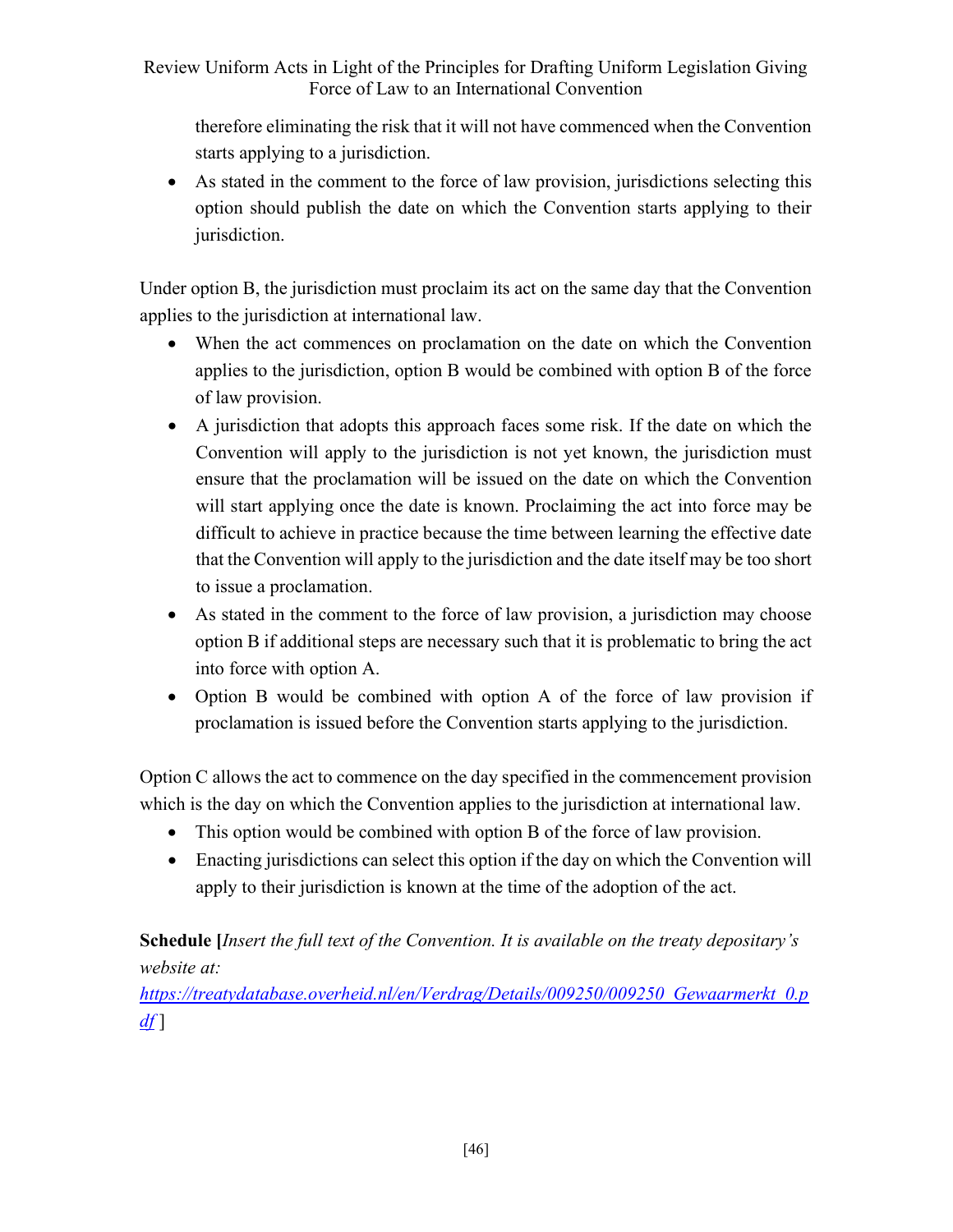#### Annex 6

## Uniform Act to Implement the United Nations Convention on the Assignment of Receivables in International Trade (2019)

Comment: This Uniform Act implements the United Nations Convention on the Assignment of Receivables in International Trade which promotes the movement of goods and services across national borders by facilitating increased access to lower-cost credit.

The present Uniform Act is drafted in accordance with the 2014 *Principles for Drafting* Uniform Legislation Giving Force of Law to an International Convention as well as the Guidelines for Drafting Uniform Legislation Giving Force of Law to an International Convention (2019). The Uniform Assignment of Receivables in International Trade Act (2007) was withdrawn by the ULCC with the adoption of this Uniform Act.

The authors of the ULCC Pre-implementation Report of August 2005 recommended that implementation of the Convention be accompanied by complementary conforming amendments to the existing provisions of the personal property security acts (PPSA) and the Civil Code of Québec governing choice of law rule for priority in intangibles and mobile goods. This is no longer necessary in view of the recommendation of the Working Group on the Assignment of Receivables in International Trade Act, based on intervening developments, to limit the application of the Convention choice of law rule to receivables transactions within its territorial and subject matter scope. The 2005 Pre-Implementation Report also recommended conforming amendments to the PPSAs and Civil Code to bring them into line with the Convention rules on the effects of contractual anti-assignment clauses. While the Working Group supported this recommendation as a desirable general reform, it did not think it was necessary to tie their timing to the implementation of the Convention. For a more detailed explanation of both these points, see the Report of the Working Group.

Articles 23, 35, 36, 37, 39, 40, 41 and 42 of the Convention permit declarations that may be deposited by a Contracting State at the time of ratification, accession, acceptance or approval of the Convention or anytime subsequently. An enacting jurisdiction will have to indicate to Justice Canada whether Canada shall make for that jurisdiction any of the declarations permitted by the Convention. If a declaration authorized by Article 23, 36, 37, 39, 40, 41 or 42 is deposited by Canada in relation to a jurisdiction following the enactment of the implementing legislation, the jurisdiction may amend its act to reflect the content of such a declaration. In addition, any amendment by a jurisdiction of a provision giving effect to a substantive declaration would have to be coordinated with a subsequent declaration.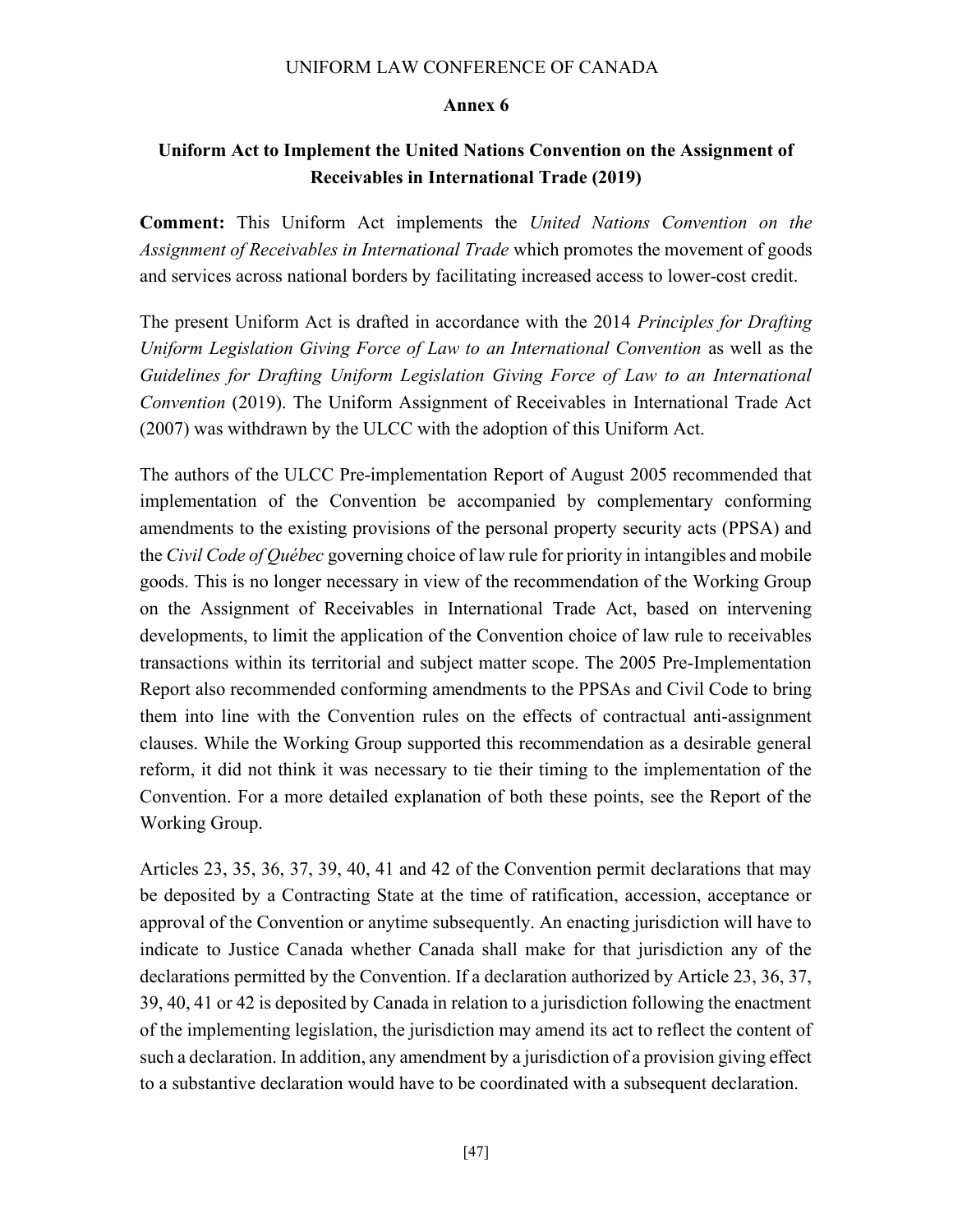Article 35 is a standard provision in private international law conventions. It allows federal states to identify the territorial units to which the application of the Convention will extend by making a declaration to this effect either upon signature, ratification, accession, acceptance or approval or at any time thereafter. The content of Article 35 is reflected in the force of law provision of this Uniform Act.

Paragraph 23(3) allows a state to deposit a declaration to identify any preferential right arising by operation of law that would have priority over the rights of an assignee in insolvency proceedings. The purpose of such a declaration would be to provide greater transparency for other States as to the application of the Convention in Canada.

Article 36 supplies rules for identifying the particular territorial unit in which a person is located within a federal State where, under the rules of the Convention, that person is located in that State. However, States are allowed to specify by declaration other rules for determining the location of a person within that State. For such a declaration, the appropriate reference to the specific legislation of the enacting jurisdiction should be communicated to Justice Canada. The Working Group has recommended that the question of the appropriateness of declarations under this Article be considered by a ULCC Secured Transactions Working Group as part of the larger question of reforming and harmonizing PPSA and Civil Code choice of law rules governing the perfection or publication and priority of security rights in intangibles and mobile goods. An adapted version of any reforms to the existing domestic location rules that emerge from that process could be extended to transactions within the scope of the Convention through the vehicle of a declaration.

Article 37 provides that a reference in the Convention to the law of a State means, in the case of a federal State, the law in force in the relevant territorial unit. For example, Article 22 of the Convention provides that the law of the State where the assignor is located governs issues relating to the priority of the assignee's rights. Applied to a Canadian context, the effect of Article 37 is to clarify that the governing law is the law of the province or territory within Canada in which the assignor is located. However, Article 37 allows a State to specify by declaration at any time other rules for determining the applicable law, including rules that render applicable the law of another territorial unit of that State. As to the appropriateness or desirability of such a declaration, the comments made on the equivalent point in the context of declarations under Article 36 above also apply here.

Article 39 allows States to opt out of the independent conflict of laws regime in Chapter V of the Convention (the Chapter V regime is "independent" in the sense that it supplies the general conflicts regime for assignments of receivables, whether or not the transaction falls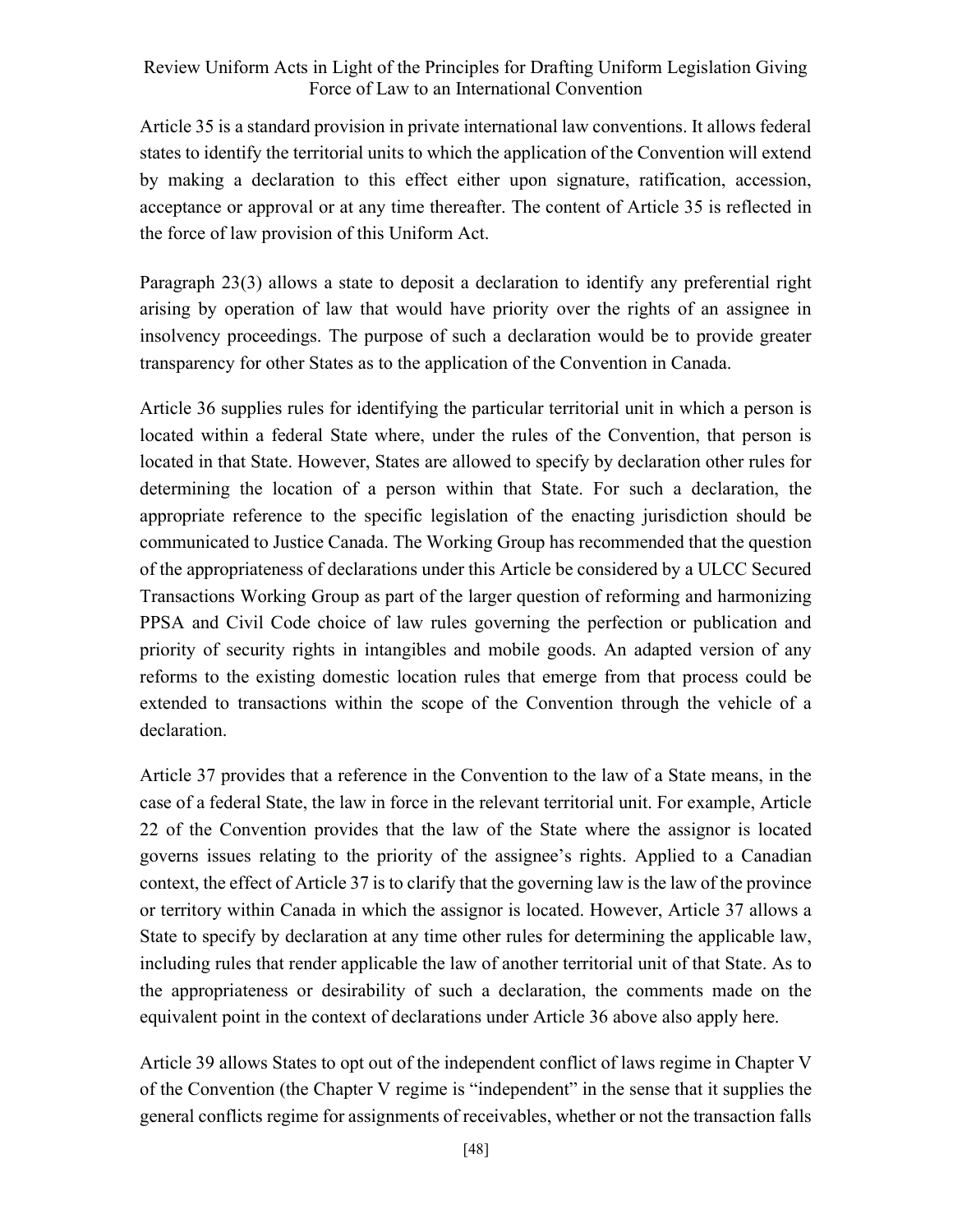within the scope of the Convention.) The ULCC Pre-implementation Report of August 2005 recommended that Canada not opt out of Chapter V. However, as a result of the recommendation of the Working Group to limit the choice of law rule for priority in Article 22 of the Convention to receivables transactions within the scope of the Convention, it is now recommended that an opt out declaration be made. Otherwise, the choice of law rule for priority in Chapter V, by virtue of its "independent" application, would apply to assignments of receivables outside the scope of the Convention, contrary to the recommendation of the Working Group to minimize the impact of the Convention choice of law rule on the general PPSA and Civil Code conflicts rules.

Article 40 authorizes a State to declare at any time that it will not be bound by Articles 9 and 10 of the Convention where the debtor on an assigned receivable is a governmental entity or other entity constituted for a public purpose. Articles 9 and 10 render ineffective an anti-assignment clause contained in contracts generating ordinary trade-type receivables. Article 40 was introduced in response to the practice of some States of restricting the assignability of debts owing by the government through the device of a contractual anti-assignment clause, particularly in the procurement context. According to the Working Group, in Canada, as in most States, restrictions on the assignability of government and other public debts are effected through statutory rather than contractual prohibitions or restrictions. Since paragraph 8(3) of the Convention preserves the operation of statutory restrictions on assignments, the Working Group did not foresee a need for a declaration under Article 40. Of course it may be that governmental practices in particular jurisdictions warrant a different conclusion.

Article 41 allows a State at any time to declare that the Convention does not apply to the specific types of assignment or to the assignment of specific categories of receivables described in the declaration. The Working Group was not able to conceive of any examples that warranted such an exclusion.

Article 42 allows a State to declare that it will be bound by one of the three sets of substantive priority rules set out in the Annex to the Convention. For the reasons set out in the ULCC Pre-implementation Report of August 2005, no declaration is recommended.

#### Interpretation

#### 1. In interpreting the Convention, recourse may be had to:

(a) the commentary prepared by the United Nations Commission on International Trade Law with respect to the Convention, Yearbook of the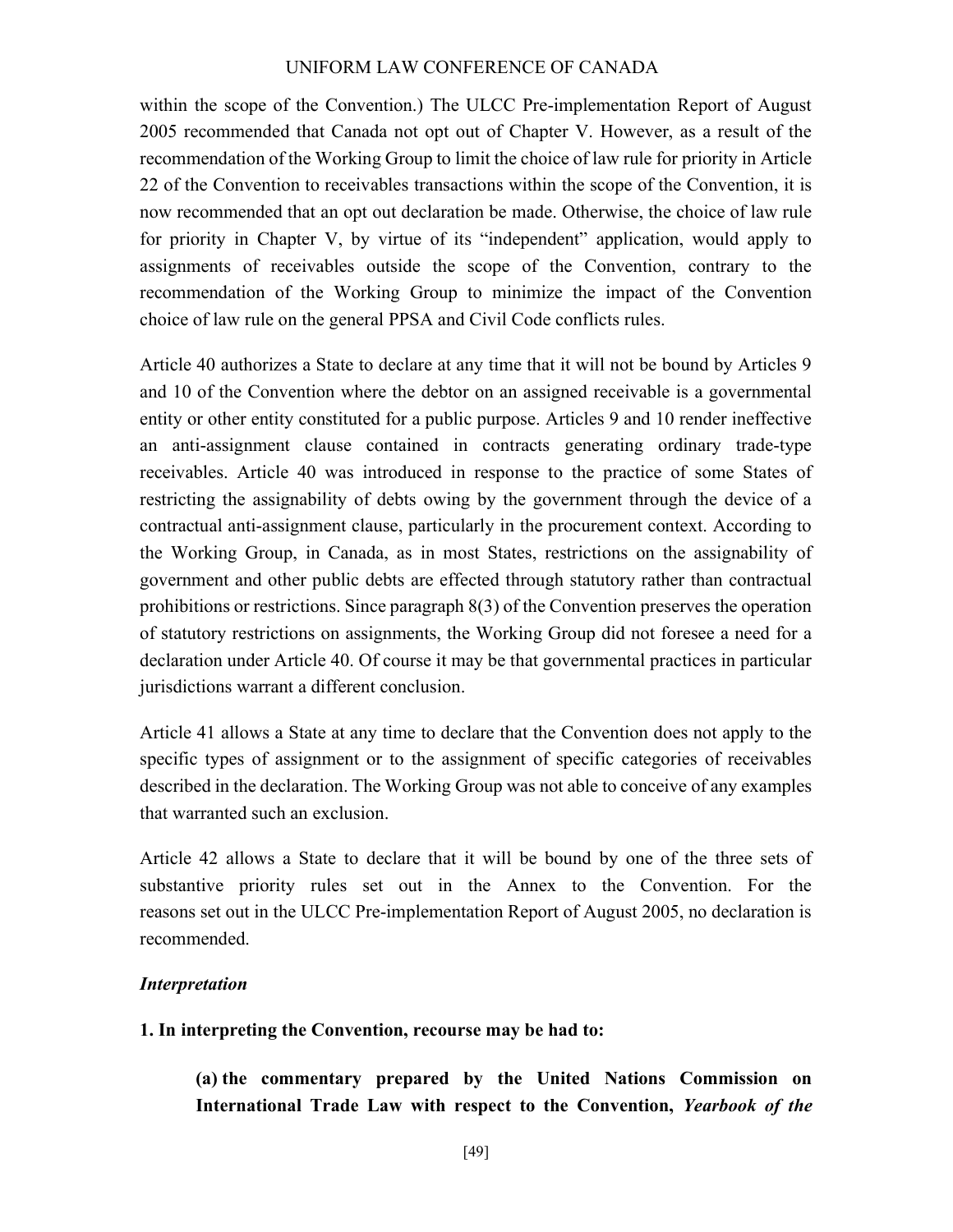United Nations Commission on International Trade Law, 201, vol. XXXII, (New York: UN, 2003) (Doc. NU A/CN.9/SER.A/2001); and

(b) the Report of the United Nations Commission on International Trade Law on its thirty-fourth session, 25 June-13 July 2001, General Assembly Official Records, Fifty-sixth session, Supplement No. 17 (A/56/17).

Comment: At the time of adoption of this Uniform Act by the ULCC, the Commission had not adopted an official commentary for the Convention. Enacting jurisdictions should verify whether an official commentary has been adopted by the Commission and update the reference in clause 1(a) to the corresponding document accordingly.

The purpose of this interpretation rule is to ensure that courts and parties will refer to the material set out in the provision before referring to domestic law to interpret the Convention. This provision is in addition to the treaty interpretation principles codified in Articles 31 and 32 of the Vienna Convention on the Law of Treaties, Can. T.S. 1980 No. 37. The object of permitting judicial recourse to supplementary sources of interpretation is reflected in the observation of Justice La Forest in Thomson v. Thomson, [1994] 3 S.C.R. 551, at pp. 577-578, that

[i]t would be odd if in construing an international treaty to which the legislature has attempted to give effect, the treaty were not interpreted in the manner in which the state parties to the treaty must have intended. Not surprisingly, then, the parties made frequent references to this supplementary means of interpreting the Convention, and I shall also do so. I note that this Court has recently taken this approach to the interpretation of an international treaty in Canada (Attorney General) v. Ward, [1993] 2 S.C.R. 689.

Section 1 is not intended to have the effect of excluding other possible sources of interpretation. It merely indicates the principal source to be used in interpreting the Convention. It is expected that other helpful resources will emerge. In particular, over time UNCITRAL's Case Law on UNCITRAL Texts (CLOUT) will provide a useful source for the evolving jurisprudence on the Convention from the courts in all Contracting States.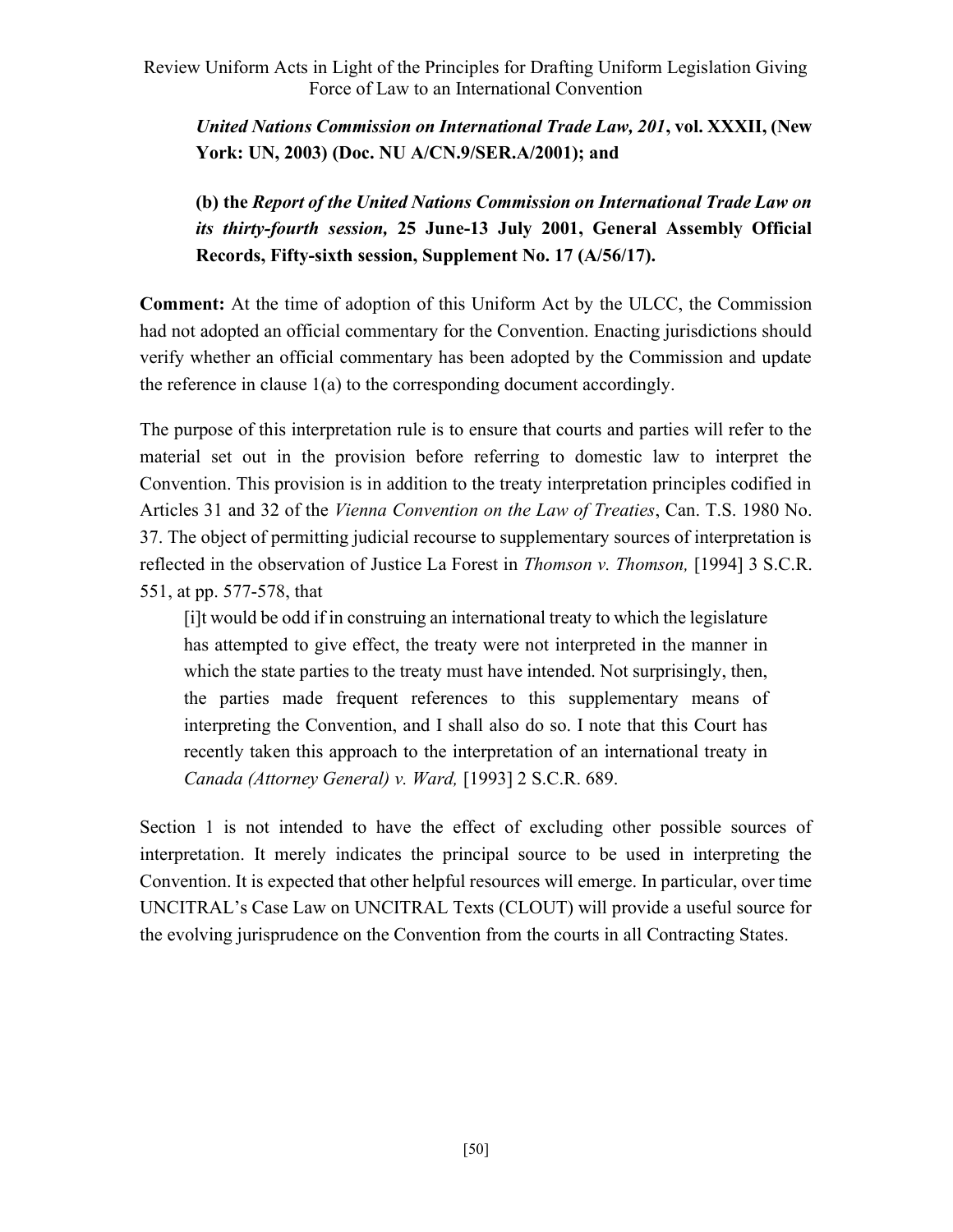### [Inconsistent Acts

# 2. In the event of any inconsistency between this Act and any other Act, this Act prevails to the extent of the inconsistency.]

Comment: Legislation that is inconsistent with the act should be identified and amended to the extent of its inconsistency. If necessary, the act may contain the precedence rule set out by this provision; however, such a provision should be avoided as it imposes upon users the burden of determining the extent to which a provision of the act is inconsistent with the provisions of another act of the Legislative Assembly. A precedence rule may also create difficulties in interpreting subsequent acts dealing with the same subject-matter. To avoid internal conflict, enacting jurisdictions should ensure that if an equivalent provision appears in other acts with which this act might potentially be inconsistent, those other acts should be amended to give precedence to this act.

### Force of Law

Option A.1 - In cases where Canada has acceded to the Convention and the Convention is already applicable to Canada, jurisdictions can enact:

3. The United Nations Convention on the Assignment of Receivables in International Trade set out in the Schedule has force of law in [jurisdiction] on the first day of the month following the expiration of six months after the receipt by the depositary of the Convention of a notification by Canada of a declaration to extend the application of the Convention to [jurisdiction] in accordance with paragraph 43(3) of the Convention.

### Option A.2 - In all other cases, jurisdictions can enact:

3. The United Nations Convention on the Assignment of Receivables in International Trade set out in the Schedule has force of law in [jurisdiction] from the date determined under paragraph 43(3) of the Convention.

### Option B

# 3. The United Nations Convention on the Assignment of Receivables in International Trade set out in the Schedule has force of law in [jurisdiction].

Comment: The force of law provision gives force of law to the entire Convention. Giving force of law only to some articles of the Convention is not recommended as jurisdictions run the risk of omitting to give force of law to matters over which they have jurisdiction.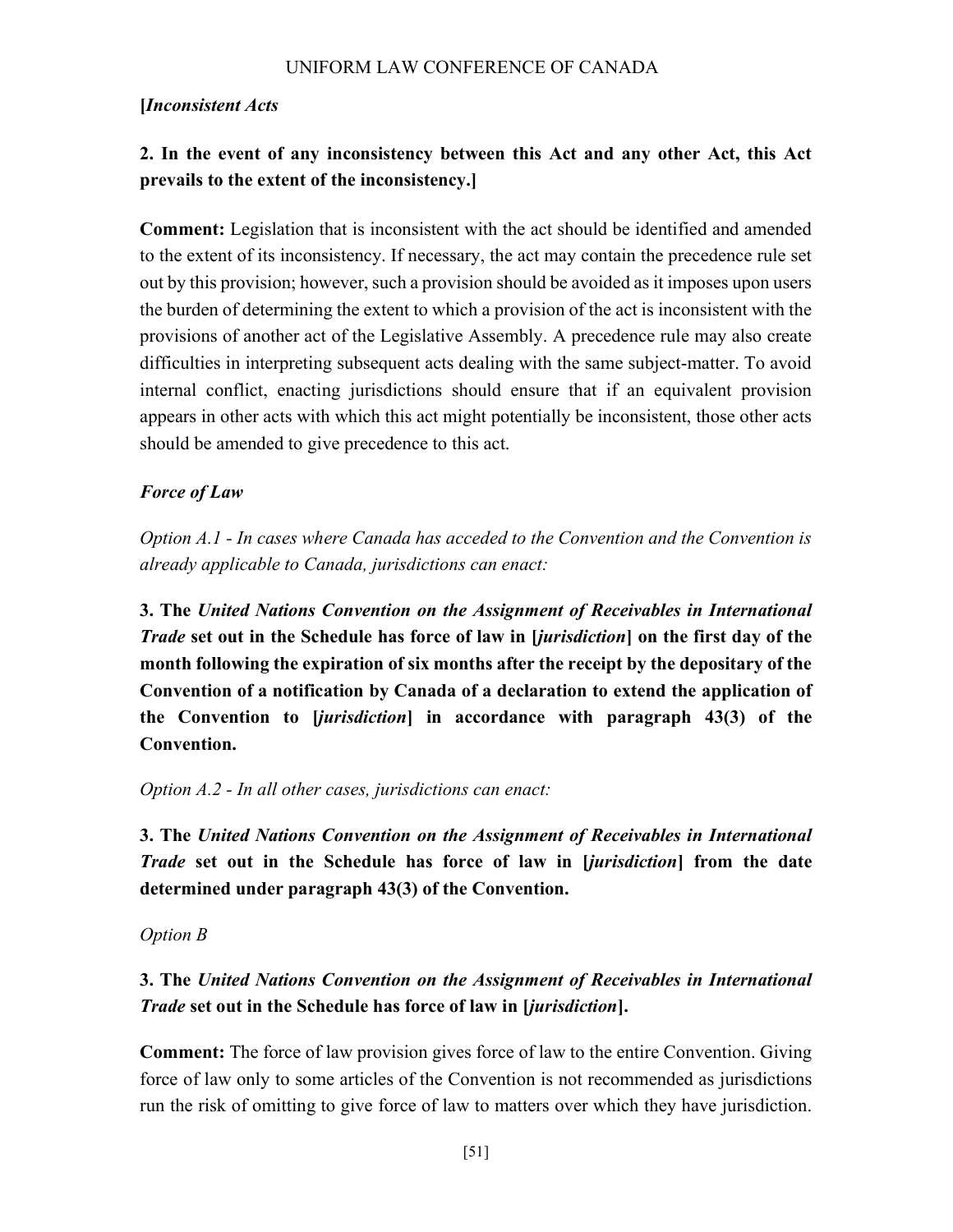Furthermore, it may be difficult to distinguish or to separate what is of federal or provincial jurisdiction.

The Convention should be annexed to the Uniform Act. Simply referring to an external publication which contains the Convention, such as the website of the international organization which adopted it may not be sufficient to allow a court to take judicial notice of the Convention. The legislation governing evidence of some jurisdictions provides that a court shall take judicial notice of conventions that are printed by the Queen's Printer or the official printer of the jurisdiction in question.

The Uniform Act offers two main options with respect to the force of law provision with option A subdivided further into sub-options A.1 and A.2. Each jurisdiction should determine which option is the most appropriate. Because of the possible short period of time set out in Article 43 between the deposit by Canada of a declaration extending the application of the Convention to a jurisdiction and the application of the Convention to the jurisdiction at international law, the time required to take measures necessary to bring the act into force will be relevant in deciding which option to select.

Sub-option A.1 reproduces in full the mechanism for calculating the date on which the Convention would start applying to the jurisdiction internationally. As indicated above, this sub-option can be selected when, at the time of enactment, Canada has acceded to the Convention and the Convention is already applicable to Canada (i.e. when the depositary will be receiving the notification of the declaration extending the application of the Convention to the enacting jurisdiction after the Convention has become applicable to Canada internationally).

Sub-option A.2 refers to paragraph 43(3) of the Convention. The reader of the Act would need to refer to the text of the Convention to calculate the date on which the Convention would start applying to the jurisdiction internationally. Sub-option A.2 would have to be selected by a jurisdiction that enacts its implementing act before the Convention applies to Canada internationally because the period after which the Convention would apply to the jurisdiction would not be known at the time of enactment. The period is different if a declaration is deposited: (1) before the convention enters into force internationally; (2) with a state's instrument of ratification, accession, acceptance or approval when the Convention is not yet in force internationally; (3) with a state's instrument of ratification, accession, acceptance or approval when the Convention is in force internationally or (4) after the deposit of the state's instrument but before the convention starts applying to it internationally. In any of these situations, it would not be possible to set out the period after which the Convention would apply to the jurisdiction in the force of law provision because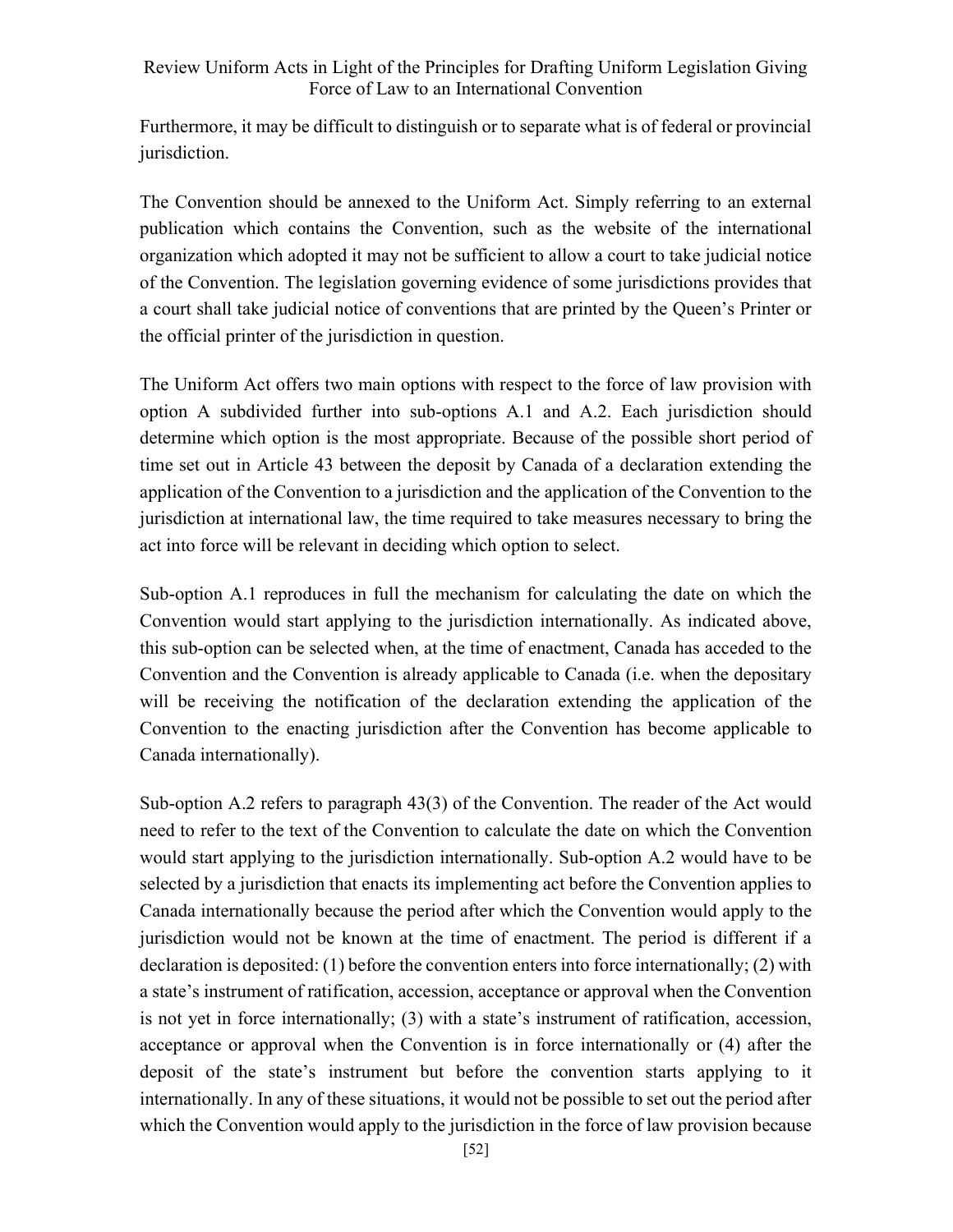the time of deposit of a declaration is generally not known at the time of enactment of the act.

Together, option A of the force of law provision and option A of the commencement provision allow jurisdictions to bring their act into force without giving force of law to the Convention until it applies to their jurisdiction at international law. A jurisdiction may select these options to avoid problems linked to coordinating the day on which the act enters into force with the day on which the Convention applies to it at international law.

Option A is also useful when a jurisdiction has legislation that provides for the repeal of unproclaimed legislation within a certain period of time. Option A would thus allow the jurisdiction to bring its implementing act into force to avoid the application of such legislation but the Convention would not have force of law until it applies to the jurisdiction at international law.

Each jurisdiction should ensure that its act is in force when the Convention starts applying to it at international law (see the comment accompanying the commencement provision). Where this has not been possible and the Convention starts applying to the jurisdiction at international law before the act comes into force, option A should not be used as it may raise issues with respect to the retroactive effect of the Convention. In such a case, it would be expected that the act would be brought into force as soon as it had been adopted and so option B would be used.

A jurisdiction selecting option A of both the force of law and the commencement provisions should note that this approach is not entirely transparent: on the face of the act it is not apparent if the Convention has started applying to the jurisdiction at international law. The jurisdiction may wish therefore to provide notice to the public when the Convention starts applying. This may be done, for instance, by publishing a notice in the jurisdiction's official publication. Ideally the notice would be available indefinitely, so that people would be able to determine the effective date years later. Additionally, according to the jurisdiction's practice, a reference to the date on which the Convention applies could be included in the published version of the act. The publication of the notice in the jurisdiction's official publication or the inclusion of the application date in its act must not be a condition precedent to the application of the Convention.

Option B allows a jurisdiction to give force of law to the Convention from the day on which its act comes into force. Option B may be needed by those jurisdictions where additional steps are necessary such that option A is problematic or where the Convention already applies to the jurisdiction at international law. Paired together, option B of this section and option B or C of the commencement provision ensure that the Convention will not have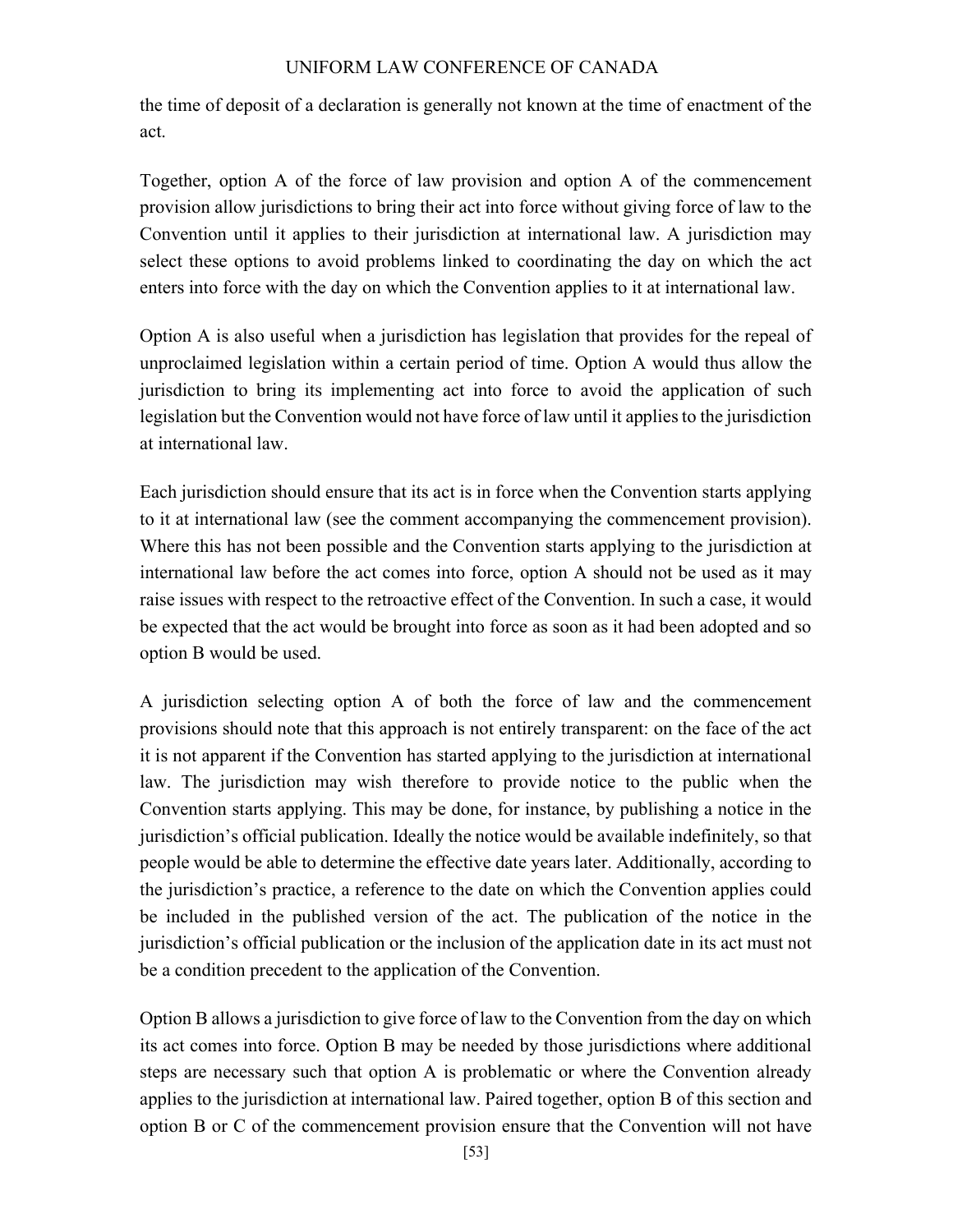effect in the jurisdiction by legislation before it applies to the jurisdiction at international law.

Jurisdictions selecting option B must be able to bring their act into force on the day on which the Convention applies to their jurisdiction at international law. They should communicate with Justice Canada officials to coordinate these events.

## [Application of the Convention

# 4. Chapter V of the Convention does not apply in [jurisdiction].]

Comment: The declarations permitted by the Convention are described in the introductory comment. Giving force of law to the Convention gives force of law to its provisions on declarations, which will, in many cases, operate to make the declarations made by Canada effective in internal law. Nonetheless, in the interest of transparency, clarity and legal certainty, if a declaration is made by Canada in relation to a jurisdiction under Article 39 of the Convention, it might be advisable to reflect its content in the act, since it narrows the scope of application of the Convention.

## [Minister Responsible for the Administration of the Act

# 5. The Minister of [*Ministry/Department*] is responsible for the administration of this Act.]

Comment: Specifying which minister is responsible for the administration of an act in the act depends on the practice of jurisdictions.

## [Binding on Crown/Government/State

# 6. This Act is binding on the [Crown/Government/State [of jurisdiction].]

Comment: The Convention is drafted on the assumption that it applies to all receivables transactions otherwise within its scope whether or not they involve governmental entities. This is subject to the preservation of statutory limitations on assignability and the special declaratory power with respect to anti-assignment clauses mentioned in the introductory comment. Section 6 merely confirms this.

If a jurisdiction's interpretation legislation already provides that the Crown/Government/State is bound unless otherwise stated in the particular act, there is no need to include this provision.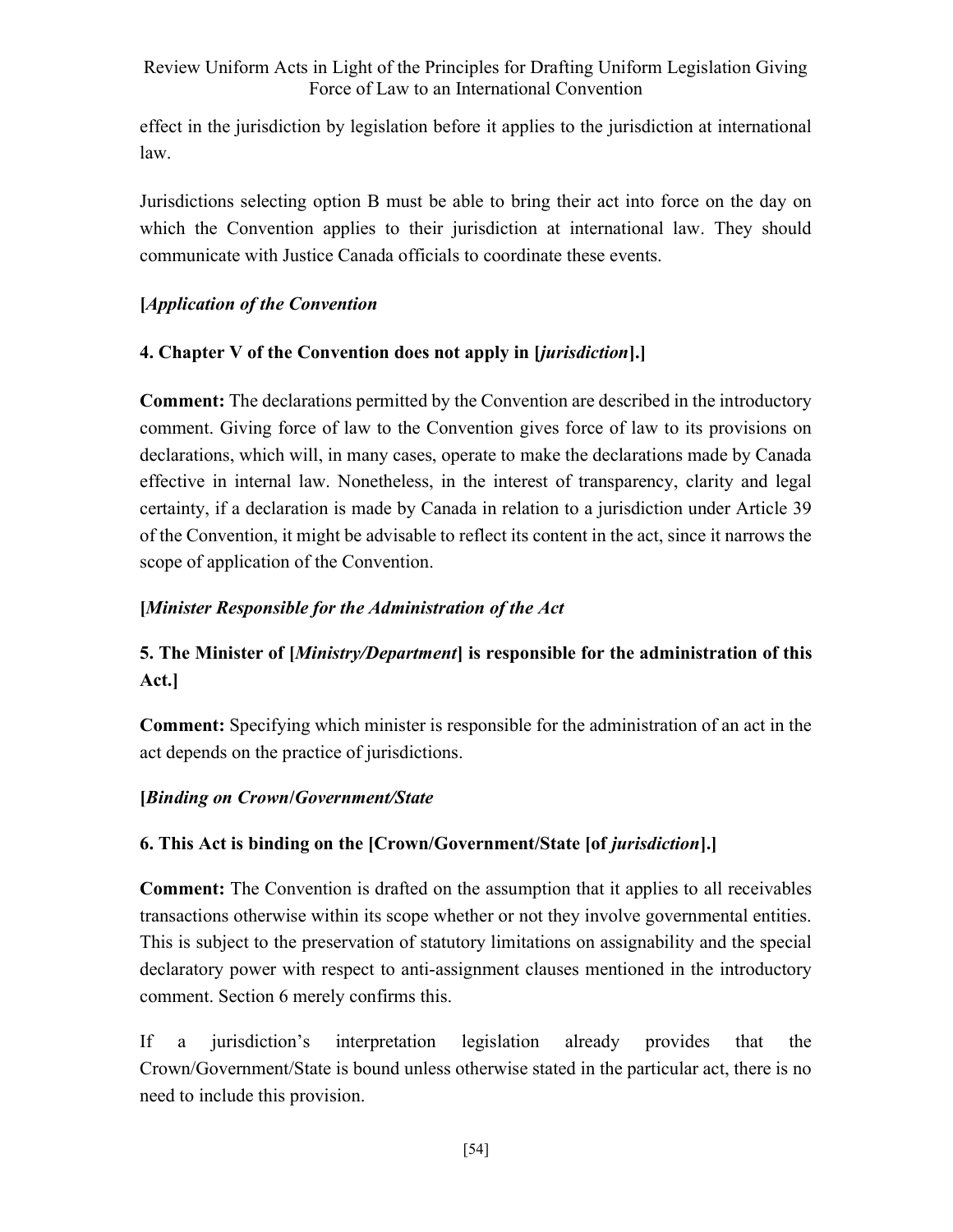### Commencement

Option A – Commencement on assent before the Convention applies to jurisdiction

### 7. This Act comes into force on [assent / insert the date of assent to this Act].

Option  $B -$  Commencement on proclamation on day on which the Convention applies to jurisdiction

# 7. This Act comes into force on [proclamation / the date or dates to be set by the Government].

Option  $C$  – Commencement on a specified day which is the day on which the Convention applies to jurisdiction

# 7. This Act comes into force on [insert day on which the Convention applies to jurisdiction].

Comment: There is a need to ensure that the Convention has force of law in the implementing jurisdiction when it starts applying to the jurisdiction at international law. The force of law and commencement provisions offer options which help avoid issues linked to coordinating the occurrence of these two events.

Three options are available with respect to the commencement provision in the Uniform Act. The points set out below should be considered by jurisdictions in deciding which option to select.

Option A can be combined with the option A of the force of law provision so that the Convention will only have force of law on the day on which it applies to the jurisdiction at international law.

- Option A combined with option A of the force of law provision avoids the necessity for the federal and provincial or territorial governments to coordinate the application of the Convention to a jurisdiction and the commencement of the act, therefore eliminating the risk that it will not have commenced when the Convention starts applying to a jurisdiction.
- As stated in the comment to the force of law provision, jurisdictions selecting this option should publish the date on which the Convention starts applying to their jurisdiction.

Under option B, the jurisdiction must proclaim its act on the same day that the Convention applies to the jurisdiction at international law.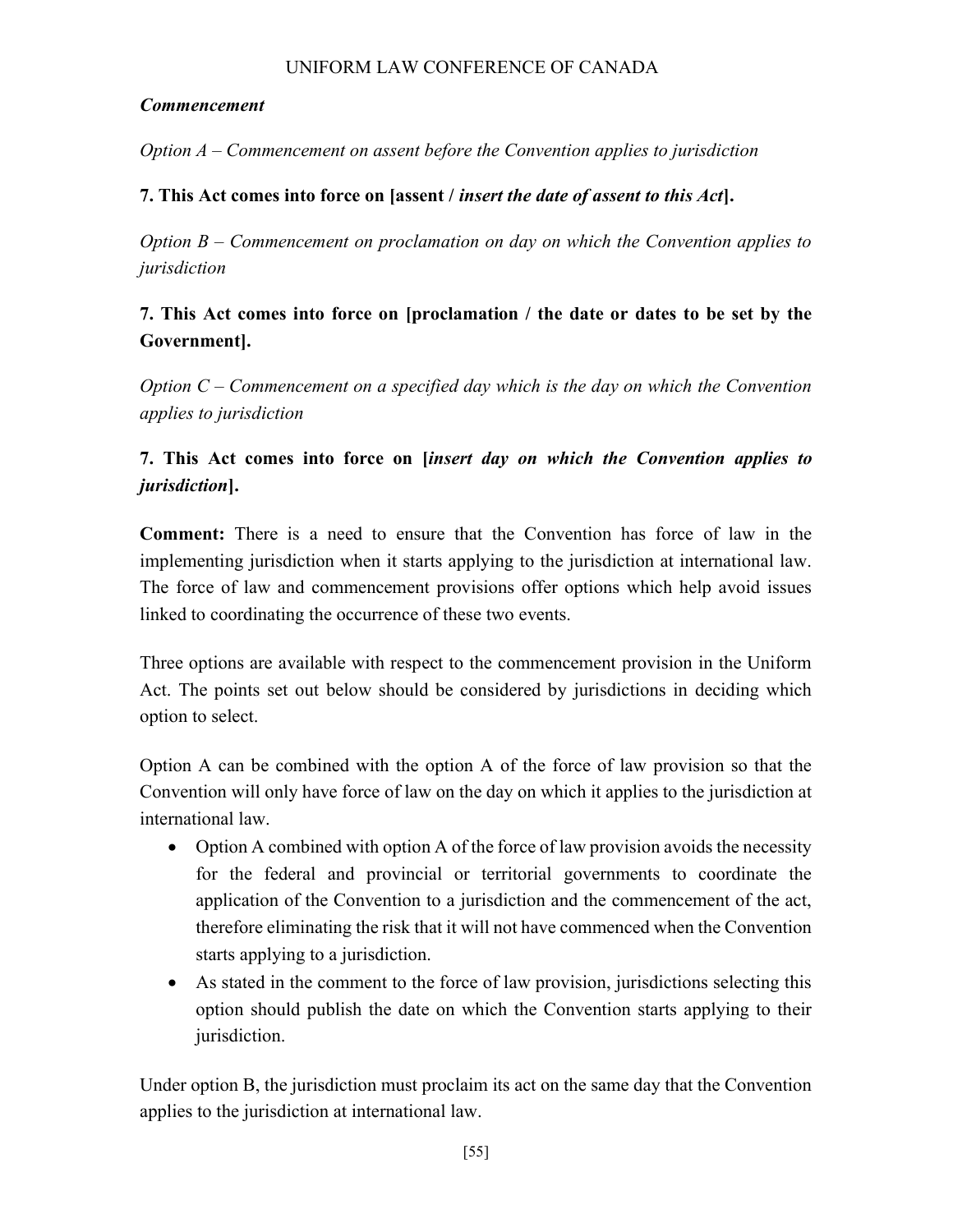- When the act commences on proclamation on the date on which the Convention applies to the jurisdiction, option B would be combined with option B of the force of law provision.
- A jurisdiction that adopts this approach faces some risk. If the date on which the Convention will apply to the jurisdiction is not yet known, the jurisdiction must ensure that the proclamation will be issued on the date on which the Convention will start applying once the date is known. Proclaiming the act into force may be difficult to achieve in practice because the time between learning the effective date that the Convention will apply to the jurisdiction and the date itself may be too short to issue a proclamation.
- As stated in the comment to the force of law provision, a jurisdiction may choose option B if additional steps are necessary such that it is problematic to bring the act into force with option A.
- Option B would be combined with option A of the force of law provision if proclamation is issued before the Convention starts applying to the jurisdiction.

Option C allows the act to commence on the day specified in the commencement provision which is the day on which the Convention applies to the jurisdiction at international law.

- This option would be combined with option B of the force of law provision.
- Enacting jurisdictions can select this option if the day on which the Convention will apply to their jurisdiction is known at the time of the adoption of the act.

Schedule [Insert the full text of the Convention. It is available on the treaty depositary's website at: https://treaties.un.org/doc/Treaties/2001/12/20011212%2001-35%20PM/Ch\_X\_17p.pdf]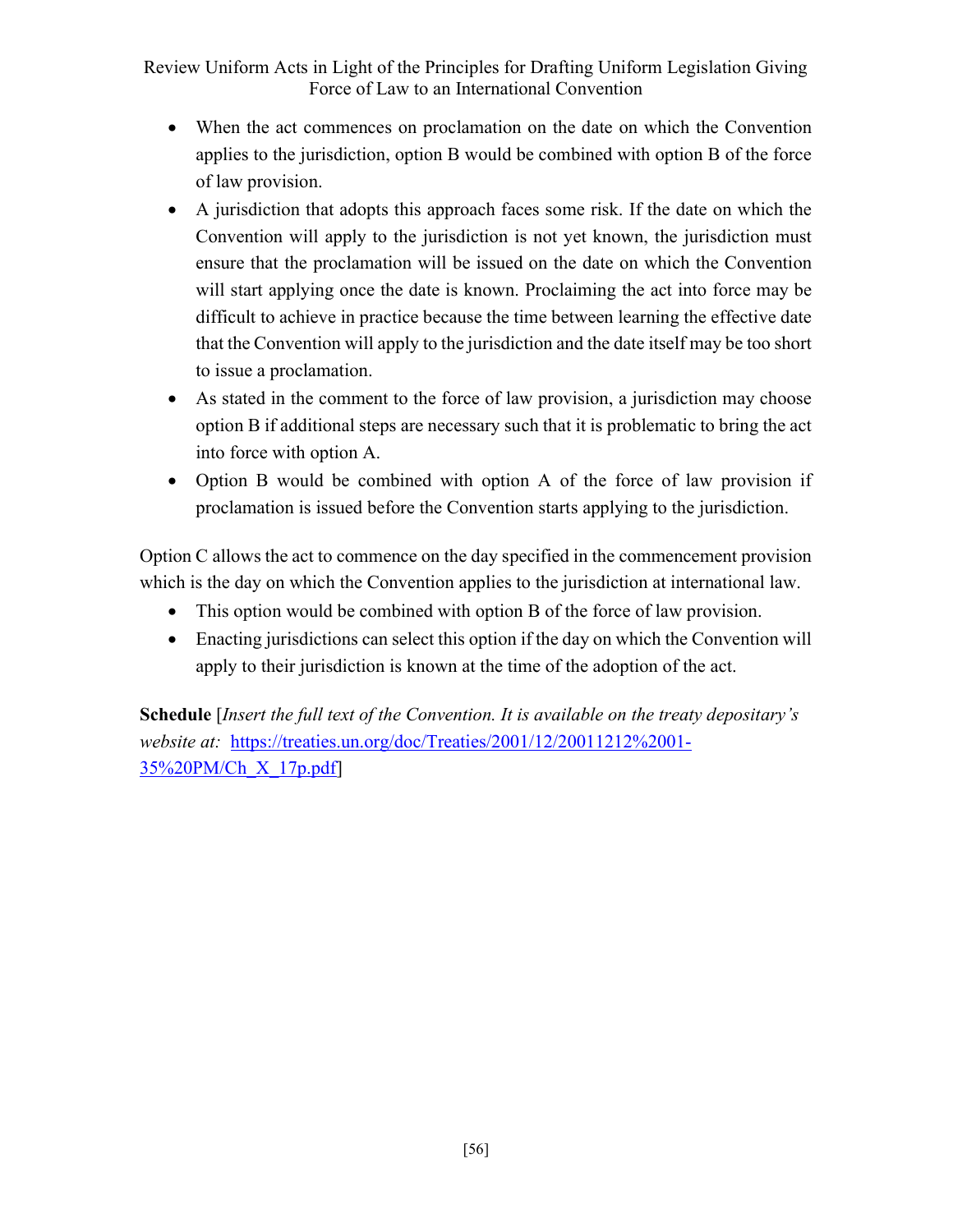Annex 7

#### Uniform Act to Implement the 2005 Convention on Choice of Court Agreements (2019)

Comment: This Uniform Act implements the 2005 Convention on Choice of Court Agreements. The Convention helps ensure that courts in Contracting States will recognize choice of court agreements between parties to international commercial transactions and judgments rendered by the chosen court will generally be recognized and enforced in other Contracting States.

The ULCC adopted the Hague Convention on Choice of Court Agreements Act in 2010. The present act updates that act in accordance with the 2014 Principles for Drafting Uniform Legislation Giving Force of Law to an International Convention as well as the Guidelines for Drafting Uniform Legislation Giving Force of Law to an International Convention (2019). As the act does not bring any substantive changes to the 2010 act, it is addressed at jurisdictions that have not adopted that act. The 2010 act was withdrawn by the ULCC with the adoption of this act.

The act adds to the series of uniform acts implementing international conventions. As well, it constitutes an additional element in the suite of uniform acts dealing with jurisdiction and enforcement of judgments and arbitral awards. That set of uniform acts includes, inter alia: the Uniform Arbitration Act, the Uniform International Commercial Arbitration Act, the Uniform Enforcement of Canadian Judgments Act, the Uniform Enforcement of Canadian Decrees Act, the Uniform Enforcement of Canadian Judgments and Decrees Act, the Uniform Court Jurisdiction and Proceedings Transfer Act and the Uniform Enforcement of Foreign Judgments Act. Those acts address jurisdiction, as well as recognition and enforcement of Canadian and non-Canadian judgments, decrees and arbitral decisions.

In reviewing the draft Uniform Act, legislative drafters expressed a preference for implementation by transposing the Convention rules into legislative provisions. This approach has not been used because it increases the risk of divergence in interpretation and application from that intended by the negotiated Convention language.

As the Explanatory Report indicates, the Convention refers to both civil and commercial matters because "in some legal systems "civil" and "commercial" are regarded as separate and mutually exclusive categories. The use of both terms is helpful for those legal systems. It does no harm with regard to systems in which commercial proceedings are a sub-category of civil proceedings. However, certain matters that clearly fall within the class of civil or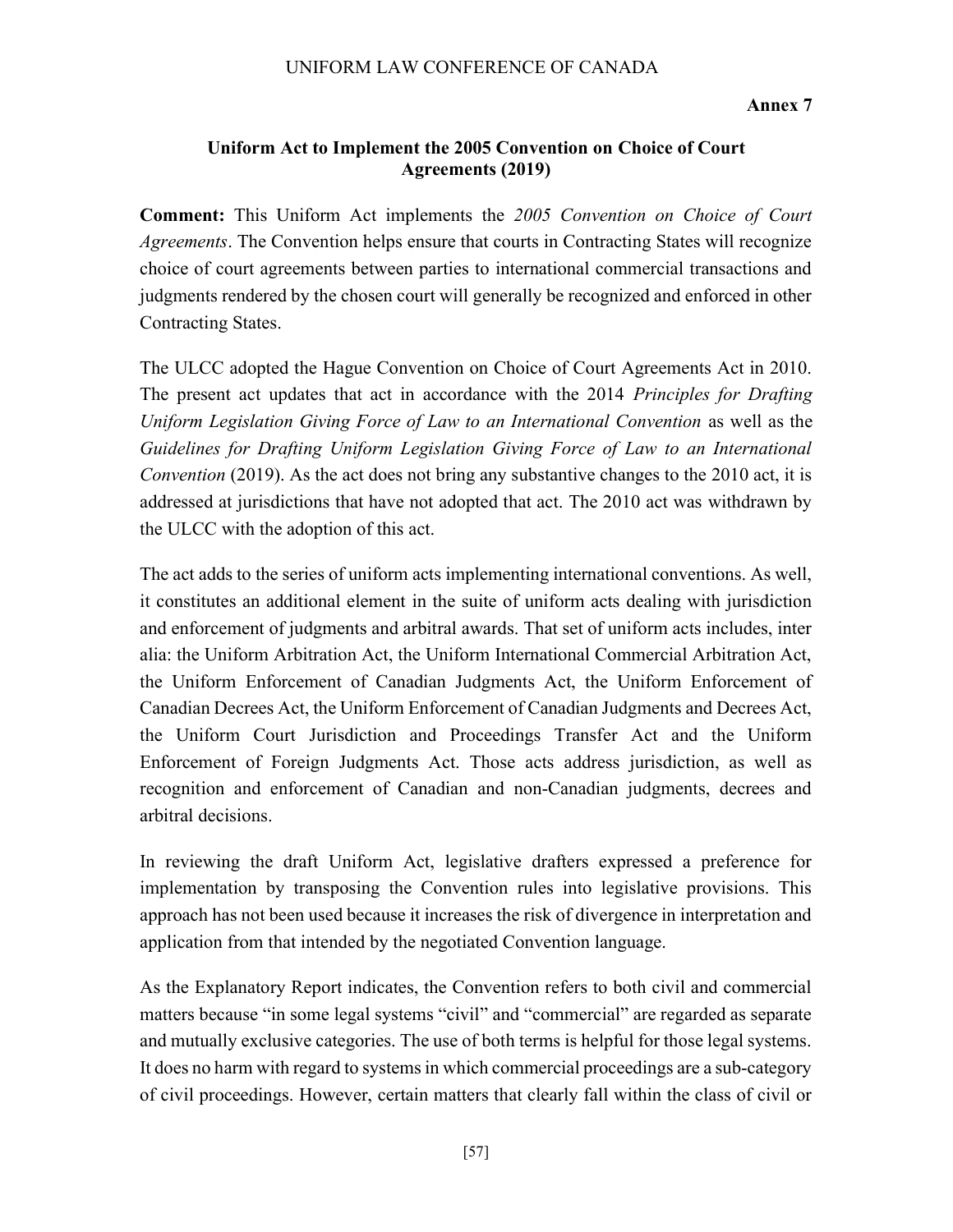commercial matters are nevertheless excluded from the scope of the Convention under Article 2."

The Convention permits Contracting States to make several declarations as described below. An enacting jurisdiction will have to indicate to Justice of Canada whether Canada shall make for that jurisdiction any of the declarations permitted by the Convention. If a declaration is deposited by Canada in relation to a jurisdiction following the enactment of the implementing legislation, the jurisdiction may amend its act to reflect the content of such a declaration. In addition, any amendment by a jurisdiction of a provision giving effect to a substantive declaration would have to be coordinated with a subsequent declaration.

Article 28 is a standard provision in private international law conventions. It allows federal states to identify the territorial units to which the application of the Convention will extend by making a declaration to this effect either upon signature, ratification, acceptance, approval or accession or at any time thereafter. The content of Article 28 is reflected in the force of law provision of this Uniform Act.

Article 19 permits Canada to declare that its courts may refuse to determine disputes to which an exclusive choice of court agreement applies if the only connection between Canada and the parties or the dispute is the selection of Canada as the forum for dispute resolution. Canada need not make this declaration because its courts are already permitted to hear such disputes under domestic law. Moreover, failure to make this declaration will not detrimentally affect Canadian courts as they do not appear to be selected as frequently as the courts of some other jurisdictions and the declaration can be made at any time. The implementing act should thus not contain a provision related to this declaration.

Article 20 permits Canada to declare that its courts may refuse to recognize or enforce a judgment given by a court of another Contracting State if the parties were resident in that state and the relationship of the parties and all other elements relevant to the dispute, other than their choice of court, were connected only with the other Contracting State. Since existing Canadian common and civil law reveals no reluctance to enforce such judgments, and since that position appears to be satisfactory, no declaration is necessary. The implementing act should thus not contain a provision related to this declaration.

Article 21 permits Canada to declare that a province or territory where the Convention is in force by virtue of Article 28 will not apply it to specific matters. Such a declaration should be made with respect to a province or territory which seeks to avoid its courts having to decline jurisdiction in favour of a court chosen by the parties even where its courts would otherwise have exclusive jurisdiction over the matter under local law and where its courts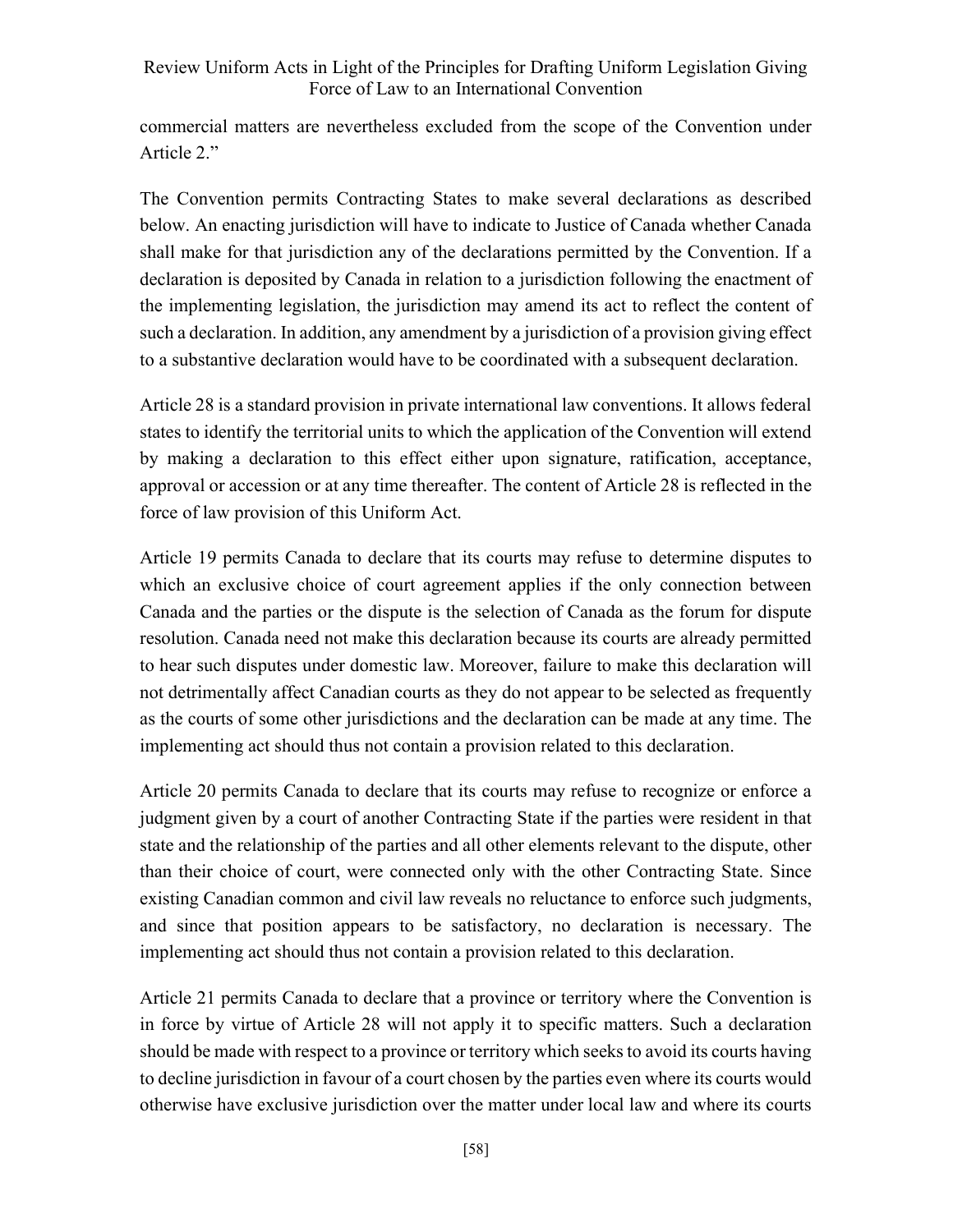would be required to recognize foreign judgments rendered under the Convention but in breach of its courts exclusive jurisdiction. The declaration shall not be broader than necessary and the excluded matters must be clearly and precisely defined. A jurisdiction to which a declaration under Article 21 applies may include a provision in its implementing act which provides the declaration's content.

Article 22 allows Canada to declare that its courts will enforce judgments given by courts of other Contracting States as designated by non-exclusive choice of court agreements, in addition to those designated by exclusive choice of court agreements. Although this declaration may assist with the enforcement of Canadian judgments in foreign states where they would otherwise not be enforced, Canada should not make this declaration since it would require enforcement of judgments without the same safeguards as exist under Canadian law. Jurisdictions should thus not include a provision with respect to Article 22 in their implementing act. In the context of non-exclusive choice of court agreements, it may be preferable to rely on the UEFJA rather than to oblige Canadian courts to enforce under a Convention designed for exclusive choice of court agreements in a commercial context since the UEFJA provides for greater control over the proper exercise of jurisdiction in the originating forum and assurances of procedural fairness.

Paragraph 26(5) indicates that this Convention shall not affect the application by Canada of another treaty which, in relation to a specific matter, governs jurisdiction or the recognition or enforcement of judgments, even if it is concluded after this Convention, but only if Canada has made a declaration in respect of the treaty under this article. Since none of Canada's current treaty commitments conflict with the Convention, this declaration is unnecessary. The implementing act should thus not contain a provision related to this declaration.

The title of the act includes the year the Convention was adopted by the Hague Conference on Private International law. This additional information is needed to avoid any confusion with the 1965 Convention on the Choice of Court which has a similar title to the 2005 Convention in English and an identical title to the 2005 Convention in French.

#### Interpretation

# 1. In interpreting the Convention, recourse may be had to the *Explanatory Report on* the 2005 Choice of Court Agreements Convention.

Comment: The Explanatory Report was prepared by Trevor Hartley & Masato Dogauchi and is available on the Hague Conference on Private International Law website. The purpose of this interpretation rule is to ensure that courts and parties will refer to the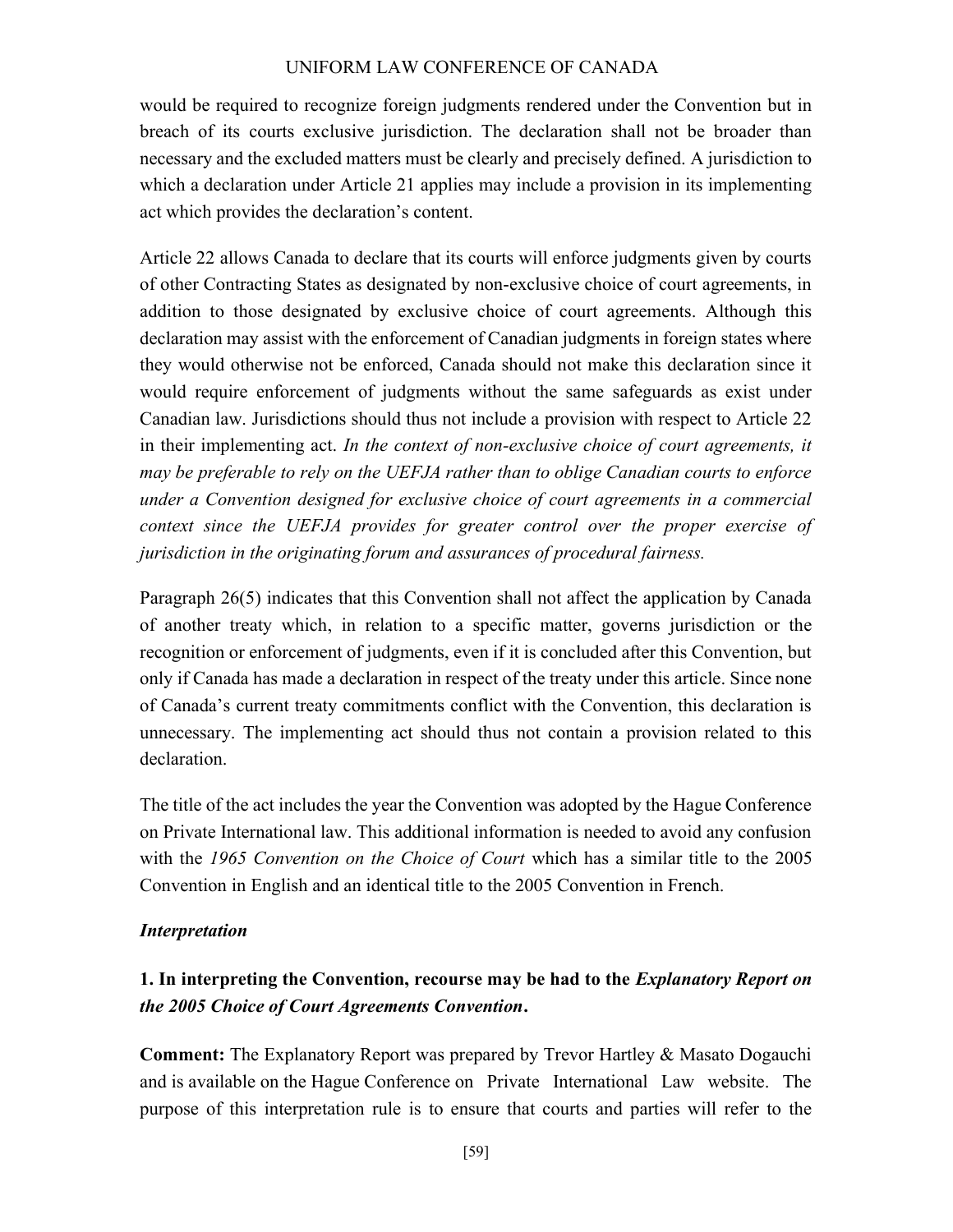material set out in the provision before referring to domestic law to interpret the Convention. This provision is in addition to the treaty interpretation principles codified in Articles 31 and 32 of the Vienna Convention on the Law of Treaties, Can. T.S. 1980 No. 37. The object of permitting judicial recourse to supplementary sources of interpretation is reflected in the observation of Justice La Forest in *Thomson v. Thomson*, [1994] 3 S.C.R. 551, at pp. 577-578, that

[i]t would be odd if in construing an international treaty to which the legislature has attempted to give effect, the treaty were not interpreted in the manner in which the state parties to the treaty must have intended. Not surprisingly, then, the parties made frequent references to this supplementary means of interpreting the Convention, and I shall also do so. I note that this Court has recently taken this approach to the interpretation of an international treaty in Canada (Attorney General) v. Ward, [1993] 2 S.C.R. 689.

Section 1 is not intended to have the effect of excluding other possible sources of interpretation. It merely indicates the principal source to be used in interpreting the Convention. It is expected that over time other helpful resources will emerge.

### [Inconsistent Acts

# 2. In the event of any inconsistency between this Act and any other Act, this Act prevails to the extent of the inconsistency.]

Comment: Legislation that is inconsistent with the act should be identified and amended to the extent of its inconsistency. If necessary, the act may contain the precedence rule set out by this provision; however, such a provision should be avoided as it imposes upon users the burden of determining the extent to which a provision of the act is inconsistent with the provisions of another act of the Legislative Assembly. A precedence rule may also create difficulties in interpreting subsequent acts dealing with the same subject-matter. To avoid internal conflict, enacting jurisdictions should ensure that if an equivalent provision appears in other acts with which this act might potentially be inconsistent, those other acts should be amended to give precedence to this act.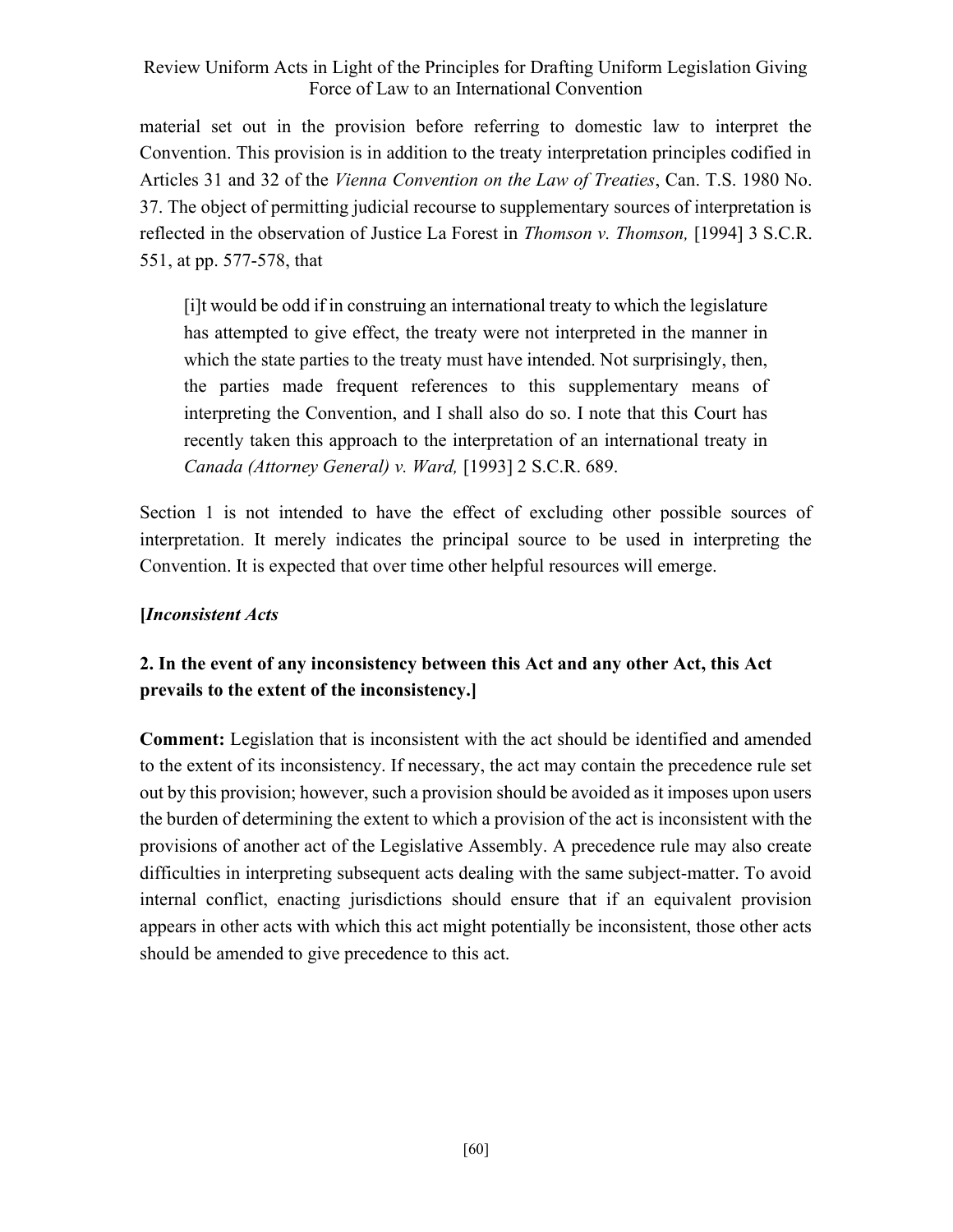#### Force of Law

### Option A

3. The 2005 Convention on Choice of Court Agreements set out in the Schedule has force of law in [jurisdiction] on the first day of the month following the expiration of three months after the notification by Canada of a declaration extending the application of the Convention to [*jurisdiction*] in accordance with subparagraph 31(2)(b) of the Convention.

#### Option B

3. The 2005 Convention on Choice of Court Agreements set out in the Schedule has force of law in [jurisdiction].

Comment: The force of law provision gives force of law to the entire Convention. Giving force of law only to some articles of the Convention is not recommended as jurisdictions run the risk of omitting to give force of law to matters over which they have jurisdiction. Furthermore, it may be difficult to distinguish or to separate what is of federal or provincial jurisdiction.

The Convention should be annexed to the Uniform Act. Simply referring to an external publication which contains the Convention, such as the website of the international organization which adopted it may not be sufficient to allow a court to take judicial notice of the Convention. The legislation governing evidence of some jurisdictions provides that a court shall take judicial notice of conventions that are printed by the Queen's Printer or the official printer of the jurisdiction in question.

The Uniform Act offers two options with respect to the force of law provision. Each jurisdiction should determine which option is the most appropriate. Because of the short period of time set out in subparagraph 31(2)(b) between the deposit by Canada of a declaration extending the application of the Convention to a jurisdiction and the application of the Convention to the jurisdiction at international law, the time required to take measures necessary to bring the act into force will be relevant in deciding which option to select.

Together, option A of the force of law provision and option A of the commencement provision allow jurisdictions to bring their act into force without giving force of law to the Convention until it applies to their jurisdiction at international law. A jurisdiction may select these options to avoid problems linked to coordinating the day on which the act enters into force with the day on which the Convention applies to it at international law.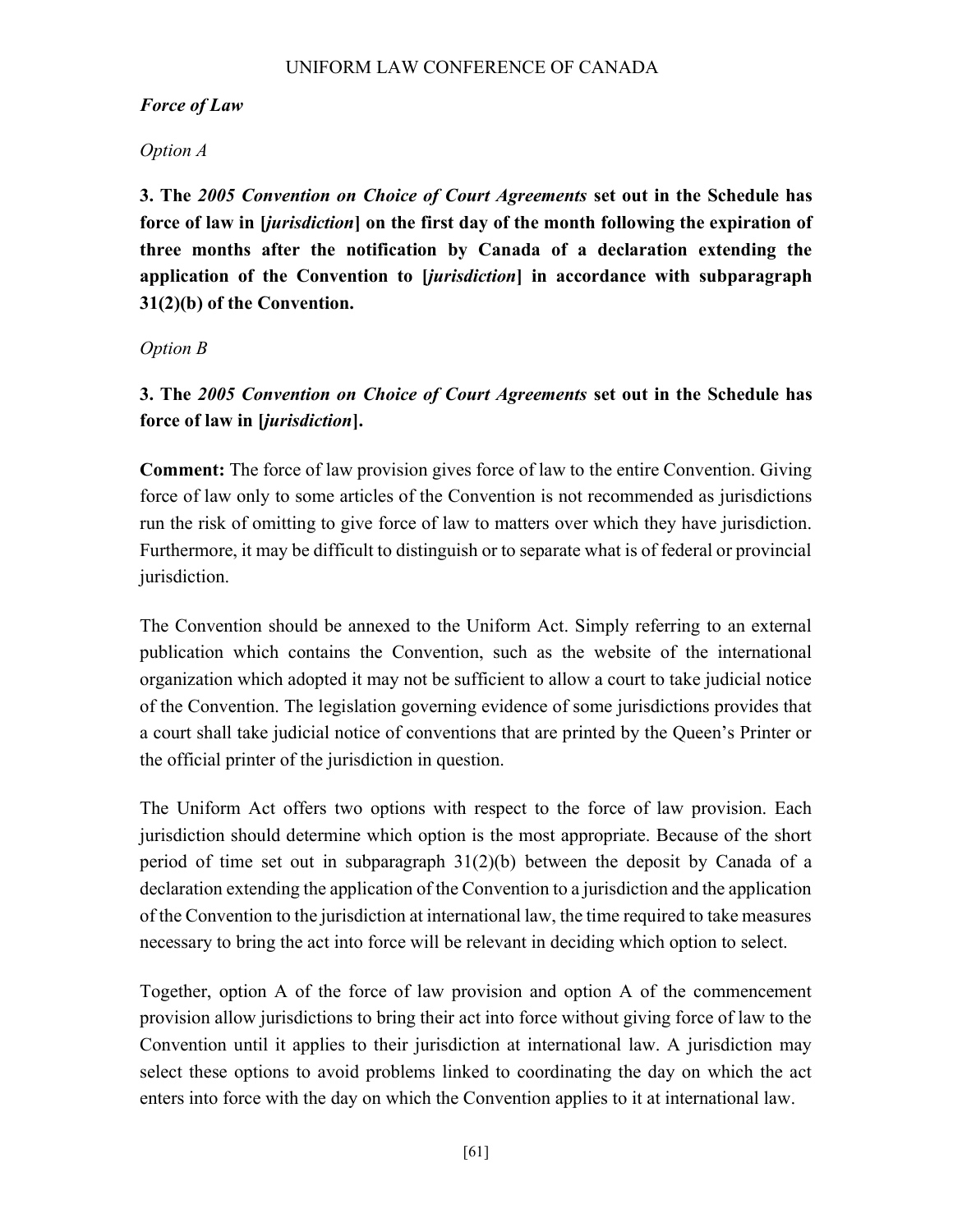Option A is also useful when a jurisdiction has legislation that provides for the repeal of legislation that is not in force within a certain period of time. Option A would thus allow the jurisdiction to bring its implementing act into force to avoid the application of such legislation but the Convention would not have force of law until it applies to the jurisdiction at international law.

Each jurisdiction should ensure that its act is in force when the Convention starts applying to it at international law (see the comment accompanying the commencement provision). Where this has not been possible and the Convention starts applying to the jurisdiction at international law before the act comes into force, option A should not be used as it may raise issues with respect to the retroactive effect of the Convention. In such a case, it would be expected that the act would be brought into force as soon as it had been adopted and so option B would be used.

A jurisdiction selecting option A of both the force of law and the commencement provisions should note that this approach is not entirely transparent: on the face of the act it is not apparent if the Convention has started applying to the jurisdiction at international law. The jurisdiction may wish therefore to provide notice to the public when the Convention starts applying. This may be done, for instance, by publishing a notice in the jurisdiction's official publication. Ideally the notice would be available indefinitely, so that people would be able to determine the effective date years later. Additionally, according to the jurisdiction's practice, a reference to the date on which the Convention applies could be included in the published version of the act. The publication of the notice in the jurisdiction's official publication or the inclusion of the application date in its act must not be a condition precedent to the application of the Convention.

The wording of option A can be limited to referring to subparagraph  $31(2)(b)$  of the Convention which prescribes the mechanism for calculating the date on which the Convention starts applying to the jurisdiction internationally:

> The 2005 Convention on Choice of Court Agreements set out in the schedule has force of law in [jurisdiction] from the date determined in accordance with subparagraph 31(2)(b) of the Convention.

Option B allows a jurisdiction to give force of law to the Convention from the day on which its act comes into force. Option B may be needed by those jurisdictions where additional steps are necessary such that option A is problematic or where the Convention already applies to the jurisdiction at international law. Paired together, option B of this section and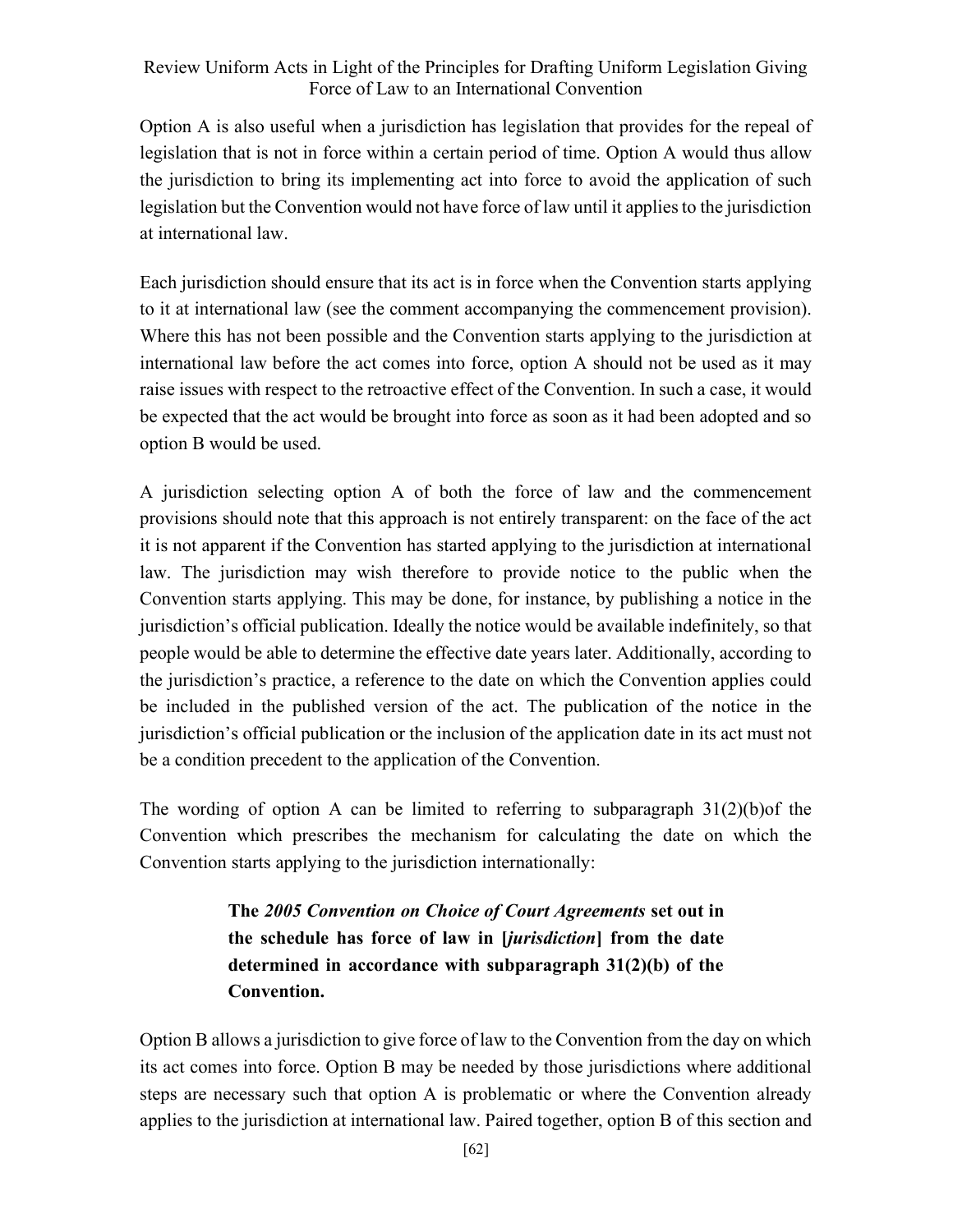option B or C of the commencement provision ensure that the Convention will not have effect in the jurisdiction by legislation before it applies to the jurisdiction at international law.

Jurisdictions selecting option B must be able to bring their act into force on the day on which the Convention applies to their jurisdiction at international law. They should communicate with Justice Canada to coordinate these events.

### [Application of Convention

# 4. In accordance with Articles 21 and 32 of the Convention, the Convention shall not apply to [description of matter to which Convention shall not apply].]

Comment: The declarations permitted by the Convention are described in the introductory comment. Giving force of law to the Convention gives force of law to its provisions on declarations, which will, in many cases, operate to make the declarations made by Canada effective in internal law. Nonetheless, in the interest of transparency, clarity and legal certainty it might be advisable to reflect their content in the act, especially those that narrow or widen the scope of application of the Convention such as the declaration permitted by Article 21 which narrows the Convention's scope.

### [Minister Responsible for the Administration of the Act

# 5. The Minister of [*Ministry/Department*] is responsible for the administration of this Act.]

Comment: Specifying which minister is responsible for the administration of an act in the act depends on the practice of jurisdictions.

### [Binding on Crown/Government/State

### 6. This Act is binding on the [Crown/Government/State [of jurisdiction].]

Comment: The Convention is drafted on the assumption that it applies to all exclusive international choice of court agreements concluded in civil or commercial matters, whether or not they involve governmental entities. Section 6 merely confirms this. As the Explanatory Report notes,

proceedings will fall outside the scope of the Convention if they arise from a choice of court agreement concluded in a matter which is not civil or commercial. Thus, a public authority is entitled to the benefits of the Convention, and assumes its burdens, when engaging in commercial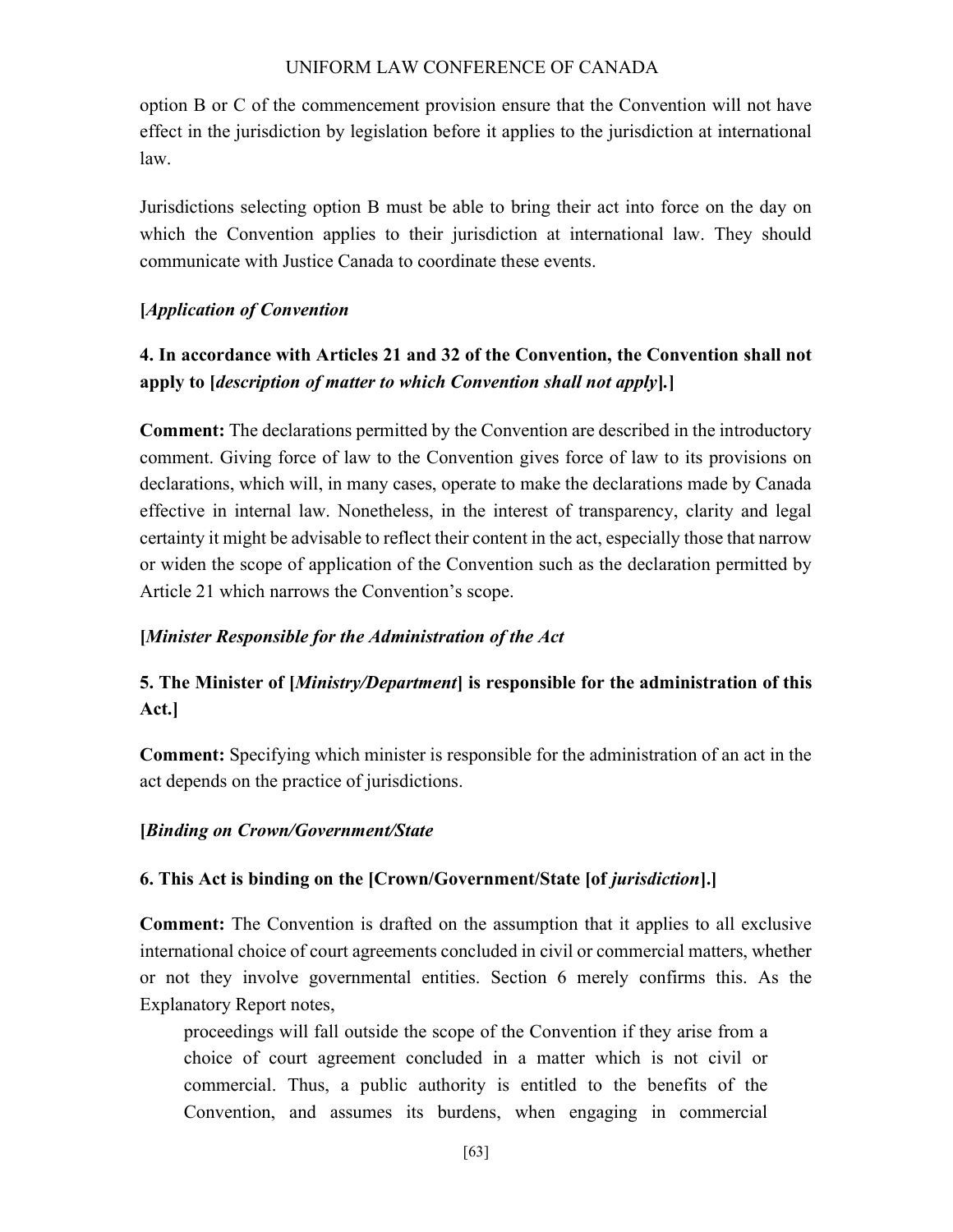transactions […]. As a general rule, one can say that if a public authority is doing something that an ordinary citizen could do, the case probably involves a civil or commercial matter. If, on the other hand, it is exercising governmental powers that are not enjoyed by ordinary citizens, the case will probably not be civil or commercial.

If a jurisdiction's interpretation legislation already provides that the Crown/Government/State is bound unless otherwise stated in the particular act, there is no need to include this provision.

### Commencement

Option A – Commencement on assent before the Convention applies to jurisdiction

## 7. This Act comes into force on [assent/insert the date of assent to this Act].

Option B – Commencement on proclamation on day on which the Convention applies to jurisdiction

# 7. This Act comes into force on [proclamation/the date or dates to be set by the Government].

Option  $C$  – Commencement on a specified day which is the day on which the Convention applies to jurisdiction

# 7. This Act comes into force on [insert day on which the Convention applies to jurisdiction].

Comment: There is a need to ensure that the Convention has force of law in the implementing jurisdiction when it starts applying to the jurisdiction at international law. The force of law and commencement provisions offer options which help avoid issues linked to coordinating the occurrence of these two events.

Three options are available with respect to the commencement provision in the Uniform Act. The points set out below should be considered by jurisdictions in deciding which option to select.

Option A can be combined with the option A of the force of law provision so that the Convention will only have force of law on the day on which it applies to the jurisdiction at international law.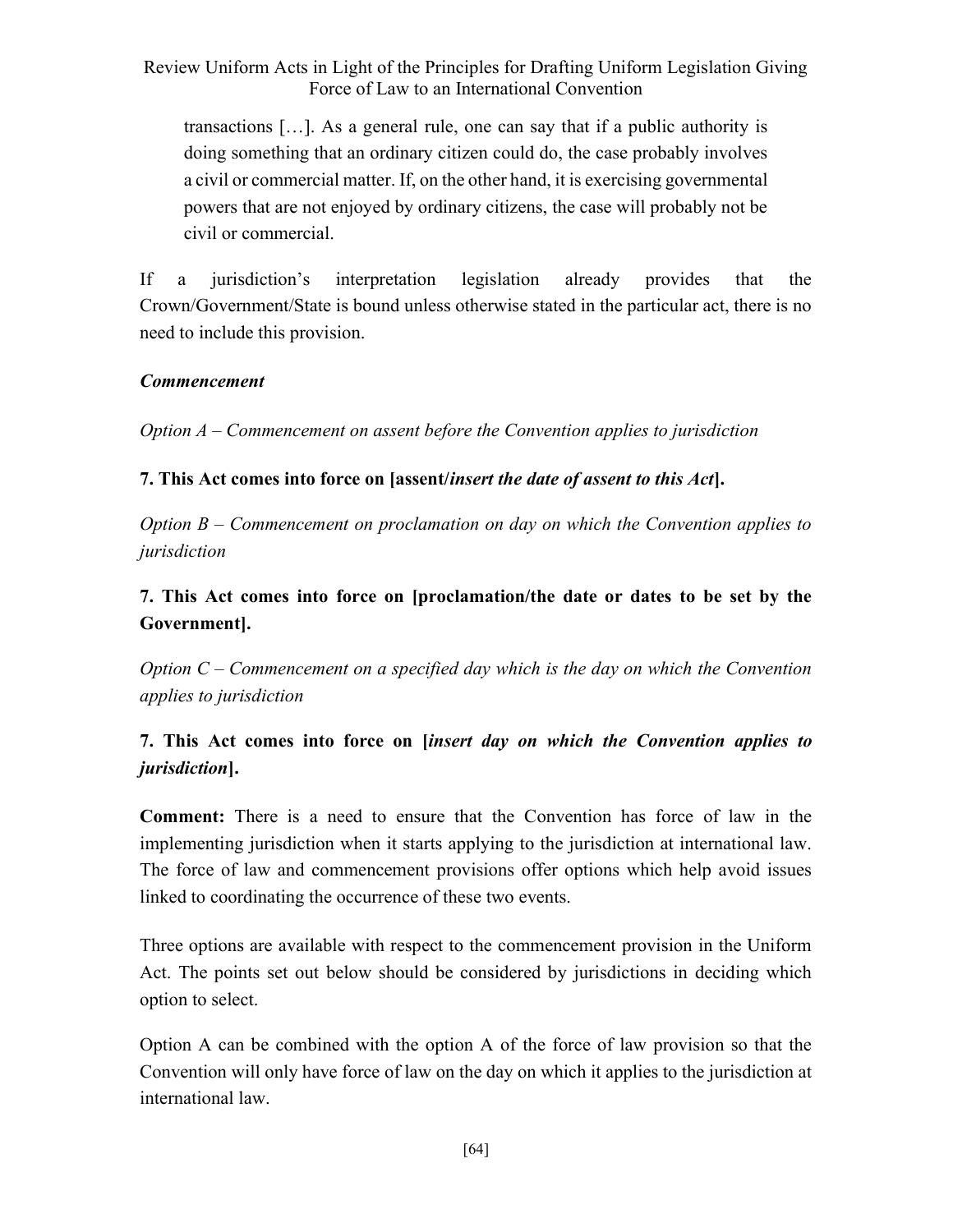- Option A combined with option A of the force of law provision avoids the necessity for the federal and provincial or territorial governments to coordinate the application of the Convention to a jurisdiction and the commencement of the act, therefore eliminating the risk that it will not have commenced when the Convention starts applying to a jurisdiction.
- As stated in the comment to the force of law provision, jurisdictions selecting this option should publish the date on which the Convention starts applying to their jurisdiction.

Under option B, the jurisdiction must proclaim its act on the same day that the Convention applies to the jurisdiction at international law.

- When the act commences on proclamation on the date on which the Convention applies to the jurisdiction, option B would be combined with option B of the force of law provision
- A jurisdiction that adopts this approach faces some risk. If the date on which the Convention will apply to the jurisdiction is not yet known, the jurisdiction must ensure that the proclamation will be issued on the date on which the Convention will start applying once the date is known. Proclaiming the act into force may be difficult to achieve in practice because the time between learning the effective date that the Convention will apply to the jurisdiction and the date itself may be too short to issue a proclamation.
- As stated in the comment to the force of law provision, a jurisdiction may choose option B if additional steps are necessary such that it is problematic to bring the act into force with option A.
- Option B would be combined with option A of the force of law provision if proclamation is issued before the Convention starts applying to the jurisdiction.

Option C allows the act to commence on the day specified in the commencement provision which is the day on which the Convention applies to the jurisdiction at international law.

- This option would be combined with option B of the force of law provision.
- Enacting jurisdictions can select this option if the day on which the Convention will apply to their jurisdiction is known at the time of the adoption of the act.

Schedule [Insert the full text of the Convention. It is available on the treaty depositary's website at:

https://verdragenbank.overheid.nl/en/Verdrag/Details/011343/011343\_Gewaarmerkt\_0.p  $df$ ]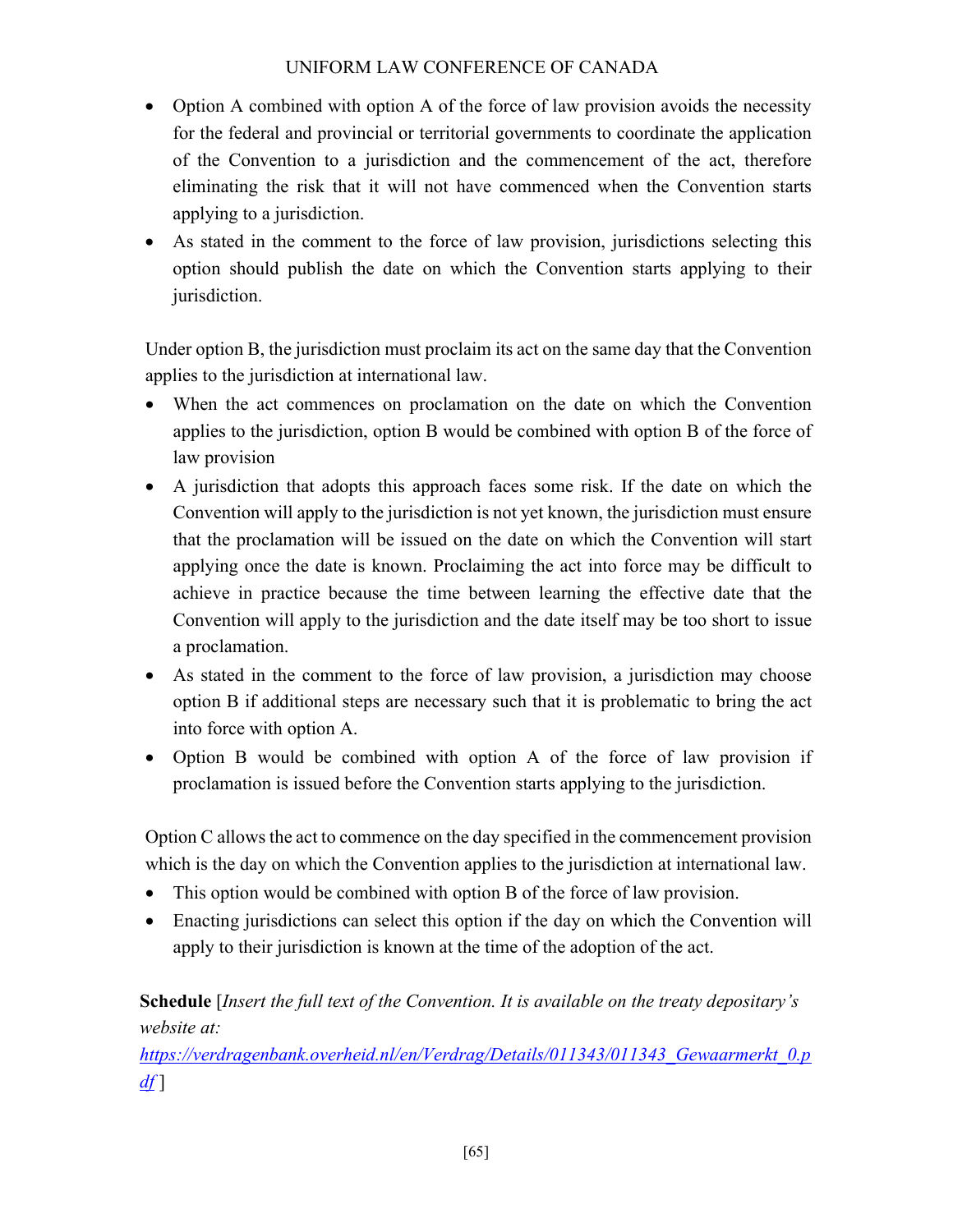Annex 8

## Uniform Act to Implement the United Nations Convention on the Use of Electronic Communications in International Contracts (2019)

**Comment:** This Uniform Act implements the United Nations Convention on the Use of Electronic Communications in International Contracts. The Convention facilitates the use of electronic communications by answering some frequently asked questions, such as: where are the parties to the contract? How does one deal with a legal requirement that a document be in writing or signed or in original form? What is the nature of an offer made to the world online? When are electronic messages sent and received?

The ULCC adopted the Uniform Electronic Communications Convention Act in 2011. The present act updates that act in accordance with the 2014 Principles for Drafting Uniform Legislation Giving Force of Law to an International Convention as well as the Guidelines for Drafting Uniform Legislation Giving Force of Law to an International Convention (2019). As the act does not bring any substantive changes to the 2011 act, it is addressed at jurisdictions that have not adopted that act. The 2011 act was withdrawn by the ULCC with the adoption of this act.

The Uniform Act adds to the series of uniform acts implementing international conventions. As well, it constitutes an additional element in the suite of uniform acts dealing with electronic communications. That set of uniform acts includes the Uniform Electronic Commerce Act, which implements the United Nations Model Law on Electronic Commerce, and the Uniform Electronic Evidence Act.

Articles 18, 19 and 20 of the Convention permit declarations that may be deposited by a Contracting State at the time of ratification, accession, acceptance or approval of the Convention or anytime subsequently. An enacting jurisdiction will have to indicate to Justice Canada whether Canada shall make for that jurisdiction any of the declarations permitted by the Convention.

Article 18 is a standard provision in private international law conventions. It allows federal states to identify by declaration the territorial units to which the application of the Convention will extend by making a declaration to this effect either upon signature, ratification, acceptance, approval or accession or at any time thereafter. The content of Article 18 is reflected in the force of law provision of this Uniform Act.

While each province or territory can technically propose its own declarations under Article 19 and 20, it would be preferable for declarations to be standardized. If a declaration is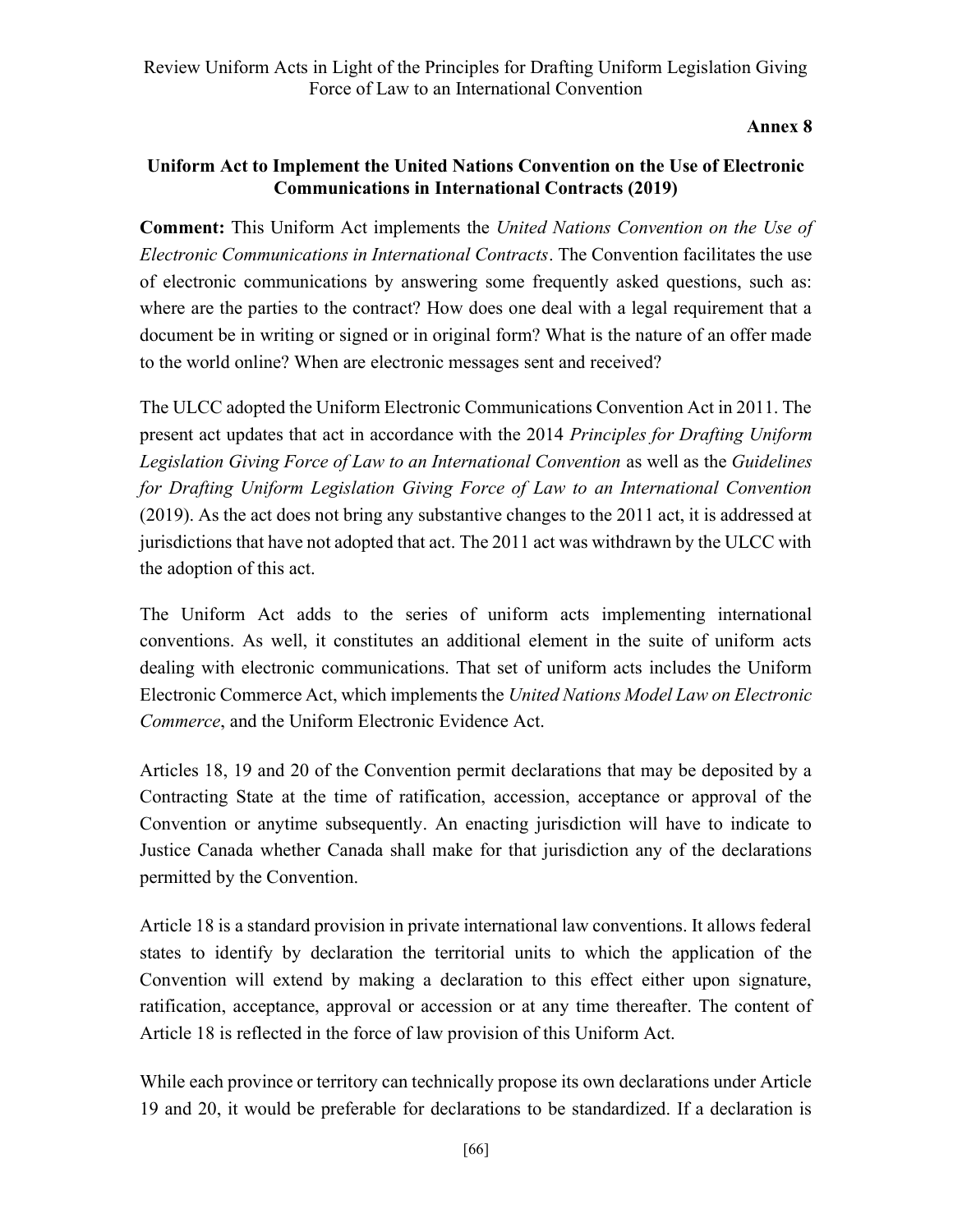deposited by Canada in relation to a jurisdiction following the enactment of the implementing legislation, the jurisdiction may amend its act to reflect the content of such a declaration. In addition, any amendment by a jurisdiction of a provision giving effect to a substantive declaration would have to be coordinated with a subsequent declaration. The following describes the declarations permitted by Articles 19 and 20 and explains why they are not recommended.

Article 19 allows two declarations. Paragraph 19(1) allows any Contracting States to declare that it will apply the Convention only when the states of both parties are Contracting States, or when the parties have agreed that the Convention will apply. Canada should not make a declaration under paragraph 19(1). The general language of application is satisfactory, and leads to a broader application of the Convention. Similar language is found in the United Nations Convention on Contracts for the International Sale of Goods (CISG). Canada originally made such a declaration under the CISG with respect to British Columbia, but later withdrew the declaration when British Columbia changed its implementing statute on the point.

Through the use of paragraph 19(2) of the Convention, Canadian jurisdictions can exclude from its application any of its domestic exceptions, either because they think the exceptions are right in principle for international as well as for domestic transactions, or just to keep the laws applicable to domestic and international transactions consistent. The commercial law exclusions of the Uniform Electronic Commerce Act are pretty accurately covered by the Convention's exclusions. No additional exceptions are needed.

The Convention extends its rules to communications about international contracts governed by other conventions. Article 20 spells out six United Nations conventions that fall into that category: two to which Canada is a party – the Convention on the Recognition and Enforcement of Foreign Arbitral Awards and the CISG – and four to which it is not yet a party. Applying the Convention to the interpretation of these conventions says that the use of electronic communications in association with contracts that they govern will be understood as in the Convention. This is a very useful means of encouraging the legally effective use of e-communications. The Convention goes further to apply similarly to international contracts governed by any other international convention to which a Contracting State to the Convention is now or later becomes a party.

The declarations under paragraphs 20(2), (3) and (4) essentially permit Contracting States to have a general rule accepting the Convention's rules for other conventions except as specified, or a general rule rejecting the Convention's rules for other conventions except as specified. In short, a Contracting State may apply the Convention to whatever other conventions it chooses.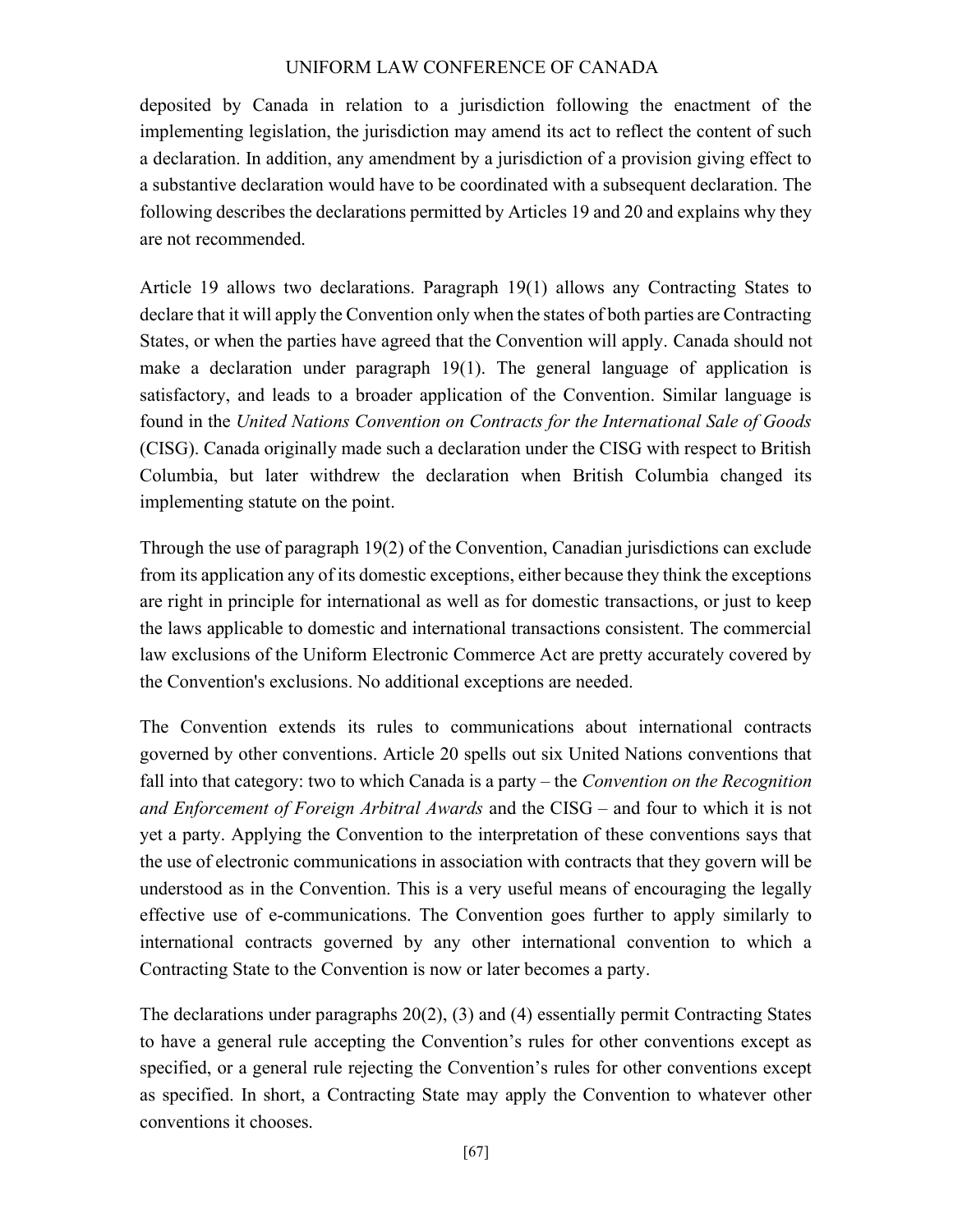Canadian experience with generally applicable domestic legislation with similar provisions to those of the Convention have not produced any problems in the decade since that legislation was first adopted. There is no reason to fear that allowing similar uses of ecommunications for international contracts governed by other conventions will create issues either. Canada should make no declarations under Article 20, so that the Convention will apply to contracts under all other conventions to which Canada is a party – though the number of such conventions affecting international contracts may not be large. Declarations under this article can be made at any time, so if problems arise they can be addressed at that time.

#### Interpretation

1. In interpreting the Convention, recourse may be had to the *Explanatory Note on the* United Nations Convention on the Use of Electronic Communications in International Contracts published by the United Nations Commission on International Commercial Law.

Comment: The Explanatory Note was prepared by the UNCITRAL Secretariat and is available on its website. The purpose of this interpretation rule is to ensure that courts and parties will refer to the material set out in the provision before referring to domestic law to interpret the Convention. This provision is in addition to the treaty interpretation principles codified in Articles 31 and 32 of the *Vienna Convention on the Law of Treaties*, Can. T.S. 1980 No. 37. The object of permitting judicial recourse to supplementary sources of interpretation is reflected in the observation of Justice La Forest in *Thomson v. Thomson*, [1994] 3 S.C.R. 551, at pp. 577-578, that

[i]t would be odd if in construing an international treaty to which the legislature has attempted to give effect, the treaty were not interpreted in the manner in which the state parties to the treaty must have intended. Not surprisingly, then, the parties made frequent references to this supplementary means of interpreting the Convention, and I shall also do so. I note that this Court has recently taken this approach to the interpretation of an international treaty in Canada (Attorney General) v. Ward, [1993] 2 S.C.R. 689.

Section 1 is not intended to have the effect of excluding other possible sources for interpretation. It merely indicates the principal source to be used in interpreting the Convention. It is expected that other helpful resources will emerge. In particular, over time UNCITRAL's Case Law on UNCITRAL Texts (CLOUT) will provide a useful source for the evolving jurisprudence on the Convention from the courts in all Contracting States.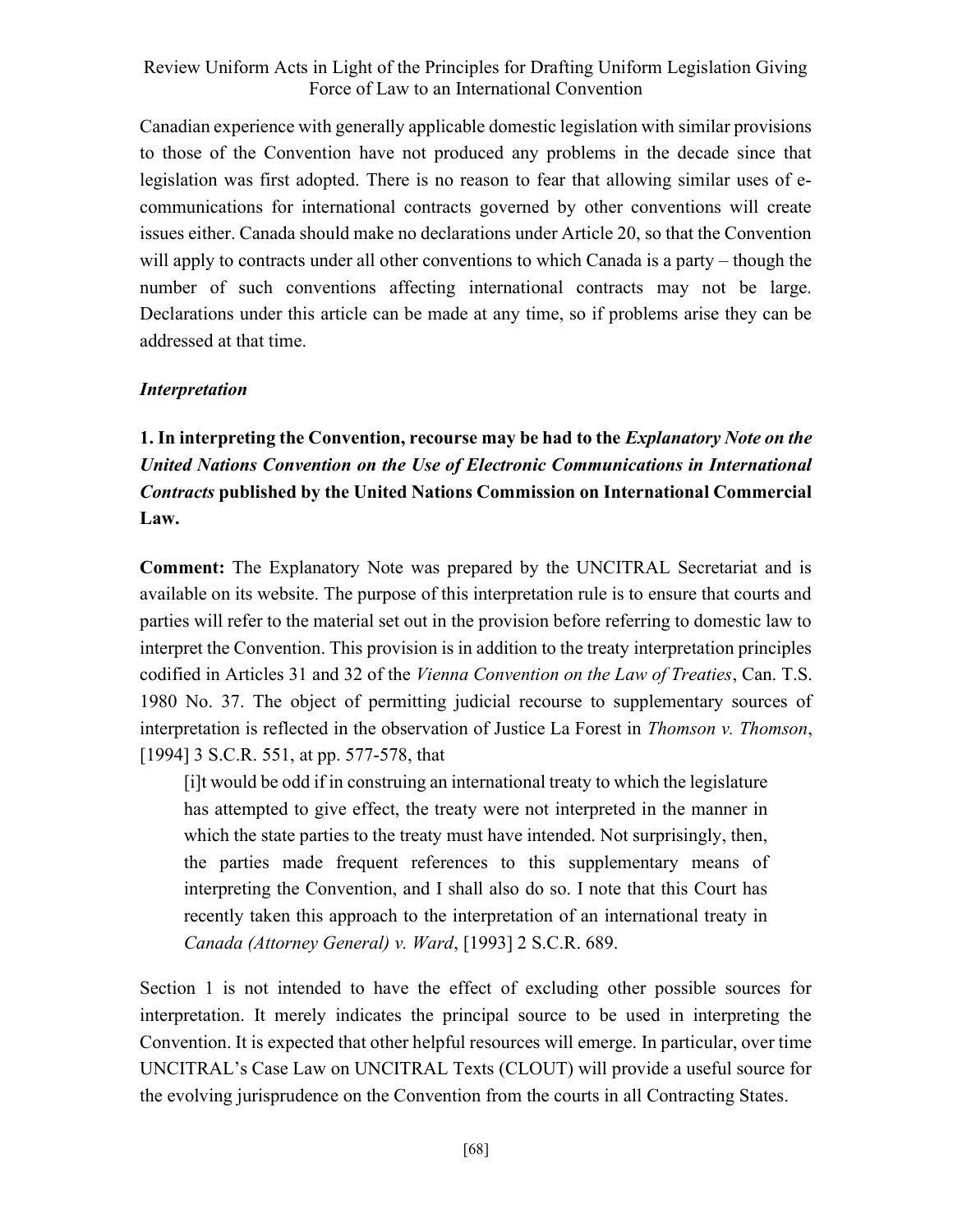### [Inconsistent Acts

## 2. In the event of any inconsistency between this Act and any other Act, this Act prevails to the extent of the inconsistency.]

Comment: Legislation that is inconsistent with the act should be identified and amended to the extent of its inconsistency. If necessary, the act may contain the precedence rule set out by this provision; however, such a provision should be avoided as it imposes upon users the burden of determining the extent to which a provision of the act is inconsistent with the provisions of another act of the Legislative Assembly. A precedence rule may also create difficulties in interpreting subsequent acts dealing with the same subject-matter. To avoid internal conflict, enacting jurisdictions should ensure that if an equivalent provision appears in other acts with which this act might potentially be inconsistent, those other acts should be amended to give precedence to this act.

### Force of Law

Option A.1- In cases where Canada has acceded to the Convention and the Convention is already applicable to Canada, jurisdictions can enact:

3. The United Nations Convention on the Use of Electronic Communications in International Contracts set out in the Schedule has force of law in *[jurisdiction]* on the first day of the month following the expiration of six months after the receipt by the depositary of the Convention of a notification, by Canada, of a declaration extending the application of the Convention to [jurisdiction] in accordance with paragraph 21(3) of the Convention.

Option A.2 - In all other cases, jurisdictions can enact:

3. The United Nations Convention on the Use of Electronic Communications in International Contracts set out in the Schedule has force of law in [jurisdiction] from the date determined in accordance with paragraph 21(3) of the Convention.

#### Option B

## 3. The United Nations Convention on the Use of Electronic Communications in International Contracts set out in the Schedule has force of law in [jurisdiction].

Comment: The force of law provision gives force of law to the entire Convention. Giving force of law only to some articles of the Convention is not recommended as jurisdictions run the risk of omitting to give force of law to matters over which they have jurisdiction.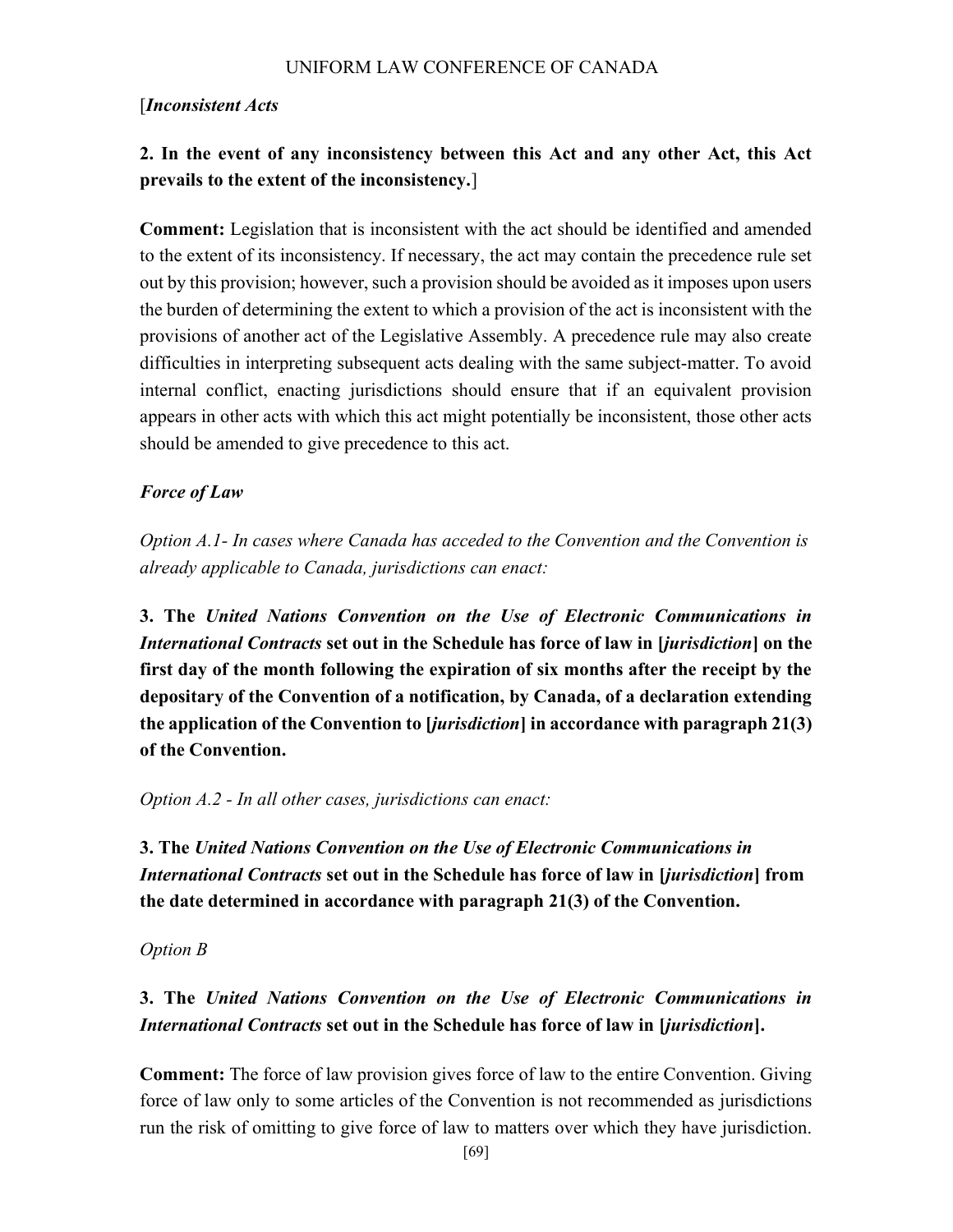Furthermore, it may be difficult to distinguish or to separate what is of federal or provincial jurisdiction.

The Convention should be annexed to the Uniform Act. Simply referring to an external publication which contains the Convention, such as the website of the international organization which adopted it may not be sufficient to allow a court to take judicial notice of the Convention. The legislation governing evidence of some jurisdictions provides that a court shall take judicial notice of conventions that are printed by the Queen's Printer or the official printer of the jurisdiction in question.

The Uniform Act offers two main options with respect to the force of law provision with option A subdivided further into sub-options A.1 and A.2. Each jurisdiction should determine which option is the most appropriate. Because of the short period of time set out in paragraph 21(3) between the deposit by Canada of a declaration extending the application of the Convention to the jurisdiction and the application of the Convention at international law, the time required to take measures necessary to bring the act into force will be relevant in deciding which option to select.

Sub-option A.1 reproduces in full the mechanism for calculating the date on which the Convention would start applying to the jurisdiction internationally. As indicated above, this sub-option can be selected when, at the time of enactment, Canada has acceded to the Convention and the Convention is already applicable to Canada (i.e. when the depositary will be receiving the notification of the declaration extending the application of the Convention to the enacting jurisdiction after the Convention has become applicable to Canada internationally).

Sub-option A.2 refers to paragraph 21(3) of the Convention. The reader of the Act would need to refer to the text of the Convention to calculate the date on which the Convention would start applying to the jurisdiction internationally. Sub-option A.2 would have to be selected by a jurisdiction that enacts its implementing act before the Convention applies to Canada internationally because the period after which the Convention would apply to the jurisdiction would not be known at the time of enactment. For a declaration deposited before the Convention applies to Canada, the period would be six months from the deposit of the declaration if the declaration accompanies Canada's instrument of accession. For a declaration deposited after the instrument of accession but before the Convention has become applicable to Canada internationally, the time will be the remainder of the six months calculated from the date of deposit of the instrument of accession. For a declaration deposited after the Convention applies to Canada internationally, the period would be six months from the date of the receipt by the depositary of the notification of the declaration.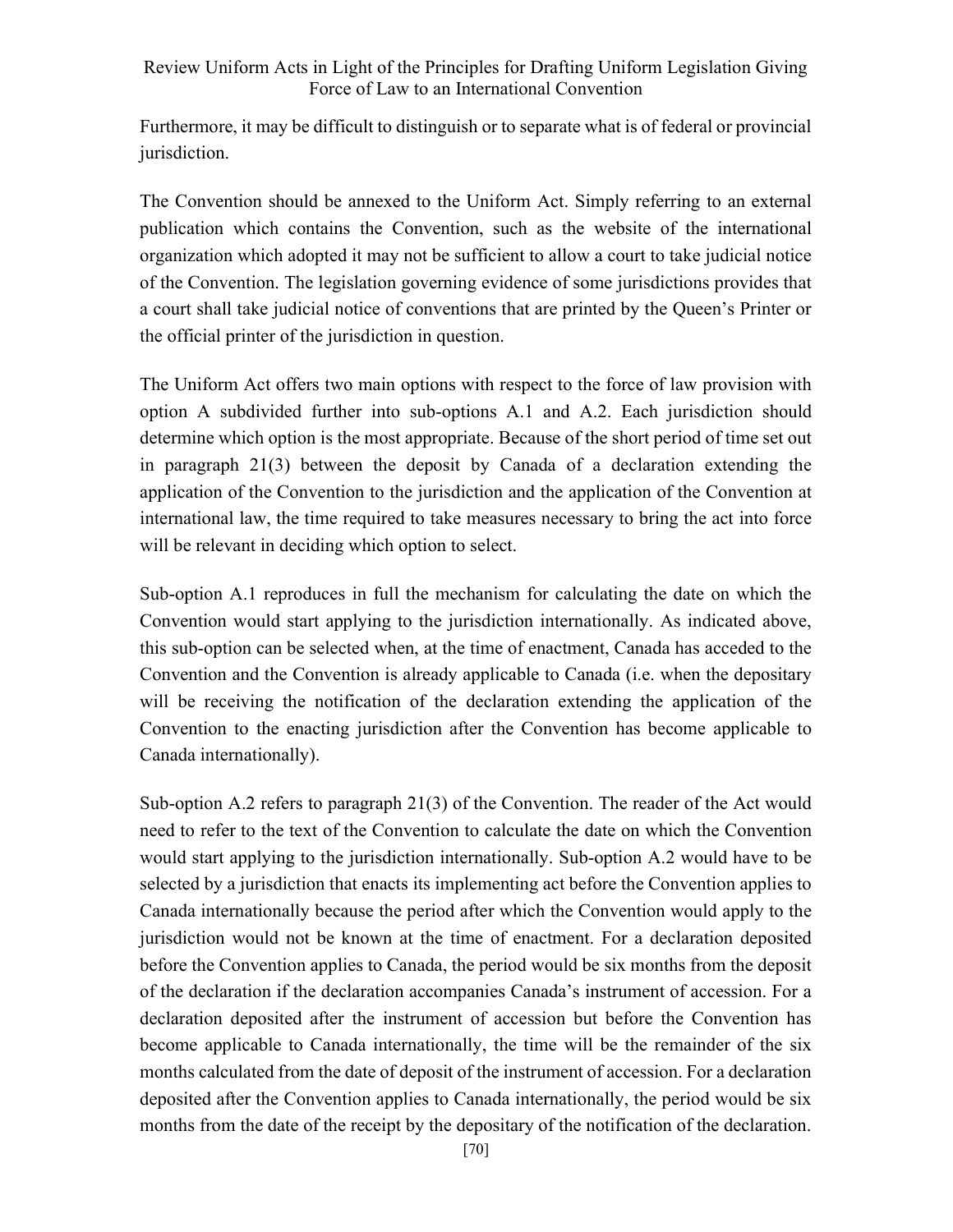Together, option A of the force of law provision and option A of the commencement provision allow jurisdictions to bring their act into force without giving force of law to the Convention until it applies to their jurisdiction at international law. A jurisdiction may select these options to avoid problems linked to coordinating the day on which the act enters into force with the day on which the Convention applies to it at international law.

Option A is also useful when a jurisdiction has legislation that provides for the repeal of legislation that is not in force within a certain period of time. Option A would thus allow the jurisdiction to bring its implementing act into force to avoid the application of such legislation but the Convention would not have force of law until it applies to the jurisdiction at international law.

Each jurisdiction should ensure that its act is in force when the Convention starts applying to it at international law (see the comment accompanying the commencement provision). Where this has not been possible and the Convention starts applying to the jurisdiction at international law before the act comes into force, option A should not be used as it may raise issues with respect to the retroactive effect of the Convention. In such a case, it would be expected that the act would be brought into force as soon as it had been adopted and so option B would be used.

A jurisdiction selecting option A of both the force of law and the commencement provisions should note that this approach is not entirely transparent: on the face of the act it is not apparent if the Convention has started applying to the jurisdiction at international law. The jurisdiction may wish therefore to provide notice to the public when the Convention starts applying. This may be done, for instance, by publishing a notice in the jurisdiction's official publication. Ideally the notice would be available indefinitely, so that people would be able to determine the effective date years later. Additionally, according to the jurisdiction's practice, a reference to the date on which the Convention applies could be included in the published version of the act. The publication of the notice in the jurisdiction's official publication or the inclusion of the application date in its act must not be a condition precedent to the application of the Convention.

Option B allows a jurisdiction to give force of law to the Convention from the day on which its act comes into force. Option B may be needed by those jurisdictions where additional steps are necessary such that option A is problematic or where the Convention already applies to the jurisdiction at international law. Paired together, option B of this section and option B or C of the commencement provision ensure that the Convention will not have effect in the jurisdiction by legislation before it applies to the jurisdiction at international law.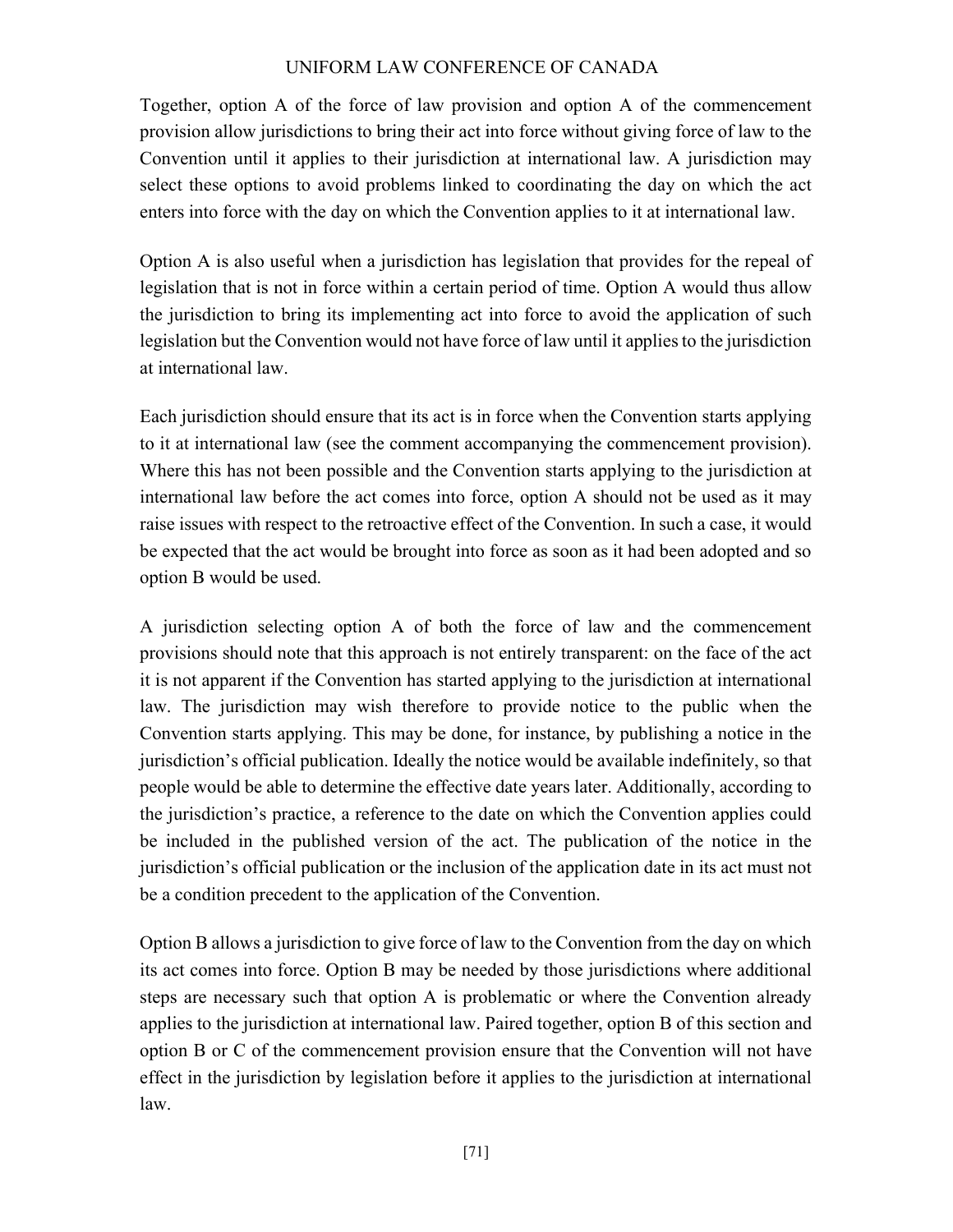Jurisdictions selecting option B must be able to bring their act into force on the day on which the Convention applies to their jurisdiction at international law. They should communicate with Justice Canada to coordinate these events.

## [Minister Responsible for the Administration of the Act

## 4. The Minister of [*Ministry/Department*] is responsible for the administration of this Act.]

Comment: Specifying which minister is responsible for the administration of an act in the act depends on the practice of jurisdictions.

### [Binding on Crown/Government/State

## 5. This Act is binding on the [Crown/Government/State [of jurisdiction].]

Comment: If a jurisdiction's interpretation legislation already provides that the Crown/Government/State is bound unless otherwise stated in the particular act, there is no need to include a provision stating that it is bound.

### [Regulations]

## 6. The *[name of regulation-making authority*] may make regulations for carrying out the purposes of this Act.]

Comment: Jurisdictions should consider whether regulation-making powers are needed before providing for them in the act. Regulation-making powers should be clearly expressed and should be no broader than is necessary.

#### Commencement

Option  $A -$  Commencement on assent before the Convention applies to jurisdiction

### 7. This Act comes into force on [assent/insert the date of assent to this Act].

Option B – Commencement on proclamation on day on which the Convention applies to jurisdiction

7. This Act comes into force on [proclamation/the date or dates to be set by the Government].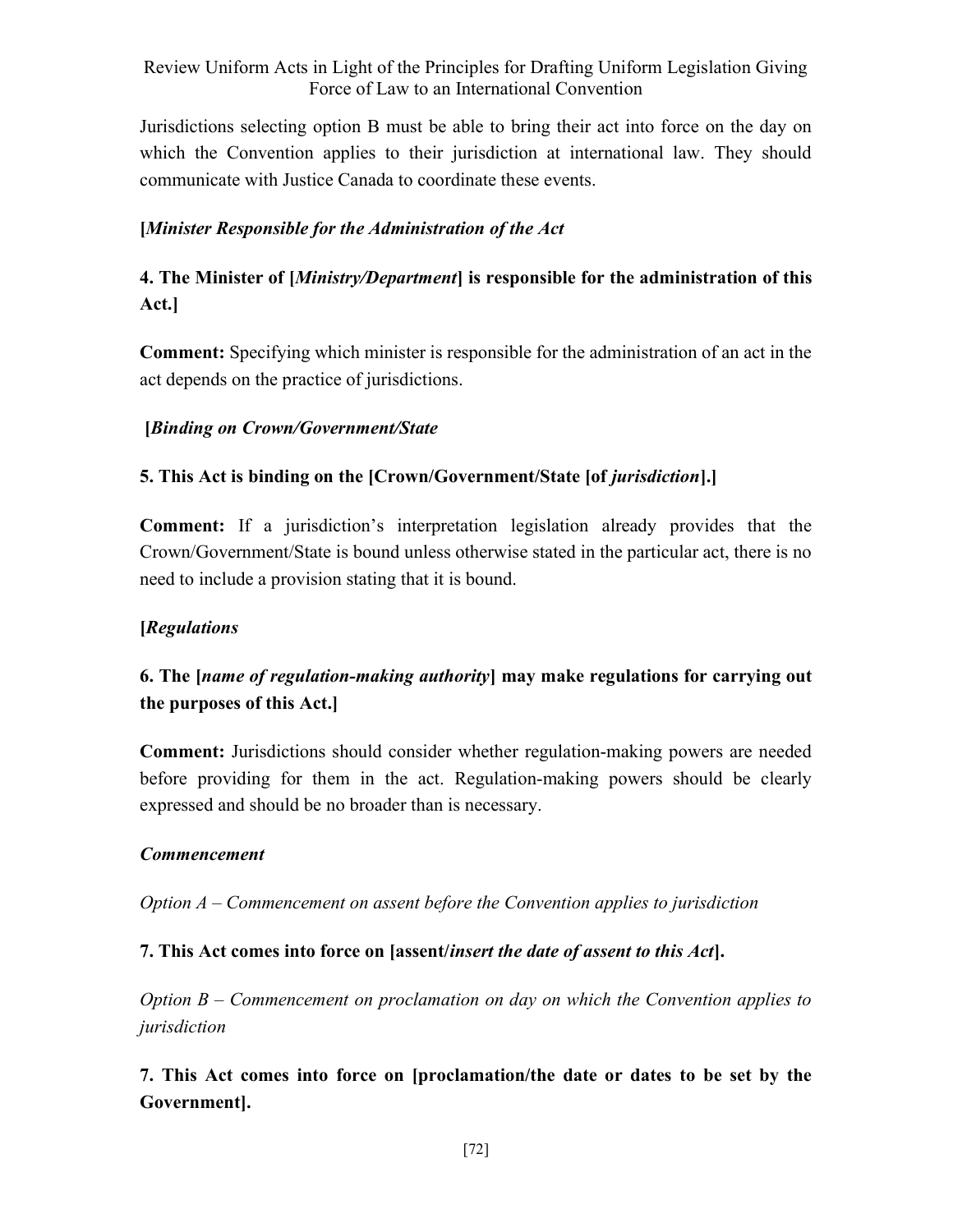Option  $C$  – Commencement on a specified day which is the day on which the Convention applies to jurisdiction

# 7. This Act comes into force on [insert day on which the Convention applies to jurisdiction].

Comment: There is a need to ensure that the Convention has force of law in the implementing jurisdiction when it starts applying to the jurisdiction at international law. The force of law and commencement provisions offer options which help avoid issues linked to coordinating the occurrence of these two events.

Three options are available with respect to the commencement provision in the Uniform Act. The points set out below should be considered by jurisdictions in deciding which option to select.

Option A can be combined with the option A of the force of law provision so that the Convention will only have force of law on the day on which it applies to the jurisdiction at international law.

- Option A combined with option A of the force of law provision avoids the necessity for the federal and provincial or territorial governments to coordinate the application of the Convention to a jurisdiction and the commencement of the act, therefore eliminating the risk that it will not have commenced when the Convention starts applying to a jurisdiction.
- As stated in the comment to the force of law provision, jurisdictions selecting this option should publish the date on which the Convention starts applying to their jurisdiction.
- Under option B, the jurisdiction must proclaim its act on the same day that the Convention applies to the jurisdiction at international law.

When the act commences on proclamation on the date on which the Convention applies to the jurisdiction, option B would be combined with option B of the force of law provision.

 A jurisdiction that adopts this approach faces some risk. If the date on which the Convention will apply to the jurisdiction is not yet known, the jurisdiction must ensure that the proclamation will be issued on the date on which the Convention will start applying once the date is known. Proclaiming the act into force may be difficult to achieve in practice because the time between learning the effective date that the Convention will apply to the jurisdiction and the date itself may be too short to issue a proclamation.